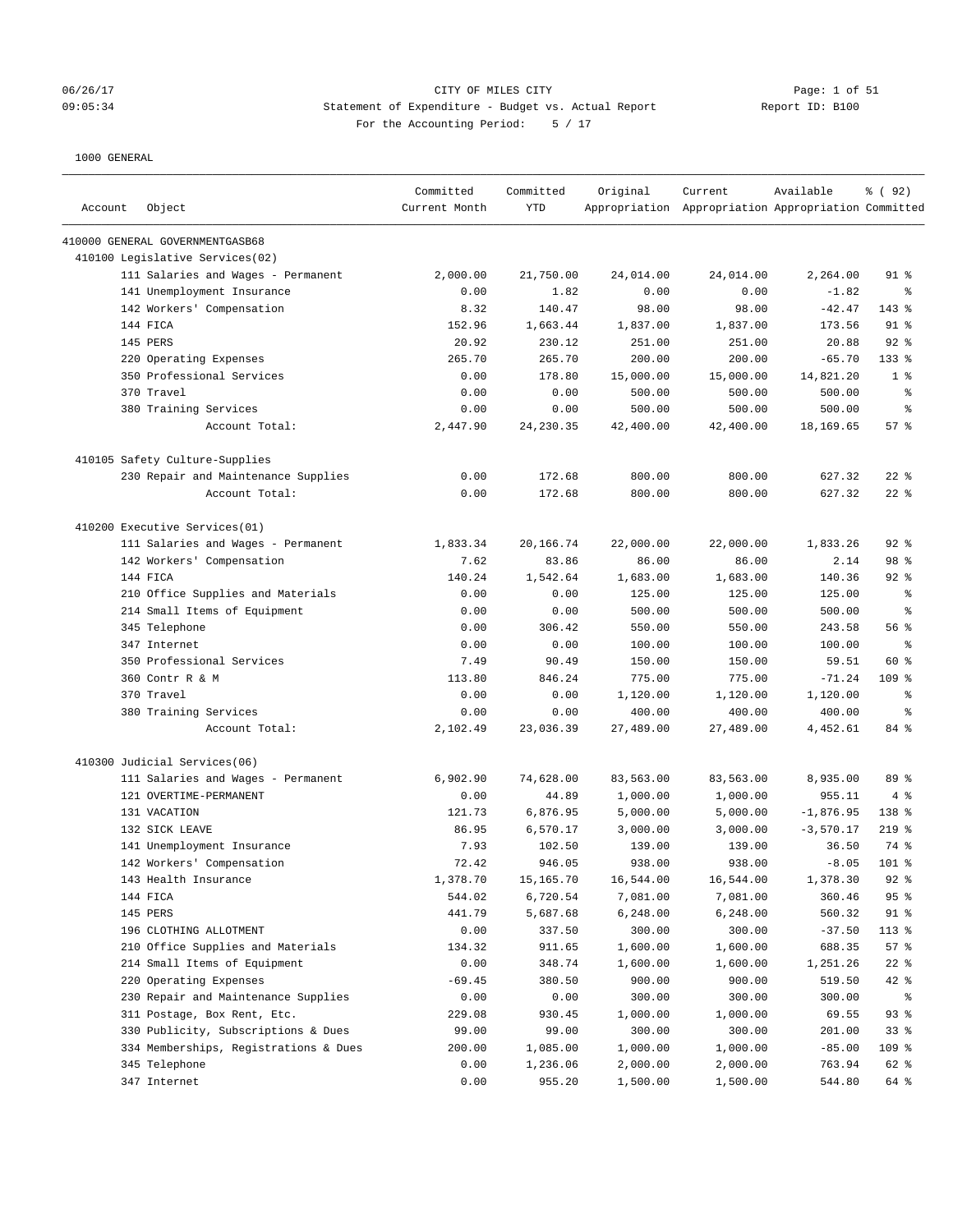#### 06/26/17 CITY OF MILES CITY Page: 2 of 51 09:05:34 Statement of Expenditure - Budget vs. Actual Report Report ID: B100 For the Accounting Period: 5 / 17

|         |                                            | Committed     | Committed   | Original   | Current                                             | Available   | % ( 92 ) |
|---------|--------------------------------------------|---------------|-------------|------------|-----------------------------------------------------|-------------|----------|
| Account | Object                                     | Current Month | YTD         |            | Appropriation Appropriation Appropriation Committed |             |          |
|         |                                            |               |             |            |                                                     |             |          |
|         | 350 Professional Services                  | 0.00          | 500.00      | 1,000.00   | 1,000.00                                            | 500.00      | 50%      |
|         | 360 Contr R & M                            | 0.00          | 1,921.87    | 2,000.00   | 2,000.00                                            | 78.13       | 96%      |
|         | 370 Travel                                 | 0.00          | 1,543.92    | 3,500.00   | 3,500.00                                            | 1,956.08    | 44 %     |
|         | 380 Training Services                      | 5.00          | 1,268.07    | 200.00     | 200.00                                              | $-1,068.07$ | 634 %    |
|         | 382 Books                                  | 0.00          | 0.00        | 600.00     | 600.00                                              | 600.00      | ್ಠಿ      |
|         | 394 Jury and Witness Fees                  | $-100.00$     | 490.00      | 0.00       | 0.00                                                | $-490.00$   | る        |
|         | 530 Rent                                   | 0.00          | 0.00        | 500.00     | 500.00                                              | 500.00      | နွ       |
|         | Account Total:                             | 10,054.39     | 128,750.44  | 141,813.00 | 141,813.00                                          | 13,062.56   | $91$ %   |
|         | 410500 Financial Services(03)              |               |             |            |                                                     |             |          |
|         | 111 Salaries and Wages - Permanent         | 9,639.66      | 103,087.93  | 119,530.00 | 119,530.00                                          | 16,442.07   | 86 %     |
|         | 131 VACATION                               | 335.11        | 6,161.87    | 2,200.00   | 2,200.00                                            | $-3,961.87$ | 280 %    |
|         | 132 SICK LEAVE                             | 587.04        | 3,667.14    | 700.00     | 700.00                                              | $-2,967.14$ | $524$ %  |
|         | 133 OTHER LEAVE PAY                        | 394.36        | 1,249.39    | 10,043.00  | 10,043.00                                           | 8,793.61    | $12*$    |
|         | 141 Unemployment Insurance                 | 16.45         | 172.24      | 210.00     | 210.00                                              | 37.76       | 82 %     |
|         | 142 Workers' Compensation                  | 134.50        | 1,409.28    | 1,685.00   | 1,685.00                                            | 275.72      | 84 %     |
|         | 143 Health Insurance                       | 2,033.63      | 22,404.11   | 24,817.00  | 24,817.00                                           | 2,412.89    | 90%      |
|         | 144 FICA                                   | 838.17        | 8,782.74    | 10,712.00  | 10,712.00                                           | 1,929.26    | 82 %     |
|         | 145 PERS                                   | 917.04        | 9,555.83    | 11,721.00  | 11,721.00                                           | 2,165.17    | 82 %     |
|         | 196 CLOTHING ALLOTMENT                     | 0.00          | 562.50      | 450.00     | 450.00                                              | $-112.50$   | $125$ %  |
|         | 210 Office Supplies and Materials          | 419.01        | 1,820.02    | 2,000.00   | 2,000.00                                            | 179.98      | $91$ %   |
|         | 214 Small Items of Equipment               | 0.00          | 2,508.56    | 2,550.00   | 2,550.00                                            | 41.44       | 98 %     |
|         | 220 Operating Expenses                     | 0.00          | 2,196.54    | 2,600.00   | 3,041.00                                            | 844.46      | 72 %     |
|         | 311 Postage, Box Rent, Etc.                | 642.35        | 3,674.92    | 3,600.00   | 3,600.00                                            | $-74.92$    | 102 %    |
|         | 320 Printing, Duplicating, Typing &        | 0.00          | 146.74      | 100.00     | 100.00                                              | $-46.74$    | 147 %    |
|         | 330 Publicity, Subscriptions & Dues        | 79.33         | 1,912.34    | 2,200.00   | 2,200.00                                            | 287.66      | 87%      |
|         | 334 Memberships, Registrations & Dues      | 0.00          | 3,124.30    | 3,000.00   | 3,000.00                                            | $-124.30$   | $104$ %  |
|         | 345 Telephone                              | 0.00          | 522.54      | 750.00     | 750.00                                              | 227.46      | 70 %     |
|         | 347 Internet                               | 0.00          | 195.36      | 250.00     | 250.00                                              | 54.64       | 78 %     |
|         | 350 Professional Services                  | 29.96         | 35,524.58   | 25,000.00  | 38,460.00                                           | 2,935.42    | $92$ $%$ |
|         | 360 Contr R & M                            | 1,245.20      | 10,054.24   | 20,700.00  | 20,700.00                                           | 10,645.76   | 49 %     |
|         | 370 Travel                                 | 276.80        | 361.04      | 2,000.00   | 2,000.00                                            | 1,638.96    | 18 %     |
|         | 380 Training Services                      | 0.00          | 900.00      | 1,400.00   | 1,400.00                                            | 500.00      | 64 %     |
|         | 382 Books                                  | 0.00          | 0.00        | 200.00     | 200.00                                              | 200.00      | ి        |
|         | 390 Other Purchased Services (Recorded     | 0.00          | 26.00       | 300.00     | 300.00                                              | 274.00      | 9%       |
|         | 513 Liability                              | 0.00          | 22,495.63   | 22,496.00  | 22,496.00                                           | 0.37        | $100$ %  |
|         | 521 Surety Bonds for Officials & Employees | 0.00          | 750.00      | 750.00     | 750.00                                              | 0.00        | $100$ %  |
|         | 555 Bank Service Charges                   | 0.00          | 0.00        | 100.00     | 100.00                                              | 100.00      | ま        |
|         | Account Total:                             | 17,588.61     | 243, 265.84 | 272,064.00 | 285,965.00                                          | 42,699.16   | 85%      |
|         |                                            |               |             |            |                                                     |             |          |
|         | 410540 City Treasurer(09)                  |               |             |            |                                                     |             |          |
|         | 111 Salaries and Wages - Permanent         | 1,833.34      | 20,166.74   | 22,000.00  | 22,000.00                                           | 1,833.26    | $92$ %   |
|         | 142 Workers' Compensation                  | 7.62          | 83.85       | 86.00      | 86.00                                               | 2.15        | 98 %     |
|         | 143 Health Insurance                       | 0.00          | 0.00        | 8,272.00   | 8,272.00                                            | 8,272.00    | ႜ        |
|         | 144 FICA                                   | 140.24        | 1,542.64    | 1,683.00   | 1,683.00                                            | 140.36      | $92$ %   |
|         | 145 PERS                                   | 153.46        | 1,688.06    | 1,842.00   | 1,842.00                                            | 153.94      | $92$ $%$ |
|         | 345 Telephone                              | 0.00          | 44.44       | 0.00       | 0.00                                                | $-44.44$    | ိ        |
|         | 350 Professional Services                  | 7.49          | 90.49       | 550.00     | 550.00                                              | 459.51      | 16%      |
|         | 360 Contr R & M                            | 115.50        | 858.90      | 128.00     | 128.00                                              | $-730.90$   | 671 %    |
|         | Account Total:                             | 2,257.65      | 24,475.12   | 34,561.00  | 34,561.00                                           | 10,085.88   | 71 %     |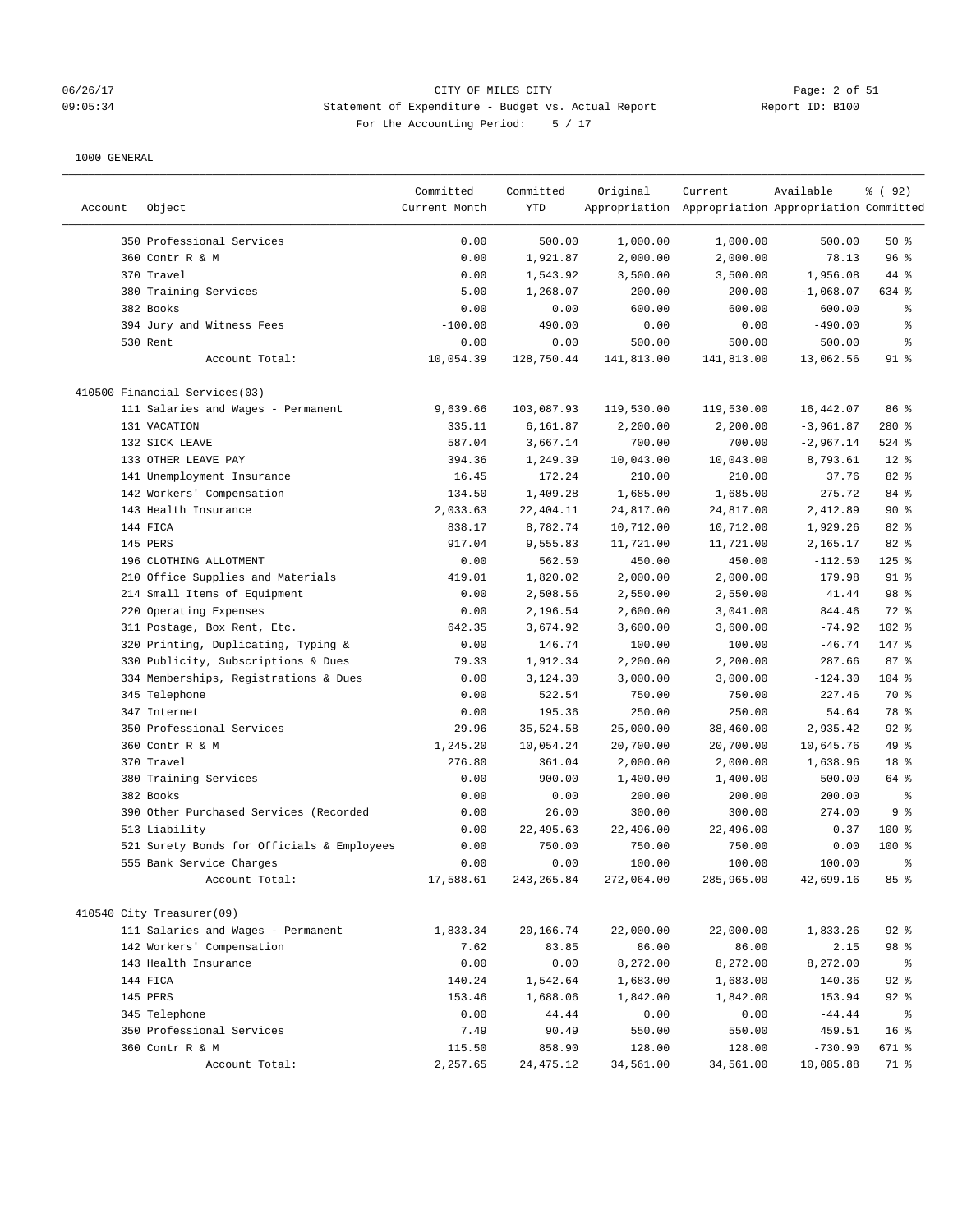# 06/26/17 CITY OF MILES CITY Page: 3 of 51 09:05:34 Statement of Expenditure - Budget vs. Actual Report Report ID: B100 For the Accounting Period: 5 / 17

| Account          | Object                                    | Committed<br>Current Month | Committed<br>YTD | Original   | Current<br>Appropriation Appropriation Appropriation Committed | Available | % ( 92 )        |
|------------------|-------------------------------------------|----------------------------|------------------|------------|----------------------------------------------------------------|-----------|-----------------|
| 410600 Elections |                                           |                            |                  |            |                                                                |           |                 |
|                  | 300 PURCHASED SERVICES                    | 0.00                       | 0.00             | 6,772.00   | 6,772.00                                                       | 6,772.00  | ႜ               |
|                  | Account Total:                            | 0.00                       | 0.00             | 6,772.00   | 6,772.00                                                       | 6,772.00  | ి               |
|                  |                                           |                            |                  |            |                                                                |           |                 |
|                  | 411020 Community Services & Planning      |                            |                  |            |                                                                |           |                 |
|                  | 111 Salaries and Wages - Permanent        | 3,565.40                   | 35, 244.96       | 38,228.00  | 38,716.00                                                      | 3,471.04  | $91$ %          |
|                  | 121 OVERTIME-PERMANENT                    | 5.65                       | 110.06           | 500.00     | 500.00                                                         | 389.94    | $22$ %          |
|                  | 131 VACATION                              | 161.79                     | 2,744.34         | 4,000.00   | 4,000.00                                                       | 1,255.66  | 69 %            |
|                  | 132 SICK LEAVE                            | 0.00                       | 1,202.91         | 2,000.00   | 2,000.00                                                       | 797.09    | 60 %            |
|                  | 133 OTHER LEAVE PAY                       | 0.00                       | 1,449.25         | 3,529.00   | 3,529.00                                                       | 2,079.75  | 41 %            |
|                  | 141 Unemployment Insurance                | 5.57                       | 61.14            | 72.00      | 72.00                                                          | 10.86     | 85%             |
|                  | 142 Workers' Compensation                 | 18.23                      | 199.56           | 227.00     | 234.00                                                         | 34.44     | 85%             |
|                  | 143 Health Insurance                      | 751.50                     | 8,266.02         | 9,017.00   | 9,017.00                                                       | 750.98    | $92$ $%$        |
|                  | 144 FICA                                  | 285.58                     | 3,129.95         | 3,692.00   | 3,729.00                                                       | 599.05    | 84 %            |
|                  | 145 PERS                                  | 312.43                     | 3,410.87         | 4,039.00   | 4,080.00                                                       | 669.13    | 84 %            |
|                  | 196 CLOTHING ALLOTMENT                    | 0.00                       | 163.50           | 314.00     | 314.00                                                         | 150.50    | $52$ $%$        |
|                  | 210 Office Supplies and Materials         | 117.84                     | 233.02           | 800.00     | 800.00                                                         | 566.98    | 29%             |
|                  | 214 Small Items of Equipment              | 0.00                       | 0.00             | 800.00     | 800.00                                                         | 800.00    | နွ              |
|                  | 220 Operating Expenses                    | 0.00                       | 95.30            | 200.00     | 200.00                                                         | 104.70    | 48 %            |
|                  | 311 Postage, Box Rent, Etc.               | 7.05                       | 177.35           | 250.00     | 250.00                                                         | 72.65     | 71 %            |
|                  | 320 Printing, Duplicating, Typing &       | 0.00                       | 0.00             | 1,000.00   | 1,000.00                                                       | 1,000.00  | နွ              |
|                  | 327 Map Printing                          | 0.00                       | 0.00             | 100.00     | 100.00                                                         | 100.00    | ႜ               |
|                  | 330 Publicity, Subscriptions & Dues       | 0.00                       | 402.30           | 1,500.00   | 1,500.00                                                       | 1,097.70  | $27$ %          |
|                  | 331 Publication of Formal & Legal Notices | 59.60                      | 192.60           | 300.00     | 300.00                                                         | 107.40    | 64 %            |
|                  | 334 Memberships, Registrations & Dues     | 0.00                       | 65.00            | 200.00     | 200.00                                                         | 135.00    | 33%             |
|                  | 345 Telephone                             | 0.00                       | 772.94           | 900.00     | 900.00                                                         | 127.06    | 86 %            |
|                  | 347 Internet                              | 0.00                       | 0.00             | 100.00     | 100.00                                                         | 100.00    | နွ              |
|                  | 350 Professional Services                 | 272.72                     | 34,847.89        | 63,611.00  | 63,611.00                                                      | 28,763.11 | 55 %            |
|                  | 360 Contr R & M                           | 113.80                     | 1,305.74         | 1,819.00   | 1,819.00                                                       | 513.26    | 72 %            |
|                  | 370 Travel                                | 0.00                       | 799.23           | 1,500.00   | 1,500.00                                                       | 700.77    | 53%             |
|                  | 380 Training Services                     | 0.00                       | 74.20            | 1,200.00   | 1,200.00                                                       | 1,125.80  | 6 %             |
|                  | 382 Books                                 | 0.00                       | 119.90           | 150.00     | 150.00                                                         | 30.10     | $80*$           |
|                  | Account Total:                            | 5,677.16                   | 95,068.03        | 140,048.00 | 140,621.00                                                     | 45,552.97 | 68 %            |
|                  | 411100 Legal Services(04)                 |                            |                  |            |                                                                |           |                 |
|                  | 111 Salaries and Wages - Permanent        | 6,676.53                   | 87,782.28        | 98,830.00  | 98,830.00                                                      | 11,047.72 | 89 %            |
|                  | 131 VACATION                              | 322.40                     | 2,638.07         | 3,000.00   | 3,000.00                                                       | 361.93    | 88 %            |
|                  | 132 SICK LEAVE                            | 32.24                      | 1,828.01         | 1,500.00   | 1,500.00                                                       | $-328.01$ | $122$ %         |
|                  | 133 OTHER LEAVE PAY                       | 0.00                       | 96.72            | 0.00       | 0.00                                                           | $-96.72$  |                 |
|                  | 141 Unemployment Insurance                | 10.55                      | 138.64           | 160.00     | 160.00                                                         | 21.36     | 87%             |
|                  | 142 Workers' Compensation                 | 38.35                      | 559.52           | 624.00     | 624.00                                                         | 64.48     | $90*$           |
|                  | 143 Health Insurance                      | 689.70                     | 6,896.98         | 8,272.00   | 8,272.00                                                       | 1,375.02  | 83 %            |
|                  | 144 FICA                                  | 532.38                     | 7,009.52         | 8,070.00   | 8,070.00                                                       | 1,060.48  | 87%             |
|                  | 145 PERS                                  | 588.51                     | 7,729.30         | 8,829.00   | 8,829.00                                                       | 1,099.70  | 88 %            |
|                  | 196 CLOTHING ALLOTMENT                    | 0.00                       | 75.00            | 100.00     | 100.00                                                         | 25.00     | 75 %            |
|                  | 210 Office Supplies and Materials         | 0.00                       | 652.71           | 500.00     | 500.00                                                         | $-152.71$ | 131 %           |
|                  | 214 Small Items of Equipment              | 0.00                       | 959.91           | 425.00     | 425.00                                                         | $-534.91$ | $226$ %         |
|                  | 220 Operating Expenses                    | 82.45                      | 2,109.40         | 1,500.00   | 1,500.00                                                       | $-609.40$ | 141 %           |
|                  | 311 Postage, Box Rent, Etc.               | 16.82                      | 270.25           | 600.00     | 600.00                                                         | 329.75    | 45 %            |
|                  | 345 Telephone                             | 0.00                       | 43.81            | 120.00     | 120.00                                                         | 76.19     | 37%             |
|                  | 350 Professional Services                 | 100.00                     | 1,571.30         | 10,500.00  | 10,500.00                                                      | 8,928.70  | 15 <sub>8</sub> |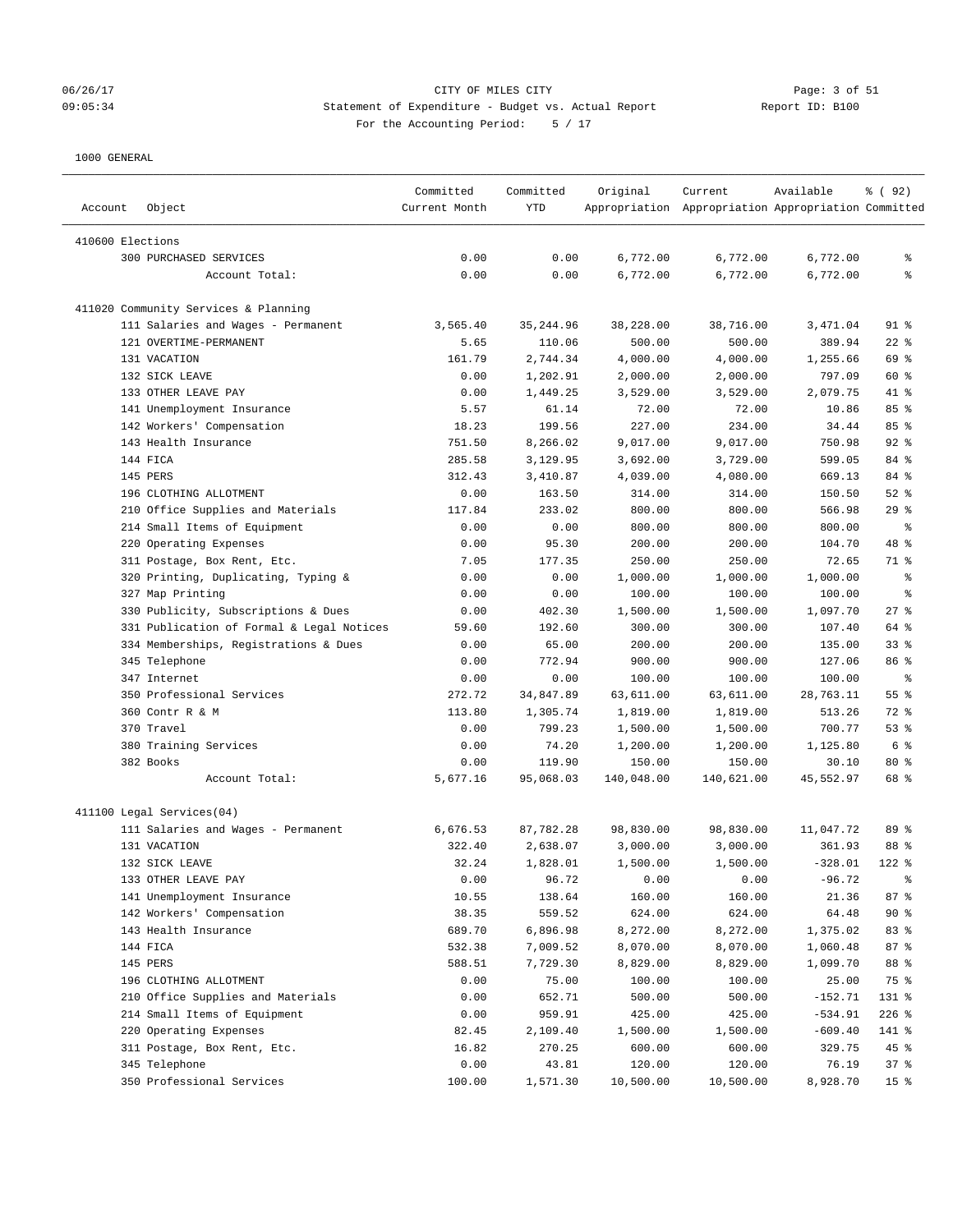# 06/26/17 CITY OF MILES CITY Page: 4 of 51 09:05:34 Statement of Expenditure - Budget vs. Actual Report Report ID: B100 For the Accounting Period: 5 / 17

————————————————————————————————————————————————————————————————————————————————————————————————————————————————————————————————————

|                  |                                            | Committed     | Committed   | Original   | Current                                             | Available    | % ( 92 )        |
|------------------|--------------------------------------------|---------------|-------------|------------|-----------------------------------------------------|--------------|-----------------|
| Account          | Object                                     | Current Month | <b>YTD</b>  |            | Appropriation Appropriation Appropriation Committed |              |                 |
|                  | 360 Contr R & M                            | 0.00          | 0.00        | 100.00     | 100.00                                              | 100.00       | ႜ               |
|                  | 370 Travel                                 | 159.44        | 673.49      | 550.00     | 550.00                                              | $-123.49$    | $122$ %         |
|                  | Account Total:                             | 9,249.37      | 121,034.91  | 143,680.00 | 143,680.00                                          | 22,645.09    | 84 %            |
|                  | 411101 Labor Negotiations                  |               |             |            |                                                     |              |                 |
|                  | 350 Professional Services                  | 874.97        | 9,787.50    | 10,000.00  | 10,000.00                                           | 212.50       | 98 %            |
|                  | Account Total:                             | 874.97        | 9,787.50    | 10,000.00  | 10,000.00                                           | 212.50       | 98 %            |
| 411230 City Hall |                                            |               |             |            |                                                     |              |                 |
|                  | 214 Small Items of Equipment               | 0.00          | 0.00        | 400.00     | 400.00                                              | 400.00       | $\epsilon$      |
|                  | 220 Operating Expenses                     | 85.00         | 2,522.63    | 2,500.00   | 2,500.00                                            | $-22.63$     | $101$ %         |
|                  | 230 Repair and Maintenance Supplies        | 0.00          | 1,461.99    | 1,500.00   | 1,500.00                                            | 38.01        | 97%             |
|                  | 341 Electric Utility Services              | 438.82        | 4,708.90    | 6,000.00   | 6,000.00                                            | 1,291.10     | 78 %            |
|                  | 342 Water Utility Services                 | 54.61         | 600.61      | 750.00     | 750.00                                              | 149.39       | $80*$           |
|                  | 343 Sewer Utility Services                 | 65.31         | 715.85      | 370.00     | 370.00                                              | $-345.85$    | 193 %           |
|                  | 344 Gas Utility Service                    | 93.12         | 2,307.74    | 3,750.00   | 3,750.00                                            | 1,442.26     | 62 %            |
|                  | 346 Garbage Service                        | 47.41         | 189.64      | 200.00     | 200.00                                              | 10.36        | 95%             |
|                  | 360 Contr R & M                            | 600.00        | 9,415.59    | 14,500.00  | 14,500.00                                           | 5,084.41     | 65 %            |
|                  | 400 BUILDING MATERIALS                     | 0.00          | 0.00        | 3,000.00   | 3,000.00                                            | 3,000.00     | $\epsilon$      |
|                  | 511 Insurance on Buildings                 | 0.00          | 2,216.42    | 2,217.00   | 2,217.00                                            | 0.58         | $100*$          |
|                  | Account Total:                             | 1,384.27      | 24, 139.37  | 35,187.00  | 35,187.00                                           | 11,047.63    | 69 %            |
|                  | 411840 Program Assistant                   |               |             |            |                                                     |              |                 |
|                  | 111 Salaries and Wages - Permanent         | 2,250.96      | 24,709.12   | 32,790.00  | 32,790.00                                           | 8,080.88     | 75 %            |
|                  | 131 VACATION                               | 386.48        | 2,379.09    | 468.00     | 468.00                                              | $-1,911.09$  | $508$ %         |
|                  | 132 SICK LEAVE                             | 0.00          | 1,594.20    | 467.00     | 467.00                                              | $-1,127.20$  | 341 %           |
|                  | 133 OTHER LEAVE PAY                        | 0.00          | 409.44      | 2,539.00   | 2,539.00                                            | 2,129.56     | 16 <sup>8</sup> |
|                  | 141 Unemployment Insurance                 | 3.97          | 43.84       | 54.00      | 54.00                                               | 10.16        | 81 %            |
|                  | 142 Workers' Compensation                  | 32.37         | 357.50      | 436.00     | 436.00                                              | 78.50        | 82 %            |
|                  | 143 Health Insurance                       | 686.34        | 7,586.81    | 8,272.00   | 8,272.00                                            | 685.19       | $92$ %          |
|                  | 144 FICA                                   | 201.76        | 2,228.61    | 2,774.00   | 2,774.00                                            | 545.39       | $80*$           |
|                  | 145 PERS                                   | 220.75        | 2,426.61    | 3,035.00   | 3,035.00                                            | 608.39       | $80*$           |
|                  | 196 CLOTHING ALLOTMENT                     | 0.00          | 140.25      | 141.00     | 141.00                                              | 0.75         | 99 %            |
|                  | 220 Operating Expenses                     | 0.00          | 344.78      | 2,169.00   | 2,169.00                                            | 1,824.22     | 16 <sup>8</sup> |
|                  | 350 Professional Services                  | 0.00          | 789.14      | 2,487.00   | 2,487.00                                            | 1,697.86     | 32%             |
|                  | 360 Contr R & M                            | 121.29        | 343.78      | 194.00     | 194.00                                              | $-149.78$    | $177$ %         |
|                  | Account Total:                             | 3,903.92      | 43, 353. 17 | 55,826.00  | 55,826.00                                           | 12,472.83    | 78 %            |
|                  | Account Group Total:                       | 55,540.73     | 737,313.80  | 910,640.00 | 925, 114.00                                         | 187,800.20   | $80*$           |
|                  | 420000 PUBLIC SAFETY-GASB68                |               |             |            |                                                     |              |                 |
|                  | 420140 Crime Control and Investigation(05) |               |             |            |                                                     |              |                 |
|                  | 111 Salaries and Wages - Permanent         | 52,789.21     | 595,193.84  | 765,127.00 | 765,127.00                                          | 169,933.16   | 78 %            |
|                  | 121 OVERTIME-PERMANENT                     | 10,369.88     | 92,289.73   | 21,500.00  | 21,500.00                                           | $-70,789.73$ | 429 %           |
|                  | 131 VACATION                               | 581.01        | 45,428.94   | 30,000.00  | 30,000.00                                           | $-15,428.94$ | 151 %           |
|                  | 132 SICK LEAVE                             | 494.02        | 29,276.74   | 7,500.00   | 7,500.00                                            | $-21,776.74$ | 390 %           |
|                  | 133 OTHER LEAVE PAY                        | 3,423.57      | 26,461.95   | 28,840.00  | 28,840.00                                           | 2,378.05     | $92$ $%$        |
|                  | 134 HOLIDAY PAY                            | 0.00          | 10,067.01   | 21,500.00  | 21,500.00                                           | 11,432.99    | 47 %            |
|                  | 141 Unemployment Insurance                 | 101.47        | 1,217.18    | 1,388.00   | 1,388.00                                            | 170.82       | 88 %            |
|                  | 142 Workers' Compensation                  | 3,108.91      | 37, 444.81  | 42,022.00  | 42,022.00                                           | 4,577.19     | 89 %            |
|                  | 143 Health Insurance                       | 10,344.10     | 115,049.51  | 140,627.00 | 140,627.00                                          | 25,577.49    | 82 %            |
|                  | 144 FICA                                   | 1,022.62      | 11,971.63   | 13,744.00  | 13,744.00                                           | 1,772.37     | 87%             |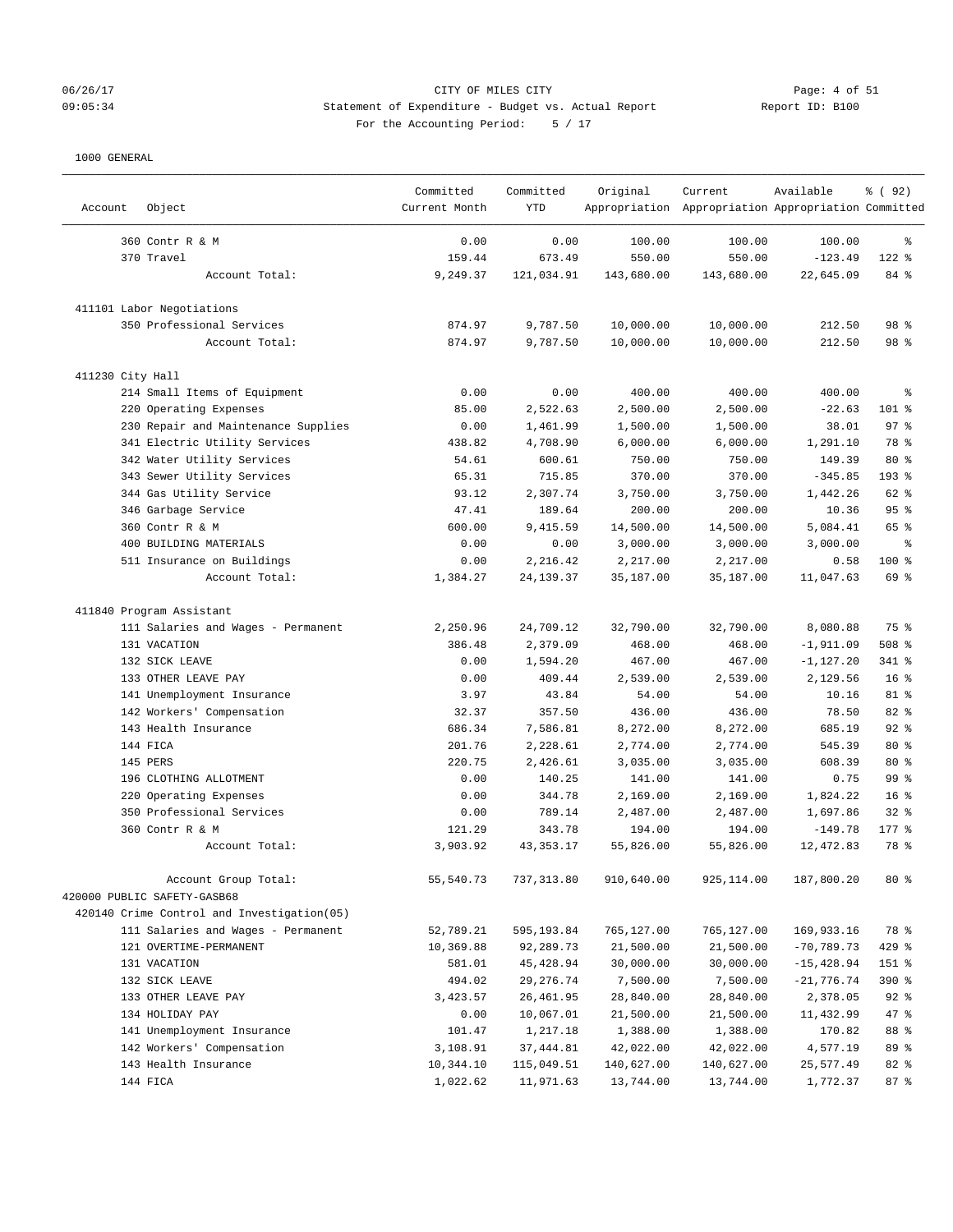# 06/26/17 CITY OF MILES CITY<br>09:05:34 09:05:34 Statement of Expenditure - Budget vs. Actual Report 11 (1999) Report ID: B100 09:05:34 Statement of Expenditure - Budget vs. Actual Report For the Accounting Period: 5 / 17

| Account | Object                                   | Committed<br>Current Month | Committed<br>YTD | Original                            | Current<br>Appropriation Appropriation Appropriation Committed | Available    | % ( 92 )        |
|---------|------------------------------------------|----------------------------|------------------|-------------------------------------|----------------------------------------------------------------|--------------|-----------------|
|         | 145 PERS                                 | 73.92                      | 399.88           | 0.00                                | 0.00                                                           | $-399.88$    | ್ಠಿ             |
|         | 146 Police Pension                       | 7,986.14                   | 107,159.95       | 127,992.00                          | 127,992.00                                                     | 20,832.05    | 84 %            |
|         | 196 CLOTHING ALLOTMENT                   | 0.00                       | 12, 315.83       | 12,960.00                           | 12,960.00                                                      | 644.17       | 95%             |
|         | 210 Office Supplies and Materials        | 482.68                     | 5,835.28         | 7,000.00                            | 7,000.00                                                       | 1,164.72     | 83 %            |
|         | 214 Small Items of Equipment             | 188.58                     | 3,364.09         | 11,500.00                           | 11,500.00                                                      | 8,135.91     | 29%             |
|         | 220 Operating Expenses                   | 930.04                     | 16,832.51        | 13,125.00                           | 13,125.00                                                      | $-3,707.51$  | 128 %           |
|         | 226 Clothing and Uniforms                | 0.00                       | 1,422.08         | 500.00                              | 500.00                                                         | $-922.08$    | 284 %           |
|         | 227 Firearm Supplies                     | 0.00                       | 3,323.98         | 4,800.00                            | 4,800.00                                                       | 1,476.02     | 69 %            |
|         | 230 Repair and Maintenance Supplies      | 846.41                     | 10,400.96        | 10,000.00                           | 10,000.00                                                      | $-400.96$    | $104$ %         |
|         | 231 Gas, Oil, Diesel Fuel, Grease, etc.  | 1,813.33                   | 19,907.92        | 38,000.00                           | 38,000.00                                                      | 18,092.08    | $52$ $%$        |
|         | 311 Postage, Box Rent, Etc.              | 79.44                      | 918.76           | 1,000.00                            | 1,000.00                                                       | 81.24        | $92$ $%$        |
|         | 320 Printing, Duplicating, Typing &      | 0.00                       | 40.65            | 0.00                                | 0.00                                                           | $-40.65$     | နွ              |
|         | 330 Publicity, Subscriptions & Dues      | 0.00                       | 649.00           | 300.00                              | 300.00                                                         | $-349.00$    | $216$ %         |
|         | 334 Memberships, Registrations & Dues    | 1,100.00                   | 1,845.00         | 2,708.00                            | 2,708.00                                                       | 863.00       | 68 %            |
|         | 345 Telephone                            | 150.00                     | 3,278.34         | 4,500.00                            | 4,500.00                                                       | 1,221.66     | 73 %            |
|         | 347 Internet                             | 0.00                       | 656.60           | 800.00                              | 800.00                                                         | 143.40       | 82 %            |
|         | 350 Professional Services                | 3,036.84                   | 16, 172. 77      | 20,000.00                           | 20,000.00                                                      | 3,827.23     | 81 %            |
|         | 360 Contr R & M                          | 27.00                      | 324.00           | 400.00                              | 400.00                                                         | 76.00        | 81 %            |
|         | 366 R&M Vehicles - Police/Animal Control | 0.00                       | 6,424.17         | 18,000.00                           | 18,000.00                                                      | 11,575.83    | 36%             |
|         | 370 Travel                               | 362.30                     | 3,642.20         | 4,500.00                            | 4,500.00                                                       | 857.80       | 81 %            |
|         | 380 Training Services                    | 259.00                     | 8,226.00         | 9,000.00                            | 9,000.00                                                       | 774.00       | $91$ %          |
|         | 512 Insurance on Vehicles & Equipment    | 0.00                       | 1,268.83         | 1,269.00                            | 1,269.00                                                       | 0.17         | 100 %           |
|         | 700 Grants, Contributions & Indemnities  | 0.00                       | 4,000.00         | 4,000.00                            | 4,000.00                                                       | 0.00         | $100$ %         |
|         | 791 Shop With A Cop                      | 0.00                       | 0.00             | 5,000.00                            | 5,000.00                                                       | 5,000.00     | ್ಠಿ             |
|         | 940 Machinery & Equipment                | 0.00                       | 0.00             | 40,000.00                           | 40,000.00                                                      | 40,000.00    | ್ಠಿ             |
|         | Account Total:                           |                            |                  | 99,570.47 1,192,810.14 1,409,602.00 | 1,409,602.00                                                   | 216,791.86   | 85%             |
|         | 420160 Communications-Dispatch           |                            |                  |                                     |                                                                |              |                 |
|         | 111 Salaries and Wages - Permanent       | 16,146.00                  | 172,331.04       | 233,652.00                          | 233,652.00                                                     | 61,320.96    | 74 %            |
|         | 121 OVERTIME-PERMANENT                   | 1,492.33                   | 21,811.90        | 7,000.00                            | 7,000.00                                                       | $-14,811.90$ | $312$ %         |
|         | 131 VACATION                             | 1,764.05                   | 11,635.47        | 12,000.00                           | 12,000.00                                                      | 364.53       | 97%             |
|         | 132 SICK LEAVE                           | 474.38                     | 7,405.25         | 4,500.00                            | 4,500.00                                                       | $-2,905.25$  | $165$ %         |
|         | 133 OTHER LEAVE PAY                      | 2,316.36                   | 7,156.19         | 6,207.00                            | 6,207.00                                                       | $-949.19$    | $115$ %         |
|         | 134 HOLIDAY PAY                          | 0.00                       | 2,892.45         | 12,620.00                           | 12,620.00                                                      | 9,727.55     | $23$ %          |
|         | 141 Unemployment Insurance               | 33.28                      | 336.97           | 429.00                              | 429.00                                                         | 92.03        | 79 %            |
|         | 142 Workers' Compensation                | 1,059.11                   | 10,497.69        | 13,664.00                           | 13,664.00                                                      | 3,166.31     | 77.8            |
|         | 143 Health Insurance                     | 2,073.30                   | 30,947.23        | 49,633.00                           | 49,633.00                                                      | 18,685.77    | 62 %            |
|         | 144 FICA                                 | 1,693.94                   | 17, 142.46       | 21,869.00                           | 21,869.00                                                      | 4,726.54     | 78 %            |
|         | 145 PERS                                 | 1,857.57                   | 18,684.55        | 23,927.00                           | 23,927.00                                                      | 5,242.45     | 78 %            |
|         | 146 Police Pension                       | 0.00                       | $-76.63$         | 0.00                                | 0.00                                                           | 76.63        | ွေ              |
|         | 196 CLOTHING ALLOTMENT                   | 0.00                       | 1,406.25         | 2,000.00                            | 2,000.00                                                       | 593.75       | 70 %            |
|         | 210 Office Supplies and Materials        | 203.64                     | 1,594.17         | 3,500.00                            | 3,500.00                                                       | 1,905.83     | 46 %            |
|         | 214 Small Items of Equipment             | 0.00                       | 0.00             | 4,500.00                            | 4,500.00                                                       | 4,500.00     | ိစ              |
|         | 220 Operating Expenses                   | 0.00                       | 28.82            | 2,000.00                            | 2,000.00                                                       | 1,971.18     | 1 <sup>8</sup>  |
|         | 231 Gas, Oil, Diesel Fuel, Grease, etc.  | 0.00                       | 0.00             | 600.00                              | 600.00                                                         | 600.00       | ွေ              |
|         | 311 Postage, Box Rent, Etc.              | 0.00                       | 34.65            | 75.00                               | 75.00                                                          | 40.35        | 46 %            |
|         | 320 Printing, Duplicating, Typing &      | 0.00                       | 0.00             | 300.00                              | 300.00                                                         | 300.00       | ႜ               |
|         | 330 Publicity, Subscriptions & Dues      | 0.00                       | 0.00             | 100.00                              | 100.00                                                         | 100.00       | နွ              |
|         | 334 Memberships, Registrations & Dues    | 0.00                       | 65.00            | 400.00                              | 400.00                                                         | 335.00       | 16 <sup>°</sup> |
|         | 345 Telephone                            | 0.00                       | 3,109.46         | 5,100.00                            | 5,100.00                                                       | 1,990.54     | 61 %            |
|         | 350 Professional Services                | 52.43                      | 716.43           | 10,000.00                           | 10,000.00                                                      | 9,283.57     | 7 %             |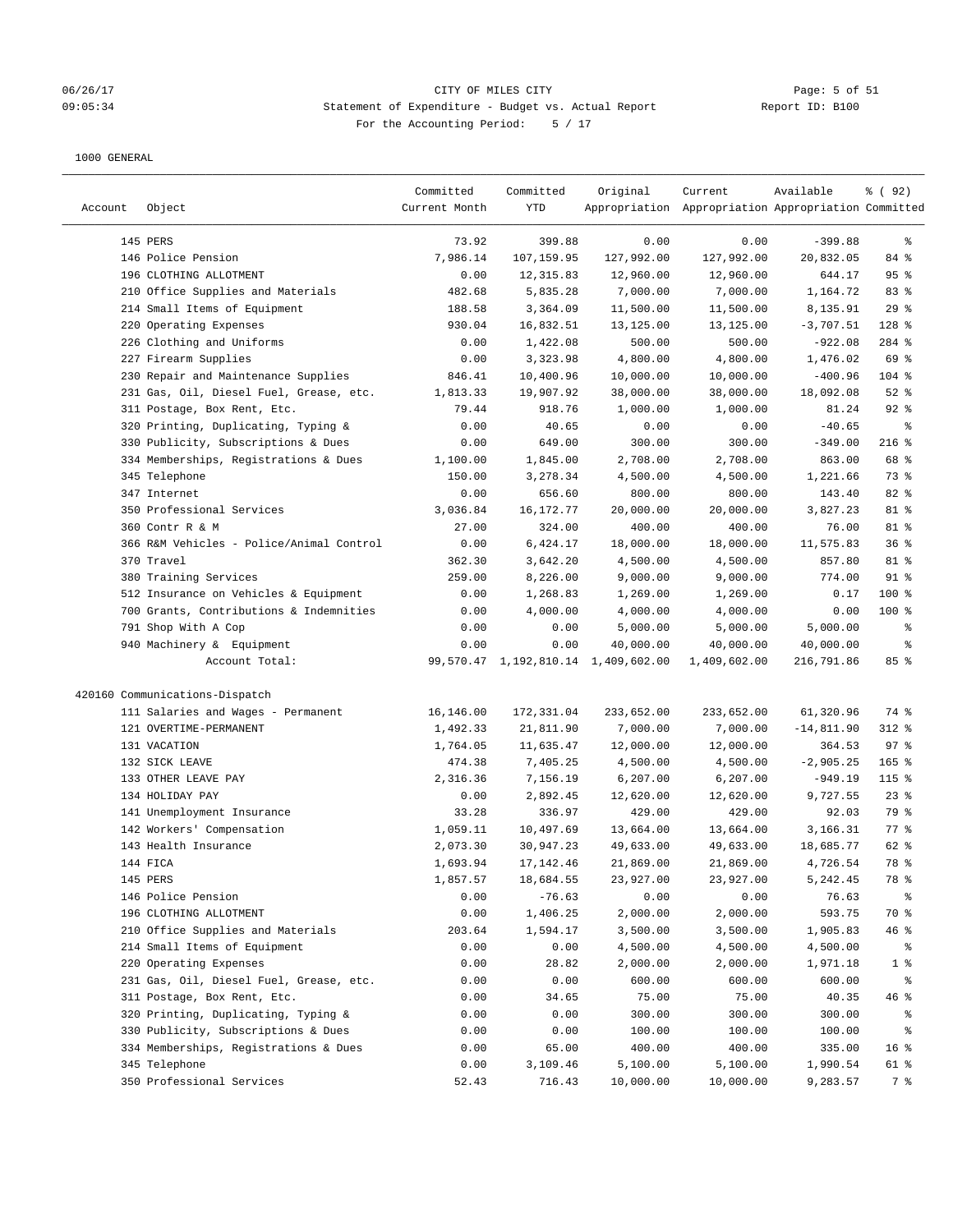# 06/26/17 CITY OF MILES CITY Page: 6 of 51 09:05:34 Statement of Expenditure - Budget vs. Actual Report Report ID: B100 For the Accounting Period: 5 / 17

| Account | Object                                  | Committed<br>Current Month | Committed<br>YTD | Original    | Current<br>Appropriation Appropriation Appropriation Committed | Available     | % ( 92 )        |
|---------|-----------------------------------------|----------------------------|------------------|-------------|----------------------------------------------------------------|---------------|-----------------|
|         |                                         |                            |                  |             |                                                                |               |                 |
|         | 360 Contr R & M                         | 0.00                       | 0.00             | 100.00      | 100.00                                                         | 100.00        | ွေ              |
|         | 370 Travel                              | 0.00                       | 1,397.27         | 1,000.00    | 1,000.00                                                       | $-397.27$     | 140 %           |
|         | 380 Training Services                   | 0.00                       | 660.00           | 2,000.00    | 2,000.00                                                       | 1,340.00      | 33%             |
|         | Account Total:                          | 29,166.39                  | 309,776.62       | 417,176.00  | 417,176.00                                                     | 107,399.38    | 74 %            |
|         | 420460 Fire Suppression(07)             |                            |                  |             |                                                                |               |                 |
|         | 111 Salaries and Wages - Permanent      | 38,083.81                  | 417,121.05       | 401,006.00  | 401,006.00                                                     | $-16, 115.05$ | 104 %           |
|         | 112 SALARIES AND WAGES - PART PAID      | 0.00                       | 3,265.00         | 15,000.00   | 15,000.00                                                      | 11,735.00     | $22$ %          |
|         | 121 OVERTIME-PERMANENT                  | 4,237.06                   | 45,096.48        | 25,000.00   | 25,000.00                                                      | $-20,096.48$  | 180 %           |
|         | 131 VACATION                            | 2,833.97                   | 25,320.91        | 16,000.00   | 16,000.00                                                      | $-9,320.91$   | 158 %           |
|         | 132 SICK LEAVE                          | 925.08                     | 8,915.60         | 15,000.00   | 15,000.00                                                      | 6,084.40      | 59 %            |
|         | 133 OTHER LEAVE PAY                     | 1,200.74                   | 3,500.27         | 4,000.00    | 4,000.00                                                       | 499.73        | 88 %            |
|         | 134 HOLIDAY PAY                         | 0.00                       | 10,965.94        | 10,000.00   | 10,000.00                                                      | $-965.94$     | 110 %           |
|         | 141 Unemployment Insurance              | 70.99                      | 771.40           | 707.00      | 707.00                                                         | $-64.40$      | 109 %           |
|         | 142 Workers' Compensation               | 1,753.31                   | 19,334.79        | 15,840.00   | 15,840.00                                                      | $-3,494.79$   | 122 %           |
|         | 143 Health Insurance                    | 6,487.14                   | 70,366.34        | 77,428.00   | 77,428.00                                                      | 7,061.66      | $91$ %          |
|         | 144 FICA                                | 683.64                     | 7,637.24         | 6,830.00    | 6,830.00                                                       | $-807.24$     | $112*$          |
|         | 147 Firemen's Pension                   | 5,509.74                   | 59,320.21        | 68,108.00   | 68,108.00                                                      | 8,787.79      | 87%             |
|         | 210 Office Supplies and Materials       | 1,063.66                   | 4,321.31         | 28,398.00   | 28,398.00                                                      | 24,076.69     | 15 <sup>°</sup> |
|         | 211 Clothing Allotment                  | 0.00                       | 5,632.42         | 7,120.00    | 7,120.00                                                       | 1,487.58      | 79 %            |
|         |                                         |                            | 18,961.34        | 12,358.00   | 13,952.00                                                      | $-5,009.34$   | 136 %           |
|         | 214 Small Items of Equipment            | 0.00                       |                  |             |                                                                |               |                 |
|         | 217 Small Item Equ/Inspector            | 0.00                       | 85.99            | 250.00      | 250.00                                                         | 164.01        | $34$ $%$        |
|         | 220 Operating Expenses                  | 105.76                     | 7,391.95         | 10,595.00   | 10,595.00                                                      | 3,203.05      | 70 %            |
|         | 223 Operating Exp/Inspector             | 0.00                       | 205.00           | 2,500.00    | 2,500.00                                                       | 2,295.00      | 8 %             |
|         | 226 Clothing and Uniforms               | 953.20                     | 1,714.44         | 8,000.00    | 8,000.00                                                       | 6,285.56      | $21$ %          |
|         | 230 Repair and Maintenance Supplies     | 279.39                     | 2,467.23         | 6,500.00    | 6,500.00                                                       | 4,032.77      | 38 %            |
|         | 231 Gas, Oil, Diesel Fuel, Grease, etc. | 748.38                     | 7,389.30         | 8,000.00    | 8,000.00                                                       | 610.70        | $92$ $%$        |
|         | 241 Consumable Tools                    | 0.00                       | 119.80           | 2,000.00    | 2,000.00                                                       | 1,880.20      | 6 %             |
|         | 311 Postage, Box Rent, Etc.             | 0.00                       | 0.00             | 75.00       | 75.00                                                          | 75.00         | ್ಠಿ             |
|         | 320 Printing, Duplicating, Typing &     | 0.00                       | 0.00             | 100.00      | 100.00                                                         | 100.00        | ್ಠಿ             |
|         | 330 Publicity, Subscriptions & Dues     | 0.00                       | 282.54           | 200.00      | 200.00                                                         | $-82.54$      | 141 %           |
|         | 334 Memberships, Registrations & Dues   | 0.00                       | 1,854.00         | 2,000.00    | 2,000.00                                                       | 146.00        | $93$ $%$        |
|         | 341 Electric Utility Services           | 323.19                     | 3,555.51         | 4,500.00    | 4,500.00                                                       | 944.49        | 79 %            |
|         | 342 Water Utility Services              | 31.13                      | 347.66           | 450.00      | 450.00                                                         | 102.34        | $77$ $%$        |
|         | 343 Sewer Utility Services              | 37.23                      | 408.06           | 300.00      | 300.00                                                         | $-108.06$     | $136$ %         |
|         | 344 Gas Utility Service                 | 93.72                      | 1,933.72         | 2,400.00    | 2,400.00                                                       | 466.28        | 81 %            |
|         | 345 Telephone                           | 62.63                      | 2,218.67         | 2,000.00    | 2,000.00                                                       | $-218.67$     | $111$ %         |
|         | 346 Garbage Service                     | 47.41                      | 925.59           | 750.00      | 750.00                                                         | $-175.59$     | $123$ $%$       |
|         | 347 Internet                            | 0.00                       | 1,398.48         | 2,000.00    | 2,000.00                                                       | 601.52        | 70 %            |
|         | 350 Professional Services               | 104.86                     | 12,317.53        | 6,000.00    | 8,000.00                                                       | $-4,317.53$   | 154 %           |
|         | 360 Contr R & M                         | 949.71                     | 5,427.86         | 8,335.00    | 8,335.00                                                       | 2,907.14      | 65 %            |
|         | 364 R&M Vehicles - Fire/Amb             | 67.86                      | 38,559.64        | 15,000.00   | 48,237.00                                                      | 9,677.36      | $80*$           |
|         | 370 Travel                              | 666.76                     | 1,147.76         | 8,490.00    | 8,490.00                                                       | 7,342.24      | $14$ %          |
|         | 375 Travel/Inspector                    | 0.00                       | 0.00             | 1,000.00    | 1,000.00                                                       | 1,000.00      | ႜ               |
|         | 380 Training Services                   | 2,698.00                   | 13,529.40        | 20,000.00   | 20,000.00                                                      | 6,470.60      | 68 %            |
|         | 382 Books                               | 0.00                       | 1,967.91         | 2,500.00    | 2,500.00                                                       | 532.09        | 79 %            |
|         | 400 BUILDING MATERIALS                  | 99.93                      | 1,081.69         | 1,200.00    | 1,200.00                                                       | 118.31        | 90%             |
|         | 511 Insurance on Buildings              | 0.00                       | 1,525.81         | 1,526.00    | 1,526.00                                                       | 0.19          | 100 %           |
|         | 512 Insurance on Vehicles & Equipment   | 0.00                       | 4,878.40         | 4,879.00    | 4,879.00                                                       | 0.60          | 100 %           |
|         | Account Total:                          | 70,118.30                  | 813, 264. 24     | 824, 345.00 | 861,176.00                                                     | 47, 911.76    | 94%             |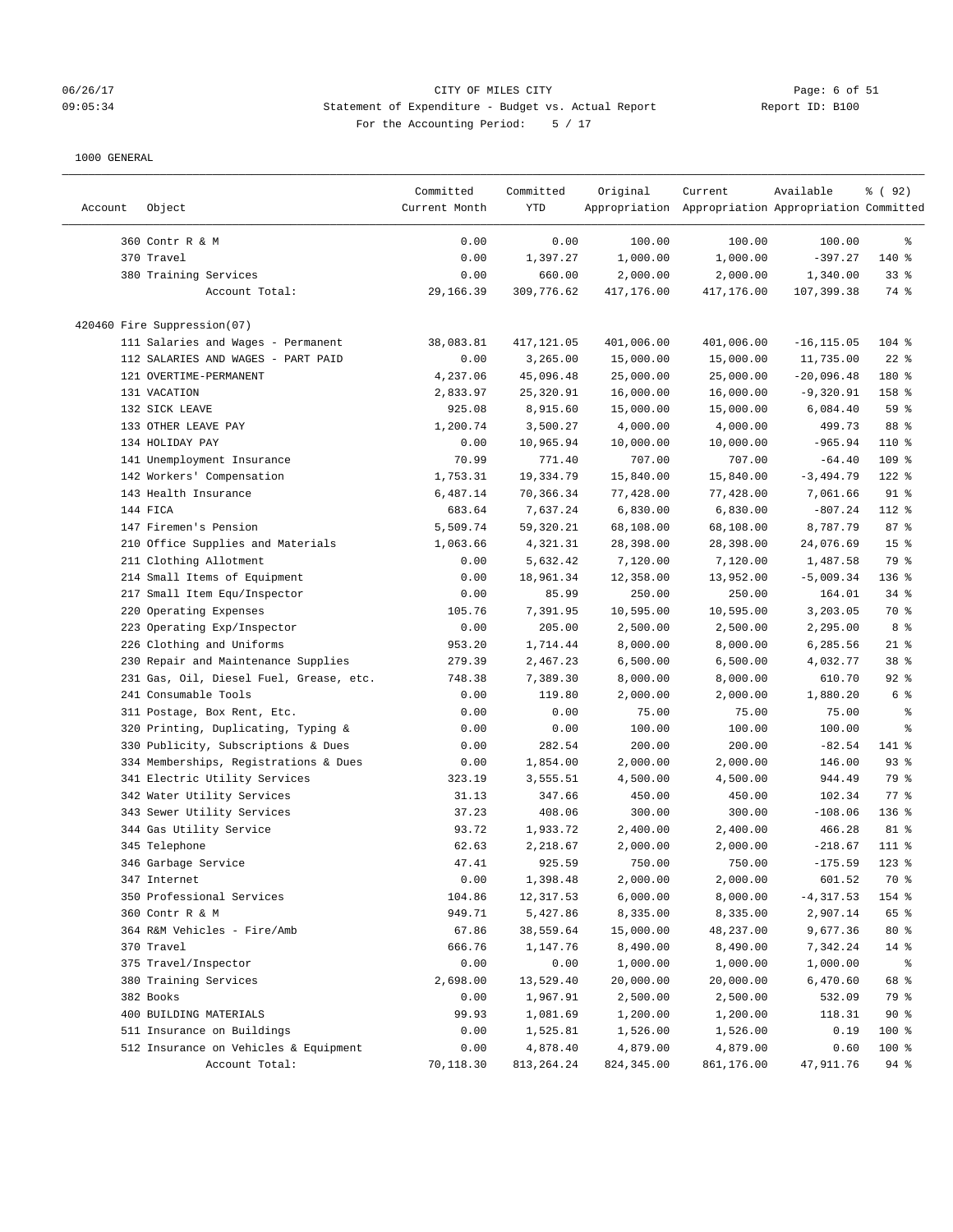#### 06/26/17 Page: 7 of 51 Page: 7 of 51 09:05:34 Statement of Expenditure - Budget vs. Actual Report Report ID: B100 For the Accounting Period: 5 / 17

| Account Group Total:<br>198,855.16 2,315,851.00 2,651,123.00<br>2,687,954.00<br>86 %<br>372,103.00<br>430000 Public Works-GASB68<br>431200 Flood Control<br>100 %<br>111 Salaries and Wages - Permanent<br>1,177.68<br>12,899.62<br>12,956.00<br>12,956.00<br>56.38<br>43%<br>131 VACATION<br>60.66<br>943.43<br>2,200.00<br>2,200.00<br>1,256.57<br>73 %<br>132 SICK LEAVE<br>83.55<br>511.65<br>700.00<br>700.00<br>188.35<br>133 OTHER LEAVE PAY<br>0.00<br>151.53<br>1,372.00<br>1,372.00<br>1,220.47<br>$11$ %<br>141 Unemployment Insurance<br>2.00<br>21.71<br>26.00<br>26.00<br>4.29<br>84 %<br>811.76<br>86 %<br>142 Workers' Compensation<br>73.63<br>941.00<br>941.00<br>129.24<br>$92$ $%$<br>143 Health Insurance<br>275.87<br>3,034.51<br>3,309.00<br>3,309.00<br>274.49<br>83 %<br>144 FICA<br>99.88<br>1,101.26<br>1,320.00<br>1,320.00<br>218.74<br>145 PERS<br>110.65<br>210.73<br>85%<br>1,214.27<br>1,425.00<br>1,425.00<br>196 CLOTHING ALLOTMENT<br>0.00<br>60.00<br>60.00<br>60.00<br>0.00<br>$100$ %<br>44 %<br>210 Office Supplies and Materials<br>0.00<br>130.65<br>300.00<br>300.00<br>169.35<br>214 Small Items of Equipment<br>0.00<br>0.00<br>2,500.00<br>2,500.00<br>2,500.00<br>್ಠಿ<br>34%<br>220 Operating Expenses<br>0.00<br>344.78<br>1,000.00<br>1,000.00<br>655.22<br>231 Gas, Oil, Diesel Fuel, Grease, etc.<br>0.00<br>118.58<br>350.00<br>350.00<br>231.42<br>$34$ $%$<br>311 Postage, Box Rent, Etc.<br>8.74<br>2,071.38<br>4,000.00<br>4,000.00<br>1,928.62<br>$52$ $%$<br>330 Publicity, Subscriptions & Dues<br>0.00<br>0.00<br>100.00<br>100.00<br>100.00<br>နွ<br>331 Publication of Formal & Legal Notices<br>780.00<br>1,668.00<br>3,000.00<br>3,000.00<br>1,332.00<br>56%<br>334 Memberships, Registrations & Dues<br>0.00<br>150.00<br>250.00<br>250.00<br>100.00<br>60 %<br>345 Telephone<br>0.00<br>0.00<br>100.00<br>100.00<br>100.00<br>ႜ<br>$82$ %<br>350 Professional Services<br>4,559.58<br>296,676.46<br>362,900.00<br>362,900.00<br>66,223.54<br>370 Travel<br>29%<br>0.00<br>343.35<br>1,200.00<br>1,200.00<br>856.65<br>380 Training Services<br>0.00<br>79.20<br>250.00<br>250.00<br>170.80<br>$32$ $%$<br>382 Books<br>0.00<br>0.00<br>100.00<br>100.00<br>100.00<br>ి<br>533 Machinery and Equipment Rental<br>0.00<br>0.00<br>100.00<br>100.00<br>100.00<br>န္<br>540 Special Assessments<br>0.00<br>0.00<br>500.00<br>500.00<br>500.00<br>န္<br>80%<br>Account Total:<br>7,232.24<br>322, 332.14<br>400,959.00<br>400,959.00<br>78,626.86<br>7,232.24<br>$80*$<br>Account Group Total:<br>322, 332.14<br>400,959.00<br>400,959.00<br>78,626.86<br>440000 PUBLIC HEALTH-GASB68<br>440600 Animal Control Services(21)<br>111 Salaries and Wages - Permanent<br>501.00<br>27,549.27<br>45,146.00<br>45,146.00<br>17,596.73<br>61 %<br>121 OVERTIME-PERMANENT<br>0.00<br>246.75<br>500.00<br>500.00<br>253.25<br>49 %<br>131 VACATION<br>6,682.50<br>8,245.70<br>1,500.00<br>1,500.00<br>$-6, 745.70$<br>$550*$<br>132 SICK LEAVE<br>932.40<br>13,664.23<br>700.00<br>700.00<br>$-12,964.23$<br>$***$ $%$<br>500.00<br>133 OTHER LEAVE PAY<br>748.13<br>995.63<br>500.00<br>$-495.63$<br>199 <sub>8</sub><br>134 HOLIDAY PAY<br>0.00<br>0.00<br>300.00<br>300.00<br>300.00<br>್ಠಿ<br>141 Unemployment Insurance<br>13.30<br>76.06<br>73.00<br>73.00<br>$-3.06$<br>104 %<br>106 %<br>494.05<br>2,657.00<br>$-158.82$<br>142 Workers' Compensation<br>2,815.82<br>2,657.00<br>$-689.70$<br>67%<br>143 Health Insurance<br>5,517.60<br>8,272.00<br>8,272.00<br>2,754.40<br>144 FICA<br>678.09<br>104 %<br>3,878.70<br>3,722.00<br>3,722.00<br>$-156.70$<br>145 PERS<br>699.99<br>100 %<br>3,948.01<br>3,963.00<br>3,963.00<br>14.99<br>720.00<br>60 %<br>196 CLOTHING ALLOTMENT<br>0.00<br>430.00<br>720.00<br>290.00<br>210 Office Supplies and Materials<br>$20*$<br>0.00<br>30.00<br>150.00<br>150.00<br>120.00<br>214 Small Items of Equipment<br>0.00<br>0.00<br>400.00<br>400.00<br>400.00<br>ႜ<br>220 Operating Expenses<br>0.00<br>784.25<br>65 %<br>1,200.00<br>1,200.00<br>415.75<br>230 Repair and Maintenance Supplies<br>0.00<br>5.38<br>250.00<br>250.00<br>244.62<br>2 <sup>8</sup><br>933.84<br>33%<br>231 Gas, Oil, Diesel Fuel, Grease, etc.<br>27.10<br>466.16<br>1,400.00<br>1,400.00<br>24.00<br>$120$ %<br>311 Postage, Box Rent, Etc.<br>0.00<br>20.00<br>20.00<br>$-4.00$ | Account | Object | Committed<br>Current Month | Committed<br>YTD | Original | Current<br>Appropriation Appropriation Appropriation Committed | Available | % ( 92 ) |
|-----------------------------------------------------------------------------------------------------------------------------------------------------------------------------------------------------------------------------------------------------------------------------------------------------------------------------------------------------------------------------------------------------------------------------------------------------------------------------------------------------------------------------------------------------------------------------------------------------------------------------------------------------------------------------------------------------------------------------------------------------------------------------------------------------------------------------------------------------------------------------------------------------------------------------------------------------------------------------------------------------------------------------------------------------------------------------------------------------------------------------------------------------------------------------------------------------------------------------------------------------------------------------------------------------------------------------------------------------------------------------------------------------------------------------------------------------------------------------------------------------------------------------------------------------------------------------------------------------------------------------------------------------------------------------------------------------------------------------------------------------------------------------------------------------------------------------------------------------------------------------------------------------------------------------------------------------------------------------------------------------------------------------------------------------------------------------------------------------------------------------------------------------------------------------------------------------------------------------------------------------------------------------------------------------------------------------------------------------------------------------------------------------------------------------------------------------------------------------------------------------------------------------------------------------------------------------------------------------------------------------------------------------------------------------------------------------------------------------------------------------------------------------------------------------------------------------------------------------------------------------------------------------------------------------------------------------------------------------------------------------------------------------------------------------------------------------------------------------------------------------------------------------------------------------------------------------------------------------------------------------------------------------------------------------------------------------------------------------------------------------------------------------------------------------------------------------------------------------------------------------------------------------------------------------------------------------------------------------------------------------------------------------------------------------------------------------------------------------------------------------------------------------------------------------------------------------------------------------------------------------------------------------------------------------------------------------------------------------------------------------------------------------------------------------------------------------------------------------------------------------------------------------------------------------------------------------------------------------------------------------------------------------------------------------------------------------------------------------------------|---------|--------|----------------------------|------------------|----------|----------------------------------------------------------------|-----------|----------|
|                                                                                                                                                                                                                                                                                                                                                                                                                                                                                                                                                                                                                                                                                                                                                                                                                                                                                                                                                                                                                                                                                                                                                                                                                                                                                                                                                                                                                                                                                                                                                                                                                                                                                                                                                                                                                                                                                                                                                                                                                                                                                                                                                                                                                                                                                                                                                                                                                                                                                                                                                                                                                                                                                                                                                                                                                                                                                                                                                                                                                                                                                                                                                                                                                                                                                                                                                                                                                                                                                                                                                                                                                                                                                                                                                                                                                                                                                                                                                                                                                                                                                                                                                                                                                                                                                                                                                                 |         |        |                            |                  |          |                                                                |           |          |
|                                                                                                                                                                                                                                                                                                                                                                                                                                                                                                                                                                                                                                                                                                                                                                                                                                                                                                                                                                                                                                                                                                                                                                                                                                                                                                                                                                                                                                                                                                                                                                                                                                                                                                                                                                                                                                                                                                                                                                                                                                                                                                                                                                                                                                                                                                                                                                                                                                                                                                                                                                                                                                                                                                                                                                                                                                                                                                                                                                                                                                                                                                                                                                                                                                                                                                                                                                                                                                                                                                                                                                                                                                                                                                                                                                                                                                                                                                                                                                                                                                                                                                                                                                                                                                                                                                                                                                 |         |        |                            |                  |          |                                                                |           |          |
|                                                                                                                                                                                                                                                                                                                                                                                                                                                                                                                                                                                                                                                                                                                                                                                                                                                                                                                                                                                                                                                                                                                                                                                                                                                                                                                                                                                                                                                                                                                                                                                                                                                                                                                                                                                                                                                                                                                                                                                                                                                                                                                                                                                                                                                                                                                                                                                                                                                                                                                                                                                                                                                                                                                                                                                                                                                                                                                                                                                                                                                                                                                                                                                                                                                                                                                                                                                                                                                                                                                                                                                                                                                                                                                                                                                                                                                                                                                                                                                                                                                                                                                                                                                                                                                                                                                                                                 |         |        |                            |                  |          |                                                                |           |          |
|                                                                                                                                                                                                                                                                                                                                                                                                                                                                                                                                                                                                                                                                                                                                                                                                                                                                                                                                                                                                                                                                                                                                                                                                                                                                                                                                                                                                                                                                                                                                                                                                                                                                                                                                                                                                                                                                                                                                                                                                                                                                                                                                                                                                                                                                                                                                                                                                                                                                                                                                                                                                                                                                                                                                                                                                                                                                                                                                                                                                                                                                                                                                                                                                                                                                                                                                                                                                                                                                                                                                                                                                                                                                                                                                                                                                                                                                                                                                                                                                                                                                                                                                                                                                                                                                                                                                                                 |         |        |                            |                  |          |                                                                |           |          |
|                                                                                                                                                                                                                                                                                                                                                                                                                                                                                                                                                                                                                                                                                                                                                                                                                                                                                                                                                                                                                                                                                                                                                                                                                                                                                                                                                                                                                                                                                                                                                                                                                                                                                                                                                                                                                                                                                                                                                                                                                                                                                                                                                                                                                                                                                                                                                                                                                                                                                                                                                                                                                                                                                                                                                                                                                                                                                                                                                                                                                                                                                                                                                                                                                                                                                                                                                                                                                                                                                                                                                                                                                                                                                                                                                                                                                                                                                                                                                                                                                                                                                                                                                                                                                                                                                                                                                                 |         |        |                            |                  |          |                                                                |           |          |
|                                                                                                                                                                                                                                                                                                                                                                                                                                                                                                                                                                                                                                                                                                                                                                                                                                                                                                                                                                                                                                                                                                                                                                                                                                                                                                                                                                                                                                                                                                                                                                                                                                                                                                                                                                                                                                                                                                                                                                                                                                                                                                                                                                                                                                                                                                                                                                                                                                                                                                                                                                                                                                                                                                                                                                                                                                                                                                                                                                                                                                                                                                                                                                                                                                                                                                                                                                                                                                                                                                                                                                                                                                                                                                                                                                                                                                                                                                                                                                                                                                                                                                                                                                                                                                                                                                                                                                 |         |        |                            |                  |          |                                                                |           |          |
|                                                                                                                                                                                                                                                                                                                                                                                                                                                                                                                                                                                                                                                                                                                                                                                                                                                                                                                                                                                                                                                                                                                                                                                                                                                                                                                                                                                                                                                                                                                                                                                                                                                                                                                                                                                                                                                                                                                                                                                                                                                                                                                                                                                                                                                                                                                                                                                                                                                                                                                                                                                                                                                                                                                                                                                                                                                                                                                                                                                                                                                                                                                                                                                                                                                                                                                                                                                                                                                                                                                                                                                                                                                                                                                                                                                                                                                                                                                                                                                                                                                                                                                                                                                                                                                                                                                                                                 |         |        |                            |                  |          |                                                                |           |          |
|                                                                                                                                                                                                                                                                                                                                                                                                                                                                                                                                                                                                                                                                                                                                                                                                                                                                                                                                                                                                                                                                                                                                                                                                                                                                                                                                                                                                                                                                                                                                                                                                                                                                                                                                                                                                                                                                                                                                                                                                                                                                                                                                                                                                                                                                                                                                                                                                                                                                                                                                                                                                                                                                                                                                                                                                                                                                                                                                                                                                                                                                                                                                                                                                                                                                                                                                                                                                                                                                                                                                                                                                                                                                                                                                                                                                                                                                                                                                                                                                                                                                                                                                                                                                                                                                                                                                                                 |         |        |                            |                  |          |                                                                |           |          |
|                                                                                                                                                                                                                                                                                                                                                                                                                                                                                                                                                                                                                                                                                                                                                                                                                                                                                                                                                                                                                                                                                                                                                                                                                                                                                                                                                                                                                                                                                                                                                                                                                                                                                                                                                                                                                                                                                                                                                                                                                                                                                                                                                                                                                                                                                                                                                                                                                                                                                                                                                                                                                                                                                                                                                                                                                                                                                                                                                                                                                                                                                                                                                                                                                                                                                                                                                                                                                                                                                                                                                                                                                                                                                                                                                                                                                                                                                                                                                                                                                                                                                                                                                                                                                                                                                                                                                                 |         |        |                            |                  |          |                                                                |           |          |
|                                                                                                                                                                                                                                                                                                                                                                                                                                                                                                                                                                                                                                                                                                                                                                                                                                                                                                                                                                                                                                                                                                                                                                                                                                                                                                                                                                                                                                                                                                                                                                                                                                                                                                                                                                                                                                                                                                                                                                                                                                                                                                                                                                                                                                                                                                                                                                                                                                                                                                                                                                                                                                                                                                                                                                                                                                                                                                                                                                                                                                                                                                                                                                                                                                                                                                                                                                                                                                                                                                                                                                                                                                                                                                                                                                                                                                                                                                                                                                                                                                                                                                                                                                                                                                                                                                                                                                 |         |        |                            |                  |          |                                                                |           |          |
|                                                                                                                                                                                                                                                                                                                                                                                                                                                                                                                                                                                                                                                                                                                                                                                                                                                                                                                                                                                                                                                                                                                                                                                                                                                                                                                                                                                                                                                                                                                                                                                                                                                                                                                                                                                                                                                                                                                                                                                                                                                                                                                                                                                                                                                                                                                                                                                                                                                                                                                                                                                                                                                                                                                                                                                                                                                                                                                                                                                                                                                                                                                                                                                                                                                                                                                                                                                                                                                                                                                                                                                                                                                                                                                                                                                                                                                                                                                                                                                                                                                                                                                                                                                                                                                                                                                                                                 |         |        |                            |                  |          |                                                                |           |          |
|                                                                                                                                                                                                                                                                                                                                                                                                                                                                                                                                                                                                                                                                                                                                                                                                                                                                                                                                                                                                                                                                                                                                                                                                                                                                                                                                                                                                                                                                                                                                                                                                                                                                                                                                                                                                                                                                                                                                                                                                                                                                                                                                                                                                                                                                                                                                                                                                                                                                                                                                                                                                                                                                                                                                                                                                                                                                                                                                                                                                                                                                                                                                                                                                                                                                                                                                                                                                                                                                                                                                                                                                                                                                                                                                                                                                                                                                                                                                                                                                                                                                                                                                                                                                                                                                                                                                                                 |         |        |                            |                  |          |                                                                |           |          |
|                                                                                                                                                                                                                                                                                                                                                                                                                                                                                                                                                                                                                                                                                                                                                                                                                                                                                                                                                                                                                                                                                                                                                                                                                                                                                                                                                                                                                                                                                                                                                                                                                                                                                                                                                                                                                                                                                                                                                                                                                                                                                                                                                                                                                                                                                                                                                                                                                                                                                                                                                                                                                                                                                                                                                                                                                                                                                                                                                                                                                                                                                                                                                                                                                                                                                                                                                                                                                                                                                                                                                                                                                                                                                                                                                                                                                                                                                                                                                                                                                                                                                                                                                                                                                                                                                                                                                                 |         |        |                            |                  |          |                                                                |           |          |
|                                                                                                                                                                                                                                                                                                                                                                                                                                                                                                                                                                                                                                                                                                                                                                                                                                                                                                                                                                                                                                                                                                                                                                                                                                                                                                                                                                                                                                                                                                                                                                                                                                                                                                                                                                                                                                                                                                                                                                                                                                                                                                                                                                                                                                                                                                                                                                                                                                                                                                                                                                                                                                                                                                                                                                                                                                                                                                                                                                                                                                                                                                                                                                                                                                                                                                                                                                                                                                                                                                                                                                                                                                                                                                                                                                                                                                                                                                                                                                                                                                                                                                                                                                                                                                                                                                                                                                 |         |        |                            |                  |          |                                                                |           |          |
|                                                                                                                                                                                                                                                                                                                                                                                                                                                                                                                                                                                                                                                                                                                                                                                                                                                                                                                                                                                                                                                                                                                                                                                                                                                                                                                                                                                                                                                                                                                                                                                                                                                                                                                                                                                                                                                                                                                                                                                                                                                                                                                                                                                                                                                                                                                                                                                                                                                                                                                                                                                                                                                                                                                                                                                                                                                                                                                                                                                                                                                                                                                                                                                                                                                                                                                                                                                                                                                                                                                                                                                                                                                                                                                                                                                                                                                                                                                                                                                                                                                                                                                                                                                                                                                                                                                                                                 |         |        |                            |                  |          |                                                                |           |          |
|                                                                                                                                                                                                                                                                                                                                                                                                                                                                                                                                                                                                                                                                                                                                                                                                                                                                                                                                                                                                                                                                                                                                                                                                                                                                                                                                                                                                                                                                                                                                                                                                                                                                                                                                                                                                                                                                                                                                                                                                                                                                                                                                                                                                                                                                                                                                                                                                                                                                                                                                                                                                                                                                                                                                                                                                                                                                                                                                                                                                                                                                                                                                                                                                                                                                                                                                                                                                                                                                                                                                                                                                                                                                                                                                                                                                                                                                                                                                                                                                                                                                                                                                                                                                                                                                                                                                                                 |         |        |                            |                  |          |                                                                |           |          |
|                                                                                                                                                                                                                                                                                                                                                                                                                                                                                                                                                                                                                                                                                                                                                                                                                                                                                                                                                                                                                                                                                                                                                                                                                                                                                                                                                                                                                                                                                                                                                                                                                                                                                                                                                                                                                                                                                                                                                                                                                                                                                                                                                                                                                                                                                                                                                                                                                                                                                                                                                                                                                                                                                                                                                                                                                                                                                                                                                                                                                                                                                                                                                                                                                                                                                                                                                                                                                                                                                                                                                                                                                                                                                                                                                                                                                                                                                                                                                                                                                                                                                                                                                                                                                                                                                                                                                                 |         |        |                            |                  |          |                                                                |           |          |
|                                                                                                                                                                                                                                                                                                                                                                                                                                                                                                                                                                                                                                                                                                                                                                                                                                                                                                                                                                                                                                                                                                                                                                                                                                                                                                                                                                                                                                                                                                                                                                                                                                                                                                                                                                                                                                                                                                                                                                                                                                                                                                                                                                                                                                                                                                                                                                                                                                                                                                                                                                                                                                                                                                                                                                                                                                                                                                                                                                                                                                                                                                                                                                                                                                                                                                                                                                                                                                                                                                                                                                                                                                                                                                                                                                                                                                                                                                                                                                                                                                                                                                                                                                                                                                                                                                                                                                 |         |        |                            |                  |          |                                                                |           |          |
|                                                                                                                                                                                                                                                                                                                                                                                                                                                                                                                                                                                                                                                                                                                                                                                                                                                                                                                                                                                                                                                                                                                                                                                                                                                                                                                                                                                                                                                                                                                                                                                                                                                                                                                                                                                                                                                                                                                                                                                                                                                                                                                                                                                                                                                                                                                                                                                                                                                                                                                                                                                                                                                                                                                                                                                                                                                                                                                                                                                                                                                                                                                                                                                                                                                                                                                                                                                                                                                                                                                                                                                                                                                                                                                                                                                                                                                                                                                                                                                                                                                                                                                                                                                                                                                                                                                                                                 |         |        |                            |                  |          |                                                                |           |          |
|                                                                                                                                                                                                                                                                                                                                                                                                                                                                                                                                                                                                                                                                                                                                                                                                                                                                                                                                                                                                                                                                                                                                                                                                                                                                                                                                                                                                                                                                                                                                                                                                                                                                                                                                                                                                                                                                                                                                                                                                                                                                                                                                                                                                                                                                                                                                                                                                                                                                                                                                                                                                                                                                                                                                                                                                                                                                                                                                                                                                                                                                                                                                                                                                                                                                                                                                                                                                                                                                                                                                                                                                                                                                                                                                                                                                                                                                                                                                                                                                                                                                                                                                                                                                                                                                                                                                                                 |         |        |                            |                  |          |                                                                |           |          |
|                                                                                                                                                                                                                                                                                                                                                                                                                                                                                                                                                                                                                                                                                                                                                                                                                                                                                                                                                                                                                                                                                                                                                                                                                                                                                                                                                                                                                                                                                                                                                                                                                                                                                                                                                                                                                                                                                                                                                                                                                                                                                                                                                                                                                                                                                                                                                                                                                                                                                                                                                                                                                                                                                                                                                                                                                                                                                                                                                                                                                                                                                                                                                                                                                                                                                                                                                                                                                                                                                                                                                                                                                                                                                                                                                                                                                                                                                                                                                                                                                                                                                                                                                                                                                                                                                                                                                                 |         |        |                            |                  |          |                                                                |           |          |
|                                                                                                                                                                                                                                                                                                                                                                                                                                                                                                                                                                                                                                                                                                                                                                                                                                                                                                                                                                                                                                                                                                                                                                                                                                                                                                                                                                                                                                                                                                                                                                                                                                                                                                                                                                                                                                                                                                                                                                                                                                                                                                                                                                                                                                                                                                                                                                                                                                                                                                                                                                                                                                                                                                                                                                                                                                                                                                                                                                                                                                                                                                                                                                                                                                                                                                                                                                                                                                                                                                                                                                                                                                                                                                                                                                                                                                                                                                                                                                                                                                                                                                                                                                                                                                                                                                                                                                 |         |        |                            |                  |          |                                                                |           |          |
|                                                                                                                                                                                                                                                                                                                                                                                                                                                                                                                                                                                                                                                                                                                                                                                                                                                                                                                                                                                                                                                                                                                                                                                                                                                                                                                                                                                                                                                                                                                                                                                                                                                                                                                                                                                                                                                                                                                                                                                                                                                                                                                                                                                                                                                                                                                                                                                                                                                                                                                                                                                                                                                                                                                                                                                                                                                                                                                                                                                                                                                                                                                                                                                                                                                                                                                                                                                                                                                                                                                                                                                                                                                                                                                                                                                                                                                                                                                                                                                                                                                                                                                                                                                                                                                                                                                                                                 |         |        |                            |                  |          |                                                                |           |          |
|                                                                                                                                                                                                                                                                                                                                                                                                                                                                                                                                                                                                                                                                                                                                                                                                                                                                                                                                                                                                                                                                                                                                                                                                                                                                                                                                                                                                                                                                                                                                                                                                                                                                                                                                                                                                                                                                                                                                                                                                                                                                                                                                                                                                                                                                                                                                                                                                                                                                                                                                                                                                                                                                                                                                                                                                                                                                                                                                                                                                                                                                                                                                                                                                                                                                                                                                                                                                                                                                                                                                                                                                                                                                                                                                                                                                                                                                                                                                                                                                                                                                                                                                                                                                                                                                                                                                                                 |         |        |                            |                  |          |                                                                |           |          |
|                                                                                                                                                                                                                                                                                                                                                                                                                                                                                                                                                                                                                                                                                                                                                                                                                                                                                                                                                                                                                                                                                                                                                                                                                                                                                                                                                                                                                                                                                                                                                                                                                                                                                                                                                                                                                                                                                                                                                                                                                                                                                                                                                                                                                                                                                                                                                                                                                                                                                                                                                                                                                                                                                                                                                                                                                                                                                                                                                                                                                                                                                                                                                                                                                                                                                                                                                                                                                                                                                                                                                                                                                                                                                                                                                                                                                                                                                                                                                                                                                                                                                                                                                                                                                                                                                                                                                                 |         |        |                            |                  |          |                                                                |           |          |
|                                                                                                                                                                                                                                                                                                                                                                                                                                                                                                                                                                                                                                                                                                                                                                                                                                                                                                                                                                                                                                                                                                                                                                                                                                                                                                                                                                                                                                                                                                                                                                                                                                                                                                                                                                                                                                                                                                                                                                                                                                                                                                                                                                                                                                                                                                                                                                                                                                                                                                                                                                                                                                                                                                                                                                                                                                                                                                                                                                                                                                                                                                                                                                                                                                                                                                                                                                                                                                                                                                                                                                                                                                                                                                                                                                                                                                                                                                                                                                                                                                                                                                                                                                                                                                                                                                                                                                 |         |        |                            |                  |          |                                                                |           |          |
|                                                                                                                                                                                                                                                                                                                                                                                                                                                                                                                                                                                                                                                                                                                                                                                                                                                                                                                                                                                                                                                                                                                                                                                                                                                                                                                                                                                                                                                                                                                                                                                                                                                                                                                                                                                                                                                                                                                                                                                                                                                                                                                                                                                                                                                                                                                                                                                                                                                                                                                                                                                                                                                                                                                                                                                                                                                                                                                                                                                                                                                                                                                                                                                                                                                                                                                                                                                                                                                                                                                                                                                                                                                                                                                                                                                                                                                                                                                                                                                                                                                                                                                                                                                                                                                                                                                                                                 |         |        |                            |                  |          |                                                                |           |          |
|                                                                                                                                                                                                                                                                                                                                                                                                                                                                                                                                                                                                                                                                                                                                                                                                                                                                                                                                                                                                                                                                                                                                                                                                                                                                                                                                                                                                                                                                                                                                                                                                                                                                                                                                                                                                                                                                                                                                                                                                                                                                                                                                                                                                                                                                                                                                                                                                                                                                                                                                                                                                                                                                                                                                                                                                                                                                                                                                                                                                                                                                                                                                                                                                                                                                                                                                                                                                                                                                                                                                                                                                                                                                                                                                                                                                                                                                                                                                                                                                                                                                                                                                                                                                                                                                                                                                                                 |         |        |                            |                  |          |                                                                |           |          |
|                                                                                                                                                                                                                                                                                                                                                                                                                                                                                                                                                                                                                                                                                                                                                                                                                                                                                                                                                                                                                                                                                                                                                                                                                                                                                                                                                                                                                                                                                                                                                                                                                                                                                                                                                                                                                                                                                                                                                                                                                                                                                                                                                                                                                                                                                                                                                                                                                                                                                                                                                                                                                                                                                                                                                                                                                                                                                                                                                                                                                                                                                                                                                                                                                                                                                                                                                                                                                                                                                                                                                                                                                                                                                                                                                                                                                                                                                                                                                                                                                                                                                                                                                                                                                                                                                                                                                                 |         |        |                            |                  |          |                                                                |           |          |
|                                                                                                                                                                                                                                                                                                                                                                                                                                                                                                                                                                                                                                                                                                                                                                                                                                                                                                                                                                                                                                                                                                                                                                                                                                                                                                                                                                                                                                                                                                                                                                                                                                                                                                                                                                                                                                                                                                                                                                                                                                                                                                                                                                                                                                                                                                                                                                                                                                                                                                                                                                                                                                                                                                                                                                                                                                                                                                                                                                                                                                                                                                                                                                                                                                                                                                                                                                                                                                                                                                                                                                                                                                                                                                                                                                                                                                                                                                                                                                                                                                                                                                                                                                                                                                                                                                                                                                 |         |        |                            |                  |          |                                                                |           |          |
|                                                                                                                                                                                                                                                                                                                                                                                                                                                                                                                                                                                                                                                                                                                                                                                                                                                                                                                                                                                                                                                                                                                                                                                                                                                                                                                                                                                                                                                                                                                                                                                                                                                                                                                                                                                                                                                                                                                                                                                                                                                                                                                                                                                                                                                                                                                                                                                                                                                                                                                                                                                                                                                                                                                                                                                                                                                                                                                                                                                                                                                                                                                                                                                                                                                                                                                                                                                                                                                                                                                                                                                                                                                                                                                                                                                                                                                                                                                                                                                                                                                                                                                                                                                                                                                                                                                                                                 |         |        |                            |                  |          |                                                                |           |          |
|                                                                                                                                                                                                                                                                                                                                                                                                                                                                                                                                                                                                                                                                                                                                                                                                                                                                                                                                                                                                                                                                                                                                                                                                                                                                                                                                                                                                                                                                                                                                                                                                                                                                                                                                                                                                                                                                                                                                                                                                                                                                                                                                                                                                                                                                                                                                                                                                                                                                                                                                                                                                                                                                                                                                                                                                                                                                                                                                                                                                                                                                                                                                                                                                                                                                                                                                                                                                                                                                                                                                                                                                                                                                                                                                                                                                                                                                                                                                                                                                                                                                                                                                                                                                                                                                                                                                                                 |         |        |                            |                  |          |                                                                |           |          |
|                                                                                                                                                                                                                                                                                                                                                                                                                                                                                                                                                                                                                                                                                                                                                                                                                                                                                                                                                                                                                                                                                                                                                                                                                                                                                                                                                                                                                                                                                                                                                                                                                                                                                                                                                                                                                                                                                                                                                                                                                                                                                                                                                                                                                                                                                                                                                                                                                                                                                                                                                                                                                                                                                                                                                                                                                                                                                                                                                                                                                                                                                                                                                                                                                                                                                                                                                                                                                                                                                                                                                                                                                                                                                                                                                                                                                                                                                                                                                                                                                                                                                                                                                                                                                                                                                                                                                                 |         |        |                            |                  |          |                                                                |           |          |
|                                                                                                                                                                                                                                                                                                                                                                                                                                                                                                                                                                                                                                                                                                                                                                                                                                                                                                                                                                                                                                                                                                                                                                                                                                                                                                                                                                                                                                                                                                                                                                                                                                                                                                                                                                                                                                                                                                                                                                                                                                                                                                                                                                                                                                                                                                                                                                                                                                                                                                                                                                                                                                                                                                                                                                                                                                                                                                                                                                                                                                                                                                                                                                                                                                                                                                                                                                                                                                                                                                                                                                                                                                                                                                                                                                                                                                                                                                                                                                                                                                                                                                                                                                                                                                                                                                                                                                 |         |        |                            |                  |          |                                                                |           |          |
|                                                                                                                                                                                                                                                                                                                                                                                                                                                                                                                                                                                                                                                                                                                                                                                                                                                                                                                                                                                                                                                                                                                                                                                                                                                                                                                                                                                                                                                                                                                                                                                                                                                                                                                                                                                                                                                                                                                                                                                                                                                                                                                                                                                                                                                                                                                                                                                                                                                                                                                                                                                                                                                                                                                                                                                                                                                                                                                                                                                                                                                                                                                                                                                                                                                                                                                                                                                                                                                                                                                                                                                                                                                                                                                                                                                                                                                                                                                                                                                                                                                                                                                                                                                                                                                                                                                                                                 |         |        |                            |                  |          |                                                                |           |          |
|                                                                                                                                                                                                                                                                                                                                                                                                                                                                                                                                                                                                                                                                                                                                                                                                                                                                                                                                                                                                                                                                                                                                                                                                                                                                                                                                                                                                                                                                                                                                                                                                                                                                                                                                                                                                                                                                                                                                                                                                                                                                                                                                                                                                                                                                                                                                                                                                                                                                                                                                                                                                                                                                                                                                                                                                                                                                                                                                                                                                                                                                                                                                                                                                                                                                                                                                                                                                                                                                                                                                                                                                                                                                                                                                                                                                                                                                                                                                                                                                                                                                                                                                                                                                                                                                                                                                                                 |         |        |                            |                  |          |                                                                |           |          |
|                                                                                                                                                                                                                                                                                                                                                                                                                                                                                                                                                                                                                                                                                                                                                                                                                                                                                                                                                                                                                                                                                                                                                                                                                                                                                                                                                                                                                                                                                                                                                                                                                                                                                                                                                                                                                                                                                                                                                                                                                                                                                                                                                                                                                                                                                                                                                                                                                                                                                                                                                                                                                                                                                                                                                                                                                                                                                                                                                                                                                                                                                                                                                                                                                                                                                                                                                                                                                                                                                                                                                                                                                                                                                                                                                                                                                                                                                                                                                                                                                                                                                                                                                                                                                                                                                                                                                                 |         |        |                            |                  |          |                                                                |           |          |
|                                                                                                                                                                                                                                                                                                                                                                                                                                                                                                                                                                                                                                                                                                                                                                                                                                                                                                                                                                                                                                                                                                                                                                                                                                                                                                                                                                                                                                                                                                                                                                                                                                                                                                                                                                                                                                                                                                                                                                                                                                                                                                                                                                                                                                                                                                                                                                                                                                                                                                                                                                                                                                                                                                                                                                                                                                                                                                                                                                                                                                                                                                                                                                                                                                                                                                                                                                                                                                                                                                                                                                                                                                                                                                                                                                                                                                                                                                                                                                                                                                                                                                                                                                                                                                                                                                                                                                 |         |        |                            |                  |          |                                                                |           |          |
|                                                                                                                                                                                                                                                                                                                                                                                                                                                                                                                                                                                                                                                                                                                                                                                                                                                                                                                                                                                                                                                                                                                                                                                                                                                                                                                                                                                                                                                                                                                                                                                                                                                                                                                                                                                                                                                                                                                                                                                                                                                                                                                                                                                                                                                                                                                                                                                                                                                                                                                                                                                                                                                                                                                                                                                                                                                                                                                                                                                                                                                                                                                                                                                                                                                                                                                                                                                                                                                                                                                                                                                                                                                                                                                                                                                                                                                                                                                                                                                                                                                                                                                                                                                                                                                                                                                                                                 |         |        |                            |                  |          |                                                                |           |          |
|                                                                                                                                                                                                                                                                                                                                                                                                                                                                                                                                                                                                                                                                                                                                                                                                                                                                                                                                                                                                                                                                                                                                                                                                                                                                                                                                                                                                                                                                                                                                                                                                                                                                                                                                                                                                                                                                                                                                                                                                                                                                                                                                                                                                                                                                                                                                                                                                                                                                                                                                                                                                                                                                                                                                                                                                                                                                                                                                                                                                                                                                                                                                                                                                                                                                                                                                                                                                                                                                                                                                                                                                                                                                                                                                                                                                                                                                                                                                                                                                                                                                                                                                                                                                                                                                                                                                                                 |         |        |                            |                  |          |                                                                |           |          |
|                                                                                                                                                                                                                                                                                                                                                                                                                                                                                                                                                                                                                                                                                                                                                                                                                                                                                                                                                                                                                                                                                                                                                                                                                                                                                                                                                                                                                                                                                                                                                                                                                                                                                                                                                                                                                                                                                                                                                                                                                                                                                                                                                                                                                                                                                                                                                                                                                                                                                                                                                                                                                                                                                                                                                                                                                                                                                                                                                                                                                                                                                                                                                                                                                                                                                                                                                                                                                                                                                                                                                                                                                                                                                                                                                                                                                                                                                                                                                                                                                                                                                                                                                                                                                                                                                                                                                                 |         |        |                            |                  |          |                                                                |           |          |
|                                                                                                                                                                                                                                                                                                                                                                                                                                                                                                                                                                                                                                                                                                                                                                                                                                                                                                                                                                                                                                                                                                                                                                                                                                                                                                                                                                                                                                                                                                                                                                                                                                                                                                                                                                                                                                                                                                                                                                                                                                                                                                                                                                                                                                                                                                                                                                                                                                                                                                                                                                                                                                                                                                                                                                                                                                                                                                                                                                                                                                                                                                                                                                                                                                                                                                                                                                                                                                                                                                                                                                                                                                                                                                                                                                                                                                                                                                                                                                                                                                                                                                                                                                                                                                                                                                                                                                 |         |        |                            |                  |          |                                                                |           |          |
|                                                                                                                                                                                                                                                                                                                                                                                                                                                                                                                                                                                                                                                                                                                                                                                                                                                                                                                                                                                                                                                                                                                                                                                                                                                                                                                                                                                                                                                                                                                                                                                                                                                                                                                                                                                                                                                                                                                                                                                                                                                                                                                                                                                                                                                                                                                                                                                                                                                                                                                                                                                                                                                                                                                                                                                                                                                                                                                                                                                                                                                                                                                                                                                                                                                                                                                                                                                                                                                                                                                                                                                                                                                                                                                                                                                                                                                                                                                                                                                                                                                                                                                                                                                                                                                                                                                                                                 |         |        |                            |                  |          |                                                                |           |          |
|                                                                                                                                                                                                                                                                                                                                                                                                                                                                                                                                                                                                                                                                                                                                                                                                                                                                                                                                                                                                                                                                                                                                                                                                                                                                                                                                                                                                                                                                                                                                                                                                                                                                                                                                                                                                                                                                                                                                                                                                                                                                                                                                                                                                                                                                                                                                                                                                                                                                                                                                                                                                                                                                                                                                                                                                                                                                                                                                                                                                                                                                                                                                                                                                                                                                                                                                                                                                                                                                                                                                                                                                                                                                                                                                                                                                                                                                                                                                                                                                                                                                                                                                                                                                                                                                                                                                                                 |         |        |                            |                  |          |                                                                |           |          |
|                                                                                                                                                                                                                                                                                                                                                                                                                                                                                                                                                                                                                                                                                                                                                                                                                                                                                                                                                                                                                                                                                                                                                                                                                                                                                                                                                                                                                                                                                                                                                                                                                                                                                                                                                                                                                                                                                                                                                                                                                                                                                                                                                                                                                                                                                                                                                                                                                                                                                                                                                                                                                                                                                                                                                                                                                                                                                                                                                                                                                                                                                                                                                                                                                                                                                                                                                                                                                                                                                                                                                                                                                                                                                                                                                                                                                                                                                                                                                                                                                                                                                                                                                                                                                                                                                                                                                                 |         |        |                            |                  |          |                                                                |           |          |
|                                                                                                                                                                                                                                                                                                                                                                                                                                                                                                                                                                                                                                                                                                                                                                                                                                                                                                                                                                                                                                                                                                                                                                                                                                                                                                                                                                                                                                                                                                                                                                                                                                                                                                                                                                                                                                                                                                                                                                                                                                                                                                                                                                                                                                                                                                                                                                                                                                                                                                                                                                                                                                                                                                                                                                                                                                                                                                                                                                                                                                                                                                                                                                                                                                                                                                                                                                                                                                                                                                                                                                                                                                                                                                                                                                                                                                                                                                                                                                                                                                                                                                                                                                                                                                                                                                                                                                 |         |        |                            |                  |          |                                                                |           |          |
|                                                                                                                                                                                                                                                                                                                                                                                                                                                                                                                                                                                                                                                                                                                                                                                                                                                                                                                                                                                                                                                                                                                                                                                                                                                                                                                                                                                                                                                                                                                                                                                                                                                                                                                                                                                                                                                                                                                                                                                                                                                                                                                                                                                                                                                                                                                                                                                                                                                                                                                                                                                                                                                                                                                                                                                                                                                                                                                                                                                                                                                                                                                                                                                                                                                                                                                                                                                                                                                                                                                                                                                                                                                                                                                                                                                                                                                                                                                                                                                                                                                                                                                                                                                                                                                                                                                                                                 |         |        |                            |                  |          |                                                                |           |          |
|                                                                                                                                                                                                                                                                                                                                                                                                                                                                                                                                                                                                                                                                                                                                                                                                                                                                                                                                                                                                                                                                                                                                                                                                                                                                                                                                                                                                                                                                                                                                                                                                                                                                                                                                                                                                                                                                                                                                                                                                                                                                                                                                                                                                                                                                                                                                                                                                                                                                                                                                                                                                                                                                                                                                                                                                                                                                                                                                                                                                                                                                                                                                                                                                                                                                                                                                                                                                                                                                                                                                                                                                                                                                                                                                                                                                                                                                                                                                                                                                                                                                                                                                                                                                                                                                                                                                                                 |         |        |                            |                  |          |                                                                |           |          |
|                                                                                                                                                                                                                                                                                                                                                                                                                                                                                                                                                                                                                                                                                                                                                                                                                                                                                                                                                                                                                                                                                                                                                                                                                                                                                                                                                                                                                                                                                                                                                                                                                                                                                                                                                                                                                                                                                                                                                                                                                                                                                                                                                                                                                                                                                                                                                                                                                                                                                                                                                                                                                                                                                                                                                                                                                                                                                                                                                                                                                                                                                                                                                                                                                                                                                                                                                                                                                                                                                                                                                                                                                                                                                                                                                                                                                                                                                                                                                                                                                                                                                                                                                                                                                                                                                                                                                                 |         |        |                            |                  |          |                                                                |           |          |
|                                                                                                                                                                                                                                                                                                                                                                                                                                                                                                                                                                                                                                                                                                                                                                                                                                                                                                                                                                                                                                                                                                                                                                                                                                                                                                                                                                                                                                                                                                                                                                                                                                                                                                                                                                                                                                                                                                                                                                                                                                                                                                                                                                                                                                                                                                                                                                                                                                                                                                                                                                                                                                                                                                                                                                                                                                                                                                                                                                                                                                                                                                                                                                                                                                                                                                                                                                                                                                                                                                                                                                                                                                                                                                                                                                                                                                                                                                                                                                                                                                                                                                                                                                                                                                                                                                                                                                 |         |        |                            |                  |          |                                                                |           |          |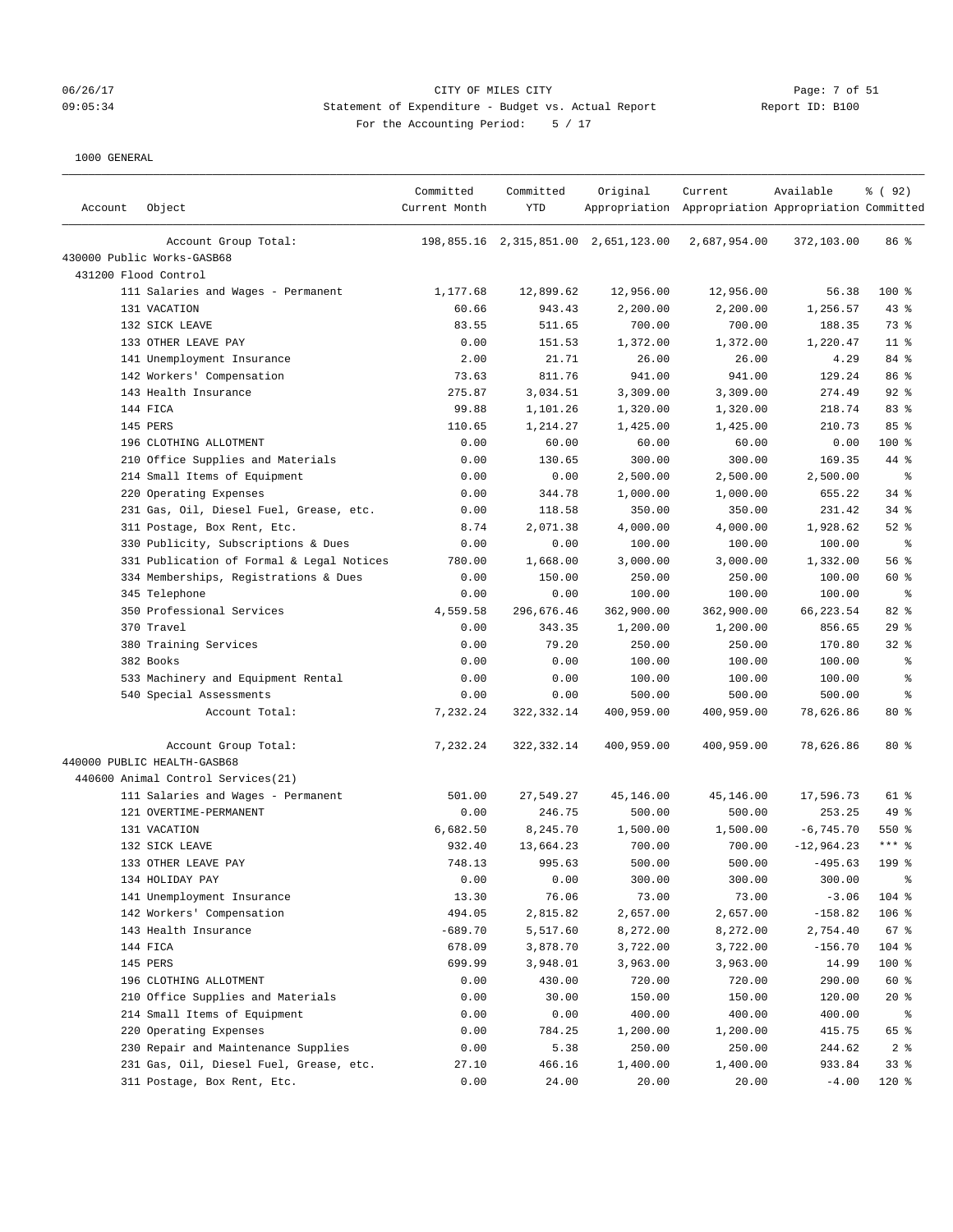# 06/26/17 CITY OF MILES CITY Page: 8 of 51 09:05:34 Statement of Expenditure - Budget vs. Actual Report Report ID: B100 For the Accounting Period: 5 / 17

| Account             | Object                                                       | Committed<br>Current Month | Committed<br>YTD | Original   | Current<br>Appropriation Appropriation Appropriation Committed | Available    | % ( 92 )        |
|---------------------|--------------------------------------------------------------|----------------------------|------------------|------------|----------------------------------------------------------------|--------------|-----------------|
|                     | 320 Printing, Duplicating, Typing &                          | 0.00                       | 0.00             | 25.00      | 25.00                                                          | 25.00        | ႜ               |
|                     | 330 Publicity, Subscriptions & Dues                          | 0.00                       | 0.00             | 25.00      | 25.00                                                          | 25.00        | ి               |
|                     | 341 Electric Utility Services                                | 26.73                      | 374.91           | 529.00     | 529.00                                                         | 154.09       | 71 %            |
|                     | 342 Water Utility Services                                   | 22.16                      | 244.94           | 350.00     | 350.00                                                         | 105.06       | 70 %            |
|                     | 343 Sewer Utility Services                                   | 26.02                      | 285.20           | 150.00     | 150.00                                                         | $-135.20$    | $190$ %         |
|                     | 344 Gas Utility Service                                      | 35.01                      | 445.94           | 635.00     | 635.00                                                         | 189.06       | 70 %            |
|                     | 345 Telephone                                                | 0.00                       | 400.30           | 500.00     | 500.00                                                         | 99.70        | $80*$           |
|                     | 347 Internet                                                 | 0.00                       | 0.00             | 20.00      | 20.00                                                          | 20.00        | ႜ               |
|                     | 350 Professional Services                                    | 123.65                     | 2,573.70         | 3,000.00   | 3,000.00                                                       | 426.30       | 86 %            |
|                     | 366 R&M Vehicles - Police/Animal Control                     | 0.00                       | 0.00             | 100.00     | 100.00                                                         | 100.00       | န့              |
|                     | 370 Travel                                                   | 0.00                       | 0.00             | 200.00     | 200.00                                                         | 200.00       | ి               |
|                     | 380 Training Services                                        | 0.00                       | 0.00             | 100.00     | 100.00                                                         | 100.00       | ి               |
|                     | 511 Insurance on Buildings                                   | 0.00                       | 70.37            | 71.00      | 71.00                                                          | 0.63         | 99 <sub>8</sub> |
|                     | Account Total:                                               | 10,320.43                  | 73,072.92        | 77,178.00  | 77,178.00                                                      | 4,105.08     | 95%             |
|                     | Account Group Total:<br>460000 CULTURE AND RECREATION-GASB68 | 10,320.43                  | 73,072.92        | 77,178.00  | 77,178.00                                                      | 4,105.08     | 95%             |
| 460432 Lion Shelter |                                                              |                            |                  |            |                                                                |              |                 |
|                     |                                                              | 0.00                       | 0.00             | 500.00     | 500.00                                                         | 500.00       | ႜ               |
|                     | 230 Repair and Maintenance Supplies<br>Account Total:        | 0.00                       | 0.00             | 500.00     | 500.00                                                         | 500.00       | နွ              |
|                     | 460433 Park Operations(13)                                   |                            |                  |            |                                                                |              |                 |
|                     | 111 Salaries and Wages - Permanent                           | 12,822.58                  | 125,359.08       | 148,394.00 | 148,394.00                                                     | 23,034.92    | 84 %            |
|                     | 121 OVERTIME-PERMANENT                                       | 502.80                     | 6,798.06         | 800.00     | 7,600.00                                                       | 801.94       | 89 %            |
|                     | 131 VACATION                                                 | 143.04                     | 11,754.33        | 10,000.00  | 10,000.00                                                      | $-1,754.33$  | 118 %           |
|                     | 132 SICK LEAVE                                               | 337.95                     | 9,225.37         | 5,000.00   | 5,000.00                                                       | $-4, 225.37$ | 185 %           |
|                     | 133 OTHER LEAVE PAY                                          | 59.99                      | 175.79           | 1,085.00   | 1,085.00                                                       | 909.21       | 16 <sup>8</sup> |
|                     | 134 HOLIDAY PAY                                              | 294.20                     | 3,996.78         | 400.00     | 3,800.00                                                       | $-196.78$    | $105$ %         |
|                     | 141 Unemployment Insurance                                   | 21.26                      | 236.83           | 248.00     | 248.00                                                         | 11.17        | 95%             |
|                     | 142 Workers' Compensation                                    | 771.74                     | 8,558.89         | 9,068.00   | 9,068.00                                                       | 509.11       | $94$ %          |
|                     | 143 Health Insurance                                         | 2,200.15                   | 24, 201.51       | 26,388.00  | 26,388.00                                                      | 2,186.49     | $92$ $%$        |
|                     | 144 FICA                                                     | 1,036.17                   | 11,537.31        | 12,674.00  | 12,674.00                                                      | 1,136.69     | $91$ %          |
|                     | 145 PERS                                                     | 1,119.85                   | 12,266.74        | 12,599.00  | 12,599.00                                                      | 332.26       | $97$ %          |
|                     | 196 CLOTHING ALLOTMENT                                       | 0.00                       | 478.50           | 500.00     | 500.00                                                         | 21.50        | 96 <sup>8</sup> |
|                     | 210 Office Supplies and Materials                            | 0.00                       | 86.01            | 150.00     | 150.00                                                         | 63.99        | 57%             |
|                     | 214 Small Items of Equipment                                 | 0.00                       | 6,950.00         | 7,500.00   | 7,500.00                                                       | 550.00       | 93%             |
|                     | 220 Operating Expenses                                       | 0.00                       | 2,229.55         | 2,500.00   | 2,500.00                                                       | 270.45       | 89 %            |
|                     | 222 Chemicals, Lab & Med Supplies                            | 0.00                       | 663.35           | 9,000.00   | 9,000.00                                                       | 8,336.65     | 7 %             |
|                     | 226 Clothing and Uniforms                                    | 259.98                     | 409.98           | 500.00     | 500.00                                                         | 90.02        | 82 %            |
|                     | 230 Repair and Maintenance Supplies                          | 3,470.12                   | 15,056.64        | 13,000.00  | 13,000.00                                                      | $-2,056.64$  | 116 %           |
|                     | 231 Gas, Oil, Diesel Fuel, Grease, etc.                      | 348.46                     | 4,073.65         | 7,000.00   | 7,000.00                                                       | 2,926.35     | 58 %            |
|                     | 334 Memberships, Registrations & Dues                        | 0.00                       | 235.00           | 500.00     | 500.00                                                         | 265.00       | $47$ %          |
|                     | 341 Electric Utility Services                                | 704.81                     | 8,296.48         | 10,000.00  | 10,000.00                                                      | 1,703.52     | 83 %            |
|                     | 342 Water Utility Services                                   | 79.78                      | 17,344.29        | 22,000.00  | 22,000.00                                                      | 4,655.71     | 79 %            |
|                     | 343 Sewer Utility Services                                   | 42.86                      | 1,191.30         | 1,000.00   | 1,000.00                                                       | $-191.30$    | 119 %           |
|                     | 344 Gas Utility Service                                      | 96.56                      | 3,031.41         | 3,715.00   | 3,715.00                                                       | 683.59       | 82 %            |
|                     | 345 Telephone                                                | 0.00                       | 405.24           | 500.00     | 500.00                                                         | 94.76        | 81 %            |
|                     | 346 Garbage Service                                          | 237.06                     | 948.24           | 700.00     | 700.00                                                         | $-248.24$    | 135 %           |
|                     | 347 Internet                                                 | 0.00                       | 376.00           | 450.00     | 450.00                                                         | 74.00        | 84 %            |
|                     | 350 Professional Services                                    | 556.25                     | 16,877.81        | 20,000.00  | 20,000.00                                                      | 3,122.19     | 84 %            |
|                     | 360 Contr R & M                                              | 0.00                       | 3,300.00         | 11,000.00  | 11,000.00                                                      | 7,700.00     | $30*$           |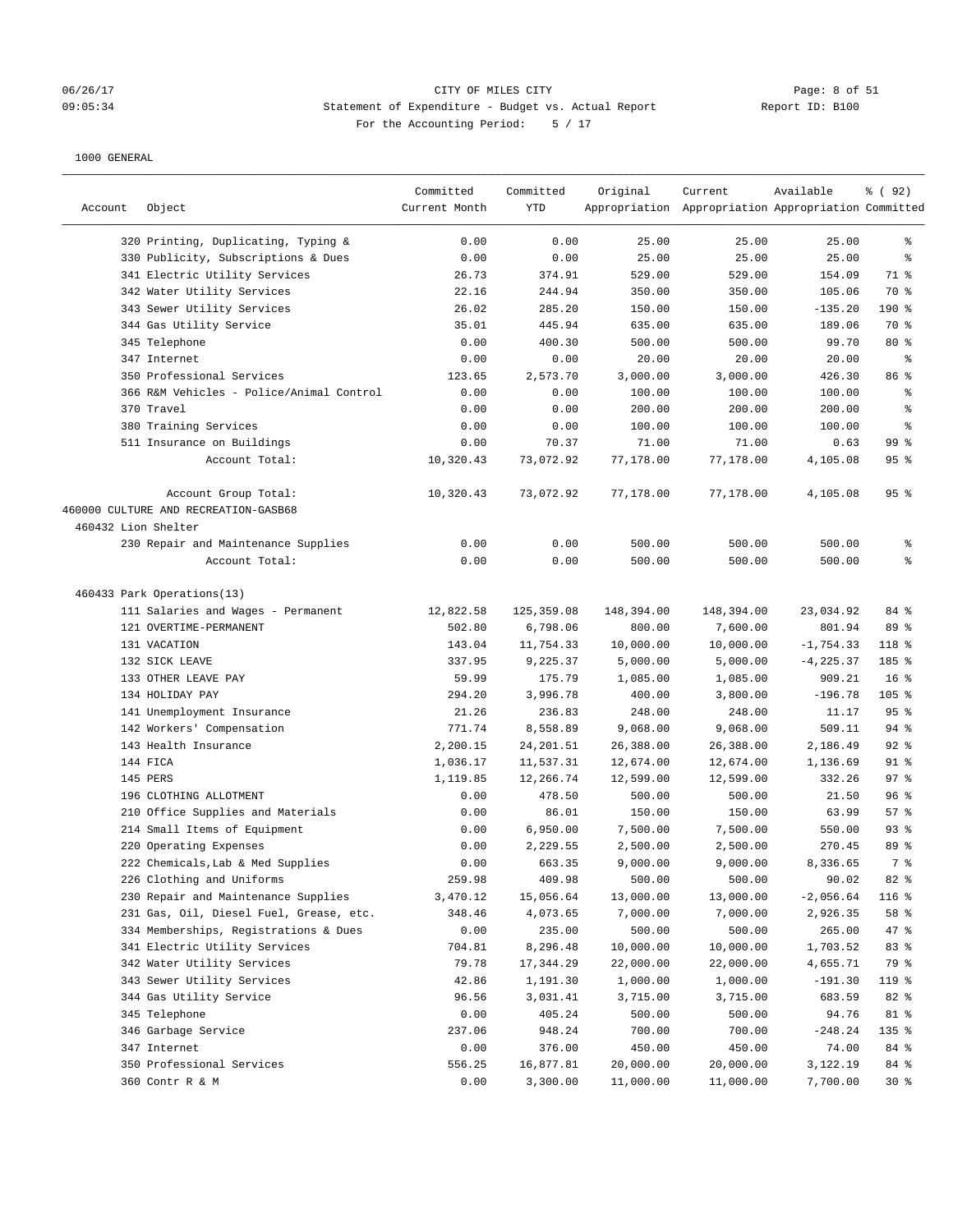# 06/26/17 CITY OF MILES CITY<br>09:05:34 09:05:34 Statement of Expenditure - Budget vs. Actual Report 11 (19:05:34 09:05:34 Statement of Expenditure - Budget vs. Actual Report Report ID: B100 For the Accounting Period: 5 / 17

| Account | Object                                     | Committed<br>Current Month | Committed<br><b>YTD</b> | Original   | Current<br>Appropriation Appropriation Appropriation Committed | Available | % ( 92 )       |
|---------|--------------------------------------------|----------------------------|-------------------------|------------|----------------------------------------------------------------|-----------|----------------|
|         |                                            |                            |                         |            |                                                                |           |                |
|         | 363 R&M Vehicles/Equip/Labor-PW            | 0.00                       | 3,139.36                | 15,000.00  | 15,000.00                                                      | 11,860.64 | $21$ %         |
|         | 370 Travel                                 | 0.00                       | 0.00                    | 600.00     | 600.00                                                         | 600.00    | る              |
|         | 380 Training Services                      | 590.00                     | 682.00                  | 600.00     | 600.00                                                         | $-82.00$  | 114 %          |
|         | 511 Insurance on Buildings                 | 0.00                       | 3,039.21                | 3,040.00   | 3,040.00                                                       | 0.79      | 100 %          |
|         | 512 Insurance on Vehicles & Equipment      | 0.00                       | 437.47                  | 438.00     | 438.00                                                         | 0.53      | 100 %          |
|         | 514 Other Insurance (Boilers)              | 0.00                       | 0.00                    | 800.00     | 800.00                                                         | 800.00    | ి              |
|         | Account Total:                             | 25,695.61                  | 303, 362.18             | 357,149.00 | 367, 349.00                                                    | 63,986.82 | 83 %           |
|         | 460434 Fish, Wildlife Trailways            |                            |                         |            |                                                                |           |                |
|         | 363 R&M Vehicles/Equip/Labor-PW            | 0.00                       | 143.61                  | 0.00       | 0.00                                                           | $-143.61$ | န့             |
|         | Account Total:                             | 0.00                       | 143.61                  | 0.00       | 0.00                                                           | $-143.61$ | ៖              |
|         | 460435 Florence Stacy Fountain             |                            |                         |            |                                                                |           |                |
|         | 350 Professional Services                  | 0.00                       | 7,500.00                | 27,968.00  | 27,968.00                                                      | 20,468.00 | 27%            |
|         | Account Total:                             | 0.00                       | 7,500.00                | 27,968.00  | 27,968.00                                                      | 20,468.00 | $27$ %         |
|         | 460436 Denton Complex Upgrades             |                            |                         |            |                                                                |           |                |
|         | 350 Professional Services                  | 0.00                       | 6,500.00                | 83,206.00  | 83,206.00                                                      | 76,706.00 | 8 %            |
|         | Account Total:                             | 0.00                       | 6,500.00                | 83,206.00  | 83,206.00                                                      | 76,706.00 | 8 %            |
|         |                                            |                            |                         |            |                                                                |           |                |
|         | 460437 Milwaukee Park Project              |                            |                         |            |                                                                |           |                |
|         | 210 Office Supplies and Materials          | 0.00                       | 0.00                    | 18,217.00  | 18,217.00                                                      | 18,217.00 | ి              |
|         | 230 Repair and Maintenance Supplies        | 0.00                       | 0.00                    | 1.00       | 1.00                                                           | 1.00      | နွ             |
|         | 350 Professional Services                  | 0.00                       | 0.00                    | 1.00       | 1.00                                                           | 1.00      | $\,$ $\,$ $\,$ |
|         | Account Total:                             | 0.00                       | 0.00                    | 18,219.00  | 18,219.00                                                      | 18,219.00 | ៖              |
|         | 460439 Riverside Park Tennis Court Project |                            |                         |            |                                                                |           |                |
|         | 230 Repair and Maintenance Supplies        | 0.00                       | 0.00                    | 200.00     | 200.00                                                         | 200.00    | န့             |
|         | Account Total:                             | 0.00                       | 0.00                    | 200.00     | 200.00                                                         | 200.00    | နွ             |
|         | 460445 Swimming Pool                       |                            |                         |            |                                                                |           |                |
|         | 111 Salaries and Wages - Permanent         | 627.45                     | 36,601.59               | 49,904.00  | 49,904.00                                                      | 13,302.41 | 73 %           |
|         | 141 Unemployment Insurance                 | 0.94                       | 54.88                   | 75.00      | 75.00                                                          | 20.12     | 73 %           |
|         | 142 Workers' Compensation                  | 34.97                      | 2,049.73                | 2,725.00   | 2,725.00                                                       | 675.27    | 75 %           |
|         | 144 FICA                                   | 48.00                      | 2,800.09                | 3,818.00   | 3,818.00                                                       | 1,017.91  | 73 %           |
|         | 145 PERS                                   | 52.52                      | 577.72                  | 629.00     | 629.00                                                         | 51.28     | $92$ $%$       |
|         | 214 Small Items of Equipment               | 0.00                       | 0.00                    | 300.00     | 300.00                                                         | 300.00    | ి              |
|         | 220 Operating Expenses                     | 0.00                       | 0.00                    | 1,000.00   | 1,000.00                                                       | 1,000.00  | ま              |
|         | 222 Chemicals, Lab & Med Supplies          | 0.00                       | 2,901.33                | 3,500.00   | 3,500.00                                                       | 598.67    | 83 %           |
|         | 226 Clothing and Uniforms                  | 0.00                       | 471.25                  | 500.00     | 500.00                                                         | 28.75     | 94%            |
|         | 230 Repair and Maintenance Supplies        | 530.36                     | 530.36                  | 1,000.00   | 1,000.00                                                       | 469.64    | 53%            |
|         | 341 Electric Utility Services              | 310.74                     | 1,625.31                | 1,375.00   | 1,375.00                                                       | $-250.31$ | 118 %          |
|         | 342 Water Utility Services                 | 0.00                       | 242.46                  | 300.00     | 300.00                                                         | 57.54     | 81 %           |
|         | 343 Sewer Utility Services                 | 0.00                       | 127.74                  | 100.00     | 100.00                                                         | $-27.74$  | 128 %          |
|         | 345 Telephone                              | 0.00                       | 65.97                   | 200.00     | 200.00                                                         | 134.03    | 33%            |
|         | 350 Professional Services                  | 0.00                       | 0.00                    | 250.00     | 250.00                                                         | 250.00    | ိစ             |
|         | 360 Contr R & M                            | 0.00                       | 0.00                    | 1,000.00   | 1,000.00                                                       | 1,000.00  | ိစ             |
|         | 363 R&M Vehicles/Equip/Labor-PW            | 0.00                       | 0.00                    | 1,000.00   | 1,000.00                                                       | 1,000.00  | ႜ              |
|         | 380 Training Services                      | 0.00                       | 0.00                    | 1,200.00   | 1,200.00                                                       | 1,200.00  | နွ             |
|         | 540 Special Assessments                    | 0.00                       | 562.50                  | 700.00     | 700.00                                                         | 137.50    | 80 %           |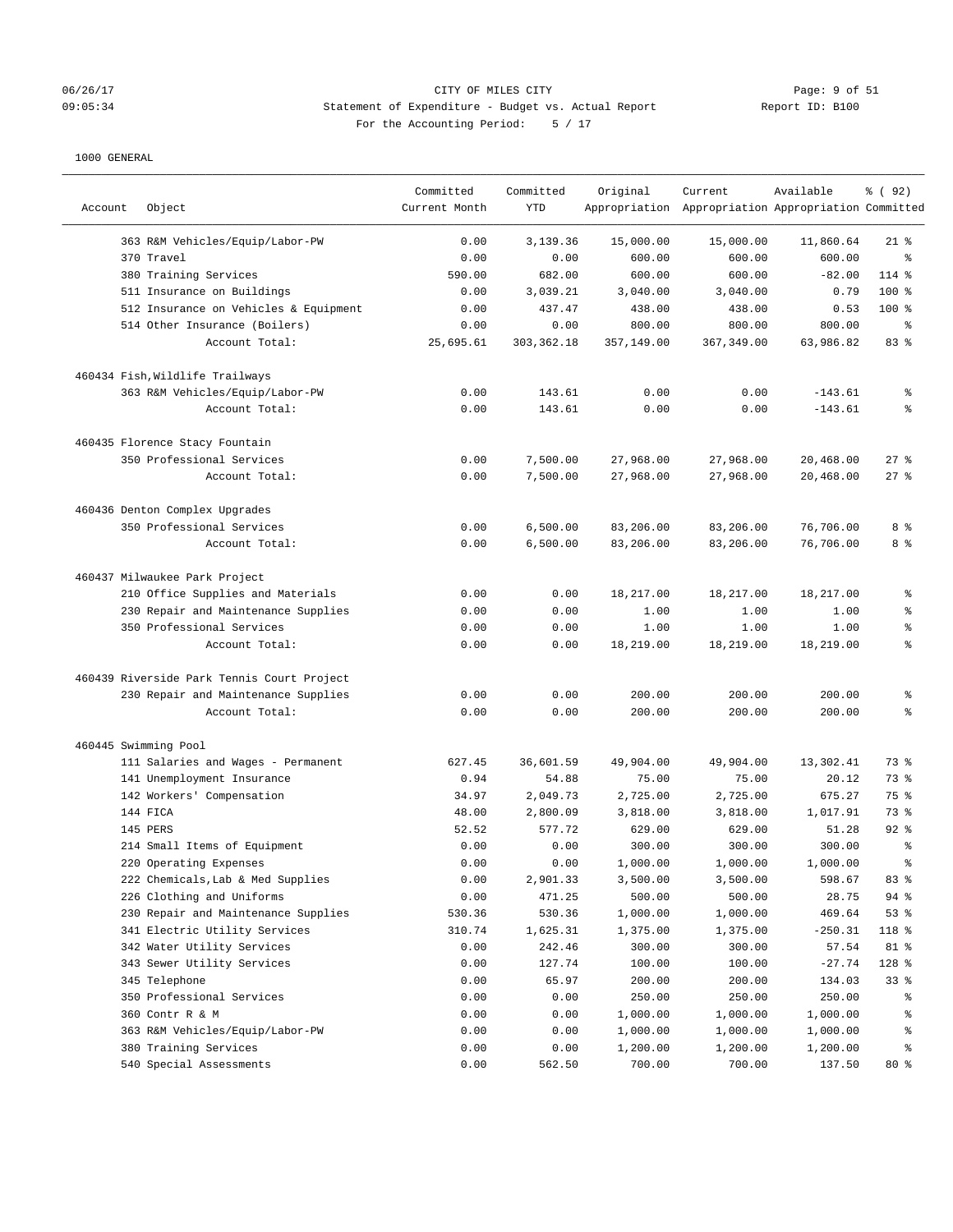### 06/26/17 Page: 10 of 51 CITY OF MILES CITY CONTROLLER CONTROLLER PAGE: 10 of 51 09:05:34 Statement of Expenditure - Budget vs. Actual Report Report ID: B100 For the Accounting Period: 5 / 17

| Object<br>Account                        | Committed<br>Current Month | Committed<br><b>YTD</b> | Original<br>Appropriation | Current      | Available<br>Appropriation Appropriation Committed | % (92)         |
|------------------------------------------|----------------------------|-------------------------|---------------------------|--------------|----------------------------------------------------|----------------|
| Account Total:                           | 1,604.98                   | 48,610.93               | 69,576.00                 | 69,576.00    | 20,965.07                                          | 70 %           |
| Account Group Total:                     | 27,300.59                  | 366, 116.72             | 556,818.00                | 567,018.00   | 200,901.28                                         | 65 %           |
| 470000 Housing and Community Development |                            |                         |                           |              |                                                    |                |
| 470300 Ecomonic Development              |                            |                         |                           |              |                                                    |                |
| 350 Professional Services                | 0.00                       | 15,995.00               | 15,995.00                 | 15,995.00    | 0.00                                               | $100*$         |
| Account Total:                           | 0.00                       | 15,995.00               | 15,995.00                 | 15,995.00    | 0.00                                               | $100*$         |
| Account Group Total:                     | 0.00                       | 15,995.00               | 15,995.00                 | 15,995.00    | 0.00                                               | $100*$         |
| 490000 DEBT SERVICE                      |                            |                         |                           |              |                                                    |                |
| 490500 Other Debt Service Payments       |                            |                         |                           |              |                                                    |                |
| 610 Principal-Police Cars                | 0.00                       | 0.00                    | 4,800.00                  | 4,800.00     | 4,800.00                                           | $\epsilon$     |
| 620 Interest-Police Cars                 | 0.00                       | 0.00                    | 4,211.00                  | 4,211.00     | 4,211.00                                           | ್ಠಿ            |
| 652 Principle- Flood Study Loan          | 0.00                       | 0.00                    | 11,000.00                 | 11,000.00    | 11,000.00                                          | $\,$ $\,$ $\,$ |
| 653 Interest- Flood Study Loan           | 0.00                       | 0.00                    | 12,959.00                 | 12,959.00    | 12,959.00                                          | $\,$ 8         |
| Account Total:                           | 0.00                       | 0.00                    | 32,970.00                 | 32,970.00    | 32,970.00                                          | $\,$ $\,$ $\,$ |
| Account Group Total:                     | 0.00                       | 0.00                    | 32,970.00                 | 32,970.00    | 32,970.00                                          | $\,$ $\,$ $\,$ |
| 520000 OTHER FINANCING USES              |                            |                         |                           |              |                                                    |                |
| 521000 Interfund Operating Transfers Out |                            |                         |                           |              |                                                    |                |
| 820 Transfers to Other Funds             | 24,483.00                  | 360,813.00              | 379,491.00                | 385,291.00   | 24,478.00                                          | 94%            |
| Account Total:                           | 24,483.00                  | 360,813.00              | 379,491.00                | 385,291.00   | 24,478.00                                          | 94%            |
| Account Group Total:                     | 24,483.00                  | 360,813.00              | 379,491.00                | 385,291.00   | 24,478.00                                          | 94%            |
| Fund Total:                              | 323,732.15                 | 4, 191, 494.58          | 5,025,174.00              | 5,092,479.00 | 900,984.42                                         | 82 %           |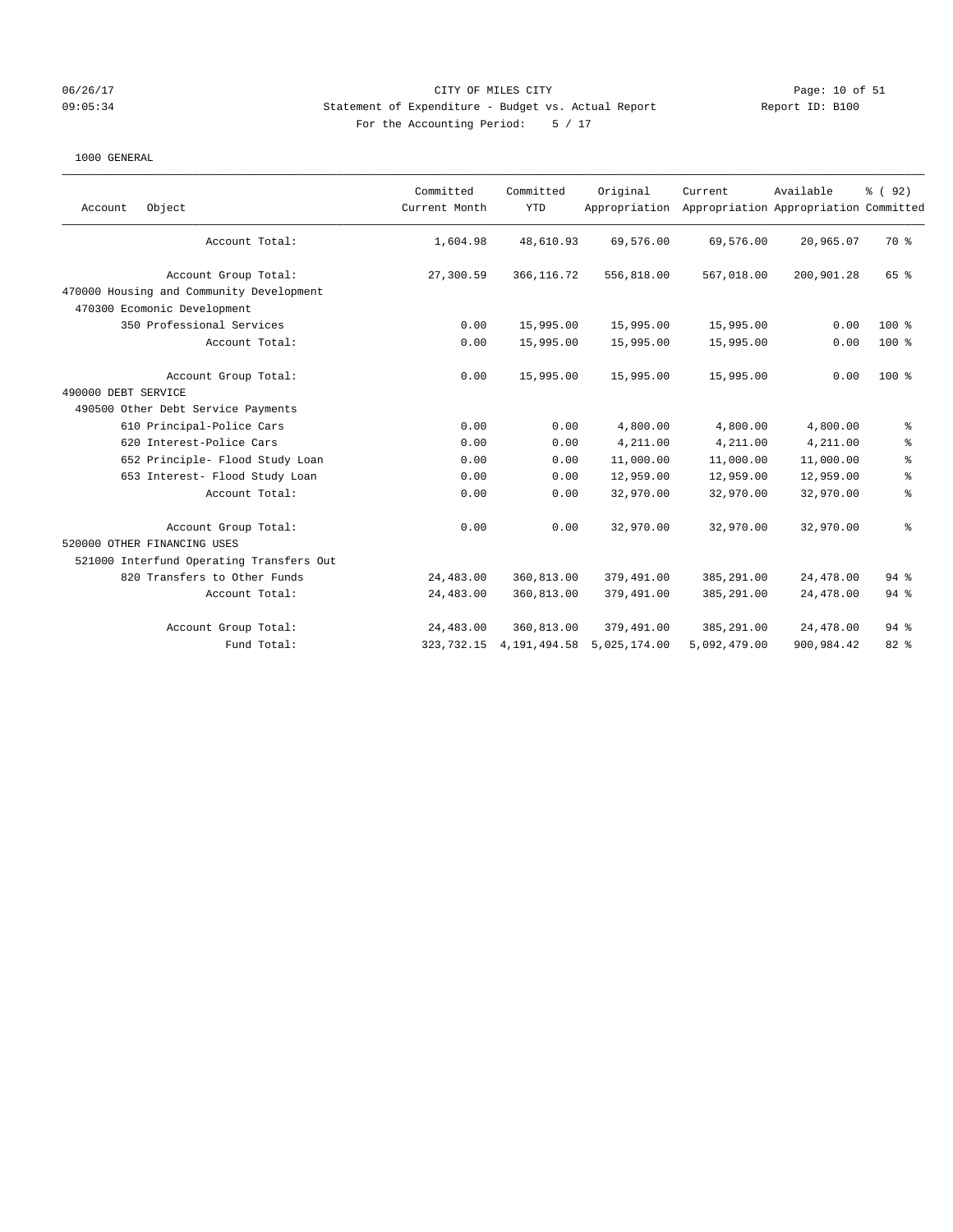# 06/26/17 Page: 11 of 51 09:05:34 Statement of Expenditure - Budget vs. Actual Report Report ID: B100 For the Accounting Period: 5 / 17

2220 LIBRARY

|         |                                          | Committed     | Committed    | Original   | Current                                             | Available   | % (92)          |
|---------|------------------------------------------|---------------|--------------|------------|-----------------------------------------------------|-------------|-----------------|
| Account | Object                                   | Current Month | <b>YTD</b>   |            | Appropriation Appropriation Appropriation Committed |             |                 |
|         | 460000 CULTURE AND RECREATION-GASB68     |               |              |            |                                                     |             |                 |
|         | 460100 Library Services(16)              |               |              |            |                                                     |             |                 |
|         | 111 Salaries and Wages - Permanent       | 13,877.87     | 153, 263. 72 | 177,608.00 | 177,608.00                                          | 24, 344. 28 | 86 %            |
|         | 121 OVERTIME-PERMANENT                   | 0.00          | 0.00         | 600.00     | 600.00                                              | 600.00      | $\epsilon$      |
|         | 131 VACATION                             | 632.55        | 15,560.05    | 12,000.00  | 12,000.00                                           | $-3,560.05$ | $130*$          |
|         | 132 SICK LEAVE                           | 1,149.20      | 7,069.09     | 4,000.00   | 4,000.00                                            | $-3,069.09$ | 177 %           |
|         | 133 OTHER LEAVE PAY                      | 0.00          | 255.62       | 3,860.00   | 3,860.00                                            | 3,604.38    | 7 %             |
|         | 141 Unemployment Insurance               | 23.48         | 265.34       | 297.00     | 297.00                                              | 31.66       | 89 %            |
|         | 142 Workers' Compensation                | 65.13         | 735.73       | 807.00     | 807.00                                              | 71.27       | $91$ %          |
|         | 143 Health Insurance                     | 3,447.80      | 37,925.80    | 41,361.00  | 41,361.00                                           | 3,435.20    | 92%             |
|         | 144 FICA                                 | 1,186.08      | 13,402.22    | 15,152.00  | 15,152.00                                           | 1,749.78    | 88 %            |
|         | 145 PERS                                 | 1,310.70      | 14,743.52    | 16,578.00  | 16,578.00                                           | 1,834.48    | 89 %            |
|         | 196 CLOTHING ALLOTMENT                   | 0.00          | 750.00       | 750.00     | 750.00                                              | 0.00        | 100 %           |
|         | 210 Office Supplies and Materials        | 327.17        | 692.31       | 1,000.00   | 1,000.00                                            | 307.69      | 69 %            |
|         | 214 Small Items of Equipment             | 0.00          | 254.00       | 3,000.00   | 3,000.00                                            | 2,746.00    | 8 %             |
|         | 220 Operating Expenses                   | 0.00          | 0.00         | 1,000.00   | 1,000.00                                            | 1,000.00    | $\epsilon$      |
|         | 224 Janitorial Supplies                  | 0.00          | 328.86       | 1,200.00   | 1,200.00                                            | 871.14      | 27%             |
|         | 311 Postage, Box Rent, Etc.              | 127.01        | 1,126.09     | 1,500.00   | 1,500.00                                            | 373.91      | 75 %            |
|         | 320 Printing, Duplicating, Typing &      | 60.40         | 942.23       | 2,351.00   | 2,351.00                                            | 1,408.77    | 40 %            |
|         | 334 Memberships, Registrations & Dues    | 0.00          | 0.00         | 250.00     | 250.00                                              | 250.00      | $\,$ 8          |
|         | 341 Electric Utility Services            | 372.92        | 5,622.92     | 8,000.00   | 8,000.00                                            | 2,377.08    | 70 %            |
|         | 342 Water Utility Services               | 39.96         | 545.39       | 1,252.00   | 1,252.00                                            | 706.61      | 44 %            |
|         | 343 Sewer Utility Services               | 44.88         | 492.66       | 800.00     | 800.00                                              | 307.34      | 62 %            |
|         | 344 Gas Utility Service                  | 40.30         | 1,606.06     | 5,000.00   | 5,000.00                                            | 3,393.94    | $32$ $%$        |
|         | 345 Telephone                            | 0.00          | 1,056.77     | 1,500.00   | 1,500.00                                            | 443.23      | 70 %            |
|         | 346 Garbage Service                      | 0.00          | 0.00         | 500.00     | 500.00                                              | 500.00      | $\epsilon$      |
|         | 347 Internet                             | 0.00          | 1,279.04     | 2,000.00   | 2,000.00                                            | 720.96      | 64 %            |
|         | 350 Professional Services                | 4,393.66      | 5,871.73     | 9,000.00   | 9,000.00                                            | 3,128.27    | 65 %            |
|         | 360 Contr R & M                          | 1,184.64      | 6,822.08     | 9,500.00   | 9,500.00                                            | 2,677.92    | 72 %            |
|         | 370 Travel                               | 222.46        | 792.60       | 2,000.00   | 2,000.00                                            | 1,207.40    | 40 %            |
|         | 380 Training Services                    | 0.00          | 0.00         | 1,000.00   | 1,000.00                                            | 1,000.00    | $\epsilon$      |
|         | 382 Books                                | 0.00          | 3,480.30     | 15,000.00  | 15,000.00                                           | 11,519.70   | $23$ $%$        |
|         | 511 Insurance on Buildings               | 0.00          | 2,881.28     | 2,882.00   | 2,882.00                                            | 0.72        | 100 %           |
|         | 513 Liability                            | 0.00          | 1,266.06     | 1,267.00   | 1,267.00                                            | 0.94        | 100 %           |
|         | Account Total:                           | 28,506.21     | 279,031.47   | 343,015.00 | 343,015.00                                          | 63,983.53   | 81 %            |
|         | Account Group Total:                     | 28,506.21     | 279,031.47   | 343,015.00 | 343,015.00                                          | 63,983.53   | 81 %            |
|         | 520000 OTHER FINANCING USES              |               |              |            |                                                     |             |                 |
|         | 521000 Interfund Operating Transfers Out |               |              |            |                                                     |             |                 |
|         | 820 Transfers to Other Funds             | 1,912.00      | 21,032.00    | 22,994.00  | 22,994.00                                           | 1,962.00    | $91$ %          |
|         | Account Total:                           | 1,912.00      | 21,032.00    | 22,994.00  | 22,994.00                                           | 1,962.00    | $91$ %          |
|         |                                          |               |              |            |                                                     |             | 91 <sup>°</sup> |
|         | Account Group Total:                     | 1,912.00      | 21,032.00    | 22,994.00  | 22,994.00                                           | 1,962.00    |                 |
|         | Fund Total:                              | 30, 418.21    | 300,063.47   | 366,009.00 | 366,009.00                                          | 65,945.53   | 82%             |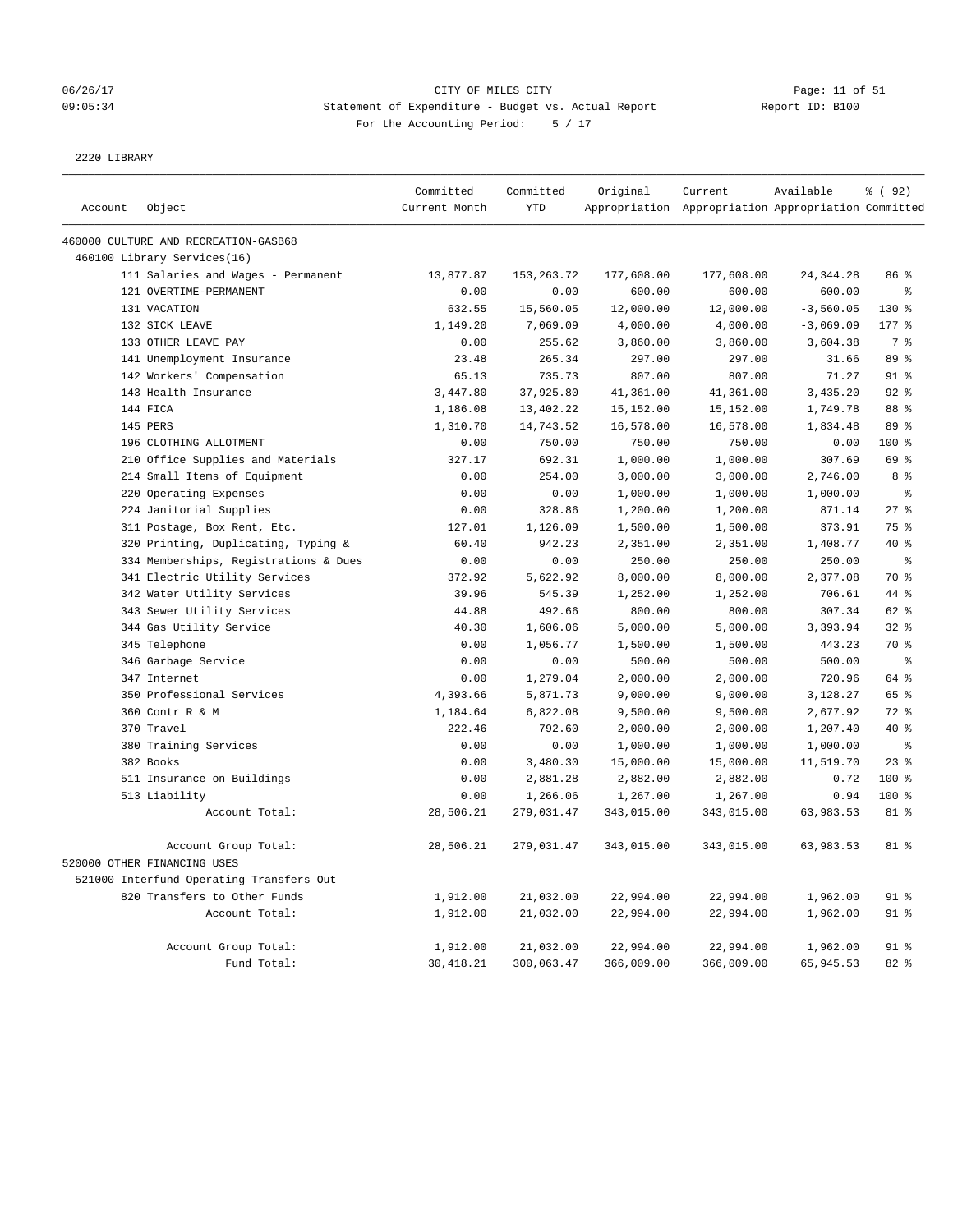### 06/26/17 Page: 12 of 51 Page: 12 of 51 09:05:34 Statement of Expenditure - Budget vs. Actual Report Report ID: B100 For the Accounting Period: 5 / 17

#### 2270 Health

| Object<br>Account                  | Committed<br>Current Month | Committed<br>YTD | Original<br>Appropriation | Current   | Available<br>Appropriation Appropriation Committed | 8 (92) |
|------------------------------------|----------------------------|------------------|---------------------------|-----------|----------------------------------------------------|--------|
| 440000 PUBLIC HEALTH-GASB68        |                            |                  |                           |           |                                                    |        |
| 440140 Registration and Inspection |                            |                  |                           |           |                                                    |        |
| 311 Postage, Box Rent, Etc.        | 0.00                       | 0.67             | 200.00                    | 200.00    | 199.33                                             | ま      |
| 350 Professional Services          | 0.00                       | 0.00             | 25,500.00                 | 25,500.00 | 25,500.00                                          | ⊱      |
| Account Total:                     | 0.00                       | 0.67             | 25,700.00                 | 25,700.00 | 25,699.33                                          | ⊱      |
| Account Group Total:               | 0.00                       | 0.67             | 25,700.00                 | 25,700.00 | 25,699.33                                          | နွ     |
| Fund Total:                        | 0.00                       | 0.67             | 25,700.00                 | 25,700.00 | 25,699.33                                          | ⊱      |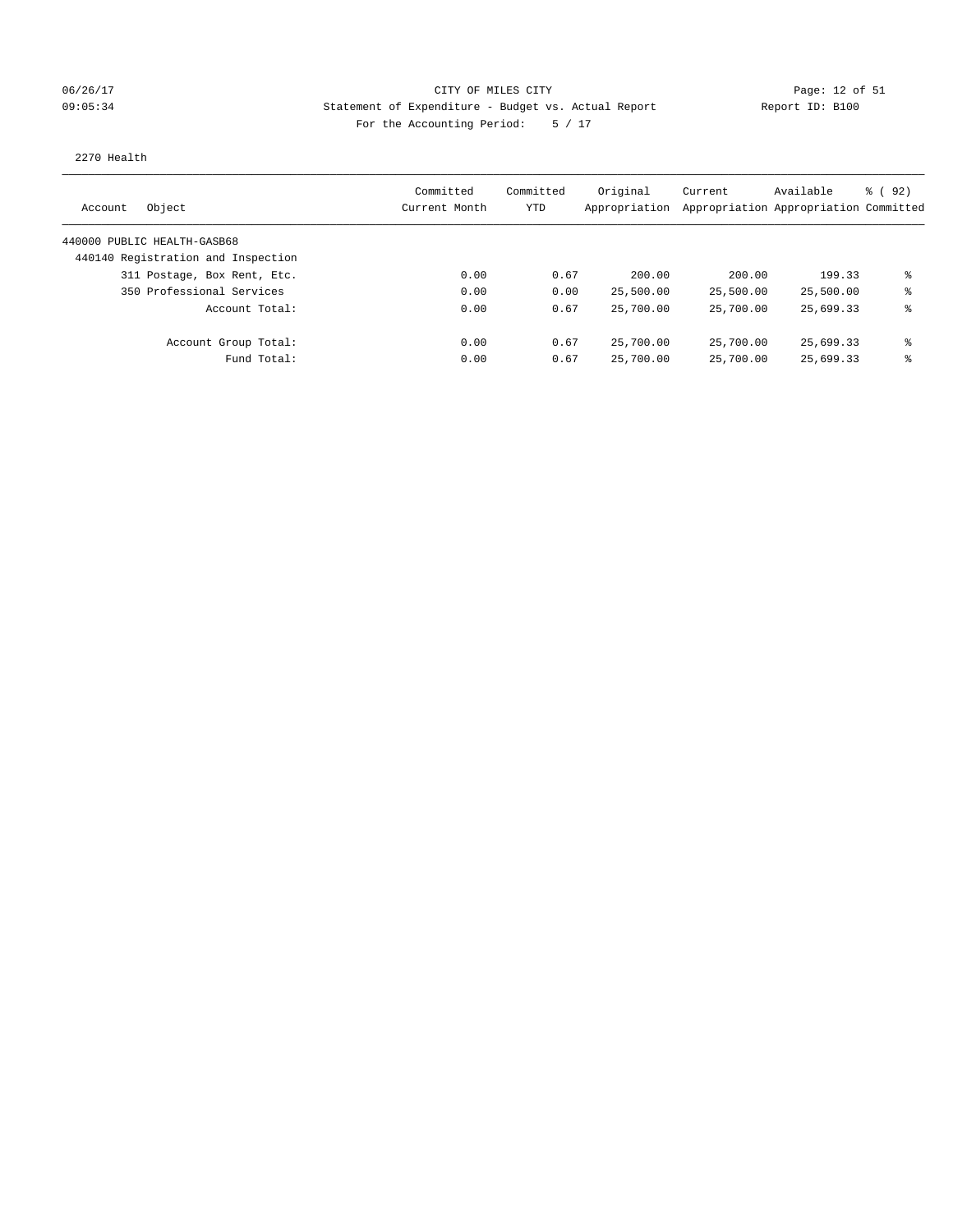### 06/26/17 Page: 13 of 51 Page: 13 OF MILES CITY CITY CITY CITY 09:05:34 Statement of Expenditure - Budget vs. Actual Report Report ID: B100 For the Accounting Period: 5 / 17

#### 2310 TIFD-Downtown

| Object<br>Account                              | Committed<br>Current Month | Committed<br><b>YTD</b> | Original<br>Appropriation | Current    | Available<br>Appropriation Appropriation Committed | % (92)         |
|------------------------------------------------|----------------------------|-------------------------|---------------------------|------------|----------------------------------------------------|----------------|
| 460000 CULTURE AND RECREATION-GASB68           |                            |                         |                           |            |                                                    |                |
| 460462 Urban Renewal District                  |                            |                         |                           |            |                                                    |                |
| 350 Professional Services                      | 0.00                       | 5,800.00                | 18,800.00                 | 18,800.00  | 13,000.00                                          | $31*$          |
| 721 Redevelopment                              | 0.00                       | 0.00                    | 190,000.00                | 190,000.00 | 190,000.00                                         | နွ             |
| Account Total:                                 | 0.00                       | 5,800.00                | 208,800.00                | 208,800.00 | 203,000.00                                         | 3 <sup>8</sup> |
| 460466 Historic Preservation- Montana Main St. |                            |                         |                           |            |                                                    |                |
| 730 Grants & Donations to Other                | 0.00                       | 12,000.00               | 12,000.00                 | 12,000.00  | 0.00                                               | $100*$         |
| Account Total:                                 | 0.00                       | 12,000.00               | 12,000.00                 | 12,000.00  | 0.00                                               | $100*$         |
| Account Group Total:                           | 0.00                       | 17,800.00               | 220,800.00                | 220,800.00 | 203,000.00                                         | 8 %            |
| 520000 OTHER FINANCING USES                    |                            |                         |                           |            |                                                    |                |
| 521000 Interfund Operating Transfers Out       |                            |                         |                           |            |                                                    |                |
| 820 Transfers to Other Funds                   | 0.00                       | 0.00                    | 10,000.00                 | 10,000.00  | 10,000.00                                          | နွ             |
| Account Total:                                 | 0.00                       | 0.00                    | 10,000.00                 | 10,000.00  | 10,000.00                                          | る              |
| Account Group Total:                           | 0.00                       | 0.00                    | 10,000.00                 | 10,000.00  | 10,000.00                                          | နွ             |
| Fund Total:                                    | 0.00                       | 17,800.00               | 230,800.00                | 230,800.00 | 213,000.00                                         | 8 %            |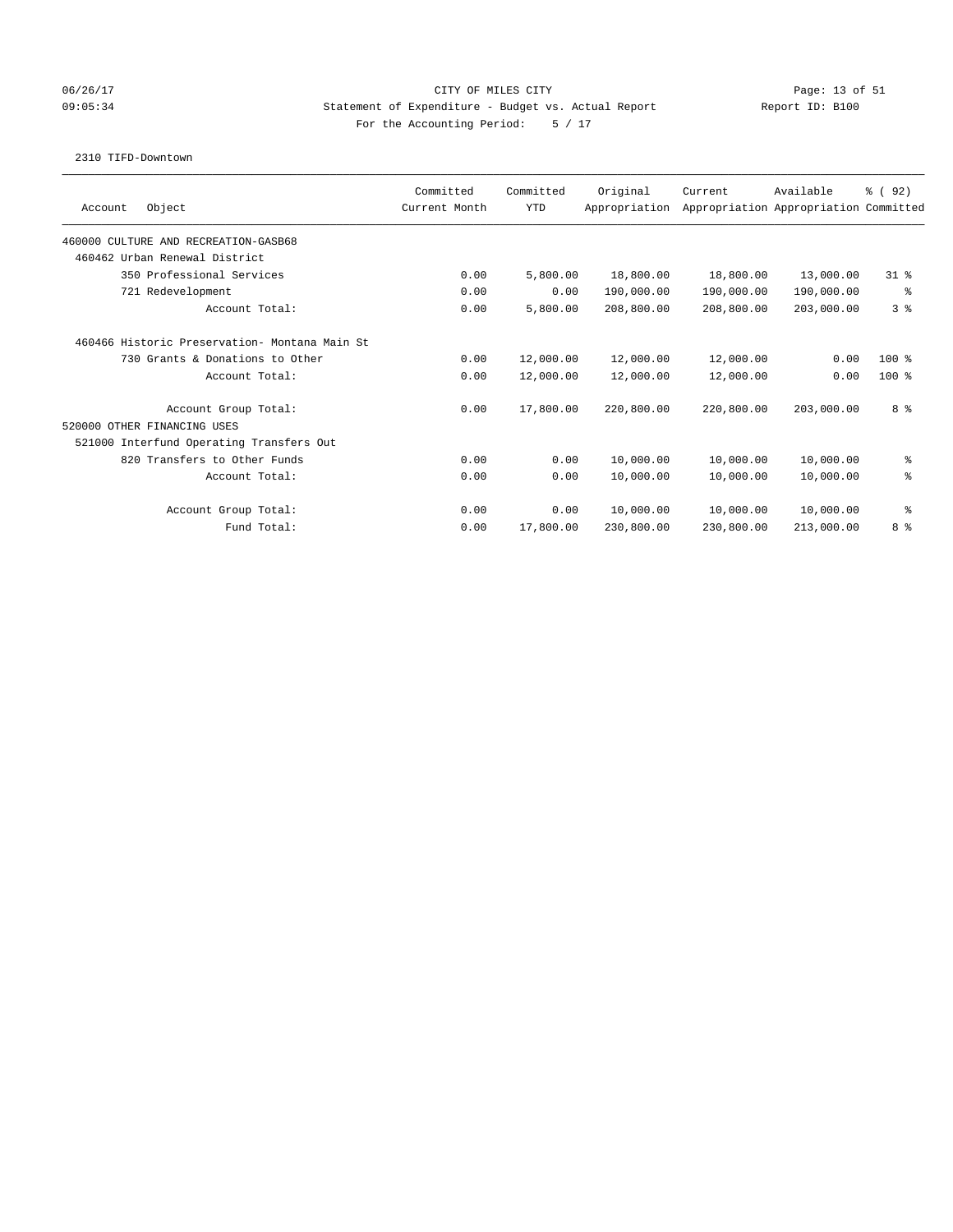# 06/26/17 Page: 14 of 51 09:05:34 Statement of Expenditure - Budget vs. Actual Report Report ID: B100 For the Accounting Period: 5 / 17

2350 Local Government/Study Commission

| Object<br>Account                    | Committed<br>Current Month | Committed<br><b>YTD</b> | Original<br>Appropriation | Current  | Available<br>Appropriation Appropriation Committed | 8 (92)  |
|--------------------------------------|----------------------------|-------------------------|---------------------------|----------|----------------------------------------------------|---------|
| 410000 GENERAL GOVERNMENTGASB68      |                            |                         |                           |          |                                                    |         |
| 410130 Committees and Special Bodies |                            |                         |                           |          |                                                    |         |
| 210 Office Supplies and Materials    | 0.00                       | 1,190.73                | 500.00                    | 500.00   | $-690.73$                                          | $238$ % |
| 311 Postage, Box Rent, Etc.          | 0.00                       | 1,234.68                | 2,000.00                  | 2,000.00 | 765.32                                             | 62 %    |
| 320 Printing, Duplicating, Typing &  | 0.00                       | 5.17                    | 3.000.00                  | 3,000.00 | 2,994.83                                           | ႜ       |
| 350 Professional Services            | 0.00                       | 2,603.00                | 3,500.00                  | 3,500.00 | 897.00                                             | 74 %    |
| 370 Travel                           | 0.00                       | 808.88                  | 692.00                    | 692.00   | $-116.88$                                          | $117*$  |
| Account Total:                       | 0.00                       | 5,842.46                | 9,692.00                  | 9,692.00 | 3,849.54                                           | $60*$   |
| Account Group Total:                 | 0.00                       | 5,842.46                | 9.692.00                  | 9.692.00 | 3,849.54                                           | 60 %    |
| Fund Total:                          | 0.00                       | 5,842.46                | 9,692.00                  | 9,692.00 | 3,849.54                                           | $60*$   |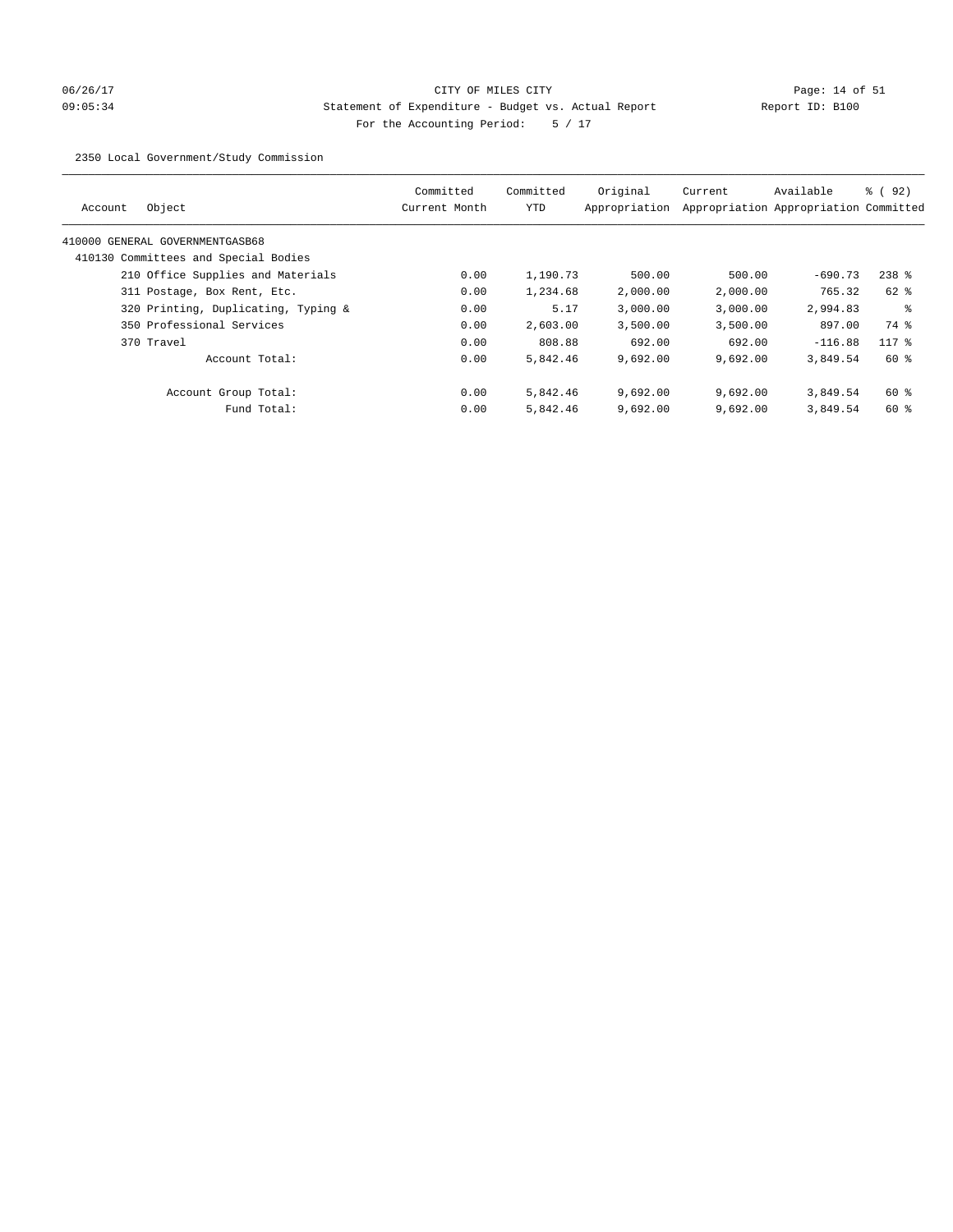# 06/26/17 Page: 15 of 51 Page: 15 of 51 09:05:34 Statement of Expenditure - Budget vs. Actual Report Report ID: B100 For the Accounting Period: 5 / 17

## 2372 Permissive Medical Levy

| Object<br>Account                        | Committed<br>Current Month | Committed<br><b>YTD</b> | Original<br>Appropriation | Current<br>Appropriation Appropriation Committed | Available   | 8 (92)   |
|------------------------------------------|----------------------------|-------------------------|---------------------------|--------------------------------------------------|-------------|----------|
| 520000 OTHER FINANCING USES              |                            |                         |                           |                                                  |             |          |
| 521000 Interfund Operating Transfers Out |                            |                         |                           |                                                  |             |          |
| 820 Transfers to Other Funds             | 0.00                       | 107,401.00              | 192,718.00                | 192,718.00                                       | 85, 317, 00 | $56$ $%$ |
| Account Total:                           | 0.00                       | 107,401.00              | 192,718.00                | 192,718.00                                       | 85, 317, 00 | $56$ $%$ |
| Account Group Total:                     | 0.00                       | 107,401.00              | 192,718.00                | 192,718.00                                       | 85, 317, 00 | 56%      |
| Fund Total:                              | 0.00                       | 107,401.00              | 192,718.00                | 192,718.00                                       | 85,317.00   | $56$ $%$ |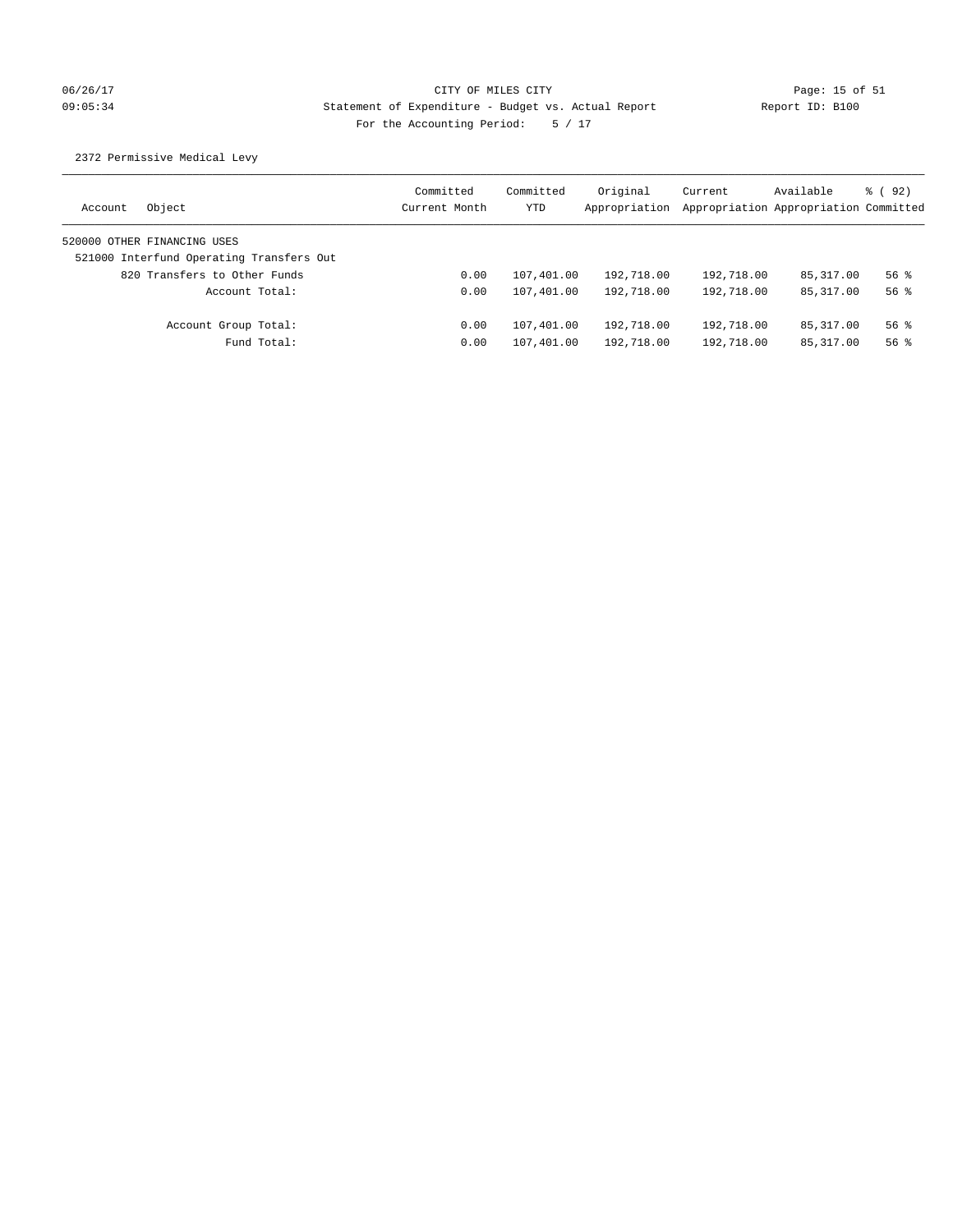### 06/26/17 Page: 16 of 51 Page: 16 of 51 09:05:34 Statement of Expenditure - Budget vs. Actual Report Report ID: B100 For the Accounting Period: 5 / 17

2394 BUILDING CODE ENFORCEMENT

|                      |                                          | Committed     | Committed  | Original   | Current                                             | Available | % (92)         |
|----------------------|------------------------------------------|---------------|------------|------------|-----------------------------------------------------|-----------|----------------|
| Account              | Object                                   | Current Month | <b>YTD</b> |            | Appropriation Appropriation Appropriation Committed |           |                |
|                      | 420000 PUBLIC SAFETY-GASB68              |               |            |            |                                                     |           |                |
|                      | 420531 Building Inspection               |               |            |            |                                                     |           |                |
|                      | 111 Salaries and Wages - Permanent       | 953.44        | 9,697.19   | 12,812.00  | 13,897.00                                           | 4,199.81  | 70 %           |
|                      | 121 OVERTIME-PERMANENT                   | 12.53         | 227.55     | 150.00     | 150.00                                              | $-77.55$  | 152 %          |
|                      | 131 VACATION                             | 92.55         | 941.55     | 500.00     | 500.00                                              | $-441.55$ | 188 %          |
|                      | 132 SICK LEAVE                           | 20.89         | 572.90     | 300.00     | 300.00                                              | $-272.90$ | 191 %          |
|                      | 133 OTHER LEAVE PAY                      | 0.00          | 37.89      | 515.00     | 515.00                                              | 477.11    | 7 <sup>°</sup> |
|                      | 141 Unemployment Insurance               | 1.62          | 17.31      | 22.00      | 22.00                                               | 4.69      | 79 %           |
|                      | 142 Workers' Compensation                | 27.56         | 298.55     | 460.00     | 472.00                                              | 173.45    | 63 %           |
|                      | 143 Health Insurance                     | 206.88        | 2,206.94   | 2,896.00   | 2,896.00                                            | 689.06    | 76 %           |
|                      | 144 FICA                                 | 82.22         | 876.18     | 1,093.00   | 1,175.00                                            | 298.82    | 75 %           |
|                      | 145 PERS                                 | 90.35         | 960.70     | 1,195.00   | 1,286.00                                            | 325.30    | 75 %           |
|                      | 196 CLOTHING ALLOTMENT                   | 0.00          | 30.00      | 30.00      | 30.00                                               | 0.00      | $100$ %        |
|                      | 210 Office Supplies and Materials        | 0.00          | 219.41     | 2,000.00   | 2,000.00                                            | 1,780.59  | $11$ %         |
|                      | 214 Small Items of Equipment             | 0.00          | 435.84     | 15,000.00  | 15,000.00                                           | 14,564.16 | 3 <sup>8</sup> |
|                      | 220 Operating Expenses                   | 0.00          | 490.86     | 600.00     | 600.00                                              | 109.14    | 82%            |
|                      | 311 Postage, Box Rent, Etc.              | 39.72         | 188.31     | 400.00     | 400.00                                              | 211.69    | 47.8           |
|                      | 320 Printing, Duplicating, Typing &      | 0.00          | 267.95     | 350.00     | 350.00                                              | 82.05     | 77 %           |
|                      | 330 Publicity, Subscriptions & Dues      | 0.00          | 0.00       | 500.00     | 500.00                                              | 500.00    | $\approx$      |
|                      | 334 Memberships, Registrations & Dues    | 0.00          | 75.00      | 300.00     | 300.00                                              | 225.00    | 25%            |
|                      | 345 Telephone                            | 0.00          | 263.60     | 400.00     | 400.00                                              | 136.40    | 66 %           |
|                      | 347 Internet                             | 0.00          | 0.00       | 200.00     | 200.00                                              | 200.00    | $\epsilon$     |
|                      | 350 Professional Services                | 5,486.79      | 65,129.39  | 95,000.00  | 95,000.00                                           | 29,870.61 | 69 %           |
|                      | 360 Contr R & M                          | 237.85        | 1,768.62   | 1,866.00   | 1,866.00                                            | 97.38     | 95%            |
|                      | 380 Training Services                    | 0.00          | 2,398.67   | 2,000.00   | 2,000.00                                            | $-398.67$ | 120%           |
|                      | 382 Books                                | 0.00          | 0.00       | 5,000.00   | 5,000.00                                            | 5,000.00  | る              |
|                      | 540 Special Assessments                  | 0.00          | 613.54     | 800.00     | 800.00                                              | 186.46    | 77%            |
|                      | Account Total:                           | 7,252.40      | 87, 717.95 | 144,389.00 | 145,659.00                                          | 57,941.05 | 60 %           |
|                      | Account Group Total:                     | 7,252.40      | 87,717.95  | 144,389.00 | 145,659.00                                          | 57,941.05 | $60*$          |
| 510000 MISCELLANEOUS |                                          |               |            |            |                                                     |           |                |
|                      | 510330 Comprehensive Liability Insurance |               |            |            |                                                     |           |                |
|                      | 513 Liability                            | 0.00          | 51.72      | 52.00      | 52.00                                               | 0.28      | 99 %           |
|                      | Account Total:                           | 0.00          | 51.72      | 52.00      | 52.00                                               | 0.28      | 99 %           |
|                      | Account Group Total:                     | 0.00          | 51.72      | 52.00      | 52.00                                               | 0.28      | 99 %           |
|                      | 520000 OTHER FINANCING USES              |               |            |            |                                                     |           |                |
|                      | 521000 Interfund Operating Transfers Out |               |            |            |                                                     |           |                |
|                      | 820 Transfers to Other Funds             | 617.00        | 6,787.00   | 7,407.00   | 7,407.00                                            | 620.00    | $92$ $%$       |
|                      | Account Total:                           | 617.00        | 6,787.00   | 7,407.00   | 7,407.00                                            | 620.00    | 92%            |
|                      | Account Group Total:                     | 617.00        | 6,787.00   | 7,407.00   | 7,407.00                                            | 620.00    | 92%            |
|                      | Fund Total:                              | 7,869.40      | 94,556.67  | 151,848.00 | 153,118.00                                          | 58,561.33 | 62 %           |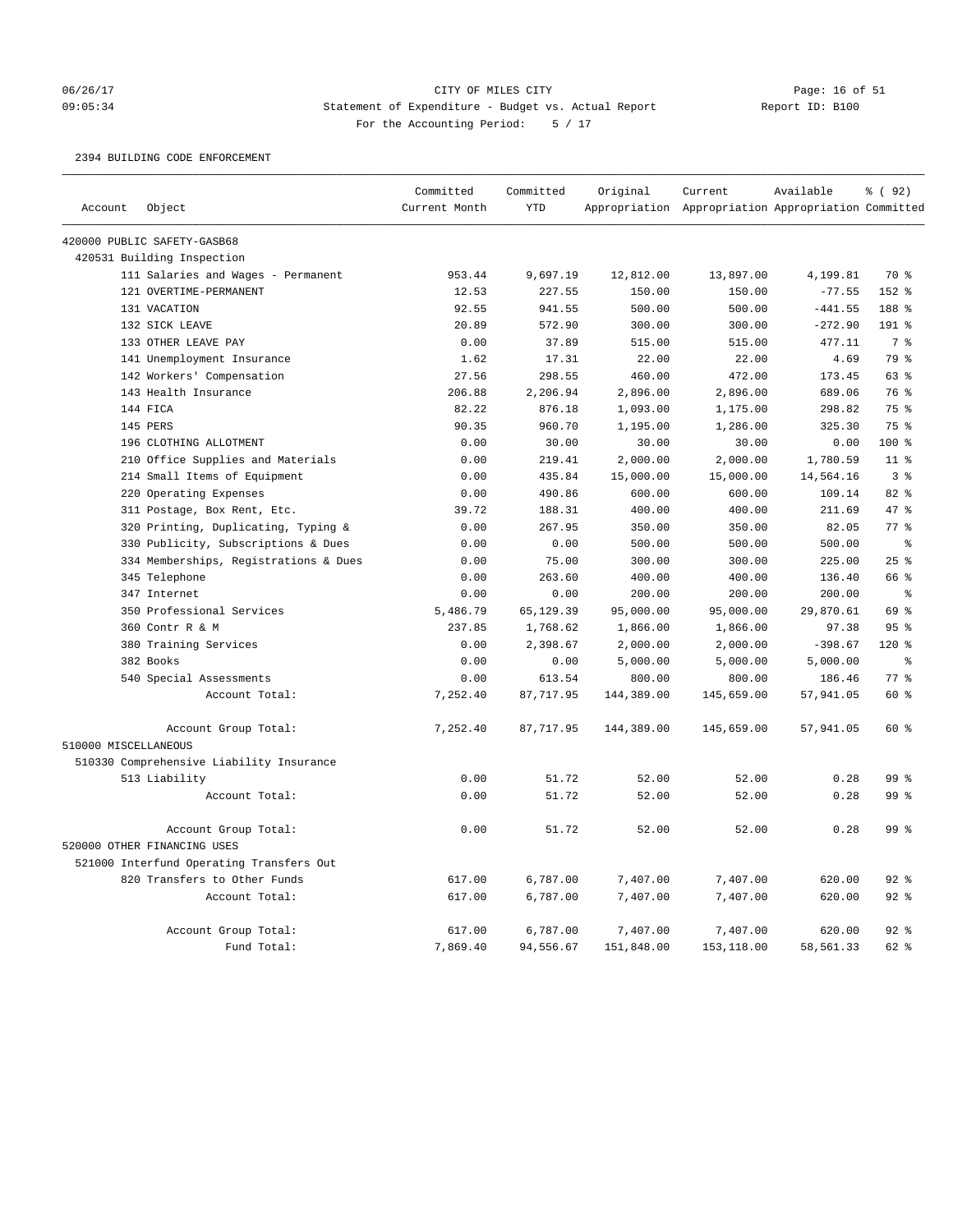## 06/26/17 Page: 17 of 51 Page: 17 of 51 09:05:34 Statement of Expenditure - Budget vs. Actual Report Report ID: B100 For the Accounting Period: 5 / 17

## 2400 LTG M D#165-(Gen City)

| Object<br>Account                        | Committed<br>Current Month | Committed<br><b>YTD</b> | Original<br>Appropriation | Current    | Available<br>Appropriation Appropriation Committed | 8 (92)   |
|------------------------------------------|----------------------------|-------------------------|---------------------------|------------|----------------------------------------------------|----------|
| 430000 Public Works-GASB68               |                            |                         |                           |            |                                                    |          |
| 430263 STREET LIGHTING                   |                            |                         |                           |            |                                                    |          |
| 341 Electric Utility Services            | 11,055.37                  | 108,995.11              | 117,500.00                | 117,500.00 | 8,504.89                                           | $93$ $%$ |
| 533 Machinery and Equipment Rental       | 5,459.30                   | 55,631.00               | 47,000.00                 | 47,000.00  | $-8,631.00$                                        | 118 %    |
| Account Total:                           | 16,514.67                  | 164,626.11              | 164,500.00                | 164,500.00 | $-126.11$                                          | $100*$   |
| Account Group Total:                     | 16,514.67                  | 164,626.11              | 164,500.00                | 164,500.00 | $-126.11$                                          | $100$ %  |
| 520000 OTHER FINANCING USES              |                            |                         |                           |            |                                                    |          |
| 521000 Interfund Operating Transfers Out |                            |                         |                           |            |                                                    |          |
| 820 Transfers to Other Funds             | 0.00                       | 1,000.00                | 1,000.00                  | 1,000.00   | 0.00                                               | $100$ %  |
| Account Total:                           | 0.00                       | 1,000.00                | 1,000.00                  | 1,000.00   | 0.00                                               | $100*$   |
| Account Group Total:                     | 0.00                       | 1,000.00                | 1,000.00                  | 1,000.00   | 0.00                                               | $100*$   |
| Fund Total:                              | 16,514.67                  | 165,626.11              | 165,500.00                | 165,500.00 | $-126.11$                                          | $100*$   |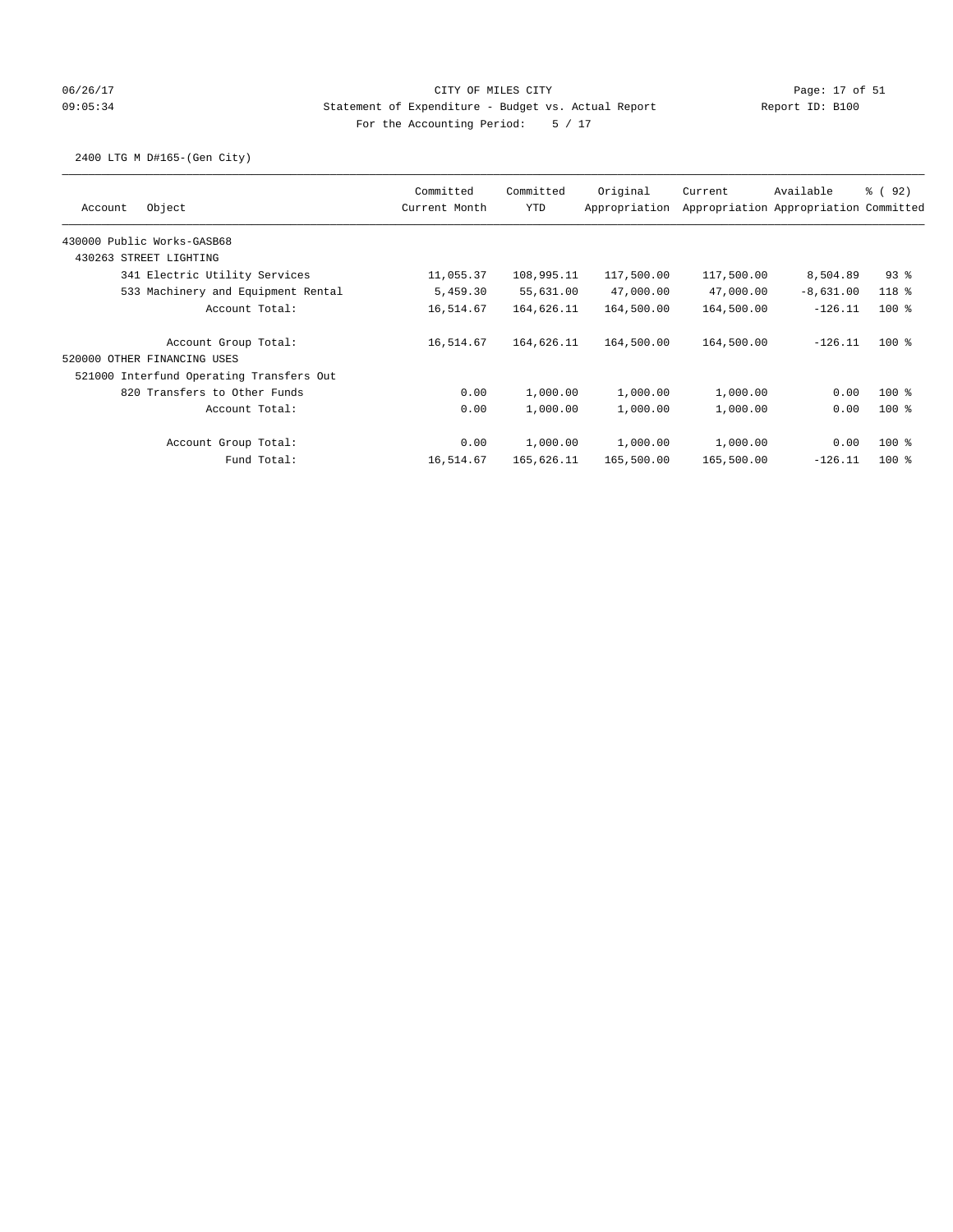# 06/26/17 Page: 18 of 51 Page: 18 of 51 09:05:34 Statement of Expenditure - Budget vs. Actual Report Report ID: B100 For the Accounting Period: 5 / 17

### 2420 LTG M D#167-(MilesAddn Etc)

|                                          | Committed     | Committed | Original      | Current   | Available                             | ៖ (92)          |
|------------------------------------------|---------------|-----------|---------------|-----------|---------------------------------------|-----------------|
| Object<br>Account                        | Current Month | YTD       | Appropriation |           | Appropriation Appropriation Committed |                 |
| 430000 Public Works-GASB68               |               |           |               |           |                                       |                 |
| 430263 STREET LIGHTING                   |               |           |               |           |                                       |                 |
| 341 Electric Utility Services            | 2,044.44      | 19,861.27 | 23,280.00     | 23,280.00 | 3,418.73                              | 85%             |
| 360 Contr R & M                          | 0.00          | 0.00      | 9,000.00      | 9,000.00  | 9,000.00                              | နွ              |
| 533 Machinery and Equipment Rental       | 741.10        | 7,721.25  | 0.00          | 0.00      | $-7, 721.25$                          | る               |
| Account Total:                           | 2,785.54      | 27,582.52 | 32,280.00     | 32,280.00 | 4,697.48                              | 85%             |
| Account Group Total:                     | 2,785.54      | 27,582.52 | 32,280.00     | 32,280.00 | 4,697.48                              | 85%             |
| 520000 OTHER FINANCING USES              |               |           |               |           |                                       |                 |
| 521000 Interfund Operating Transfers Out |               |           |               |           |                                       |                 |
| 820 Transfers to Other Funds             | 0.00          | 1,000.00  | 1,000.00      | 1,000.00  | 0.00                                  | $100$ %         |
| Account Total:                           | 0.00          | 1,000.00  | 1,000.00      | 1,000.00  | 0.00                                  | $100$ %         |
| Account Group Total:                     | 0.00          | 1,000.00  | 1,000.00      | 1,000.00  | 0.00                                  | 100 %           |
| Fund Total:                              | 2,785.54      | 28,582.52 | 33,280.00     | 33,280.00 | 4,697.48                              | 86 <sup>8</sup> |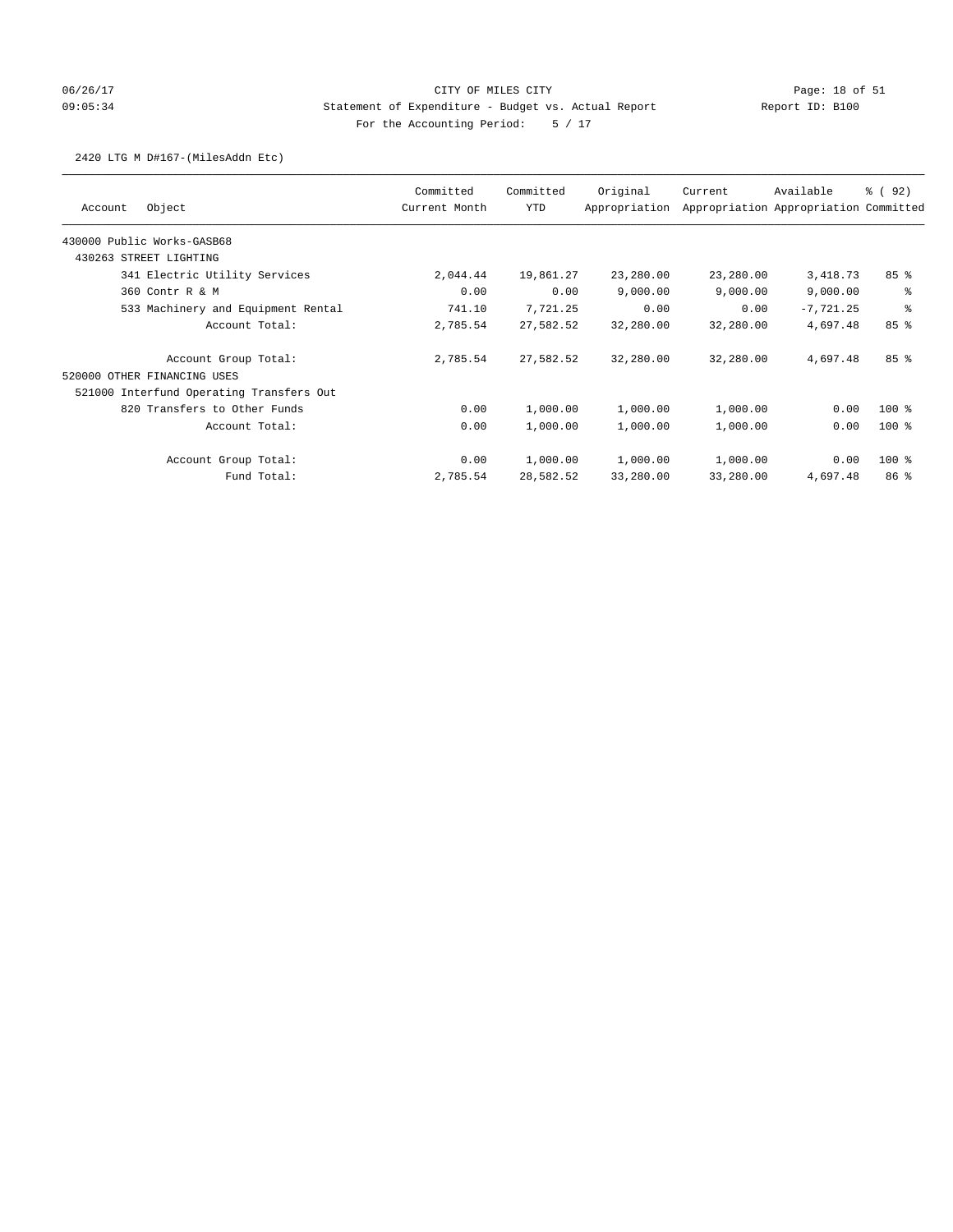# 06/26/17 Page: 19 of 51 and 2012 CITY OF MILES CITY 09:05:34 Statement of Expenditure - Budget vs. Actual Report Report ID: B100 For the Accounting Period: 5 / 17

### 2430 LTG M D#171-(Balsam Est)

|                                          | Committed     | Committed  | Original      | Current  | Available                             | % ( 92 )        |
|------------------------------------------|---------------|------------|---------------|----------|---------------------------------------|-----------------|
| Object<br>Account                        | Current Month | <b>YTD</b> | Appropriation |          | Appropriation Appropriation Committed |                 |
| 430000 Public Works-GASB68               |               |            |               |          |                                       |                 |
| 430263 STREET LIGHTING                   |               |            |               |          |                                       |                 |
| 230 Repair and Maintenance Supplies      | 0.00          | 227.33     | 850.00        | 850.00   | 622.67                                | 278             |
| 341 Electric Utility Services            | 145.12        | 1,425.93   | 1,801.00      | 1,801.00 | 375.07                                | 79 %            |
| 360 Contr R & M                          | 0.00          | 193.50     | 1,500.00      | 1,500.00 | 1,306.50                              | $13*$           |
| Account Total:                           | 145.12        | 1,846.76   | 4,151.00      | 4,151,00 | 2,304.24                              | $44*$           |
| Account Group Total:                     | 145.12        | 1,846.76   | 4,151.00      | 4,151.00 | 2,304.24                              | $44*$           |
| 520000 OTHER FINANCING USES              |               |            |               |          |                                       |                 |
| 521000 Interfund Operating Transfers Out |               |            |               |          |                                       |                 |
| 820 Transfers to Other Funds             | 0.00          | 1,000.00   | 1,000.00      | 1,000.00 | 0.00                                  | $100*$          |
| Account Total:                           | 0.00          | 1,000.00   | 1,000.00      | 1,000.00 | 0.00                                  | $100*$          |
| Account Group Total:                     | 0.00          | 1,000.00   | 1,000.00      | 1,000.00 | 0.00                                  | 100 %           |
| Fund Total:                              | 145.12        | 2,846.76   | 5,151.00      | 5,151.00 | 2,304.24                              | 55 <sup>8</sup> |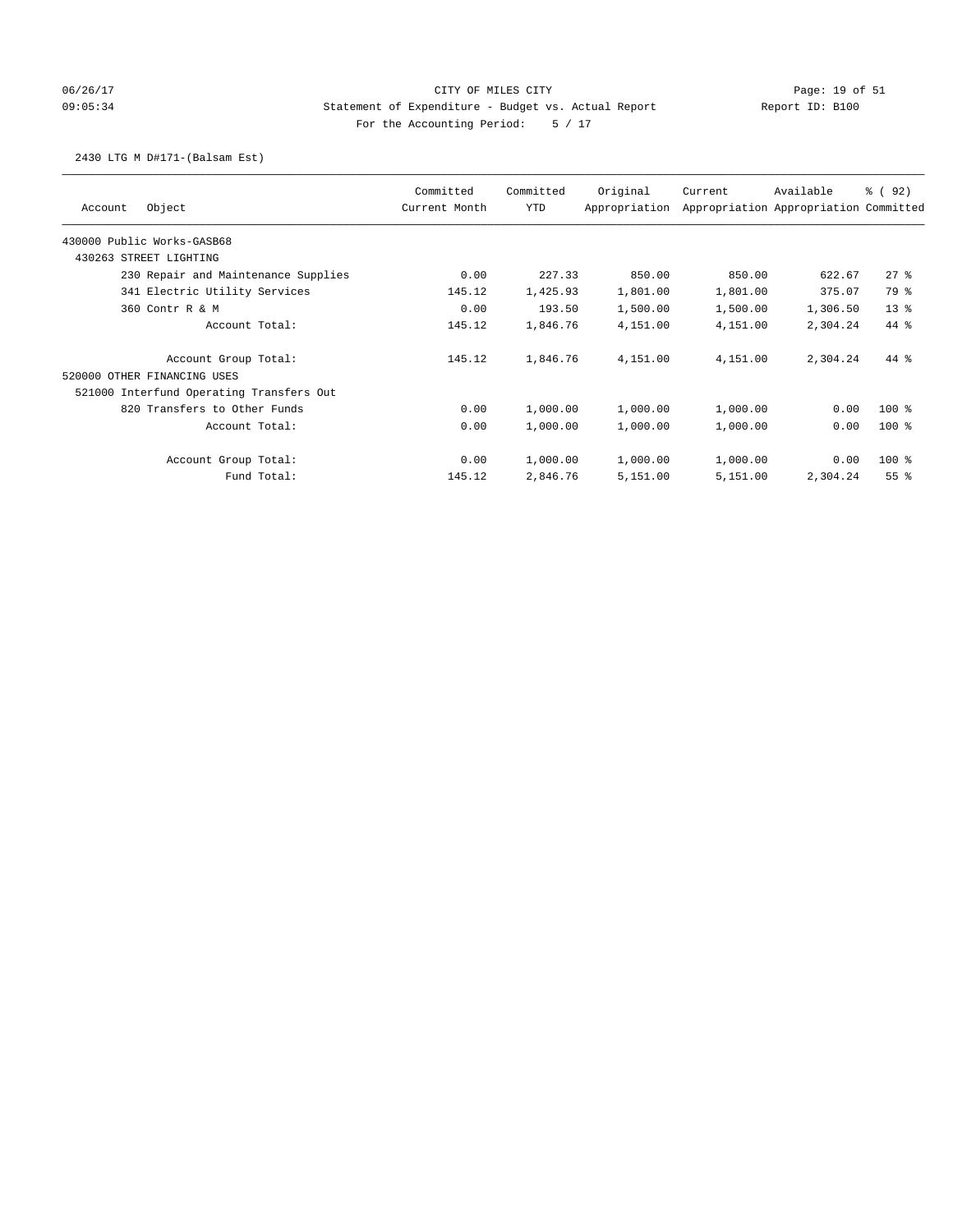# 06/26/17 CITY OF MILES CITY Page: 20 of 51 09:05:34 Statement of Expenditure - Budget vs. Actual Report Report ID: B100 For the Accounting Period: 5 / 17

# 2440 LTG M D#172-(Main Str)

|                                          | Committed     | Committed  | Original      | Current   | Available                             | % ( 92 )        |
|------------------------------------------|---------------|------------|---------------|-----------|---------------------------------------|-----------------|
| Object<br>Account                        | Current Month | <b>YTD</b> | Appropriation |           | Appropriation Appropriation Committed |                 |
| 430000 Public Works-GASB68               |               |            |               |           |                                       |                 |
| 430263 STREET LIGHTING                   |               |            |               |           |                                       |                 |
| 230 Repair and Maintenance Supplies      | 0.00          | 2,958.46   | 3,000.00      | 3,000.00  | 41.54                                 | 99 <sub>8</sub> |
| 341 Electric Utility Services            | 1,326.28      | 13,058.62  | 14,890.00     | 14,890.00 | 1,831.38                              | 88 %            |
| 360 Contr R & M                          | 397.40        | 1,885.90   | 1,700.00      | 1,700.00  | $-185.90$                             | $111$ %         |
| Account Total:                           | 1,723.68      | 17,902.98  | 19,590.00     | 19,590.00 | 1,687.02                              | $91$ $8$        |
| Account Group Total:                     | 1,723.68      | 17,902.98  | 19,590.00     | 19,590.00 | 1,687.02                              | $91$ %          |
| 520000 OTHER FINANCING USES              |               |            |               |           |                                       |                 |
| 521000 Interfund Operating Transfers Out |               |            |               |           |                                       |                 |
| 820 Transfers to Other Funds             | 0.00          | 1,000.00   | 1,000.00      | 1,000.00  | 0.00                                  | $100*$          |
| Account Total:                           | 0.00          | 1,000.00   | 1,000.00      | 1,000.00  | 0.00                                  | $100*$          |
| Account Group Total:                     | 0.00          | 1,000.00   | 1,000.00      | 1,000.00  | 0.00                                  | 100 %           |
| Fund Total:                              | 1,723.68      | 18,902.98  | 20,590.00     | 20,590.00 | 1,687.02                              | $92$ $%$        |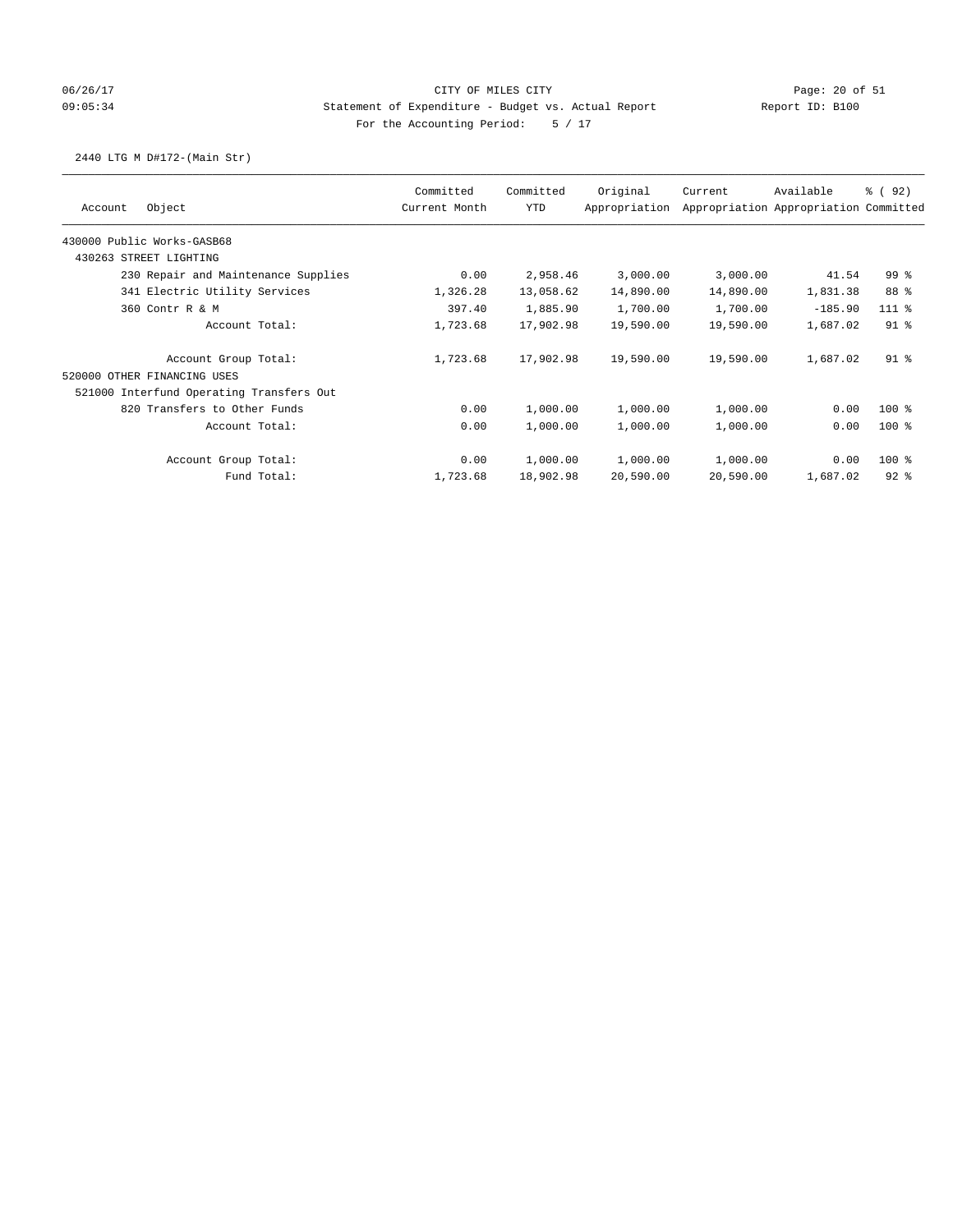# 06/26/17 Page: 21 of 51 Page: 21 of 51 09:05:34 Statement of Expenditure - Budget vs. Actual Report Report ID: B100 For the Accounting Period: 5 / 17

### 2450 LTG M D#195-(SG-Trico)

| Object<br>Account                        | Committed<br>Current Month | Committed<br><b>YTD</b> | Original<br>Appropriation | Current  | Available<br>Appropriation Appropriation Committed | <sub>ර</sub> ි (92) |
|------------------------------------------|----------------------------|-------------------------|---------------------------|----------|----------------------------------------------------|---------------------|
| 430000 Public Works-GASB68               |                            |                         |                           |          |                                                    |                     |
| 430263 STREET LIGHTING                   |                            |                         |                           |          |                                                    |                     |
| 341 Electric Utility Services            | 401.84                     | 4,420.24                | 5,505.00                  | 5,505.00 | 1,084.76                                           | $80*$               |
| Account Total:                           | 401.84                     | 4,420.24                | 5,505.00                  | 5,505.00 | 1,084.76                                           | $80*$               |
| Account Group Total:                     | 401.84                     | 4,420.24                | 5,505.00                  | 5,505.00 | 1,084.76                                           | 80%                 |
| 520000 OTHER FINANCING USES              |                            |                         |                           |          |                                                    |                     |
| 521000 Interfund Operating Transfers Out |                            |                         |                           |          |                                                    |                     |
| 820 Transfers to Other Funds             | 0.00                       | 1,000.00                | 1,000.00                  | 1,000.00 | 0.00                                               | $100$ %             |
| Account Total:                           | 0.00                       | 1,000.00                | 1,000.00                  | 1,000.00 | 0.00                                               | $100*$              |
| Account Group Total:                     | 0.00                       | 1,000.00                | 1,000.00                  | 1,000.00 | 0.00                                               | $100*$              |
| Fund Total:                              | 401.84                     | 5,420.24                | 6,505.00                  | 6,505.00 | 1,084.76                                           | 83%                 |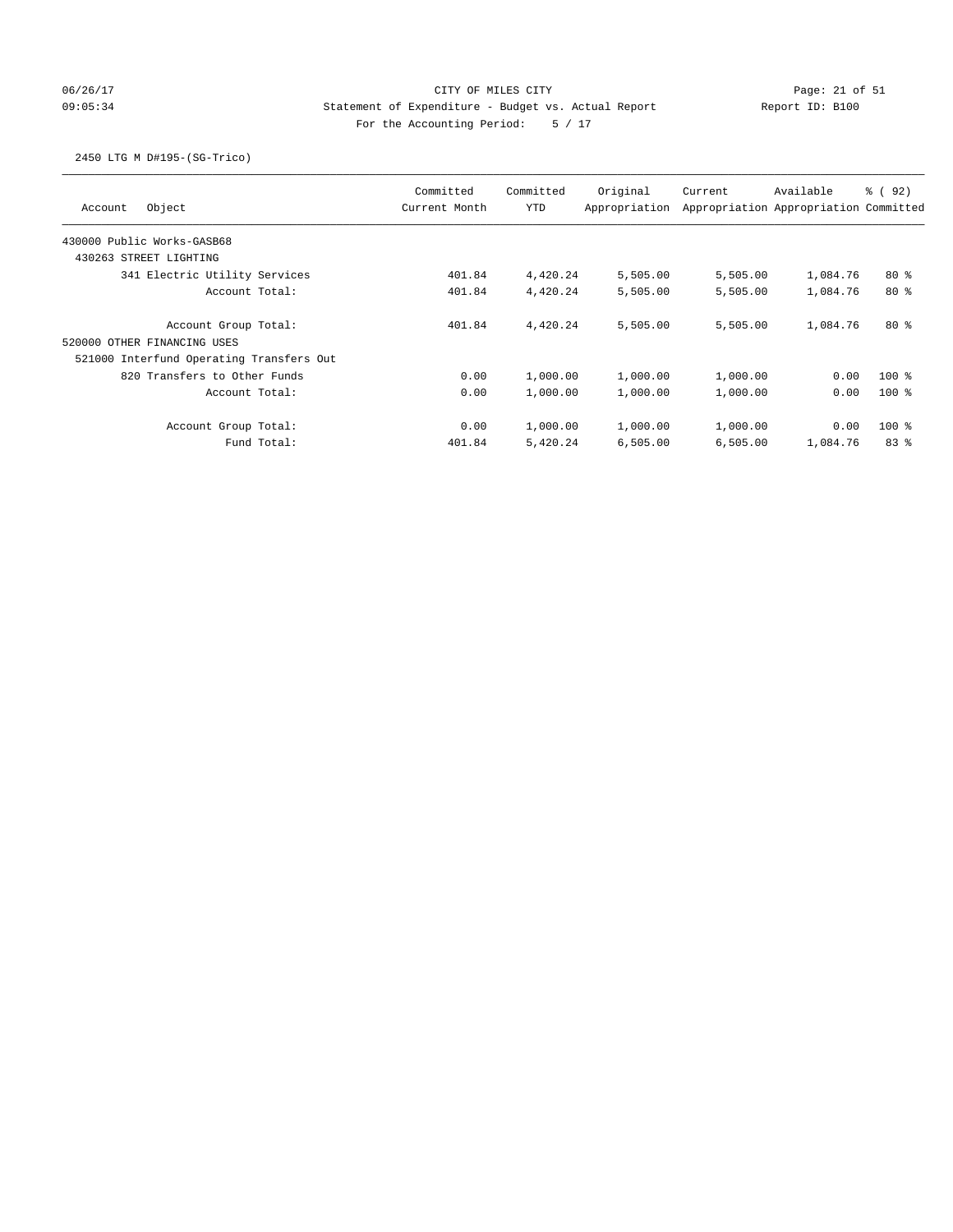# 06/26/17 Page: 22 of 51 Page: 22 of 51 09:05:34 Statement of Expenditure - Budget vs. Actual Report Report ID: B100 For the Accounting Period: 5 / 17

### 2470 LTG M D#202-(SG-MDU&NV)

| Object<br>Account                        | Committed<br>Current Month | Committed<br><b>YTD</b> | Original<br>Appropriation | Current  | Available<br>Appropriation Appropriation Committed | 8 (92)   |
|------------------------------------------|----------------------------|-------------------------|---------------------------|----------|----------------------------------------------------|----------|
| 430000 Public Works-GASB68               |                            |                         |                           |          |                                                    |          |
| 430263 STREET LIGHTING                   |                            |                         |                           |          |                                                    |          |
| 341 Electric Utility Services            | 313.75                     | 4,253.84                | 3,809.00                  | 3,809.00 | $-444.84$                                          | $112*$   |
| 533 Machinery and Equipment Rental       | 304.12                     | 2,131.84                | 3,200.00                  | 3,200.00 | 1,068.16                                           | $67$ $%$ |
| Account Total:                           | 617.87                     | 6,385.68                | 7,009.00                  | 7,009.00 | 623.32                                             | $91$ %   |
| Account Group Total:                     | 617.87                     | 6,385.68                | 7,009.00                  | 7,009.00 | 623.32                                             | $91$ $8$ |
| 520000 OTHER FINANCING USES              |                            |                         |                           |          |                                                    |          |
| 521000 Interfund Operating Transfers Out |                            |                         |                           |          |                                                    |          |
| 820 Transfers to Other Funds             | 0.00                       | 1,000.00                | 1,000.00                  | 1,000.00 | 0.00                                               | $100$ %  |
| Account Total:                           | 0.00                       | 1,000.00                | 1,000.00                  | 1,000.00 | 0.00                                               | $100*$   |
| Account Group Total:                     | 0.00                       | 1,000.00                | 1,000.00                  | 1,000.00 | 0.00                                               | $100*$   |
| Fund Total:                              | 617.87                     | 7,385.68                | 8,009.00                  | 8,009.00 | 623.32                                             | $92$ $%$ |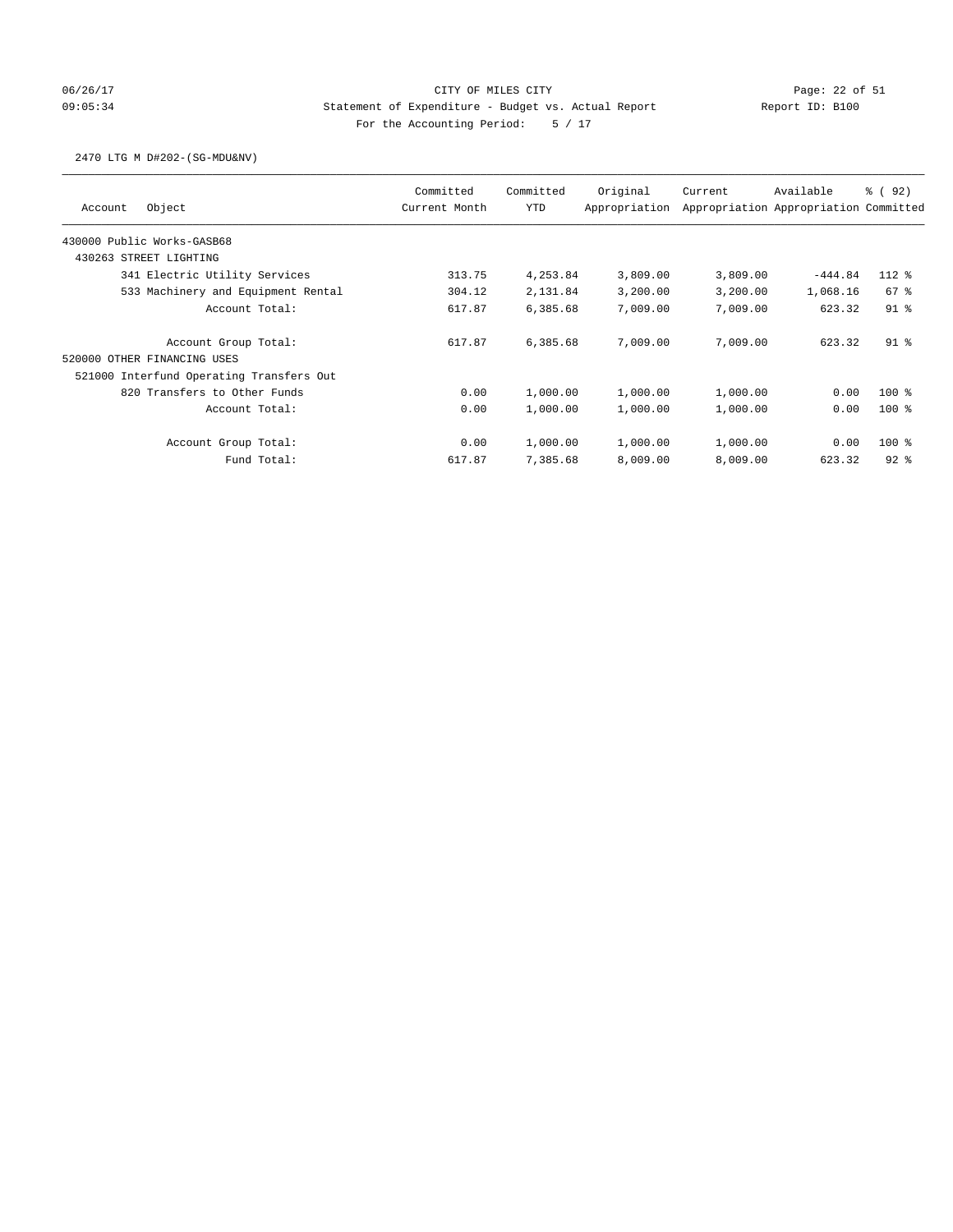# 06/26/17 Page: 23 of 51 09:05:34 Statement of Expenditure - Budget vs. Actual Report Report ID: B100 For the Accounting Period: 5 / 17

#### 2480 LTG M M#173-(Milestown Estates)

| Object<br>Account                        | Committed<br>Current Month | Committed<br>YTD | Original<br>Appropriation | Current  | Available<br>Appropriation Appropriation Committed | % (92)          |
|------------------------------------------|----------------------------|------------------|---------------------------|----------|----------------------------------------------------|-----------------|
| 430000 Public Works-GASB68               |                            |                  |                           |          |                                                    |                 |
| 430263 STREET LIGHTING                   |                            |                  |                           |          |                                                    |                 |
| 230 Repair and Maintenance Supplies      | 0.00                       | 84.37            | 460.00                    | 460.00   | 375.63                                             | 18 <sup>8</sup> |
| 341 Electric Utility Services            | 112.76                     | 1,159.32         | 1,400.00                  | 1,400.00 | 240.68                                             | 83%             |
| 360 Contr R & M                          | 0.00                       | 129.00           | 100.00                    | 100.00   | $-29.00$                                           | $129$ %         |
| Account Total:                           | 112.76                     | 1,372.69         | 1,960.00                  | 1,960.00 | 587.31                                             | <b>70 %</b>     |
| Account Group Total:                     | 112.76                     | 1,372.69         | 1,960.00                  | 1,960.00 | 587.31                                             | 70 %            |
| 520000 OTHER FINANCING USES              |                            |                  |                           |          |                                                    |                 |
| 521000 Interfund Operating Transfers Out |                            |                  |                           |          |                                                    |                 |
| 820 Transfers to Other Funds             | 0.00                       | 250.00           | 250.00                    | 250.00   | 0.00                                               | $100*$          |
| Account Total:                           | 0.00                       | 250.00           | 250.00                    | 250.00   | 0.00                                               | $100$ %         |
| Account Group Total:                     | 0.00                       | 250.00           | 250.00                    | 250.00   | 0.00                                               | $100$ %         |
| Fund Total:                              | 112.76                     | 1,622.69         | 2,210.00                  | 2,210.00 | 587.31                                             | 73 %            |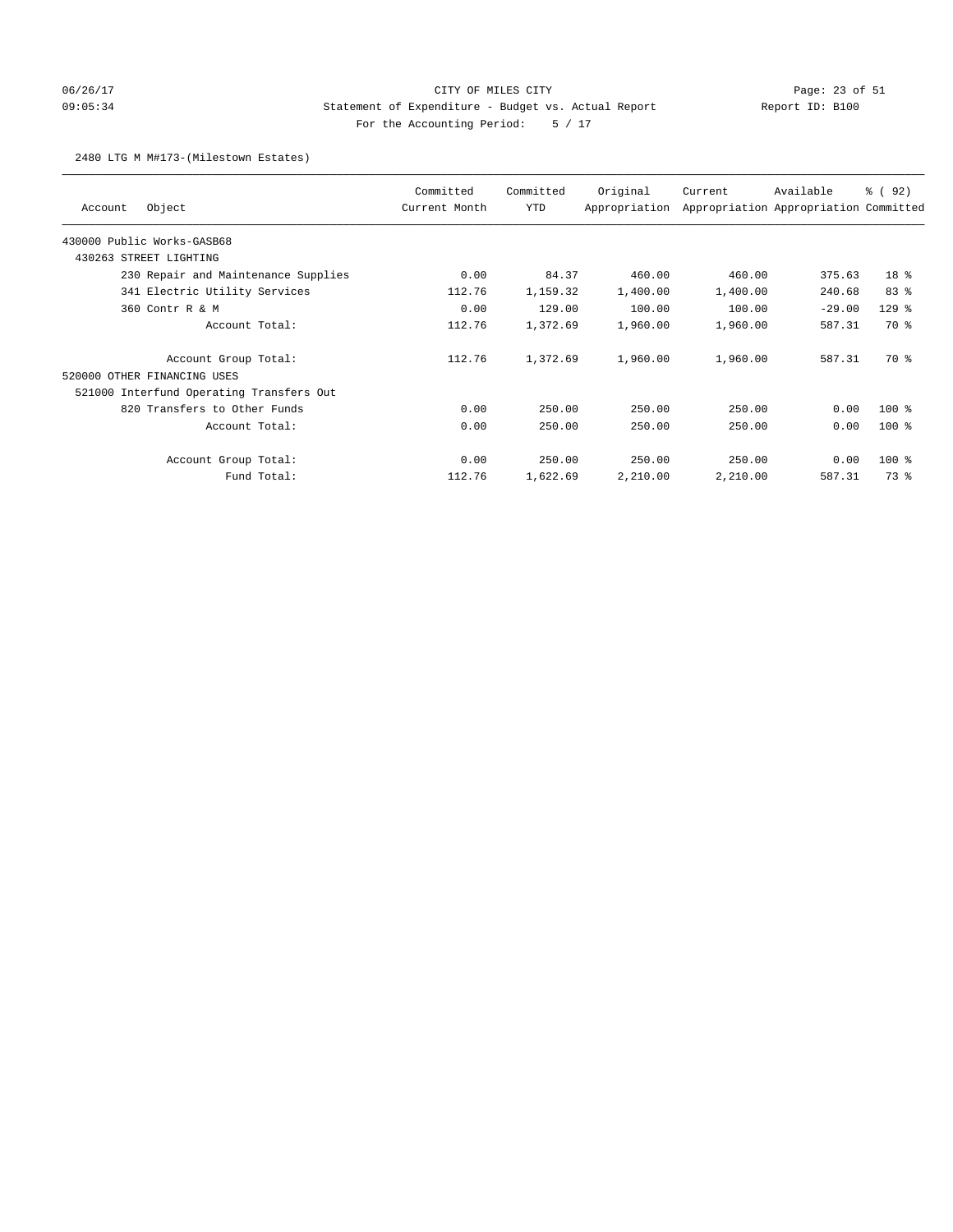#### 06/26/17 Page: 24 of 51 09:05:34 Statement of Expenditure - Budget vs. Actual Report Report ID: B100 For the Accounting Period: 5 / 17

| Account           | Object                                    | Committed<br>Current Month | Committed<br>YTD | Original   | Current<br>Appropriation Appropriation Appropriation Committed | Available   | % ( 92 )        |
|-------------------|-------------------------------------------|----------------------------|------------------|------------|----------------------------------------------------------------|-------------|-----------------|
|                   | 430000 Public Works-GASB68                |                            |                  |            |                                                                |             |                 |
| 430220 Operations |                                           |                            |                  |            |                                                                |             |                 |
|                   | 111 Salaries and Wages - Permanent        | 18,521.13                  | 204, 107.27      | 240,512.00 | 243,880.00                                                     | 39,772.73   | 84 %            |
|                   | 121 OVERTIME-PERMANENT                    | 845.37                     | 8,705.51         | 800.00     | 6,800.00                                                       | $-1,905.51$ | 128 %           |
|                   | 131 VACATION                              | 3,136.71                   | 18,077.17        | 10,000.00  | 10,000.00                                                      | $-8,077.17$ | 181 %           |
|                   | 132 SICK LEAVE                            | 2,253.75                   | 11,967.88        | 5,000.00   | 5,000.00                                                       | $-6,967.88$ | $239$ %         |
|                   | 133 OTHER LEAVE PAY                       | 183.17                     | 627.59           | 4,135.00   | 4,135.00                                                       | 3,507.41    | 15 <sup>8</sup> |
|                   | 134 HOLIDAY PAY                           | 225.12                     | 2,875.68         | 400.00     | 1,296.00                                                       | $-1,579.68$ | $222$ %         |
|                   | 141 Unemployment Insurance                | 37.73                      | 371.00           | 392.00     | 403.00                                                         | 32.00       | $92$ $%$        |
|                   | 142 Workers' Compensation                 | 1,395.08                   | 13,805.18        | 14,008.00  | 14,458.00                                                      | 652.82      | 95%             |
|                   | 143 Health Insurance                      | 3,282.93                   | 40,679.03        | 45,456.00  | 45, 456.00                                                     | 4,776.97    | 89 %            |
|                   | 144 FICA                                  | 1,880.29                   | 18,304.49        | 19,955.00  | 20,555.00                                                      | 2,250.51    | 89 %            |
|                   | 145 PERS                                  | 2,106.33                   | 20,620.26        | 21,833.00  | 22,490.00                                                      | 1,869.74    | $92$ $%$        |
|                   | 196 CLOTHING ALLOTMENT                    | 0.00                       | 775.50           | 800.00     | 800.00                                                         | 24.50       | 97%             |
|                   | 210 Office Supplies and Materials         | 69.40                      | 501.52           | 500.00     | 500.00                                                         | $-1.52$     | 100 %           |
|                   | 214 Small Items of Equipment              | 0.00                       | 3,457.28         | 7,000.00   | 7,000.00                                                       | 3,542.72    | 49 %            |
|                   | 220 Operating Expenses                    | 0.00                       | 14,594.63        | 15,000.00  | 15,000.00                                                      | 405.37      | 97%             |
|                   | 222 Chemicals, Lab & Med Supplies         | 0.00                       | 132.47           | 600.00     | 600.00                                                         | 467.53      | $22$ %          |
|                   | 226 Clothing and Uniforms                 | 0.00                       | 137.38           | 700.00     | 700.00                                                         | 562.62      | $20*$           |
|                   | 230 Repair and Maintenance Supplies       | 382.72                     | 8,765.44         | 18,000.00  | 18,000.00                                                      | 9,234.56    | 49 %            |
|                   | 231 Gas, Oil, Diesel Fuel, Grease, etc.   | 1,412.09                   | 25, 227.02       | 36,000.00  | 36,000.00                                                      | 10,772.98   | 70 %            |
|                   | 241 Consumable Tools                      | 0.00                       | 0.00             | 50.00      | 50.00                                                          | 50.00       | ႜ               |
|                   | 242 Sign Parts and Supplies               | 0.00                       | 8,583.73         | 8,000.00   | 8,000.00                                                       | $-583.73$   | 107 %           |
|                   | 311 Postage, Box Rent, Etc.               | 0.00                       | 33.08            | 75.00      | 75.00                                                          | 41.92       | 44 %            |
|                   | 320 Printing, Duplicating, Typing &       | 0.00                       | 0.00             | 100.00     | 100.00                                                         | 100.00      | နွ              |
|                   | 330 Publicity, Subscriptions & Dues       | 59.60                      | 83.60            | 500.00     | 500.00                                                         | 416.40      | 17.8            |
|                   | 331 Publication of Formal & Legal Notices | 0.00                       | 201.12           | 0.00       | 0.00                                                           | $-201.12$   | ႜ               |
|                   | 334 Memberships, Registrations & Dues     | 0.00                       | 285.20           | 250.00     | 250.00                                                         | $-35.20$    | 114 %           |
|                   | 341 Electric Utility Services             | 102.97                     | 1,166.02         | 1,060.00   | 1,060.00                                                       | $-106.02$   | 110 %           |
|                   | 344 Gas Utility Service                   | 39.38                      | 589.54           | 1,050.00   | 1,050.00                                                       | 460.46      | 56%             |
|                   | 345 Telephone                             | 48.40                      | 1,156.14         | 2,000.00   | 2,000.00                                                       | 843.86      | 58 %            |
|                   | 346 Garbage Service                       | 0.00                       | 0.00             | 175.00     | 175.00                                                         | 175.00      | ႜ               |
|                   | 347 Internet                              | 0.00                       | 0.00             | 200.00     | 200.00                                                         | 200.00      | ႜ               |
|                   | 350 Professional Services                 | 1,531.98                   | 8,530.49         | 20,000.00  | 20,000.00                                                      | 11,469.51   | 43%             |
|                   | 360 Contr R & M                           | 161.60                     | 6,775.19         | 10,453.00  | 10,453.00                                                      | 3,677.81    | 65 %            |
|                   | 363 R&M Vehicles/Equip/Labor-PW           | 2,773.70                   | 84, 424.36       | 80,000.00  | 80,000.00                                                      | $-4,424.36$ | $106$ %         |
|                   | 370 Travel                                | 0.00                       | 50.40            | 1,000.00   | 1,000.00                                                       | 949.60      | 5 <sup>8</sup>  |
|                   | 380 Training Services                     | 0.00                       | 809.78           | 1,000.00   | 1,000.00                                                       | 190.22      | $81$ %          |
|                   | 382 Books                                 | 0.00                       | 111.91           | 200.00     | 200.00                                                         | 88.09       | 56 %            |
|                   | 511 Insurance on Buildings                | 0.00                       | 747.55           | 748.00     | 748.00                                                         | 0.45        | 100 %           |
|                   | 512 Insurance on Vehicles & Equipment     | 0.00                       | 3,033.77         | 3,034.00   | 3,034.00                                                       | 0.23        | 100 %           |
|                   | 513 Liability                             | 0.00                       | 7,092.03         | 3,271.00   | 3,271.00                                                       | $-3,821.03$ | $217$ %         |
|                   | 531 Building & Office Rental              | 350.00                     | 3,850.00         | 4,200.00   | 4,200.00                                                       | 350.00      | $92$ $%$        |
|                   | 532 Land Rental                           | 0.00                       | 5,329.31         | 8,100.00   | 8,100.00                                                       | 2,770.69    | 66 %            |
|                   | Account Total:                            | 40,799.45                  | 526,585.52       | 586,557.00 | 598,539.00                                                     | 71,953.48   | 88 %            |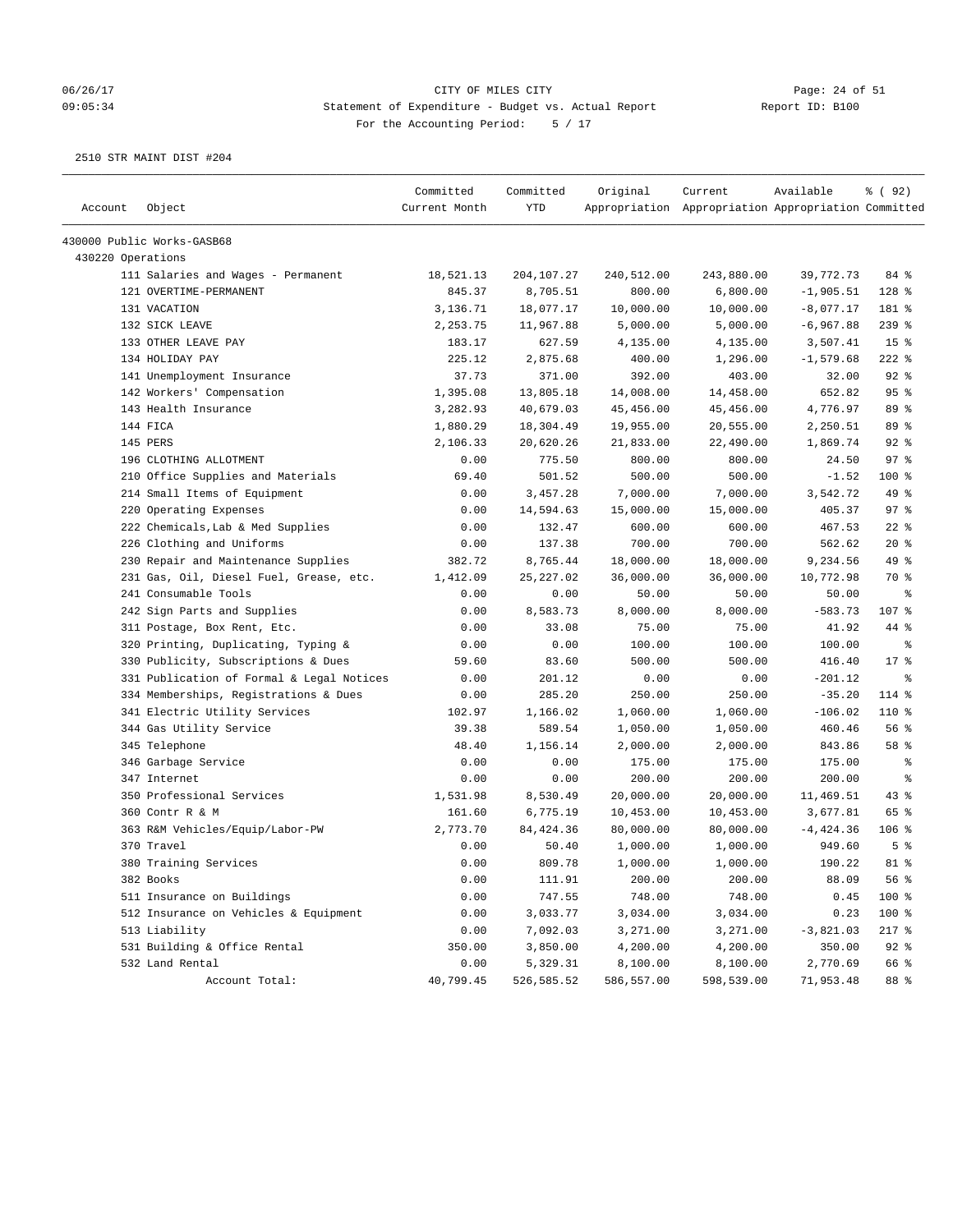### 06/26/17 Page: 25 of 51 09:05:34 Statement of Expenditure - Budget vs. Actual Report Report ID: B100 For the Accounting Period: 5 / 17

| Account | Object                                   | Committed<br>Current Month | Committed<br><b>YTD</b> | Original<br>Appropriation | Current.     | Available<br>Appropriation Appropriation Committed | % (92)          |
|---------|------------------------------------------|----------------------------|-------------------------|---------------------------|--------------|----------------------------------------------------|-----------------|
|         |                                          |                            |                         |                           |              |                                                    |                 |
|         | 430233 Roadway/Re-surfacing              |                            |                         |                           |              |                                                    |                 |
|         | 350 Professional Services                | 325.60                     | 24,940.05               | 200,000.00                | 200,000.00   | 175,059.95                                         | $12*$           |
|         | Account Total:                           | 325.60                     | 24,940.05               | 200,000.00                | 200,000.00   | 175,059.95                                         | $12*$           |
|         | 430234 CURB AND GUTTER                   |                            |                         |                           |              |                                                    |                 |
|         | 350 Professional Services                | 4,622.90                   | 40,830.11               | 110,000.00                | 110,000.00   | 69,169.89                                          | 37 <sup>8</sup> |
|         | Account Total:                           | 4,622.90                   | 40,830.11               | 110,000.00                | 110,000.00   | 69,169.89                                          | 37 <sup>8</sup> |
|         | 430235 Storm Drain & Culvert Maintenance |                            |                         |                           |              |                                                    |                 |
|         | 230 Repair and Maintenance Supplies      | 0.00                       | 38, 332.86              | 300,000.00                | 300,000.00   | 261,667.14                                         | $13*$           |
|         | 350 Professional Services                | 10,652.00                  | 30,071.53               | 80,000.00                 | 80,000.00    | 49,928.47                                          | 38 %            |
|         | Account Total:                           | 10,652.00                  | 68,404.39               | 380,000.00                | 380,000.00   | 311,595.61                                         | 18 <sup>8</sup> |
|         | 430550 Transmission and Distribution(23) |                            |                         |                           |              |                                                    |                 |
|         | 363 R&M Vehicles/Equip/Labor-PW          | 0.00                       | 206.00                  | 0.00                      | 0.00         | $-206.00$                                          | နွ              |
|         | Account Total:                           | 0.00                       | 206.00                  | 0.00                      | 0.00         | $-206.00$                                          | န့              |
|         | Account Group Total:                     | 56,399.95                  | 660,966.07              | 1,276,557.00              | 1,288,539.00 | 627, 572.93                                        | $51$ $%$        |
|         | 520000 OTHER FINANCING USES              |                            |                         |                           |              |                                                    |                 |
|         | 521000 Interfund Operating Transfers Out |                            |                         |                           |              |                                                    |                 |
|         | 820 Transfers to Other Funds             | 2,319.00                   | 94,439.00               | 105,690.00                | 105,690.00   | 11,251.00                                          | 89 %            |
|         | Account Total:                           | 2,319.00                   | 94,439.00               | 105,690.00                | 105,690.00   | 11,251.00                                          | 89 %            |
|         | Account Group Total:                     | 2,319.00                   | 94,439.00               | 105,690.00                | 105,690.00   | 11,251.00                                          | 89 %            |
|         | Fund Total:                              | 58,718.95                  | 755,405.07              | 1,382,247.00              | 1,394,229.00 | 638,823.93                                         | 54%             |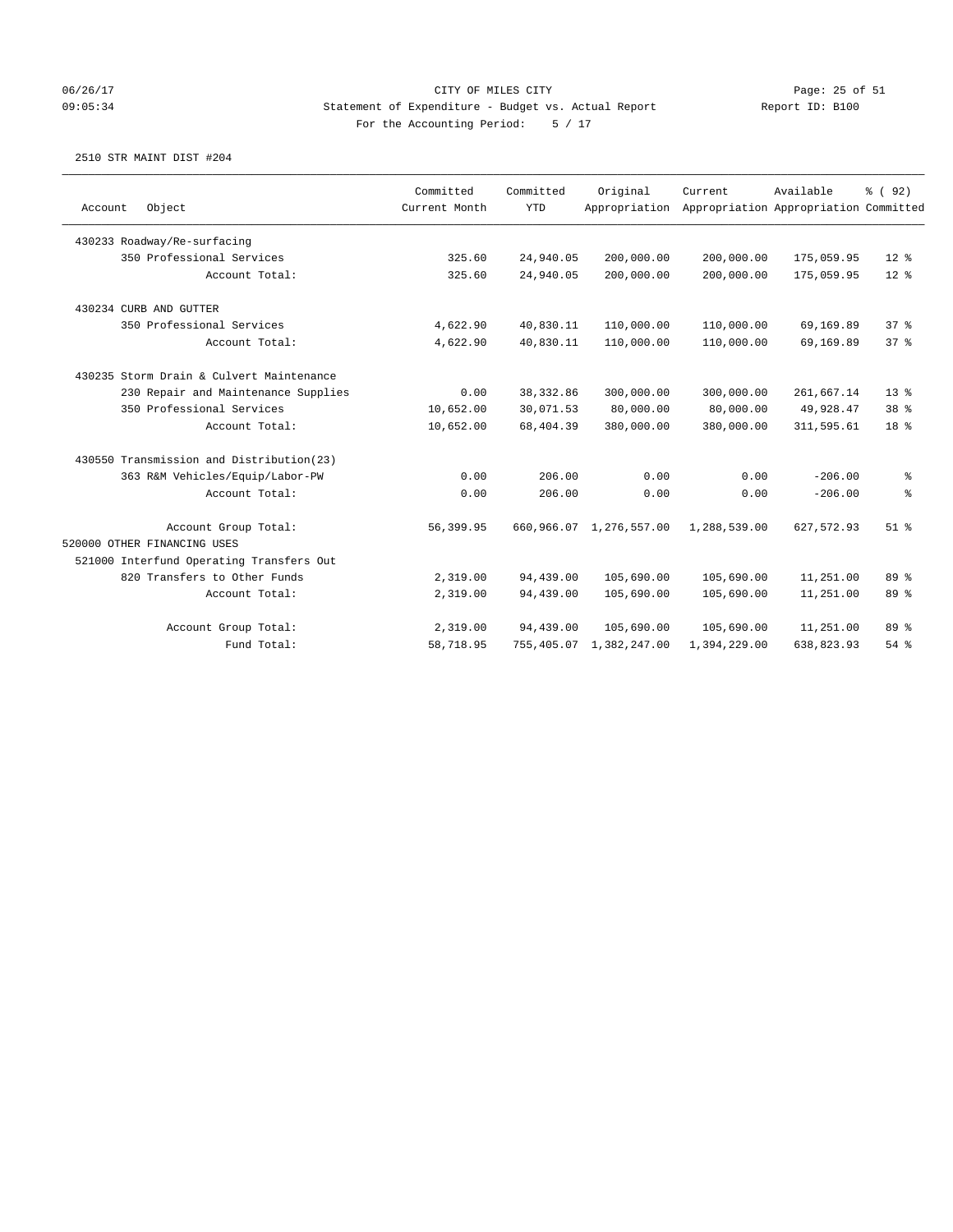# 06/26/17 Page: 26 of 51 09:05:34 Statement of Expenditure - Budget vs. Actual Report Report ID: B100 For the Accounting Period: 5 / 17

| Account           | Object                                    | Committed<br>Current Month | Committed<br><b>YTD</b> | Original   | Current<br>Appropriation Appropriation Appropriation Committed | Available  | % ( 92 )             |
|-------------------|-------------------------------------------|----------------------------|-------------------------|------------|----------------------------------------------------------------|------------|----------------------|
|                   |                                           |                            |                         |            |                                                                |            |                      |
|                   | 430000 Public Works-GASB68                |                            |                         |            |                                                                |            |                      |
| 430220 Operations |                                           |                            |                         |            |                                                                |            |                      |
|                   | 111 Salaries and Wages - Permanent        | 5,419.06                   | 58,755.32               | 62,903.00  | 63,825.00                                                      | 5,069.68   | $92$ $%$             |
|                   | 121 OVERTIME-PERMANENT                    | 218.53                     | 2,325.09                | 800.00     | 2,900.00                                                       | 574.91     | 80%                  |
|                   | 131 VACATION                              | 848.05                     | 5,423.20                | 10,000.00  | 10,000.00                                                      | 4,576.80   | 54 %                 |
|                   | 132 SICK LEAVE                            | 570.38                     | 3,500.71                | 5,000.00   | 5,000.00                                                       | 1,499.29   | 70 %                 |
|                   | 133 OTHER LEAVE PAY                       | 69.48                      | 226.29                  | 1,463.00   | 1,463.00                                                       | 1,236.71   | 15 <sup>8</sup>      |
|                   | 134 HOLIDAY PAY                           | 57.10                      | 720.24                  | 400.00     | 400.00                                                         | $-320.24$  | 180 %                |
|                   | 141 Unemployment Insurance                | 10.80                      | 106.74                  | 122.00     | 125.00                                                         | 18.26      | 85%                  |
|                   | 142 Workers' Compensation                 | 378.23                     | 3,749.76                | 4,147.00   | 4,147.00                                                       | 397.24     | 90%                  |
|                   | 143 Health Insurance                      | 958.70                     | 11,807.78               | 13, 153.00 | 13,153.00                                                      | 1,345.22   | 90%                  |
|                   | 144 FICA                                  | 537.83                     | 5,275.19                | 6,164.00   | 6,164.00                                                       | 888.81     | 86 %                 |
|                   | 145 PERS                                  | 601.23                     | 5,938.72                | 6,744.00   | 6,744.00                                                       | 805.28     | 88 %                 |
|                   | 196 CLOTHING ALLOTMENT                    | 0.00                       | 228.00                  | 250.00     | 250.00                                                         | 22.00      | $91$ %               |
|                   | 210 Office Supplies and Materials         | 17.35                      | 167.66                  | 200.00     | 200.00                                                         | 32.34      | 84 %                 |
|                   | 214 Small Items of Equipment              | 0.00                       | 840.09                  | 3,000.00   | 3,000.00                                                       | 2,159.91   | $28$ %               |
|                   | 220 Operating Expenses                    | 0.00                       | 3,821.80                | 3,500.00   | 3,500.00                                                       | $-321.80$  | $109$ %              |
|                   | 222 Chemicals, Lab & Med Supplies         | 0.00                       | 0.00                    | 500.00     | 500.00                                                         | 500.00     | နွ                   |
|                   | 226 Clothing and Uniforms                 | 0.00                       | 29.00                   | 200.00     | 200.00                                                         | 171.00     | 15 <sup>°</sup>      |
|                   | 230 Repair and Maintenance Supplies       | 0.00                       | 1,998.25                | 5,000.00   | 5,000.00                                                       | 3,001.75   | $40*$                |
|                   | 231 Gas, Oil, Diesel Fuel, Grease, etc.   | 448.70                     | 6,480.66                | 10,000.00  | 10,000.00                                                      | 3,519.34   | 65 %                 |
|                   | 242 Sign Parts and Supplies               | 0.00                       | 2,145.93                | 2,500.00   | 2,500.00                                                       | 354.07     | 86 %                 |
|                   | 311 Postage, Box Rent, Etc.               | 0.00                       | 8.27                    | 40.00      | 40.00                                                          | 31.73      | $21$ %               |
|                   | 330 Publicity, Subscriptions & Dues       | 0.00                       | 13.20                   | 150.00     | 150.00                                                         | 136.80     | 9%                   |
|                   | 331 Publication of Formal & Legal Notices | 0.00                       | 25.20                   | 0.00       | 0.00                                                           | $-25.20$   | ್ಠಿ                  |
|                   | 334 Memberships, Registrations & Dues     | 0.00                       | 38.80                   | 50.00      | 50.00                                                          | 11.20      | 78 %                 |
|                   | 341 Electric Utility Services             | 17.69                      | 56.40                   | 150.00     | 150.00                                                         | 93.60      | 38 %                 |
|                   | 344 Gas Utility Service                   | 39.38                      | 92.86                   | 200.00     | 200.00                                                         | 107.14     | 46%                  |
|                   | 345 Telephone                             | 12.10                      | 446.24                  | 750.00     | 750.00                                                         | 303.76     | 59 %                 |
|                   | 350 Professional Services                 | 20.49                      | 178.90                  | 1,000.00   | 1,000.00                                                       | 821.10     | 18 %                 |
|                   | 360 Contr R & M                           | 86.49                      | 934.67                  | 1,242.00   | 1,242.00                                                       | 307.33     | 75 %                 |
|                   | 363 R&M Vehicles/Equip/Labor-PW           | 653.17                     | 25,680.50               | 35,000.00  | 35,000.00                                                      | 9,319.50   | 73 %                 |
|                   | 370 Travel                                | 0.00                       | 71.62                   | 250.00     | 250.00                                                         | 178.38     | 29%                  |
|                   | 380 Training Services                     | 40.29                      | 242.75                  | 200.00     | 200.00                                                         | $-42.75$   | 121 %                |
|                   | 382 Books                                 | 0.00                       | 0.00                    | 100.00     | 100.00                                                         | 100.00     | $\epsilon$           |
|                   | 511 Insurance on Buildings                | 0.00                       | 186.88                  | 187.00     | 187.00                                                         | 0.12       | $100*$               |
|                   | 512 Insurance on Vehicles & Equipment     | 0.00                       | 760.96                  | 761.00     | 761.00                                                         | 0.04       | $100$ %              |
|                   | 513 Liability                             | 0.00                       | 1,416.29                | 461.00     | 461.00                                                         | $-955.29$  | 307 <sub>8</sub>     |
|                   | 531 Building & Office Rental              | 166.66                     | 1,833.26                | 2,000.00   | 2,000.00                                                       | 166.74     | $92$ $%$             |
|                   | 532 Land Rental                           | 0.00                       | 0.00                    | 1,500.00   | 1,500.00                                                       | 1,500.00   | $\,^{\circ}_{\circ}$ |
|                   | Account Total:                            | 11,171.71                  | 145,527.23              | 180,087.00 | 183,112.00                                                     | 37,584.77  | 79 %                 |
|                   | 430233 Roadway/Re-surfacing               |                            |                         |            |                                                                |            |                      |
|                   | 350 Professional Services                 | 81.40                      | 8,705.78                | 375,000.00 | 115,706.00                                                     | 107,000.22 | 8 %                  |
|                   | Account Total:                            | 81.40                      | 8,705.78                | 375,000.00 | 115,706.00                                                     | 107,000.22 | 8 %                  |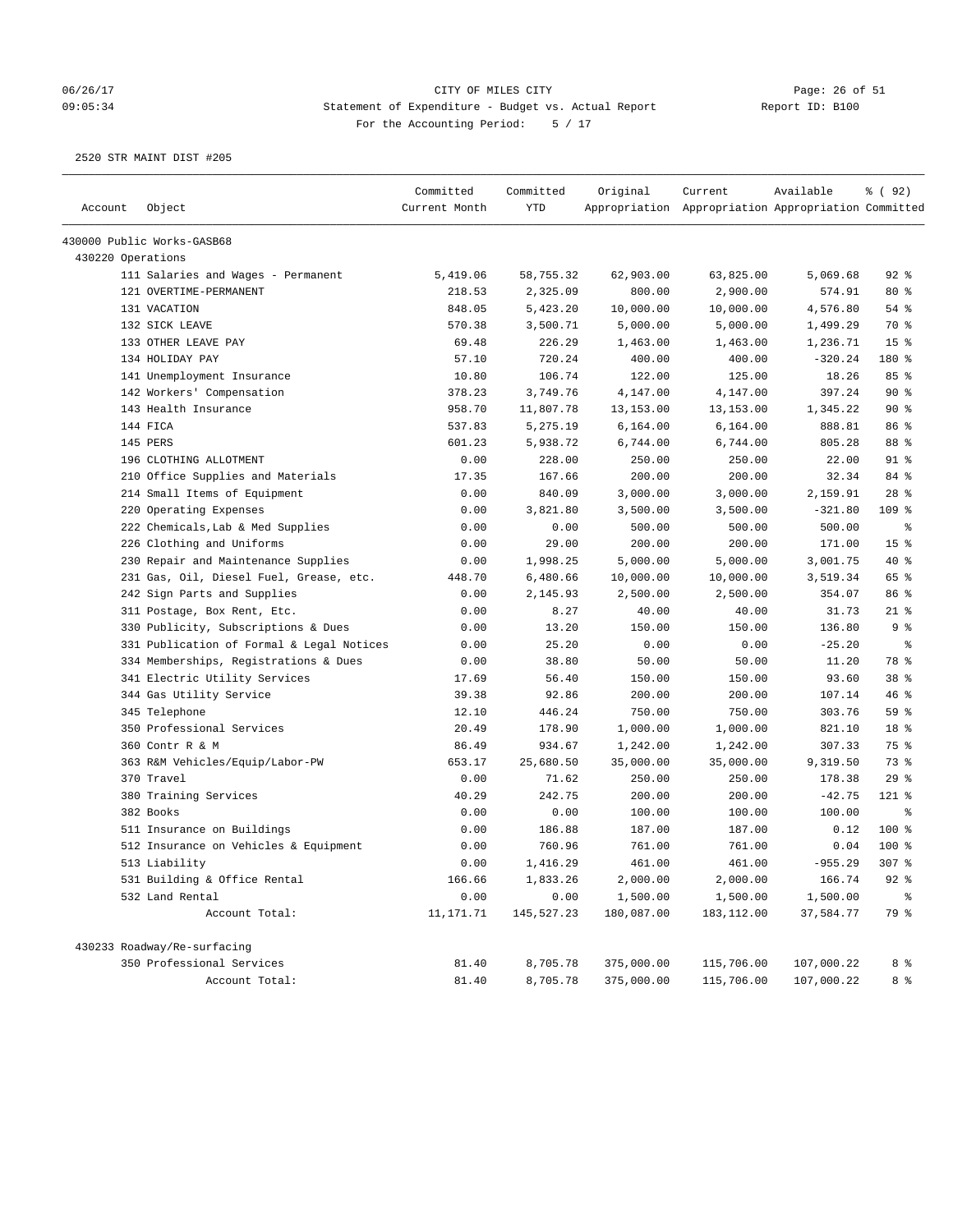# 06/26/17 Page: 27 of 51 09:05:34 Statement of Expenditure - Budget vs. Actual Report Report ID: B100 For the Accounting Period: 5 / 17

| Object<br>Account                        | Committed<br>Current Month | Committed<br>YTD | Original<br>Appropriation | Current    | Available<br>Appropriation Appropriation Committed | 8 (92)         |
|------------------------------------------|----------------------------|------------------|---------------------------|------------|----------------------------------------------------|----------------|
| 430235 Storm Drain & Culvert Maintenance |                            |                  |                           |            |                                                    |                |
| 230 Repair and Maintenance Supplies      | 0.00                       | 1,715.00         | 20,000.00                 | 20,000.00  | 18,285.00                                          | 9 %            |
| Account Total:                           | 0.00                       | 1,715.00         | 20,000.00                 | 20,000.00  | 18,285.00                                          | 9 <sup>8</sup> |
| Account Group Total:                     | 11,253.11                  | 155,948.01       | 575,087,00                | 318,818.00 | 162,869.99                                         | $49*$          |
| 520000 OTHER FINANCING USES              |                            |                  |                           |            |                                                    |                |
| 521000 Interfund Operating Transfers Out |                            |                  |                           |            |                                                    |                |
| 820 Transfers to Other Funds             | 1,229.00                   | 30,752.00        | 34,207.00                 | 34,207.00  | 3,455.00                                           | $90*$          |
| Account Total:                           | 1,229.00                   | 30,752.00        | 34,207.00                 | 34,207.00  | 3.455.00                                           | $90*$          |
| Account Group Total:                     | 1,229.00                   | 30,752.00        | 34,207.00                 | 34,207.00  | 3,455.00                                           | $90*$          |
| Fund Total:                              | 12,482.11                  | 186,700.01       | 609,294.00                | 353,025.00 | 166,324.99                                         | $53$ $%$       |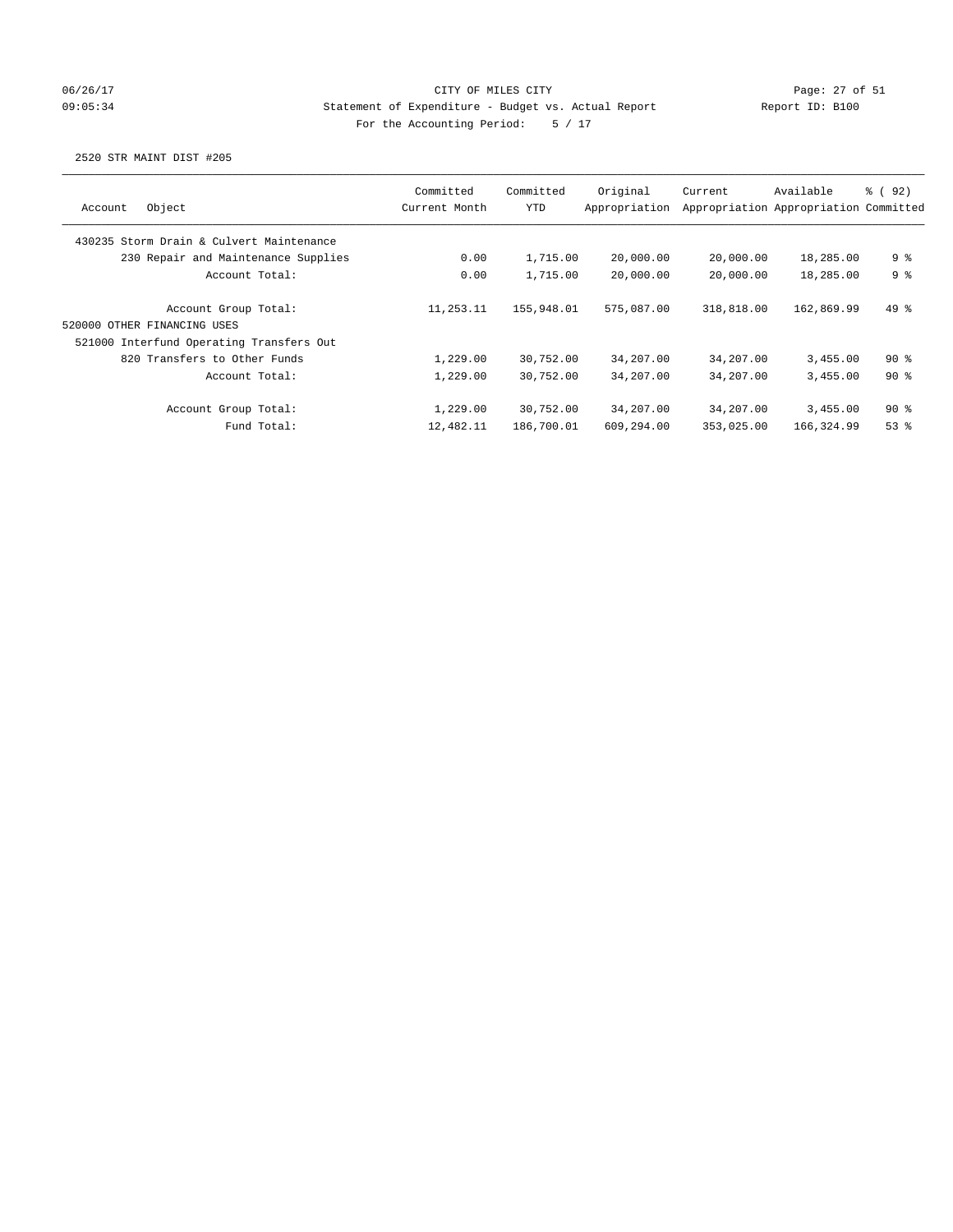# 06/26/17 Page: 28 of 51 09:05:34 Statement of Expenditure - Budget vs. Actual Report Report ID: B100 For the Accounting Period: 5 / 17

#### 2540 STR MAINT DIST#207-(MILESTOWN ESTATES)

| Account              | Object                                   | Committed<br>Current Month | Committed<br><b>YTD</b> | Original | Current<br>Appropriation Appropriation Appropriation Committed | Available | % (92)          |
|----------------------|------------------------------------------|----------------------------|-------------------------|----------|----------------------------------------------------------------|-----------|-----------------|
|                      | 430000 Public Works-GASB68               |                            |                         |          |                                                                |           |                 |
| 430220 Operations    |                                          |                            |                         |          |                                                                |           |                 |
|                      | 111 Salaries and Wages - Permanent       | 273.18                     | 2,981.06                | 3,322.00 | 3,322.00                                                       | 340.94    | $90*$           |
|                      | 121 OVERTIME-PERMANENT                   | 12.22                      | 127.55                  | 100.00   | 100.00                                                         | $-27.55$  | $128$ %         |
|                      | 131 VACATION                             | 42.64                      | 270.65                  | 300.00   | 300.00                                                         | 29.35     | $90*$           |
|                      | 132 SICK LEAVE                           | 27.79                      | 179.57                  | 100.00   | 100.00                                                         | $-79.57$  | $180*$          |
|                      | 133 OTHER LEAVE PAY                      | 3.16                       | 9.26                    | 58.00    | 58.00                                                          | 48.74     | 16 <sup>8</sup> |
|                      | 134 HOLIDAY PAY                          | 3.28                       | 38.59                   | 20.00    | 20.00                                                          | $-18.59$  | $193$ $%$       |
|                      | 141 Unemployment Insurance               | 0.53                       | 5.19                    | 6.00     | 6.00                                                           | 0.81      | 87%             |
|                      | 142 Workers' Compensation                | 18.82                      | 188.18                  | 199.00   | 199.00                                                         | 10.82     | 95%             |
|                      | 143 Health Insurance                     | 48.19                      | 599.42                  | 662.00   | 662.00                                                         | 62.58     | $91$ $%$        |
|                      | 144 FICA                                 | 27.11                      | 268.57                  | 300.00   | 300.00                                                         | 31.43     | $90*$           |
|                      | 145 PERS                                 | 30.31                      | 301.78                  | 326.00   | 326.00                                                         | 24.22     | 93 <sup>8</sup> |
|                      | 196 CLOTHING ALLOTMENT                   | 0.00                       | 12.00                   | 20.00    | 20.00                                                          | 8.00      | 60 %            |
|                      | 350 Professional Services                | 0.00                       | 0.00                    | 1,000.00 | 1,000.00                                                       | 1,000.00  | နွ              |
|                      | Account Total:                           | 487.23                     | 4,981.82                | 6,413.00 | 6,413.00                                                       | 1,431.18  | 78 %            |
|                      | Account Group Total:                     | 487.23                     | 4,981.82                | 6,413.00 | 6,413.00                                                       | 1,431.18  | 78 %            |
| 510000 MISCELLANEOUS |                                          |                            |                         |          |                                                                |           |                 |
|                      | 510330 Comprehensive Liability Insurance |                            |                         |          |                                                                |           |                 |
|                      | 513 Liability                            | 0.00                       | 24.39                   | 25.00    | 25.00                                                          | 0.61      | 98 %            |
|                      | Account Total:                           | 0.00                       | 24.39                   | 25.00    | 25.00                                                          | 0.61      | 98 %            |
|                      | Account Group Total:                     | 0.00                       | 24.39                   | 25.00    | 25.00                                                          | 0.61      | 98 <sup>8</sup> |
|                      | Fund Total:                              | 487.23                     | 5,006.21                | 6,438.00 | 6,438.00                                                       | 1,431.79  | 78 %            |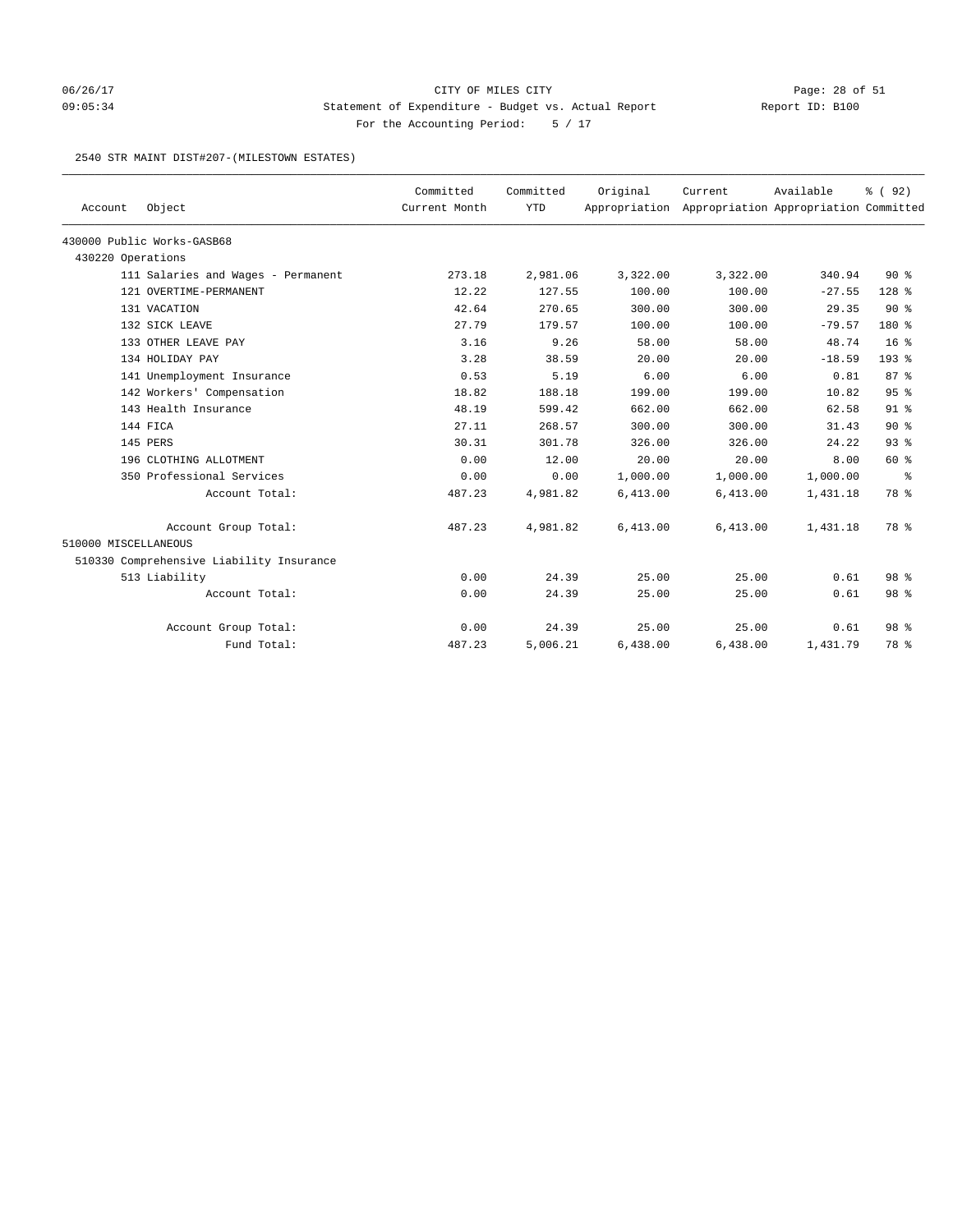# 06/26/17 Page: 29 of 51 09:05:34 Statement of Expenditure - Budget vs. Actual Report Report ID: B100 For the Accounting Period: 5 / 17

#### 2820 GAS TAX

| Object<br>Account                        | Committed<br>Current Month | Committed<br>YTD | Original<br>Appropriation | Current    | Available<br>Appropriation Appropriation Committed | 8 (92)   |
|------------------------------------------|----------------------------|------------------|---------------------------|------------|----------------------------------------------------|----------|
| 520000 OTHER FINANCING USES              |                            |                  |                           |            |                                                    |          |
| 521000 Interfund Operating Transfers Out |                            |                  |                           |            |                                                    |          |
| 820 Transfers to Other Funds             | 557.00                     | 6,127.00         | 6,686.00                  | 6,686.00   | 559.00                                             | $92$ $%$ |
| Account Total:                           | 557.00                     | 6,127.00         | 6,686.00                  | 6,686.00   | 559.00                                             | $92$ $%$ |
| 521204 TRANSFER:<br>SID 204              |                            |                  |                           |            |                                                    |          |
| 820 Transfers to Other Funds             | 0.00                       | 44,781.00        | 86,220.00                 | 86,220.00  | 41,439.00                                          | $52$ $%$ |
| Account Total:                           | 0.00                       | 44,781.00        | 86,220.00                 | 86,220.00  | 41,439.00                                          | $52$ $%$ |
| 521205 TRANSFER:<br>SID 205              |                            |                  |                           |            |                                                    |          |
| 820 Transfers to Other Funds             | 0.00                       | 44,781.00        | 86,219.00                 | 86,219.00  | 41,438.00                                          | $52$ $%$ |
| Account Total:                           | 0.00                       | 44,781.00        | 86,219.00                 | 86,219.00  | 41,438.00                                          | $52$ $%$ |
| Account Group Total:                     | 557.00                     | 95,689.00        | 179,125.00                | 179,125.00 | 83,436.00                                          | $53$ $%$ |
| Fund Total:                              | 557.00                     | 95,689.00        | 179,125.00                | 179,125.00 | 83,436.00                                          | 53%      |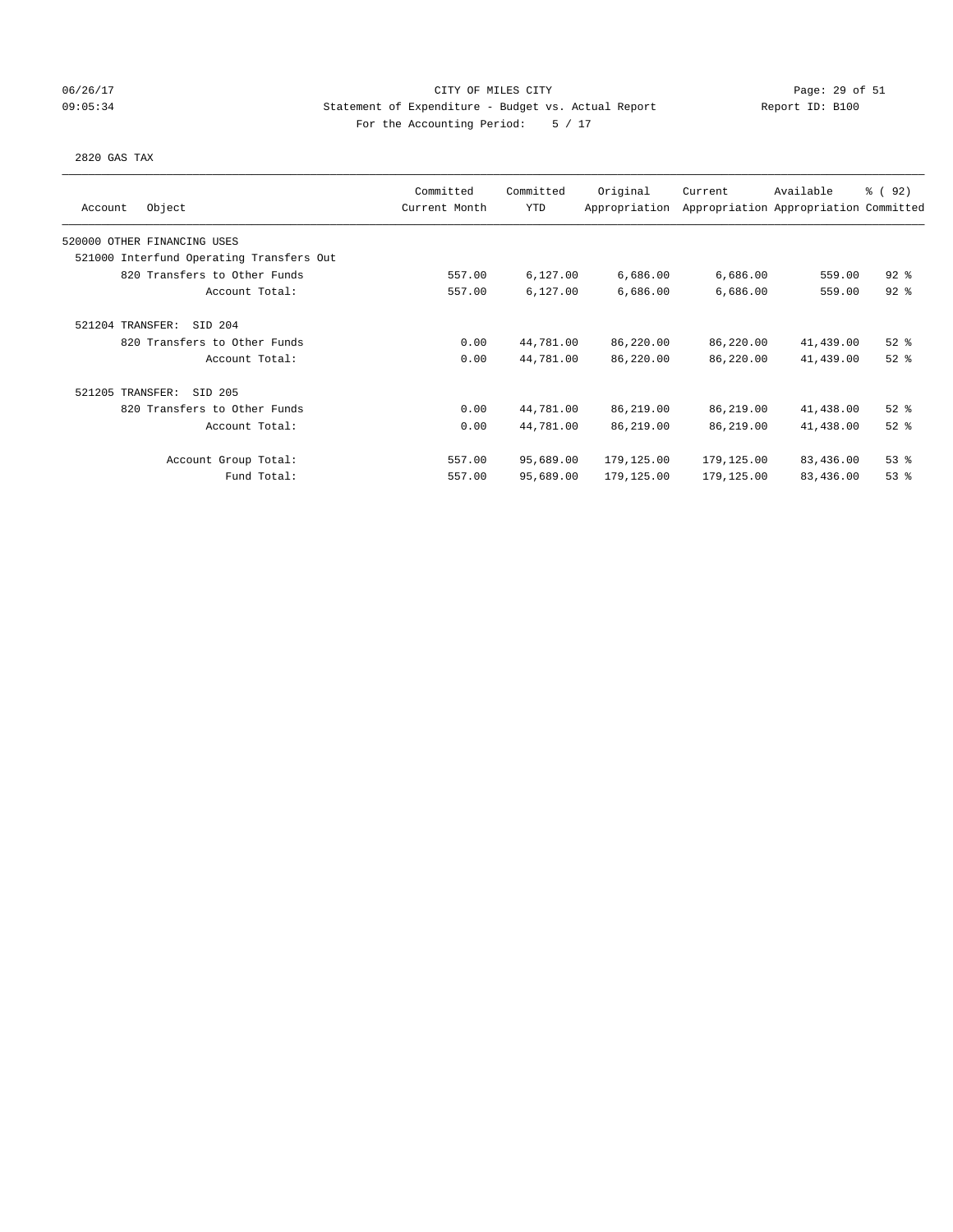# 06/26/17 CITY OF MILES CITY Page: 30 of 51 09:05:34 Statement of Expenditure - Budget vs. Actual Report Report ID: B100 For the Accounting Period: 5 / 17

2850 911 EMERGENCY

| Account | Object                                     | Committed<br>Current Month | Committed<br><b>YTD</b> | Original   | Current<br>Appropriation Appropriation Appropriation Committed | Available    | % (92) |
|---------|--------------------------------------------|----------------------------|-------------------------|------------|----------------------------------------------------------------|--------------|--------|
|         | 420000 PUBLIC SAFETY-GASB68                |                            |                         |            |                                                                |              |        |
|         | 420140 Crime Control and Investigation(05) |                            |                         |            |                                                                |              |        |
|         | 210 Office Supplies and Materials          | 0.00                       | 129.38                  | 1,000.00   | 1,000.00                                                       | 870.62       | $13*$  |
|         | 214 Small Items of Equipment               | 0.00                       | 0.00                    | 2,000.00   | 2,000.00                                                       | 2,000.00     | ႜ      |
|         | 220 Operating Expenses                     | 0.00                       | 788.05                  | 2,000.00   | 2,000.00                                                       | 1,211.95     | 39 %   |
|         | 311 Postage, Box Rent, Etc.                | 0.00                       | 6.70                    | 100.00     | 100.00                                                         | 93.30        | 7 %    |
|         | 320 Printing, Duplicating, Typing &        | 0.00                       | 0.00                    | 100.00     | 100.00                                                         | 100.00       | ႜ      |
|         | 334 Memberships, Registrations & Dues      | 0.00                       | 0.00                    | 100.00     | 100.00                                                         | 100.00       | နွ     |
|         | 341 Electric Utility Services              | 46.45                      | 496.52                  | 600.00     | 600.00                                                         | 103.48       | 83%    |
|         | 345 Telephone                              | 0.00                       | 17,870.62               | 25,250.00  | 25,250.00                                                      | 7,379.38     | 71 %   |
|         | 350 Professional Services                  | 0.00                       | 55,977.66               | 60,000.00  | 60,000.00                                                      | 4,022.34     | 93%    |
|         | 370 Travel                                 | 0.00                       | 0.00                    | 500.00     | 500.00                                                         | 500.00       | ႜ      |
|         | 380 Training Services                      | 0.00                       | 0.00                    | 2,000.00   | 2,000.00                                                       | 2,000.00     | နွ     |
|         | 512 Insurance on Vehicles & Equipment      | 0.00                       | 152.93                  | 153.00     | 153.00                                                         | 0.07         | 100 %  |
|         | 940 Machinery & Equipment                  | 0.00                       | 129,660.00              | 115,000.00 | 115,000.00                                                     | $-14,660.00$ | $113*$ |
|         | 941 911 Eq & Software (2/01)               | 0.00                       | 0.00                    | 82,000.00  | 82,000.00                                                      | 82,000.00    | ႜ      |
|         | Account Total:                             | 46.45                      | 205,081.86              | 290,803.00 | 290,803.00                                                     | 85,721.14    | 71 %   |
|         | Account Group Total:                       | 46.45                      | 205,081.86              | 290,803.00 | 290,803.00                                                     | 85,721.14    | 71 %   |
|         | 520000 OTHER FINANCING USES                |                            |                         |            |                                                                |              |        |
|         | 521000 Interfund Operating Transfers Out   |                            |                         |            |                                                                |              |        |
|         | 820 Transfers to Other Funds               | 0.00                       | 42,000.00               | 56,000.00  | 56,000.00                                                      | 14,000.00    | 75 %   |
|         | Account Total:                             | 0.00                       | 42,000.00               | 56,000.00  | 56,000.00                                                      | 14,000.00    | 75 %   |
|         | Account Group Total:                       | 0.00                       | 42,000.00               | 56,000.00  | 56,000.00                                                      | 14,000.00    | 75 %   |
|         | Fund Total:                                | 46.45                      | 247,081.86              | 346,803.00 | 346,803.00                                                     | 99,721.14    | 71 %   |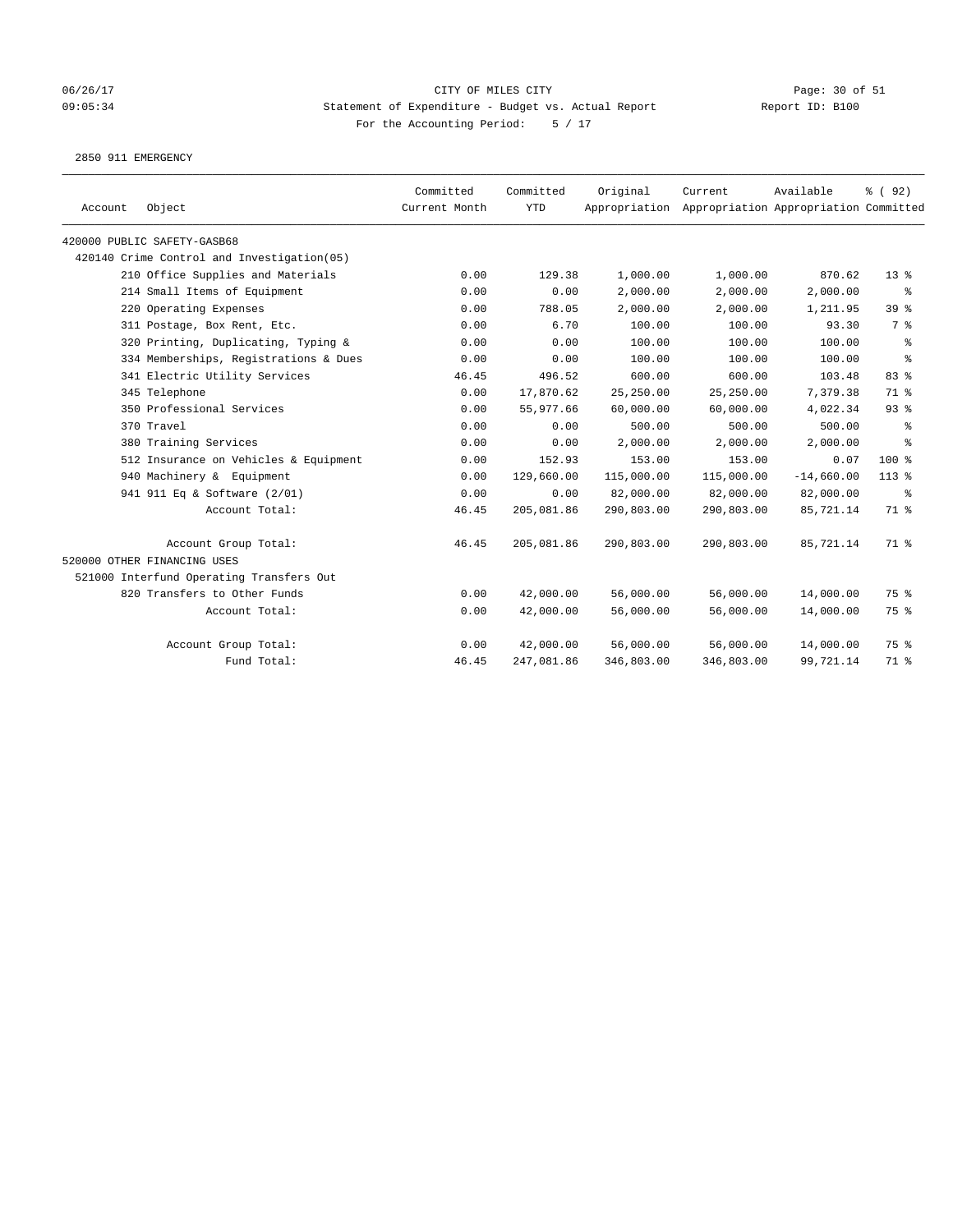## 06/26/17 Page: 31 of 51 and 06/26/17 Page: 31 of 51 09:05:34 Statement of Expenditure - Budget vs. Actual Report Report ID: B100 For the Accounting Period: 5 / 17

#### 2880 LIBRARY GRANTS

| Original<br>Committed<br>Committed<br>Current<br>Object<br>YTD<br>Appropriation<br>Appropriation Appropriation Committed<br>Current Month<br>Account<br>460000 CULTURE AND RECREATION-GASB68<br>460100 Library Services(16)<br>210 Office Supplies and Materials<br>0.00<br>206.73<br>1,350.00<br>1,350.00<br>4,900.00<br>4,900.00<br>297.50<br>3,251.00<br>311 Postage, Box Rent, Etc.<br>350 Professional Services<br>2,304.00<br>16,053.00<br>16,053.00<br>200.00<br>370 Travel<br>0.00<br>0.00<br>3,000.00<br>3.000.00<br>1,000.00<br>1,000.00<br>380 Training Services<br>200.00<br>341.00<br>0.00<br>100.00<br>382 Books<br>0.00<br>100.00<br>Account Total:<br>697.50<br>6,102.73<br>26,403.00<br>26,403.00<br>Account Group Total:<br>697.50<br>6,102.73<br>26,403.00<br>26,403.00 |             |        |          |           |           |           |                     |
|--------------------------------------------------------------------------------------------------------------------------------------------------------------------------------------------------------------------------------------------------------------------------------------------------------------------------------------------------------------------------------------------------------------------------------------------------------------------------------------------------------------------------------------------------------------------------------------------------------------------------------------------------------------------------------------------------------------------------------------------------------------------------------------------|-------------|--------|----------|-----------|-----------|-----------|---------------------|
|                                                                                                                                                                                                                                                                                                                                                                                                                                                                                                                                                                                                                                                                                                                                                                                            |             |        |          |           |           | Available | <sub>ර</sub> ි (92) |
|                                                                                                                                                                                                                                                                                                                                                                                                                                                                                                                                                                                                                                                                                                                                                                                            |             |        |          |           |           |           |                     |
|                                                                                                                                                                                                                                                                                                                                                                                                                                                                                                                                                                                                                                                                                                                                                                                            |             |        |          |           |           |           |                     |
|                                                                                                                                                                                                                                                                                                                                                                                                                                                                                                                                                                                                                                                                                                                                                                                            |             |        |          |           |           | 1,143.27  | 15 <sup>8</sup>     |
|                                                                                                                                                                                                                                                                                                                                                                                                                                                                                                                                                                                                                                                                                                                                                                                            |             |        |          |           |           | 1,649.00  | 66 %                |
|                                                                                                                                                                                                                                                                                                                                                                                                                                                                                                                                                                                                                                                                                                                                                                                            |             |        |          |           |           | 13,749.00 | $14*$               |
|                                                                                                                                                                                                                                                                                                                                                                                                                                                                                                                                                                                                                                                                                                                                                                                            |             |        |          |           |           | 3,000.00  | ႜ                   |
|                                                                                                                                                                                                                                                                                                                                                                                                                                                                                                                                                                                                                                                                                                                                                                                            |             |        |          |           |           | 659.00    | $34$ $%$            |
|                                                                                                                                                                                                                                                                                                                                                                                                                                                                                                                                                                                                                                                                                                                                                                                            |             |        |          |           |           | 100.00    | ႜ                   |
|                                                                                                                                                                                                                                                                                                                                                                                                                                                                                                                                                                                                                                                                                                                                                                                            |             |        |          |           |           | 20,300.27 | $23$ %              |
|                                                                                                                                                                                                                                                                                                                                                                                                                                                                                                                                                                                                                                                                                                                                                                                            |             |        |          |           |           | 20,300.27 | $23$ %              |
|                                                                                                                                                                                                                                                                                                                                                                                                                                                                                                                                                                                                                                                                                                                                                                                            | Fund Total: | 697.50 | 6,102.73 | 26,403.00 | 26,403.00 | 20,300.27 | $23$ $%$            |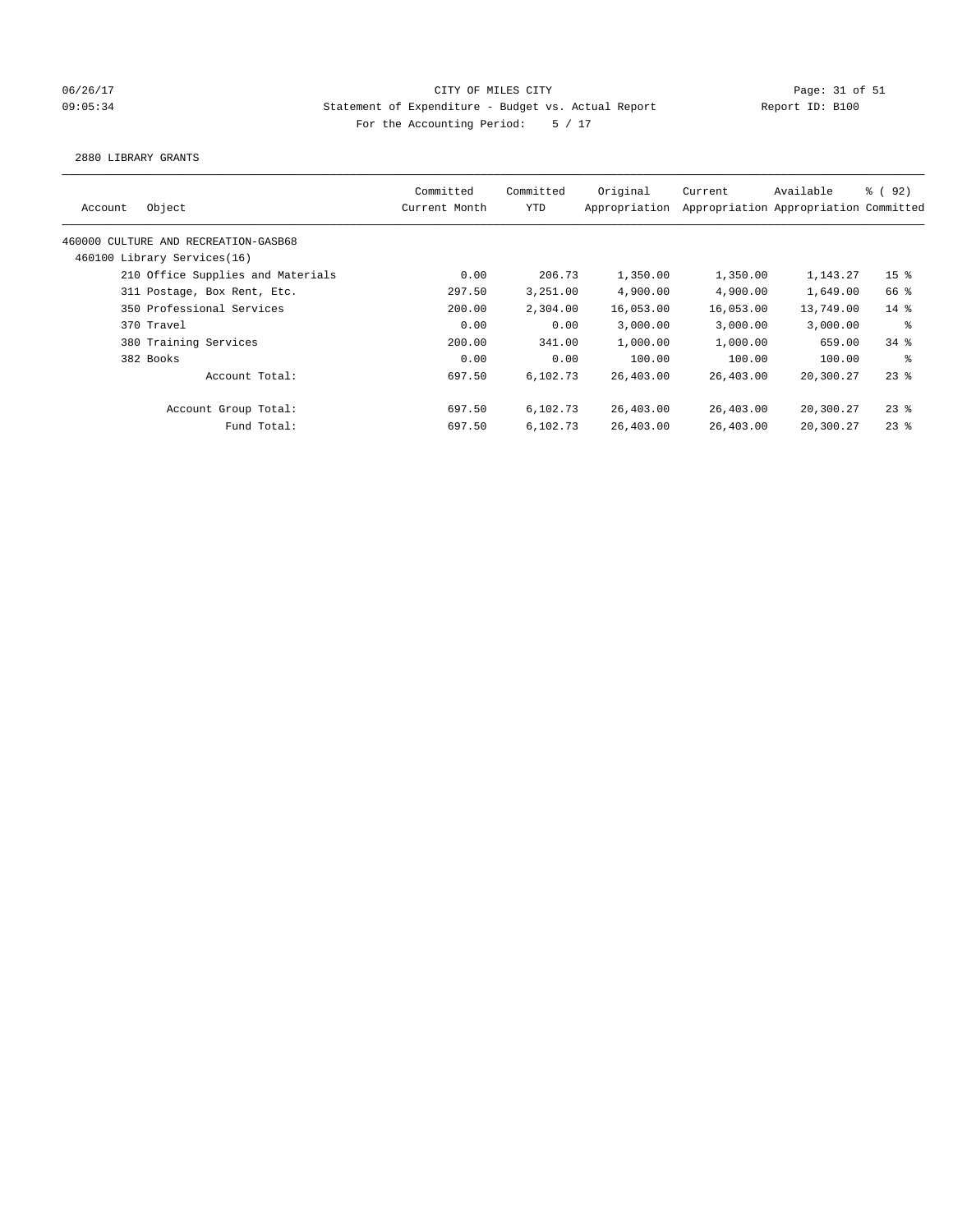### 06/26/17 Page: 32 of 51 Page: 32 of 51 09:05:34 Statement of Expenditure - Budget vs. Actual Report Report ID: B100 For the Accounting Period: 5 / 17

2935 Historic Preservation

|         | Object                                      | Committed<br>Current Month | Committed<br><b>YTD</b> | Original  | Current<br>Appropriation Appropriation Appropriation Committed | Available | % (92)          |
|---------|---------------------------------------------|----------------------------|-------------------------|-----------|----------------------------------------------------------------|-----------|-----------------|
| Account |                                             |                            |                         |           |                                                                |           |                 |
|         | 460000 CULTURE AND RECREATION-GASB68        |                            |                         |           |                                                                |           |                 |
|         | 460461 Historic Preservation-Administration |                            |                         |           |                                                                |           |                 |
|         | 111 Salaries and Wages - Permanent          | 156.34                     | 1,717.00                | 4,254.00  | 4,254.00                                                       | 2,537.00  | $40*$           |
|         | 131 VACATION                                | 26.90                      | 92.52                   | 64.00     | 64.00                                                          | $-28.52$  | $145$ %         |
|         | 132 SICK LEAVE                              | 0.00                       | 75.40                   | 66.00     | 66.00                                                          | $-9.40$   | $114$ %         |
|         | 133 OTHER LEAVE PAY                         | 0.00                       | 28.19                   | 380.00    | 380.00                                                         | 351.81    | 7 %             |
|         | 141 Unemployment Insurance                  | 0.27                       | 2.99                    | 8.00      | 8.00                                                           | 5.01      | 37 <sup>8</sup> |
|         | 142 Workers' Compensation                   | 2.25                       | 24.88                   | 58.00     | 58.00                                                          | 33.12     | $43$ $%$        |
|         | 143 Health Insurance                        | 3.01                       | $-3.96$                 | 0.00      | 0.00                                                           | 3.96      | ႜ               |
|         | 144 FICA                                    | 14.02                      | 154.73                  | 364.00    | 364.00                                                         | 209.27    | 43%             |
|         | 145 PERS                                    | 15.35                      | 168.59                  | 398.00    | 398.00                                                         | 229.41    | $42$ $%$        |
|         | 196 CLOTHING ALLOTMENT                      | 0.00                       | 9.75                    | 10.00     | 10.00                                                          | 0.25      | 98 %            |
|         | 210 Office Supplies and Materials           | 38.49                      | 383.29                  | 1,000.00  | 1,000.00                                                       | 616.71    | 38 %            |
|         | 220 Operating Expenses                      | 259.90                     | 259.90                  | 1,000.00  | 1,000.00                                                       | 740.10    | $26$ %          |
|         | 311 Postage, Box Rent, Etc.                 | 7.56                       | 20.62                   | 200.00    | 200.00                                                         | 179.38    | $10*$           |
|         | 320 Printing, Duplicating, Typing &         | 59.60                      | 59.60                   | 750.00    | 750.00                                                         | 690.40    | 8 %             |
|         | 330 Publicity, Subscriptions & Dues         | 0.00                       | 166.00                  | 250.00    | 250.00                                                         | 84.00     | 66 %            |
|         | 350 Professional Services                   | 0.00                       | 3,000.00                | 4,162.00  | 4,162.00                                                       | 1,162.00  | $72$ $%$        |
|         | 370 Travel                                  | 0.00                       | 0.00                    | 1,000.00  | 1,000.00                                                       | 1,000.00  | ႜ               |
|         | Account Total:                              | 583.69                     | 6,159.50                | 13,964.00 | 13,964.00                                                      | 7,804.50  | 44 %            |
|         | 460465 Historic Preservation- CDGB-ED Grant |                            |                         |           |                                                                |           |                 |
|         | 370 Travel                                  | 0.00                       | 135.09                  | 0.00      | 0.00                                                           | $-135.09$ | ႜ               |
|         | Account Total:                              | 0.00                       | 135.09                  | 0.00      | 0.00                                                           | $-135.09$ | ۹.              |
|         | 460468 Historic Preservation- CCHS          |                            |                         |           |                                                                |           |                 |
|         | 370 Travel                                  | 0.00                       | 286.00                  | 0.00      | 0.00                                                           | $-286.00$ | ి               |
|         | Account Total:                              | 0.00                       | 286.00                  | 0.00      | 0.00                                                           | $-286.00$ | ៖               |
|         | Account Group Total:                        | 583.69                     | 6,580.59                | 13,964.00 | 13,964.00                                                      | 7,383.41  | 47.8            |
|         | Fund Total:                                 | 583.69                     | 6,580.59                | 13,964.00 | 13,964.00                                                      | 7,383.41  | 47%             |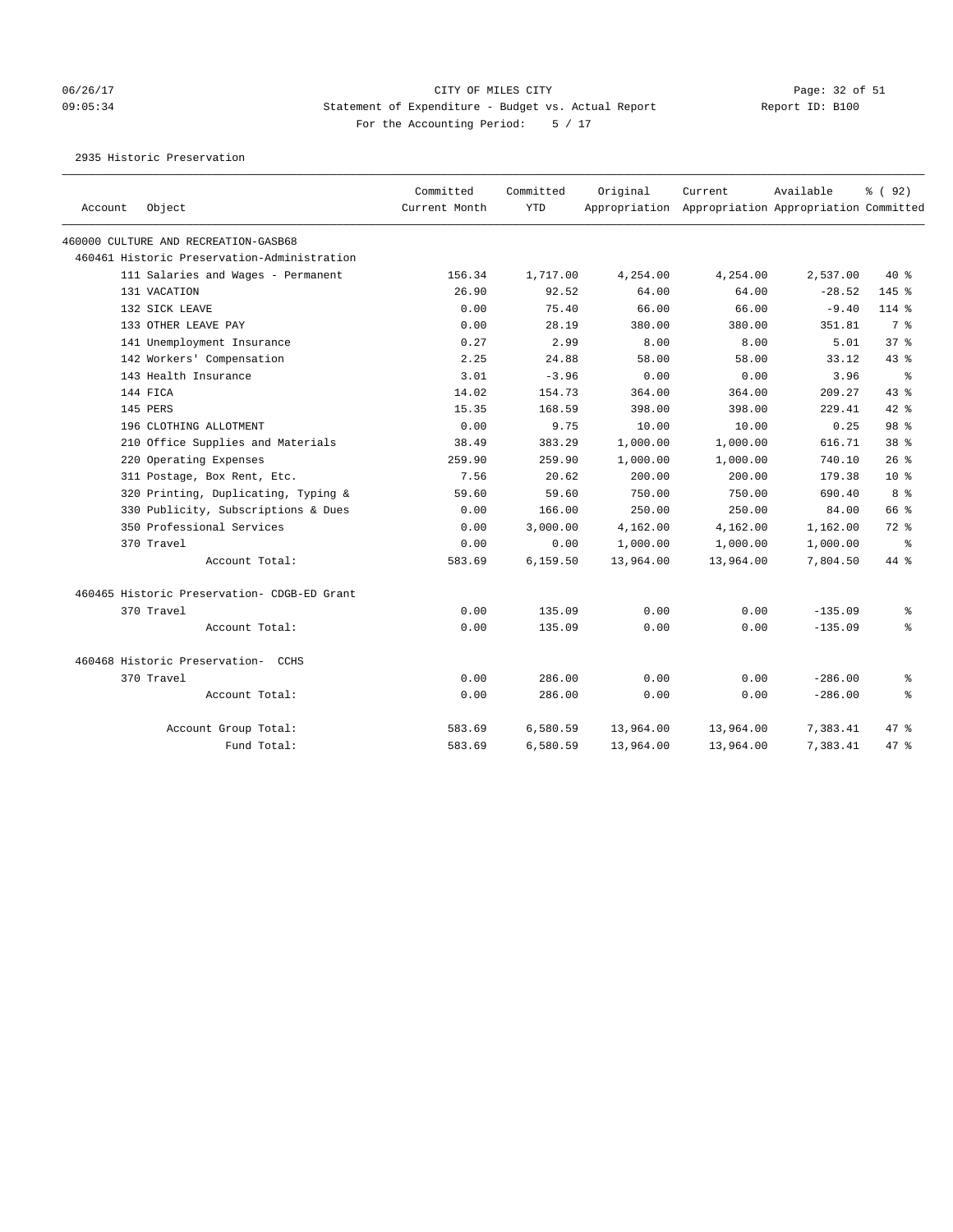### 06/26/17 Page: 33 of 51 Page: 33 Of 51 09:05:34 Statement of Expenditure - Budget vs. Actual Report Report ID: B100 For the Accounting Period: 5 / 17

2985 RETIRED SENIOR VOLUNTEER PROG (RSVP)

| Account            | Object                                                 | Committed<br>Current Month | Committed<br><b>YTD</b> | Original         | Current<br>Appropriation Appropriation Appropriation Committed | Available           | % ( 92 ) |
|--------------------|--------------------------------------------------------|----------------------------|-------------------------|------------------|----------------------------------------------------------------|---------------------|----------|
|                    | 450000 Social and Economic Services-GASB68             |                            |                         |                  |                                                                |                     |          |
|                    | 450330 RSVP Non-Federal                                |                            |                         |                  |                                                                |                     |          |
|                    | 210 Office Supplies and Materials                      | 0.00                       | 0.00                    | 2,000.00         | 2,000.00                                                       | 2,000.00            | နွ       |
|                    | 220 Operating Expenses                                 | 220.48                     | 10,505.52               | 5,558.00         | 10,016.21                                                      | $-489.31$           | $105$ %  |
|                    | 230 Repair and Maintenance Supplies                    | 0.00                       | 135.59                  | 0.00             | 0.00                                                           | $-135.59$           | ႜ        |
|                    |                                                        | 0.00                       | 844.83                  | 750.00           | 750.00                                                         | $-94.83$            | $113*$   |
|                    | 311 Postage, Box Rent, Etc.<br>370 Travel              | 0.00                       | 0.00                    | 300.00           | 300.00                                                         | 300.00              | နွ       |
|                    | 379 Other Travel                                       | 0.00                       | 275.50                  | 878.00           | 878.00                                                         | 602.50              | $31$ %   |
|                    |                                                        |                            | 982.15                  |                  |                                                                |                     | $146$ %  |
|                    | 512 Insurance on Vehicles & Equipment<br>513 Liability | 982.15<br>221.94           | 221.94                  | 671.00<br>656.00 | 671.00<br>656.00                                               | $-311.15$<br>434.06 | $34$ $%$ |
|                    | 530 Rent                                               | 0.00                       | 0.00                    | 450.00           | 450.00                                                         | 450.00              | ႜ        |
|                    | Account Total:                                         | 1,424.57                   | 12,965.53               | 11,263.00        | 15,721.21                                                      | 2,755.68            | $82$ $%$ |
|                    | 450340 RSVP FEDERAL GRANT- FALLON/CUSTER               |                            |                         |                  |                                                                |                     |          |
|                    | 111 Salaries and Wages - Permanent                     | 3,218.39                   | 36,630.66               | 48,000.00        | 48,000.00                                                      | 11,369.34           | 76 %     |
|                    | 131 VACATION                                           | 735.63                     | 2,712.53                | 0.00             | 0.00                                                           | $-2, 712.53$        | နွ       |
|                    | 132 SICK LEAVE                                         | 45.98                      | 2,452.44                | 0.00             | 0.00                                                           | $-2,452.44$         | နွ       |
|                    | 133 OTHER LEAVE PAY                                    | 0.00                       | 296.67                  | 0.00             | 0.00                                                           | $-296.67$           | နွ       |
|                    | 141 Unemployment Insurance                             | 6.00                       | 63.15                   | 216.00           | 216.00                                                         | 152.85              | 29%      |
|                    | 142 Workers' Compensation                              | 49.10                      | 517.08                  | 596.00           | 596.00                                                         | 78.92               | 87%      |
|                    | 143 Health Insurance                                   | 689.35                     | 7,370.23                | 8,272.00         | 8,272.00                                                       | 901.77              | 89 %     |
|                    | 144 FICA                                               | 306.00                     | 3,236.71                | 3,672.00         | 3,672.00                                                       | 435.29              | 88 %     |
|                    | 145 PERS                                               | 334.80                     | 3,523.92                | 3,312.00         | 3,312.00                                                       | $-211.92$           | $106$ %  |
|                    | 210 Office Supplies and Materials                      | 1,235.30                   | 2,425.96                | 2,073.00         | 2,073.00                                                       | $-352.96$           | 117 %    |
|                    | 220 Operating Expenses                                 | 300.00                     | 1,333.53                | 1,875.00         | 1,875.00                                                       | 541.47              | 71 %     |
|                    | 311 Postage, Box Rent, Etc.                            | 70.55                      | 291.73                  | 250.00           | 250.00                                                         | $-41.73$            | 117 %    |
|                    | 330 Publicity, Subscriptions & Dues                    | 0.00                       | 148.20                  | 140.00           | 140.00                                                         | $-8.20$             | $106$ %  |
|                    | 334 Memberships, Registrations & Dues                  | 100.00                     | 175.00                  | 250.00           | 250.00                                                         | 75.00               | 70 %     |
|                    | 345 Telephone                                          | 0.00                       | 957.63                  | 1,680.00         | 1,680.00                                                       | 722.37              | 57%      |
|                    | 370 Travel                                             | 1,088.28                   | 4,452.88                | 7,066.00         | 7,066.00                                                       | 2,613.12            | 63 %     |
|                    | 530 Rent                                               | 0.00                       | 5,010.00                | 5,010.00         | 5,010.00                                                       | 0.00                | $100$ %  |
|                    | Account Total:                                         | 8,179.38                   | 71,598.32               | 82,412.00        | 82,412.00                                                      | 10,813.68           | 87%      |
| 450351 RSVP-Excess |                                                        |                            |                         |                  |                                                                |                     |          |
|                    | 111 Salaries and Wages - Permanent                     | 0.00                       | 2,167.30                | 1,997.00         | 1,997.00                                                       | $-170.30$           | $109$ %  |
|                    | 131 VACATION                                           | 0.00                       | 36.78                   | 0.00             | 0.00                                                           | $-36.78$            | နွ       |
|                    | 132 SICK LEAVE                                         | 0.00                       | 257.47                  | 0.00             | 0.00                                                           | $-257.47$           | နွ       |
|                    | 141 Unemployment Insurance                             | 0.00                       | 3.68                    | 9.00             | 9.00                                                           | 5.32                | $41*$    |
|                    | 142 Workers' Compensation                              | 0.00                       | 29.82                   | 27.00            | 27.00                                                          | $-2.82$             | 110 %    |
|                    | 143 Health Insurance                                   | 0.00                       | 212.62                  | 0.00             | 0.00                                                           | $-212.62$           | နွ       |
|                    | 144 FICA                                               | 0.00                       | 171.66                  | 153.00           | 153.00                                                         | $-18.66$            | 112 %    |
|                    | 145 PERS                                               | 0.00                       | 205.24                  | 138.00           | 138.00                                                         | $-67.24$            | 149 %    |
|                    | Account Total:                                         | 0.00                       | 3,084.57                | 2,324.00         | 2,324.00                                                       | $-760.57$           | 133 %    |
|                    | Account Group Total:                                   | 9,603.95                   | 87,648.42               | 95,999.00        | 100, 457.21                                                    | 12,808.79           | 87%      |
|                    | Fund Total:                                            | 9,603.95                   | 87,648.42               | 95,999.00        | 100,457.21                                                     | 12,808.79           | 87 %     |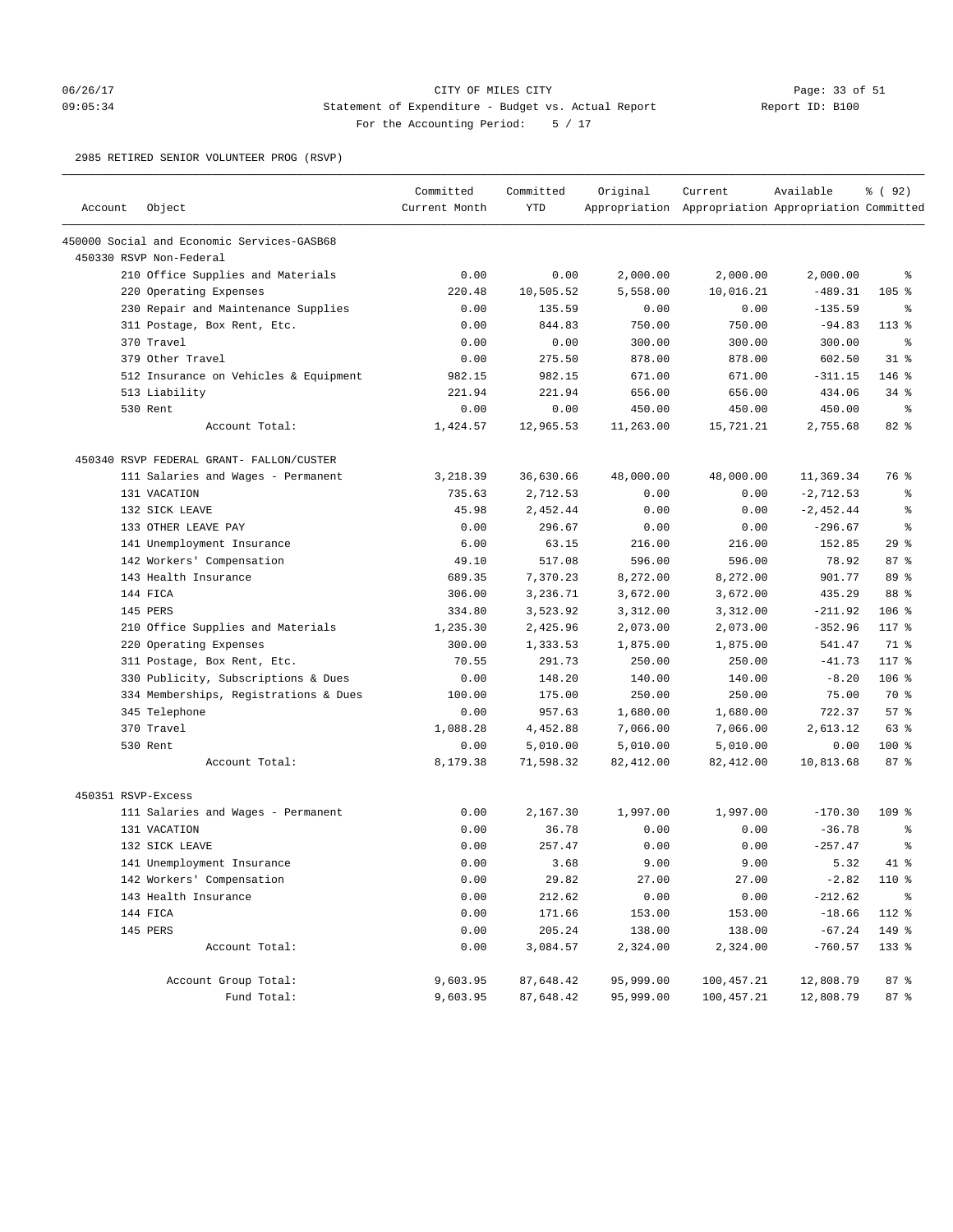### 06/26/17 Page: 34 of 51 Page: 34 OF MILES CITY 09:05:34 Statement of Expenditure - Budget vs. Actual Report Report ID: B100 For the Accounting Period: 5 / 17

# 3670 SID 211

| Object<br>Account                        | Committed<br>Current Month | Committed<br><b>YTD</b> | Original<br>Appropriation | Current  | Available<br>Appropriation Appropriation Committed | % (92)  |
|------------------------------------------|----------------------------|-------------------------|---------------------------|----------|----------------------------------------------------|---------|
| 490000 DEBT SERVICE                      |                            |                         |                           |          |                                                    |         |
| 490500 Other Debt Service Payments       |                            |                         |                           |          |                                                    |         |
| 643 Principal- SID 211                   | 0.00                       | 3,666.12                | 3,667.00                  | 3,667.00 | 0.88                                               | $100$ % |
| 644 Interest- SID 211                    | 0.00                       | 883.20                  | 884.00                    | 884.00   | 0.80                                               | $100$ % |
| Account Total:                           | 0.00                       | 4,549.32                | 4,551.00                  | 4,551.00 | 1.68                                               | $100$ % |
| Account Group Total:                     | 0.00                       | 4,549.32                | 4,551.00                  | 4,551.00 | 1.68                                               | $100*$  |
| 520000 OTHER FINANCING USES              |                            |                         |                           |          |                                                    |         |
| 521000 Interfund Operating Transfers Out |                            |                         |                           |          |                                                    |         |
| 820 Transfers to Other Funds             | 0.00                       | 2,985.00                | 0.00                      | 0.00     | $-2,985.00$                                        | ి       |
| Account Total:                           | 0.00                       | 2,985.00                | 0.00                      | 0.00     | $-2,985.00$                                        | る       |
| Account Group Total:                     | 0.00                       | 2,985.00                | 0.00                      | 0.00     | $-2,985.00$                                        | နွ      |
| Fund Total:                              | 0.00                       | 7,534.32                | 4,551.00                  | 4,551.00 | $-2,983.32$                                        | $166$ % |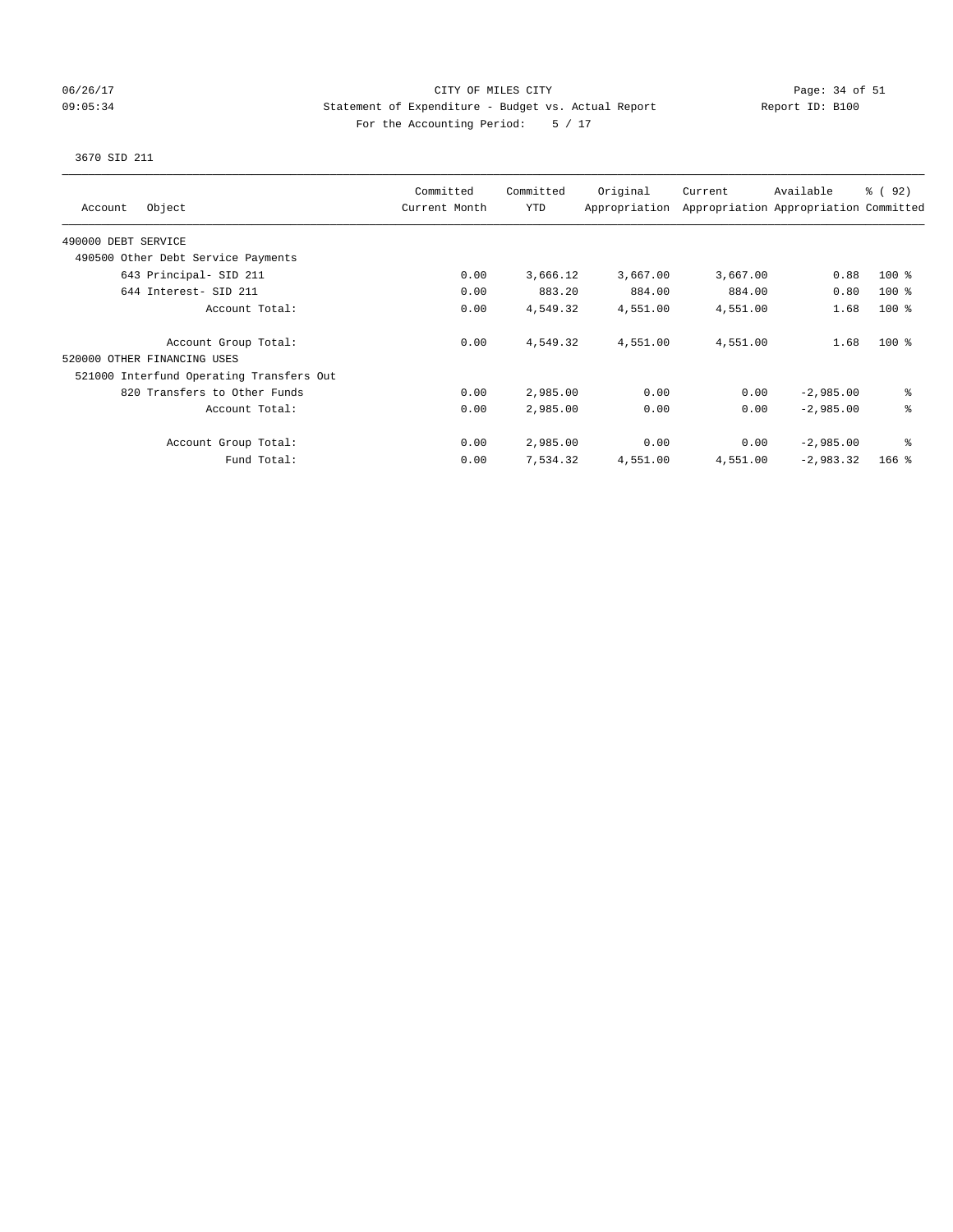# 06/26/17 Page: 35 of 51 09:05:34 Statement of Expenditure - Budget vs. Actual Report Report ID: B100 For the Accounting Period: 5 / 17

4000 General Fund Capitol Improvement Fund

| Object<br>Account                | Committed<br>Current Month | Committed<br><b>YTD</b> | Original<br>Appropriation | Current<br>Appropriation Appropriation Committed | Available | 8 (92) |
|----------------------------------|----------------------------|-------------------------|---------------------------|--------------------------------------------------|-----------|--------|
| 410000 GENERAL GOVERNMENTGASB68  |                            |                         |                           |                                                  |           |        |
| 410100 Legislative Services (02) |                            |                         |                           |                                                  |           |        |
| 940 Machinery &<br>Equipment     | 0.00                       | 39,866.15               | 40,000.00                 | 79,867.00                                        | 40,000.85 | $50*$  |
| Account Total:                   | 0.00                       | 39,866.15               | 40,000.00                 | 79,867.00                                        | 40,000.85 | $50*$  |
| Account Group Total:             | 0.00                       | 39,866.15               | 40,000.00                 | 79,867.00                                        | 40,000.85 | $50*$  |
| Fund Total:                      | 0.00                       | 39,866.15               | 40,000.00                 | 79,867,00                                        | 40,000.85 | $50*$  |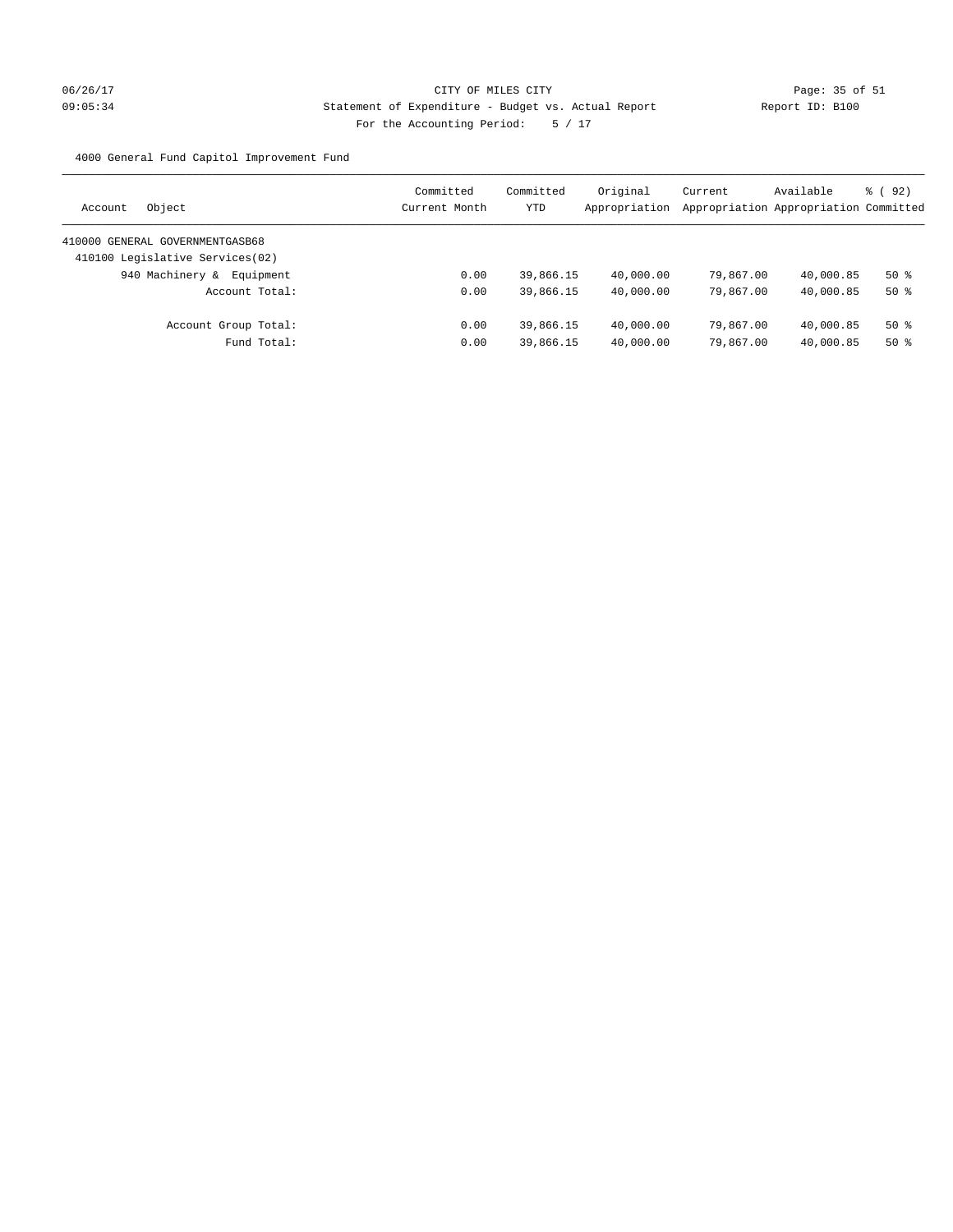# 06/26/17 Page: 36 of 51 09:05:34 Statement of Expenditure - Budget vs. Actual Report Report ID: B100 For the Accounting Period: 5 / 17

4050 Ambulance Capital Improvement Fund

| Object<br>Account                           | Committed<br>Current Month | Committed<br><b>YTD</b> | Original<br>Appropriation | Current<br>Appropriation Appropriation Committed | Available | 8 (92) |
|---------------------------------------------|----------------------------|-------------------------|---------------------------|--------------------------------------------------|-----------|--------|
| 420000 PUBLIC SAFETY-GASB68                 |                            |                         |                           |                                                  |           |        |
| 420730 Emergency Medical Services-Ambulance |                            |                         |                           |                                                  |           |        |
| 940 Machinery &<br>Equipment                | 0.00                       | 0.00                    | 13,779.00                 | 13,779.00                                        | 13,779.00 | ⊱      |
| Account Total:                              | 0.00                       | 0.00                    | 13,779.00                 | 13,779.00                                        | 13,779.00 | နွ     |
| Account Group Total:                        | 0.00                       | 0.00                    | 13,779.00                 | 13,779.00                                        | 13,779.00 | နွ     |
| Fund Total:                                 | 0.00                       | 0.00                    | 13,779.00                 | 13,779.00                                        | 13,779.00 | ⊱      |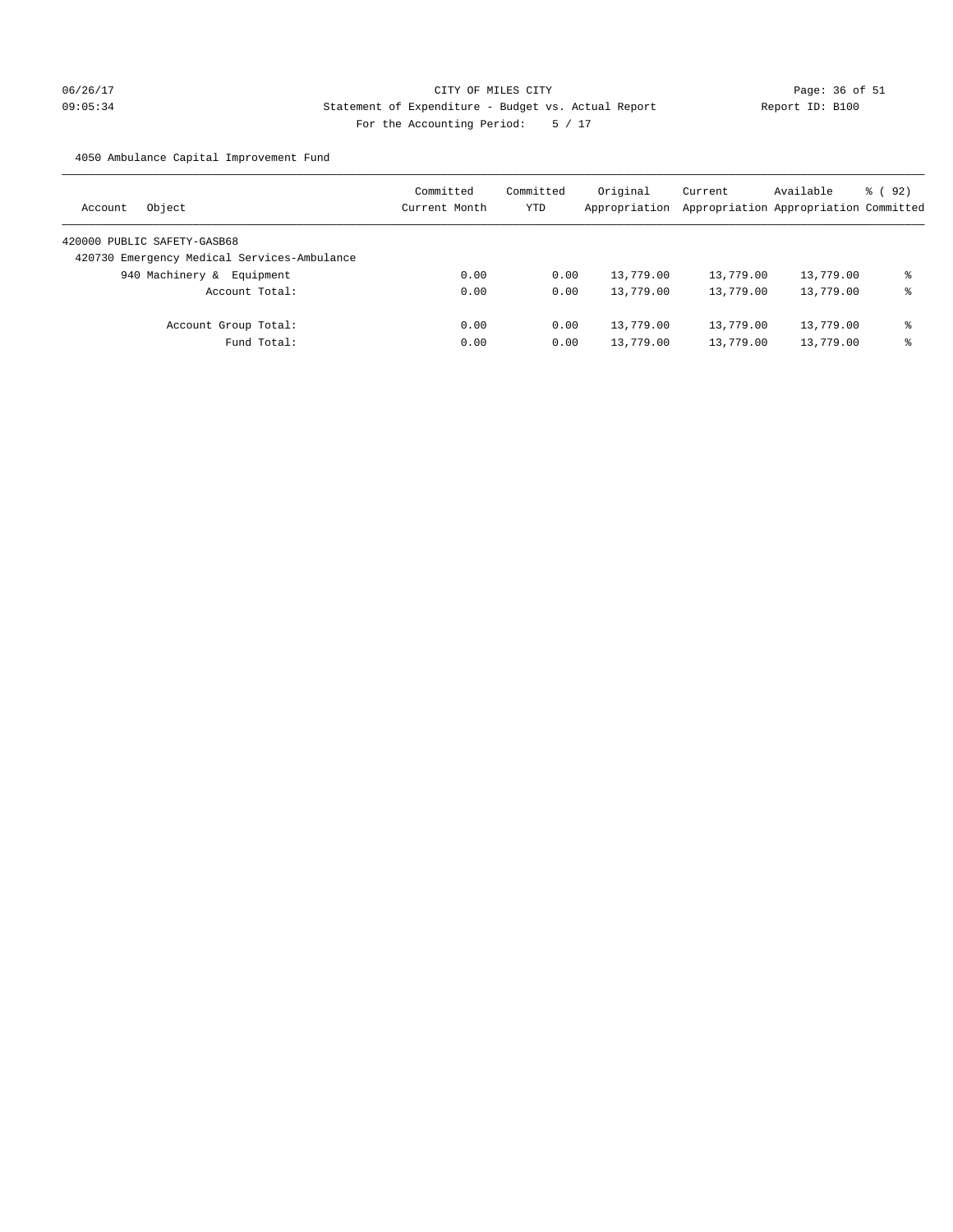# 06/26/17 Page: 37 of 51 09:05:34 Statement of Expenditure - Budget vs. Actual Report Report ID: B100 For the Accounting Period: 5 / 17

4056 Airport- Capital Improvement Plan

| Object<br>Account                        | Committed<br>Current Month | Committed<br><b>YTD</b> | Original<br>Appropriation | Current   | Available<br>Appropriation Appropriation Committed | 8 (92)  |
|------------------------------------------|----------------------------|-------------------------|---------------------------|-----------|----------------------------------------------------|---------|
| 430000 Public Works-GASB68               |                            |                         |                           |           |                                                    |         |
| 430300 Airport (87)                      |                            |                         |                           |           |                                                    |         |
| 230 Repair and Maintenance Supplies      | 0.00                       | 0.00                    | 1,000.00                  | 1,000.00  | 1,000.00                                           | နွ      |
| 360 Contr R & M                          | 0.00                       | 30,500.00               | 50,000.00                 | 50,000.00 | 19,500.00                                          | 61 %    |
| Account Total:                           | 0.00                       | 30,500.00               | 51,000.00                 | 51,000.00 | 20,500.00                                          | 60 %    |
| Account Group Total:                     | 0.00                       | 30,500.00               | 51,000.00                 | 51,000.00 | 20,500.00                                          | 60 %    |
| 520000 OTHER FINANCING USES              |                            |                         |                           |           |                                                    |         |
| 521000 Interfund Operating Transfers Out |                            |                         |                           |           |                                                    |         |
| 820 Transfers to Other Funds             | 54,030.12                  | 54,030.12               | 0.00                      | 0.00      | $-54,030.12$                                       | ి       |
| Account Total:                           | 54,030.12                  | 54,030.12               | 0.00                      | 0.00      | $-54,030.12$                                       | ి       |
| Account Group Total:                     | 54,030.12                  | 54,030.12               | 0.00                      | 0.00      | $-54,030.12$                                       | နွ      |
| Fund Total:                              | 54,030.12                  | 84,530.12               | 51,000.00                 | 51,000.00 | $-33,530.12$                                       | $166$ % |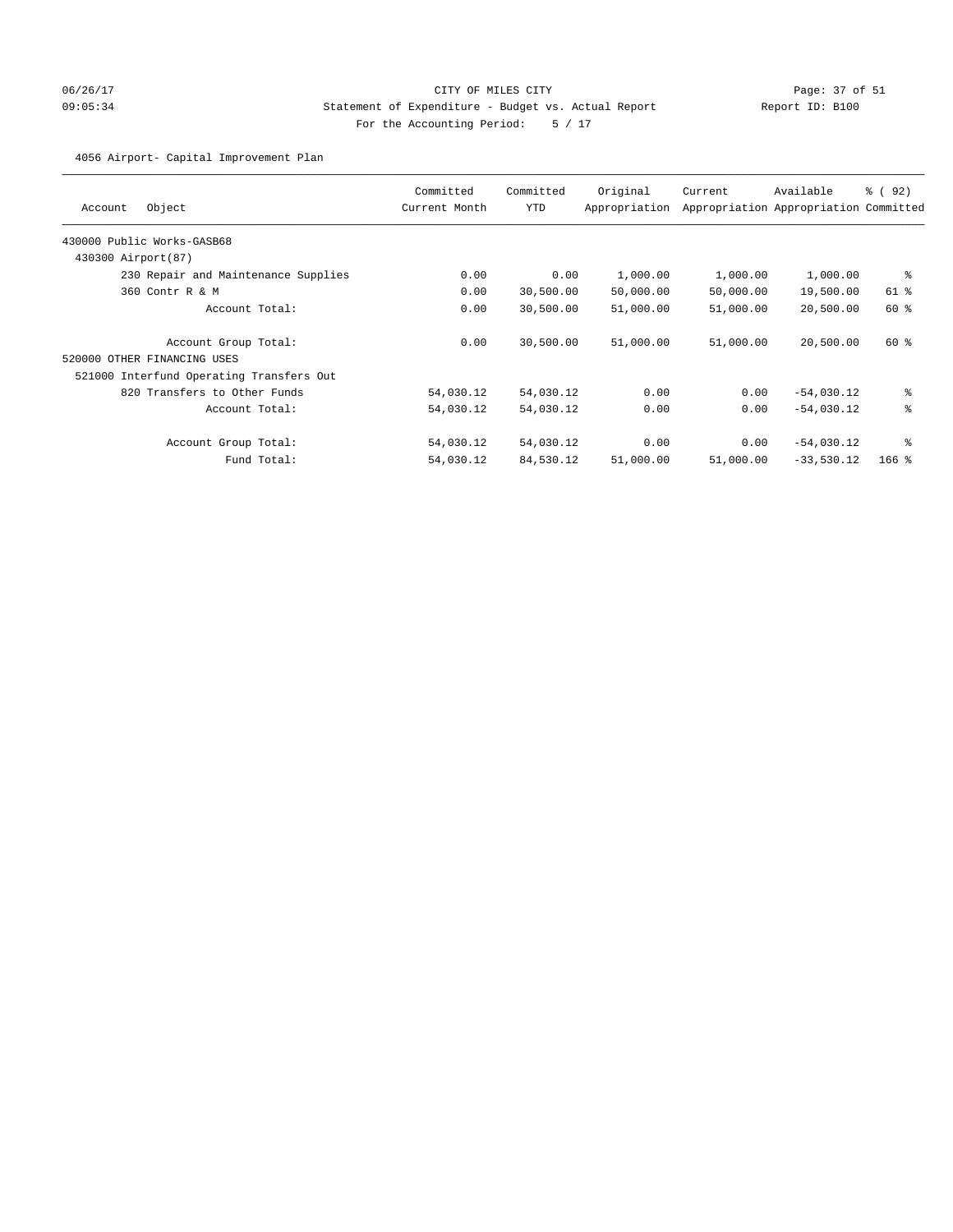# 06/26/17 Page: 38 of 51 09:05:34 Statement of Expenditure - Budget vs. Actual Report Report ID: B100 For the Accounting Period: 5 / 17

4060 CAPITAL IMPROV-PUBLIC WORKS

| Object<br>Account            | Committed<br>Current Month | Committed<br><b>YTD</b> | Original<br>Appropriation | Current   | Available<br>Appropriation Appropriation Committed | 8 (92) |
|------------------------------|----------------------------|-------------------------|---------------------------|-----------|----------------------------------------------------|--------|
| 430000 Public Works-GASB68   |                            |                         |                           |           |                                                    |        |
| 430233 Roadway/Re-surfacing  |                            |                         |                           |           |                                                    |        |
| 940 Machinery &<br>Equipment | 29,000.00                  | 29,000.00               | 75,000.00                 | 75,000.00 | 46,000.00                                          | 398    |
| Account Total:               | 29,000.00                  | 29,000.00               | 75,000.00                 | 75,000.00 | 46,000.00                                          | 398    |
| Account Group Total:         | 29,000.00                  | 29,000.00               | 75,000.00                 | 75,000.00 | 46,000.00                                          | 398    |
| Fund Total:                  | 29,000.00                  | 29,000.00               | 75,000.00                 | 75,000.00 | 46,000.00                                          | 39 %   |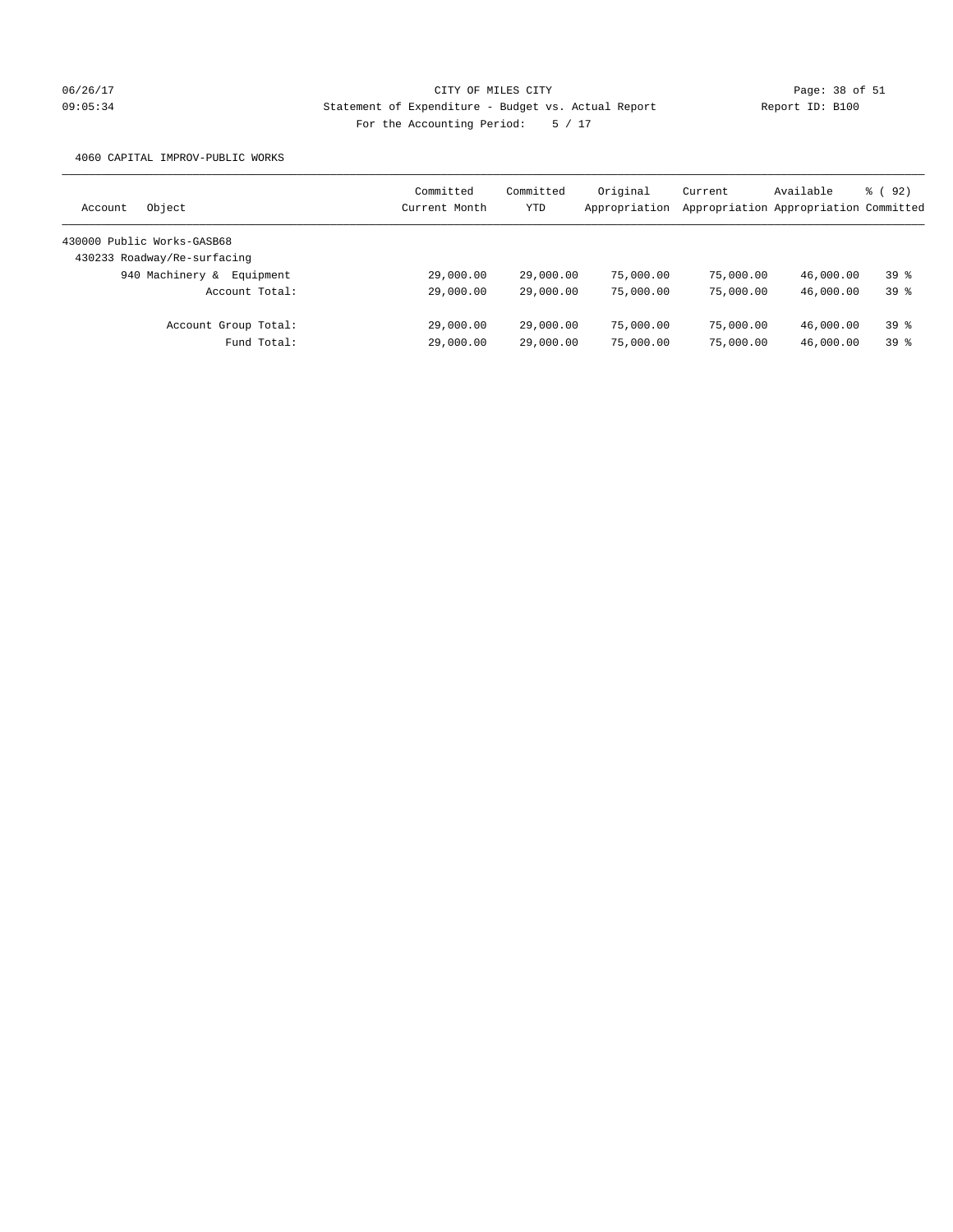# 06/26/17 Page: 39 of 51 09:05:34 Statement of Expenditure - Budget vs. Actual Report Changer Report ID: B100 For the Accounting Period: 5 / 17

| Account | Object                                        | Committed<br>Current Month | Committed<br>YTD | Original   | Current<br>Appropriation Appropriation Appropriation Committed | Available    | % ( 92 )   |
|---------|-----------------------------------------------|----------------------------|------------------|------------|----------------------------------------------------------------|--------------|------------|
|         | 430000 Public Works-GASB68                    |                            |                  |            |                                                                |              |            |
|         | 430510 Water Administration(25)               |                            |                  |            |                                                                |              |            |
|         | 111 Salaries and Wages - Permanent            | 2,079.54                   | 21,638.17        | 25,762.00  | 25,762.00                                                      | 4,123.83     | 84 %       |
|         | 121 OVERTIME-PERMANENT                        | 24.25                      | 121.26           | 250.00     | 250.00                                                         | 128.74       | 49 %       |
|         | 131 VACATION                                  | 90.44                      | 1,545.14         | 1,500.00   | 1,500.00                                                       | $-45.14$     | 103 %      |
|         | 132 SICK LEAVE                                | 69.25                      | 1,044.77         | 1,000.00   | 1,000.00                                                       | $-44.77$     | $104$ %    |
|         | 133 OTHER LEAVE PAY                           | 0.00                       | 0.84             | 0.00       | 0.00                                                           | $-0.84$      | ႜ          |
|         | 141 Unemployment Insurance                    | 3.39                       | 36.62            | 39.00      | 39.00                                                          | 2.38         | $94$ %     |
|         | 142 Workers' Compensation                     | 27.68                      | 299.25           | 312.00     | 312.00                                                         | 12.75        | 96%        |
|         | 143 Health Insurance                          | 362.19                     | 3,966.06         | 4,136.00   | 4,136.00                                                       | 169.94       | 96%        |
|         | 144 FICA                                      | 171.88                     | 1,854.41         | 1,985.00   | 1,985.00                                                       | 130.59       | 93%        |
|         | 145 PERS                                      | 189.45                     | 15,005.17        | 2,171.00   | 2,171.00                                                       | $-12,834.17$ | 691 %      |
|         | 196 CLOTHING ALLOTMENT                        | 0.00                       | 112.50           | 150.00     | 150.00                                                         | 37.50        | 75 %       |
|         | 210 Office Supplies and Materials             | 246.86                     | 2,165.38         | 2,000.00   | 2,000.00                                                       | $-165.38$    | 108 %      |
|         | 214 Small Items of Equipment                  | 0.00                       | 591.33           | 3,000.00   | 3,000.00                                                       | 2,408.67     | $20*$      |
|         | 220 Operating Expenses                        | 7.62                       | 2,186.25         | 2,200.00   | 2,200.00                                                       | 13.75        | 99 %       |
|         | 230 Repair and Maintenance Supplies           | 0.00                       | 0.00             | 500.00     | 500.00                                                         | 500.00       | ႜ          |
|         | 311 Postage, Box Rent, Etc.                   | 540.99                     | 6,403.66         | 10,000.00  | 10,000.00                                                      | 3,596.34     | 64 %       |
|         | 320 Printing, Duplicating, Typing &           | 0.00                       | 897.38           | 2,300.00   | 2,300.00                                                       | 1,402.62     | 39%        |
|         | 330 Publicity, Subscriptions & Dues           | 79.33                      | 1,263.01         | 1,000.00   | 1,000.00                                                       | $-263.01$    | $126$ %    |
|         | 345 Telephone                                 | 0.00                       | 468.64           | 600.00     | 600.00                                                         | 131.36       | 78 %       |
|         | 347 Internet                                  | 0.00                       | 127.93           | 200.00     | 200.00                                                         | 72.07        | 64 %       |
|         | 350 Professional Services                     | 19.11                      | 3,246.31         | 2,500.00   | 2,500.00                                                       | $-746.31$    | $130*$     |
|         | 360 Contr R & M                               | 213.66                     | 8,301.17         | 8,099.00   | 8,099.00                                                       | $-202.17$    | $102$ %    |
|         | 370 Travel                                    | 0.00                       | 0.00             | 500.00     | 500.00                                                         | 500.00       | $\epsilon$ |
|         | 380 Training Services                         | 0.00                       | 0.00             | 500.00     | 500.00                                                         | 500.00       | $\epsilon$ |
|         | 382 Books                                     | 0.00                       | 0.00             | 100.00     | 100.00                                                         | 100.00       | ႜ          |
|         | 513 Liability                                 | 0.00                       | 12,289.86        | 4,412.00   | 4,412.00                                                       | $-7,877.86$  | $279$ $%$  |
|         | 531 Building & Office Rental                  | 500.00                     | 5,500.00         | 6,000.00   | 6,000.00                                                       | 500.00       | $92$ $%$   |
|         | 810 Losses (Bad debt expense - Enterprise     | 0.00                       | 0.01             | 500.00     | 500.00                                                         | 499.99       | $\epsilon$ |
|         | Account Total:                                | 4,625.64                   | 89,065.12        | 81,716.00  | 81,716.00                                                      | $-7, 349.12$ | $109$ %    |
|         | 430530 Water Source of Supply and Pumping(22) |                            |                  |            |                                                                |              |            |
|         | 111 Salaries and Wages - Permanent            | 19,352.92                  | 215,026.22       | 242,361.00 | 242,361.00                                                     | 27, 334.78   | 89 %       |
|         | 121 OVERTIME-PERMANENT                        | 1,242.15                   | 7,670.55         | 16,709.00  | 16,709.00                                                      | 9,038.45     | 46%        |
|         | 131 VACATION                                  | 1,502.53                   | 17,372.10        | 15,773.00  | 15,773.00                                                      | $-1,599.10$  | $110*$     |
|         | 132 SICK LEAVE                                | 430.75                     | 4,991.93         | 7,093.00   | 7,093.00                                                       | 2,101.07     | 70 %       |
|         | 133 OTHER LEAVE PAY                           | 101.91                     | 1,629.40         | 4,090.00   | 4,090.00                                                       | 2,460.60     | $40*$      |
|         | 134 HOLIDAY PAY                               | 0.00                       | 4,721.28         | 5,002.00   | 5,002.00                                                       | 280.72       | 94 %       |
|         | 141 Unemployment Insurance                    | 33.93                      | 378.71           | 436.00     | 436.00                                                         | 57.29        | 87 %       |
|         | 142 Workers' Compensation                     | 1,396.77                   | 15,675.92        | 15,893.00  | 15,893.00                                                      | 217.08       | 99 %       |
|         | 143 Health Insurance                          | 3,861.90                   | 43,156.08        | 46,324.00  | 46,324.00                                                      | 3,167.92     | 93%        |
|         | 144 FICA                                      | 1,615.53                   | 18,099.09        | 22,264.00  | 22,264.00                                                      | 4,164.91     | 81 %       |
|         | 145 PERS                                      | 1,894.24                   | 20,857.22        | 24,359.00  | 24,359.00                                                      | 3,501.78     | 86 %       |
|         | 196 CLOTHING ALLOTMENT                        | 0.00                       | 840.00           | 840.00     | 840.00                                                         | 0.00         | 100 %      |
|         | 210 Office Supplies and Materials             | 0.00                       | 420.86           | 250.00     | 250.00                                                         | $-170.86$    | 168 %      |
|         | 214 Small Items of Equipment                  | 0.00                       | 1,534.00         | 5,950.00   | 5,950.00                                                       | 4,416.00     | 26%        |
|         | 220 Operating Expenses                        | 214.93                     | 1,292.80         | 2,000.00   | 2,000.00                                                       | 707.20       | 65 %       |
|         | 222 Chemicals, Lab & Med Supplies             | 0.00                       | 109.22           | 150.00     | 150.00                                                         | 40.78        | 73 %       |
|         | 226 Clothing and Uniforms                     | 0.00                       | 198.68           | 500.00     | 500.00                                                         | 301.32       | 40 %       |
|         | 230 Repair and Maintenance Supplies           | 169.22                     | 4,450.29         | 12,000.00  | 12,000.00                                                      | 7,549.71     | 37%        |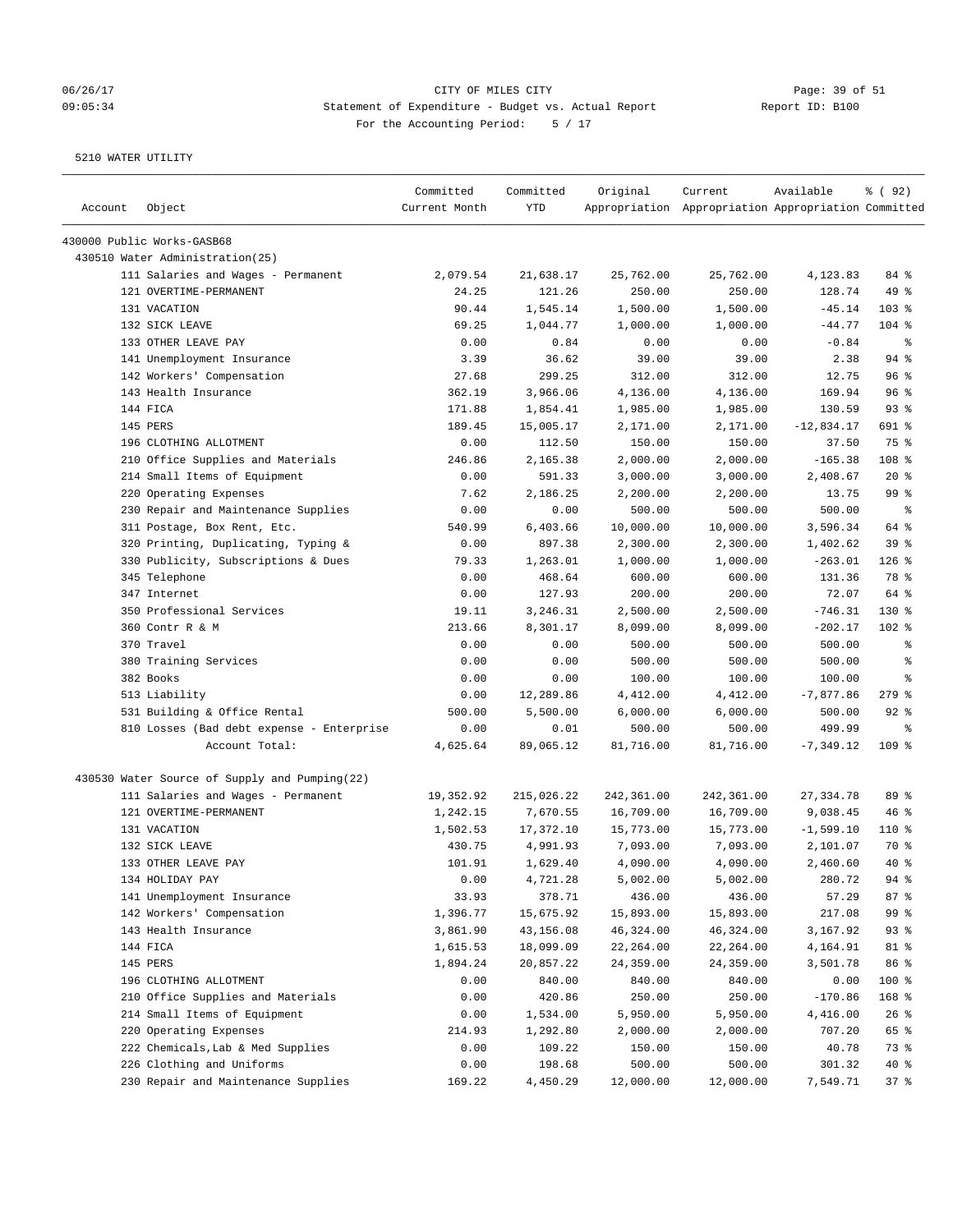# 06/26/17 Page: 40 of 51 09:05:34 Statement of Expenditure - Budget vs. Actual Report Changer Report ID: B100 For the Accounting Period: 5 / 17

| Account | Object                                  | Committed<br>Current Month | Committed<br>YTD | Original   | Current<br>Appropriation Appropriation Appropriation Committed | Available  | % ( 92 )        |
|---------|-----------------------------------------|----------------------------|------------------|------------|----------------------------------------------------------------|------------|-----------------|
|         |                                         |                            |                  |            |                                                                |            |                 |
|         | 231 Gas, Oil, Diesel Fuel, Grease, etc. | 64.73                      | 745.49           | 1,500.00   | 1,500.00                                                       | 754.51     | 50%             |
|         | 241 Consumable Tools                    | 0.00                       | 90.60            | 200.00     | 200.00                                                         | 109.40     | 45 %            |
|         | 311 Postage, Box Rent, Etc.             | 0.00                       | 2.05             | 50.00      | 50.00                                                          | 47.95      | 4%              |
|         | 330 Publicity, Subscriptions & Dues     | 0.00                       | 0.00             | 250.00     | 250.00                                                         | 250.00     | $\epsilon$      |
|         | 334 Memberships, Registrations & Dues   | 37.50                      | 142.50           | 400.00     | 400.00                                                         | 257.50     | 36%             |
|         | 341 Electric Utility Services           | 3,990.68                   | 53,765.83        | 55,000.00  | 55,000.00                                                      | 1,234.17   | 98 %            |
|         | 344 Gas Utility Service                 | 283.17                     | 8,951.09         | 20,000.00  | 20,000.00                                                      | 11,048.91  | $45$ %          |
|         | 345 Telephone                           | 0.00                       | 759.74           | 1,000.00   | 1,000.00                                                       | 240.26     | 76 %            |
|         | 346 Garbage Service                     | 71.12                      | 504.48           | 300.00     | 300.00                                                         | $-204.48$  | 168 %           |
|         | 347 Internet                            | 0.00                       | 802.50           | 1,000.00   | 1,000.00                                                       | 197.50     | $80*$           |
|         | 350 Professional Services               | 31.83                      | 343.93           | 500.00     | 500.00                                                         | 156.07     | 69 %            |
|         | 352 Wtr/Swr Lab Testing                 | 0.00                       | 0.00             | 1,000.00   | 1,000.00                                                       | 1,000.00   | နွ              |
|         | 357 Architectual, Engineering Serv Etc. | 0.00                       | 0.00             | 10,000.00  | 10,000.00                                                      | 10,000.00  | နွ              |
|         | 360 Contr R & M                         | 0.00                       | 1,507.50         | 40,000.00  | 40,000.00                                                      | 38,492.50  | 4%              |
|         | 363 R&M Vehicles/Equip/Labor-PW         | 0.00                       | 1,908.83         | 3,000.00   | 3,000.00                                                       | 1,091.17   | 64 %            |
|         | 369 Other Repair and Maintenance        | 0.00                       | 0.00             | 2,000.00   | 2,000.00                                                       | 2,000.00   | ್ಠಿ             |
|         | 370 Travel                              | 0.00                       | 489.84           | 1,000.00   | 1,000.00                                                       | 510.16     | 49 %            |
|         | 380 Training Services                   | 0.00                       | 888.85           | 1,500.00   | 1,500.00                                                       | 611.15     | 59 %            |
|         | 382 Books                               | 0.00                       | 0.00             | 200.00     | 200.00                                                         | 200.00     | ್ಠಿ             |
|         | 400 BUILDING MATERIALS                  | 0.00                       | 0.00             | 500.00     | 500.00                                                         | 500.00     | ್ಠಿ             |
|         | 511 Insurance on Buildings              | $-378.00$                  | 11,587.84        | 11,966.00  | 11,966.00                                                      | 378.16     | $97$ %          |
|         | 512 Insurance on Vehicles & Equipment   | 0.00                       | 292.31           | 293.00     | 293.00                                                         | 0.69       | $100$ %         |
|         | 940 Machinery & Equipment               | 0.00                       | 0.00             | 130,000.00 | 130,000.00                                                     | 130,000.00 | နွ              |
|         | Account Total:                          | 35, 917.81                 | 441,207.73       | 703,653.00 | 703,653.00                                                     | 262,445.27 | 63 %            |
|         | 430540 Water Purification and Treatment |                            |                  |            |                                                                |            |                 |
|         | 210 Office Supplies and Materials       | 4.51                       | 157.16           | 200.00     | 200.00                                                         | 42.84      | 79 %            |
|         | 214 Small Items of Equipment            | 0.00                       | 6,570.81         | 13,700.00  | 13,700.00                                                      | 7,129.19   | 48 %            |
|         | 220 Operating Expenses                  | 77.07                      | 2,031.82         | 3,000.00   | 3,000.00                                                       | 968.18     | 68 %            |
|         | 222 Chemicals, Lab & Med Supplies       | 507.48                     | 48,508.26        | 58,350.00  | 58,350.00                                                      | 9,841.74   | 83%             |
|         | 226 Clothing and Uniforms               | 0.00                       | 198.68           | 500.00     | 500.00                                                         | 301.32     | $40*$           |
|         | 230 Repair and Maintenance Supplies     | 805.94                     | 5,993.89         | 9,500.00   | 9,500.00                                                       | 3,506.11   | 63%             |
|         | 231 Gas, Oil, Diesel Fuel, Grease, etc. | 43.15                      | 497.01           | 1,000.00   | 1,000.00                                                       | 502.99     | 50%             |
|         | 241 Consumable Tools                    | 0.00                       | 93.65            | 150.00     | 150.00                                                         | 56.35      | 62 %            |
|         | 311 Postage, Box Rent, Etc.             | 3.87                       | 78.33            | 150.00     | 150.00                                                         | 71.67      | $52$ $%$        |
|         | 320 Printing, Duplicating, Typing &     | 0.00                       | 0.00             | 100.00     | 100.00                                                         | 100.00     | ್ಠಿ             |
|         | 330 Publicity, Subscriptions & Dues     | 0.00                       | 0.00             | 400.00     | 400.00                                                         | 400.00     | ್ಠಿ             |
|         | 334 Memberships, Registrations & Dues   | 37.50                      | 67.50            | 450.00     | 450.00                                                         | 382.50     | 15 <sup>°</sup> |
|         | 352 Wtr/Swr Lab Testing                 | 1,400.00                   | 5,532.50         | 10,000.00  | 10,000.00                                                      | 4,467.50   | 55%             |
|         | 357 Architectual, Engineering Serv Etc. | 0.00                       | 0.00             | 12,000.00  | 12,000.00                                                      | 12,000.00  | ိင              |
|         | 360 Contr R & M                         | 1,869.20                   | 3,093.67         | 6,000.00   | 6,000.00                                                       | 2,906.33   | $52$ $%$        |
|         | 369 Other Repair and Maintenance        | 0.00                       | 0.00             | 1,500.00   | 1,500.00                                                       | 1,500.00   | ိစ              |
|         | 370 Travel                              | 0.00                       | 770.54           | 1,500.00   | 1,500.00                                                       | 729.46     | $51$ %          |
|         | 380 Training Services                   | 0.00                       | 367.55           | 1,250.00   | 1,250.00                                                       | 882.45     | 29%             |
|         | 382 Books                               | 0.00                       | 0.00             | 200.00     | 200.00                                                         | 200.00     | ိစ              |
|         | 533 Machinery and Equipment Rental      | 0.00                       | 0.00             | 1,000.00   | 1,000.00                                                       | 1,000.00   | န့              |
|         | 930 Improvements Other than Buildings   | 0.00                       | 0.00             | 15,500.00  | 15,500.00                                                      | 15,500.00  | နွ              |
|         | Account Total:                          | 4,748.72                   | 73,961.37        | 136,450.00 | 136,450.00                                                     | 62,488.63  | 54 %            |
|         |                                         |                            |                  |            |                                                                |            |                 |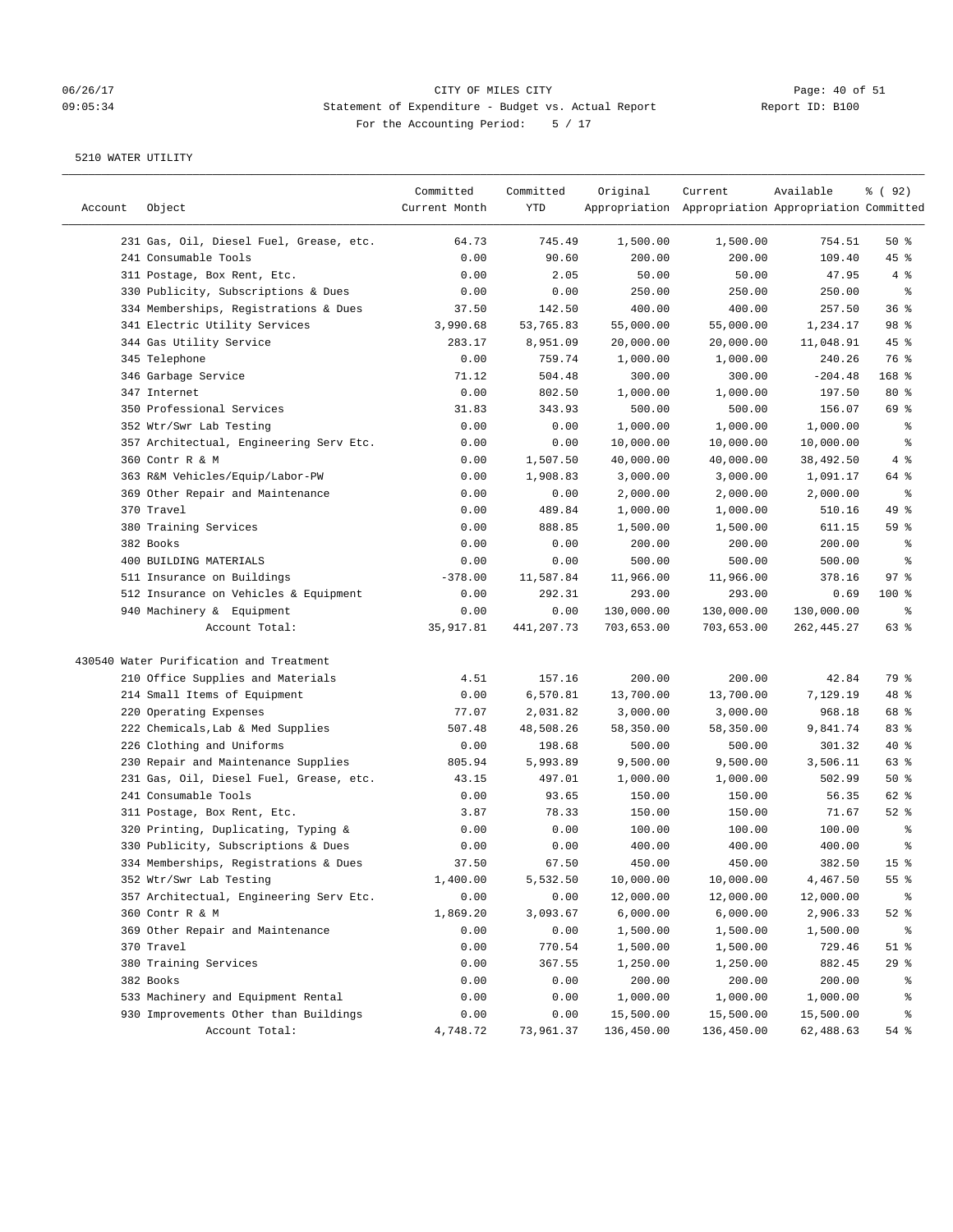# 06/26/17 Page: 41 of 51 09:05:34 Statement of Expenditure - Budget vs. Actual Report Changer Report ID: B100 For the Accounting Period: 5 / 17

| Account | Object                                   | Committed<br>Current Month | Committed<br>YTD | Original                | Current<br>Appropriation Appropriation Appropriation Committed | Available                 | % ( 92 )        |
|---------|------------------------------------------|----------------------------|------------------|-------------------------|----------------------------------------------------------------|---------------------------|-----------------|
|         | 430550 Transmission and Distribution(23) |                            |                  |                         |                                                                |                           |                 |
|         | 111 Salaries and Wages - Permanent       | 11,879.22                  | 130,561.52       | 137,531.00              | 137,531.00                                                     | 6,969.48                  | 95 <sup>8</sup> |
|         | 121 OVERTIME-PERMANENT                   | 414.45                     | 9,696.55         | 10,599.00               | 10,599.00                                                      | 902.45                    | $91$ %          |
|         | 131 VACATION                             | 127.16                     | 6,933.56         | 15,773.00               | 15,773.00                                                      | 8,839.44                  | 44 %            |
|         | 132 SICK LEAVE                           | 184.43                     | 4,273.83         | 7,093.00                | 7,093.00                                                       | 2,819.17                  | 60 %            |
|         | 133 OTHER LEAVE PAY                      | 0.00                       | 37.89            | 2,243.00                | 2,243.00                                                       | 2,205.11                  | 2 <sup>8</sup>  |
|         | 134 HOLIDAY PAY                          | 0.00                       | 2,084.83         | 4,558.00                | 4,558.00                                                       | 2,473.17                  | 46 %            |
|         | 141 Unemployment Insurance               | 18.90                      | 231.41           | 267.00                  | 267.00                                                         | 35.59                     | 87%             |
|         | 142 Workers' Compensation                | 694.24                     | 8,361.34         | 9,573.00                | 9,573.00                                                       | 1,211.66                  | 87%             |
|         | 143 Health Insurance                     | 2,296.38                   | 27,170.15        | 29,615.00               |                                                                | 2,444.85                  | $92$ $%$        |
|         | 144 FICA                                 |                            |                  |                         | 29,615.00                                                      |                           | 86 <sup>8</sup> |
|         |                                          | 957.91                     | 11,723.22        | 13,602.00               | 13,602.00                                                      | 1,878.78                  |                 |
|         | 145 PERS                                 | 1,055.07                   | 12,855.25        | 14,882.00               | 14,882.00                                                      | 2,026.75                  | 86 <sup>8</sup> |
|         | 196 CLOTHING ALLOTMENT                   | 0.00                       | 577.50           | 650.00                  | 650.00                                                         | 72.50                     | 89 %            |
|         | 210 Office Supplies and Materials        | 41.14                      | 283.69           | 500.00                  | 500.00                                                         | 216.31                    | 57%             |
|         | 214 Small Items of Equipment             | 179.50                     | 2,346.59         | 19,500.00               | 19,500.00                                                      | 17, 153.41                | $12*$           |
|         | 220 Operating Expenses                   | 362.88                     | 8,982.33         | 35,000.00               | 35,000.00                                                      | 26,017.67                 | $26$ %          |
|         | 222 Chemicals, Lab & Med Supplies        | 0.00                       | 0.00             | 200.00                  | 200.00                                                         | 200.00                    | နွ              |
|         | 226 Clothing and Uniforms                | 78.46                      | 453.83           | 700.00                  | 700.00                                                         | 246.17                    | 65 %            |
|         | 230 Repair and Maintenance Supplies      | 3,587.55                   | 33,103.05        | 40,000.00               | 40,000.00                                                      | 6,896.95                  | 83 %            |
|         | 231 Gas, Oil, Diesel Fuel, Grease, etc.  | 642.82                     | 9,401.78         | 10,000.00               | 10,000.00                                                      | 598.22                    | $94$ %          |
|         | 233 Water/Sewer Main Replacement and     | 0.00                       | 2,318.40         | 10,000.00               | 10,000.00                                                      | 7,681.60                  | $23$ $%$        |
|         | 234 Hydrant/Manhole Replacement, Valves  | 8,927.35                   | 53,404.94        | 45,000.00               | 45,000.00                                                      | $-8,404.94$               | 119 %           |
|         | 235 Curb Stop Replacement                | 2,361.57                   | 17,339.20        | 18,000.00               | 18,000.00                                                      | 660.80                    | 96%             |
|         | 241 Consumable Tools                     | 0.00                       | 32.00            | 200.00                  | 200.00                                                         | 168.00                    | 16 <sup>8</sup> |
|         | 311 Postage, Box Rent, Etc.              | 0.00                       | 2.62             | 100.00                  | 100.00                                                         | 97.38                     | 3 <sup>°</sup>  |
|         | 320 Printing, Duplicating, Typing &      | 66.22                      | 145.05           | 100.00                  | 100.00                                                         | $-45.05$                  | 145 %           |
|         | 330 Publicity, Subscriptions & Dues      | 0.00                       | 0.00             | 250.00                  | 250.00                                                         | 250.00                    | နွ              |
|         | 334 Memberships, Registrations & Dues    | 30.00                      | 342.00           | 325.00                  | 325.00                                                         | $-17.00$                  | 105 %           |
|         | 341 Electric Utility Services            | 0.00                       | 357.11           | 650.00                  | 650.00                                                         | 292.89                    | 55%             |
|         | 344 Gas Utility Service                  | 0.00                       | 316.26           | 450.00                  | 450.00                                                         | 133.74                    | 70 %            |
|         | 345 Telephone                            | 12.89                      | 480.77           | 600.00                  | 600.00                                                         | 119.23                    | $80*$           |
|         | 347 Internet                             | 0.00                       | 114.00           | 200.00                  | 200.00                                                         | 86.00                     | 57%             |
|         | 350 Professional Services                | 118.67                     | 1,336.45         | 8,400.00                | 8,400.00                                                       | 7,063.55                  | 16 <sup>8</sup> |
|         | 357 Architectual, Engineering Serv Etc.  | 0.00                       | 765.50           | 70,000.00               | 70,000.00                                                      | 69,234.50                 | 1 <sup>8</sup>  |
|         | 360 Contr R & M                          | 257.82                     | 3,903.77         | 18,500.00               | 18,500.00                                                      | 14,596.23                 | $21$ %          |
|         | 363 R&M Vehicles/Equip/Labor-PW          | 712.58                     | 37,033.31        | 29,000.00               | 29,000.00                                                      | $-8,033.31$               | $128$ %         |
|         | 369 Other Repair and Maintenance         | 0.00                       | 0.00             | 1,000.00                | 1,000.00                                                       | 1,000.00                  | နွ              |
|         | 370 Travel                               | 0.00                       | 242.05           | 750.00                  | 750.00                                                         | 507.95                    | 32%             |
|         | 380 Training Services                    | 100.72                     | 550.61           | 700.00                  | 700.00                                                         | 149.39                    | 79 %            |
|         | 382 Books                                | 0.00                       | 0.00             | 200.00                  | 200.00                                                         | 200.00                    | ိစ              |
|         | 400 BUILDING MATERIALS                   | 0.00                       | 110.14           | 500.00                  | 500.00                                                         | 389.86                    | $22$ %          |
|         | 511 Insurance on Buildings               | 0.00                       | 2,998.30         | 2,999.00                | 2,999.00                                                       | 0.70                      | 100 %           |
|         | 512 Insurance on Vehicles & Equipment    | 0.00                       | 716.97           | 717.00                  | 717.00                                                         | 0.03                      | 100 %           |
|         | 532 Land Rental                          | 0.00                       | 968.43           | 1,500.00                | 1,500.00                                                       | 531.57                    | 65 %            |
|         | 533 Machinery and Equipment Rental       | 0.00                       | 0.00             | 1,000.00                | 1,000.00                                                       | 1,000.00                  | ိစ              |
|         | 940 Machinery & Equipment                | 0.00                       | 347,850.23       | 2,005,000.00            |                                                                | 2,005,000.00 1,657,149.77 | $17$ %          |
|         | Account Total:                           | 35,107.93                  |                  | 740,406.43 2,568,427.00 |                                                                | 2,568,427.00 1,828,020.57 | 29%             |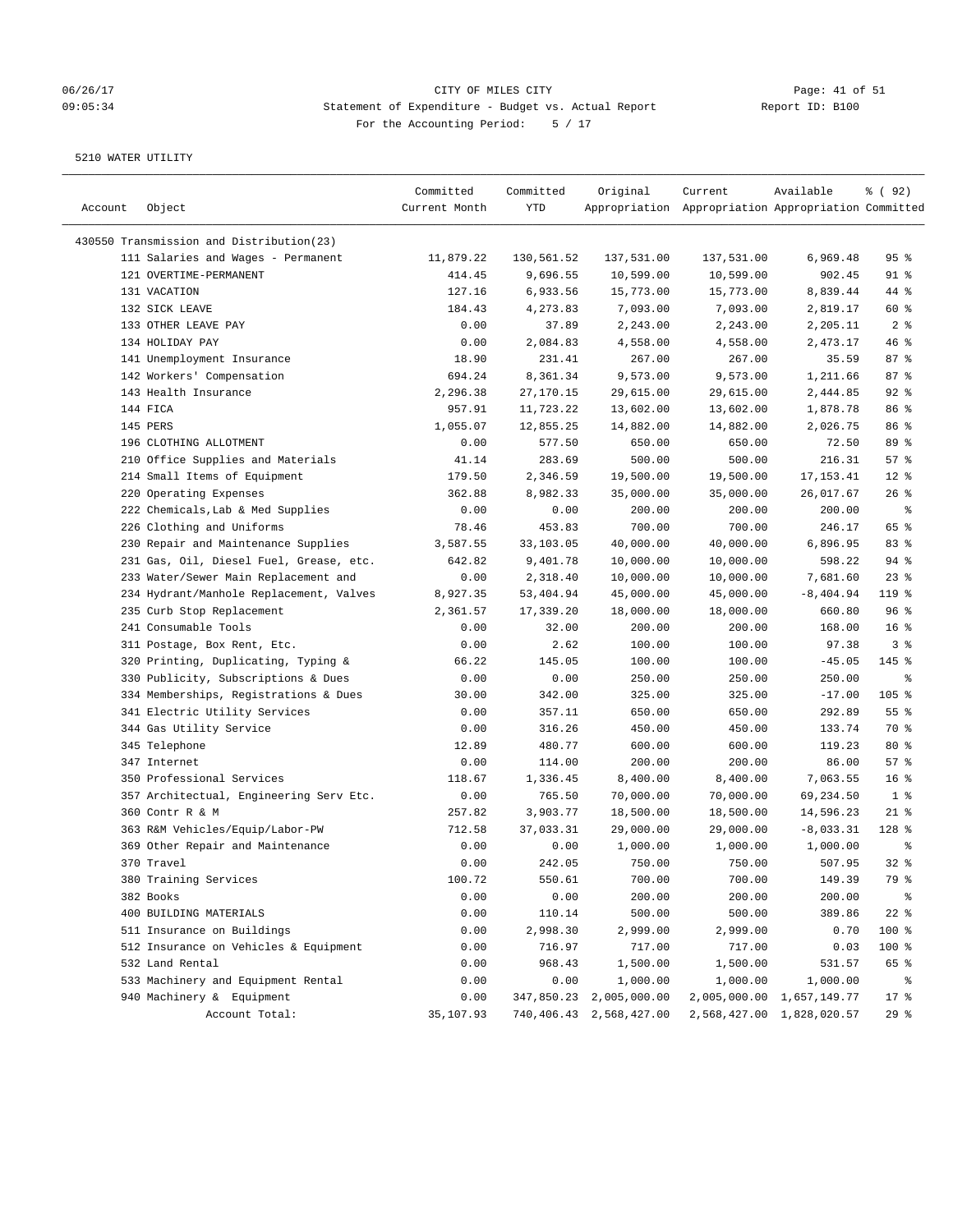#### 06/26/17 CITY OF MILES CITY Page: 42 of 51 09:05:34 Statement of Expenditure - Budget vs. Actual Report Report ID: B100 For the Accounting Period: 5 / 17

|                                            | Committed     | Committed              | Original                            | Current                                             | Available                 | % (92)   |
|--------------------------------------------|---------------|------------------------|-------------------------------------|-----------------------------------------------------|---------------------------|----------|
| Object<br>Account                          | Current Month | <b>YTD</b>             |                                     | Appropriation Appropriation Appropriation Committed |                           |          |
| 430640 Sewer Treatment and Disposal(33)    |               |                        |                                     |                                                     |                           |          |
| 360 Contr R & M                            | 23.50         | $-140.50$              | 0.00                                | 0.00                                                | 140.50                    | နွ       |
| Account Total:                             | 23.50         | $-140.50$              | 0.00                                | 0.00                                                | 140.50                    | ి        |
| Account Group Total:                       |               |                        | 80,423.60 1,344,500.15 3,490,246.00 |                                                     | 3,490,246.00 2,145,745.85 | $39*$    |
| 490000 DEBT SERVICE                        |               |                        |                                     |                                                     |                           |          |
| 490200 Revenue Bonds                       |               |                        |                                     |                                                     |                           |          |
| 611 Principal-NE Wtr Line Phase II         | 0.00          | 8,000.00               | 16,000.00                           | 16,000.00                                           | 8,000.00                  | 50%      |
| 615 Principal-Northeast Water Ln \$2.2     | 0.00          | 31,000.00              | 62,000.00                           | 62,000.00                                           | 31,000.00                 | 50%      |
| 616 Principal-Carbon Hill Water Tank \$2.2 | 0.00          | 30,000.00              | 60,000.00                           | 60,000.00                                           | 30,000.00                 | 50%      |
| 617 Principal - NE Wtr Line \$500k         | 0.00          | 7,000.00               | 14,000.00                           | 14,000.00                                           | 7,000.00                  | 50%      |
| 618 Principal-Carbon Hill \$500k           | 0.00          | 7,000.00               | 14,000.00                           | 14,000.00                                           | 7,000.00                  | 50%      |
| 622 Interest-NE Wtr Line Phase II          | 0.00          | 858.75                 | 1,688.00                            | 1,688.00                                            | 829.25                    | $51$ $%$ |
| 631 Interest - NE Wtr Line \$500k          | 0.00          | 5,651.25               | 11,207.00                           | 11,207.00                                           | 5,555.75                  | 50%      |
| 632 Interest - Carbon Hill Wtr Tank \$500k | 0.00          | 5,651.25               | 11,207.00                           | 11,207.00                                           | 5,555.75                  | 50%      |
| 634 Interest-Northeast Wtr Ln \$2.2        | 0.00          | 27,465.00              | 54,465.00                           | 54,465.00                                           | 27,000.00                 | 50%      |
| 638 Interest-Carbon Hill Tank \$2.2        | 0.00          | 26,745.00              | 53,040.00                           | 53,040.00                                           | 26, 295.00                | 50%      |
| Account Total:                             | 0.00          | 149, 371.25            | 297,607.00                          | 297,607.00                                          | 148, 235. 75              | 50%      |
| Account Group Total:                       | 0.00          | 149, 371.25            | 297,607.00                          | 297,607.00                                          | 148, 235. 75              | 50%      |
| 520000 OTHER FINANCING USES                |               |                        |                                     |                                                     |                           |          |
| 521000 Interfund Operating Transfers Out   |               |                        |                                     |                                                     |                           |          |
| 820 Transfers to Other Funds               | 5,456.00      | 65,597.00              | 76,630.00                           | 76,630.00                                           | 11,033.00                 | 86 %     |
| Account Total:                             | 5,456.00      | 65,597.00              | 76,630.00                           | 76,630.00                                           | 11,033.00                 | 86 %     |
| Account Group Total:                       | 5,456.00      | 65,597.00              | 76,630.00                           | 76,630.00                                           | 11,033.00                 | 86 %     |
| Fund Total:                                |               | 85,879.60 1,559,468.40 | 3,864,483.00                        | 3,864,483.00                                        | 2,305,014.60              | $40*$    |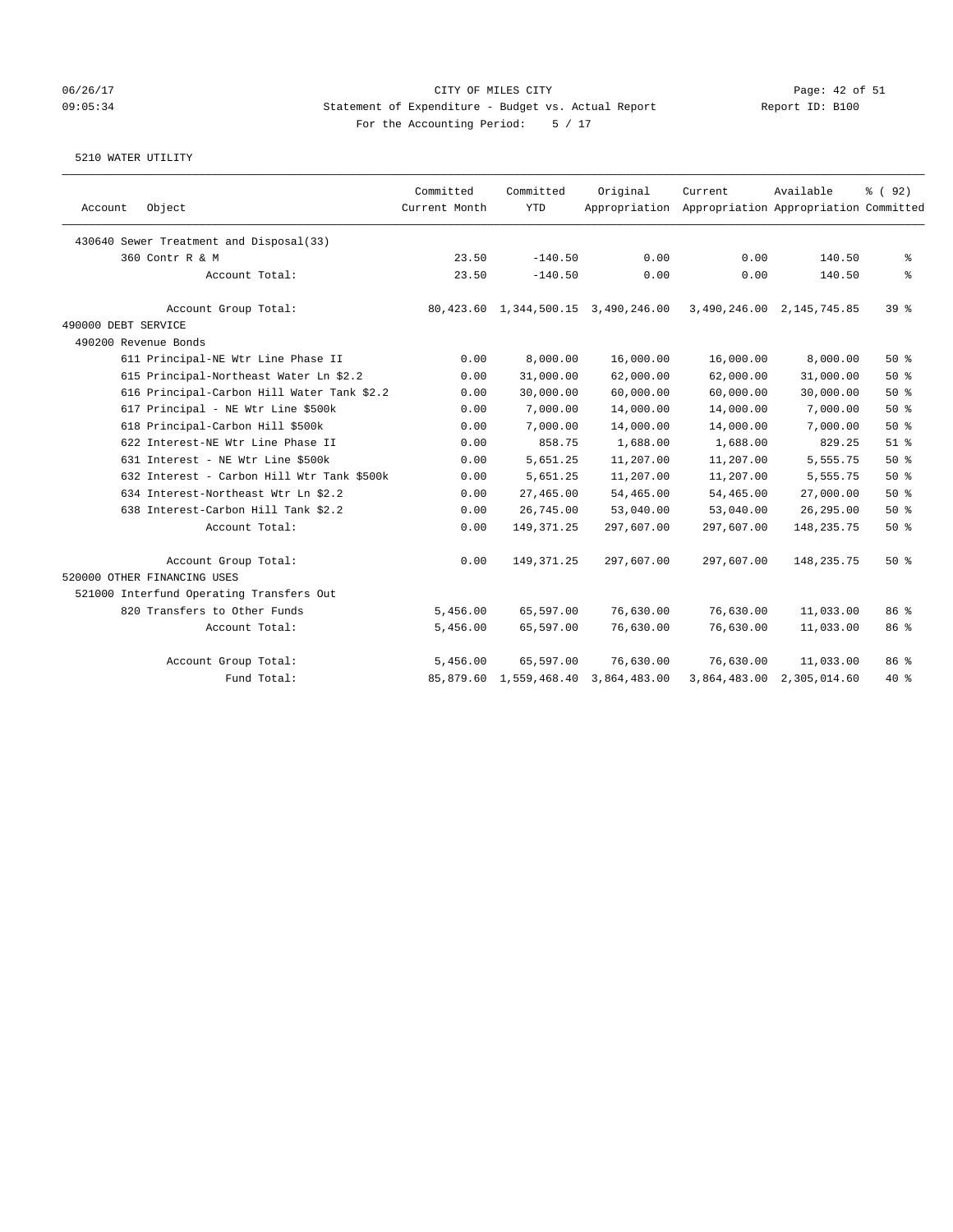# 06/26/17 Page: 43 of 51 09:05:34 Statement of Expenditure - Budget vs. Actual Report Report ID: B100 For the Accounting Period: 5 / 17

| Account | Object                                       | Committed<br>Current Month | Committed<br>YTD | Original   | Current<br>Appropriation Appropriation Appropriation Committed | Available    | % ( 92 )       |
|---------|----------------------------------------------|----------------------------|------------------|------------|----------------------------------------------------------------|--------------|----------------|
|         | 430000 Public Works-GASB68                   |                            |                  |            |                                                                |              |                |
|         | 430610 Sewer Administration(29)              |                            |                  |            |                                                                |              |                |
|         | 111 Salaries and Wages - Permanent           | 2,078.75                   | 21,635.50        | 25,800.00  | 25,800.00                                                      | 4,164.50     | 84 %           |
|         | 121 OVERTIME-PERMANENT                       | 24.26                      | 121.29           | 250.00     | 250.00                                                         | 128.71       | 49 %           |
|         | 131 VACATION                                 | 89.96                      | 1,544.15         | 1,500.00   | 1,500.00                                                       | $-44.15$     | 103 %          |
|         | 132 SICK LEAVE                               | 69.27                      | 1,043.29         | 1,000.00   | 1,000.00                                                       | $-43.29$     | 104%           |
|         | 133 OTHER LEAVE PAY                          | 0.00                       | 0.84             | 0.00       | 0.00                                                           | $-0.84$      | ႜ              |
|         | 141 Unemployment Insurance                   | 3.39                       | 36.64            | 39.00      | 39.00                                                          | 2.36         | $94$ %         |
|         | 142 Workers' Compensation                    | 27.67                      | 299.32           | 311.00     | 311.00                                                         | 11.68        | 96%            |
|         | 143 Health Insurance                         | 361.93                     | 3,965.08         | 4,136.00   | 4,136.00                                                       | 170.92       | 96%            |
|         | 144 FICA                                     | 171.80                     | 1,854.19         | 1,979.00   | 1,979.00                                                       | 124.81       | $94$ %         |
|         | 145 PERS                                     | 189.36                     | 15,004.91        | 2,139.00   | 2,139.00                                                       | $-12,865.91$ | 701 %          |
|         | 196 CLOTHING ALLOTMENT                       | 0.00                       | 112.50           | 138.00     | 138.00                                                         | 25.50        | 82 %           |
|         | 210 Office Supplies and Materials            | 246.87                     | 1,832.03         | 2,000.00   | 2,000.00                                                       | 167.97       | $92$ %         |
|         | 214 Small Items of Equipment                 | 0.00                       | 591.30           | 3,000.00   | 3,000.00                                                       | 2,408.70     | $20*$          |
|         | 220 Operating Expenses                       | 7.62                       | 2,489.87         | 2,200.00   | 2,200.00                                                       | $-289.87$    | $113*$         |
|         | 230 Repair and Maintenance Supplies          | 0.00                       | 0.00             | 500.00     | 500.00                                                         | 500.00       | ႜ              |
|         | 311 Postage, Box Rent, Etc.                  | 541.00                     | 6,403.68         | 10,000.00  | 10,000.00                                                      | 3,596.32     | 64 %           |
|         | 320 Printing, Duplicating, Typing &          | 0.00                       | 897.38           | 2,300.00   | 2,300.00                                                       | 1,402.62     | 39%            |
|         | 330 Publicity, Subscriptions & Dues          | 79.34                      | 1,214.32         | 1,000.00   | 1,000.00                                                       | $-214.32$    | 121 %          |
|         | 345 Telephone                                | 0.00                       | 468.44           | 600.00     | 600.00                                                         | 131.56       | 78 %           |
|         | 347 Internet                                 | 0.00                       | 195.10           | 200.00     | 200.00                                                         | 4.90         | 98 %           |
|         | 350 Professional Services                    | 19.11                      | 3,246.31         | 2,500.00   | 2,500.00                                                       | $-746.31$    | $130*$         |
|         | 360 Contr R & M                              | 213.66                     | 8,301.18         | 8,099.00   | 8,099.00                                                       | $-202.18$    | $102$ %        |
|         | 370 Travel                                   | 0.00                       | 0.00             | 500.00     | 500.00                                                         | 500.00       | $\epsilon$     |
|         | 380 Training Services                        | 0.00                       | 0.00             | 500.00     | 500.00                                                         | 500.00       | ႜ              |
|         | 382 Books                                    | 0.00                       | 0.00             | 100.00     | 100.00                                                         | 100.00       | နွ             |
|         | 513 Liability                                | 0.00                       | 0.00             | 5,037.00   | 5,037.00                                                       | 5,037.00     | နွ             |
|         | 531 Building & Office Rental                 | 333.33                     | 3,666.63         | 6,000.00   | 6,000.00                                                       | 2,333.37     | 61 %           |
|         | 540 Special Assessments                      | 0.00                       | 3,750.00         | 4,000.00   | 4,000.00                                                       | 250.00       | $94$ %         |
|         | 810 Losses (Bad debt expense - Enterprise    | 0.00                       | $-0.01$          | 500.00     | 500.00                                                         | 500.01       | ႜ              |
|         | Account Total:                               | 4,457.32                   | 78,673.94        | 86,328.00  | 86,328.00                                                      | 7,654.06     | $91$ %         |
|         | 430630 Sewer Collection and Transmission(31) |                            |                  |            |                                                                |              |                |
|         | 111 Salaries and Wages - Permanent           | 11,552.46                  | 127,402.56       | 133,489.00 | 133,489.00                                                     | 6,086.44     | 95%            |
|         | 121 OVERTIME-PERMANENT                       | 413.84                     | 9,684.96         | 10,599.00  | 10,599.00                                                      | 914.04       | $91$ %         |
|         | 131 VACATION                                 | 117.83                     | 6,625.23         | 15,773.00  | 15,773.00                                                      | 9,147.77     | $42$ %         |
|         | 132 SICK LEAVE                               | 184.42                     | 4,091.19         | 7,093.00   | 7,093.00                                                       | 3,001.81     | 58 %           |
|         | 133 OTHER LEAVE PAY                          | 0.00                       | 37.89            | 1,927.00   | 1,927.00                                                       | 1,889.11     | 2 <sub>8</sub> |
|         | 134 HOLIDAY PAY                              | 0.00                       | 2,084.81         | 4,558.00   | 4,558.00                                                       | 2,473.19     | 46 %           |
|         | 141 Unemployment Insurance                   | 18.42                      | 225.87           | 262.00     | 262.00                                                         | 36.13        | 86 %           |
|         | 142 Workers' Compensation                    | 677.13                     | 8,173.57         | 9,349.00   | 9,349.00                                                       | 1,175.43     | 87%            |
|         | 143 Health Insurance                         | 2,254.98                   | 26,722.38        | 29,119.00  | 29,119.00                                                      | 2,396.62     | $92$ $%$       |
|         | 144 FICA                                     | 932.47                     | 11,445.80        | 13,268.00  | 13,268.00                                                      | 1,822.20     | 86 %           |
|         | 145 PERS                                     | 1,026.87                   | 12,548.92        | 14,517.00  | 14,517.00                                                      | 1,968.08     | 86 %           |
|         | 196 CLOTHING ALLOTMENT                       | 0.00                       | 570.00           | 495.00     | 495.00                                                         | $-75.00$     | 115 %          |
|         | 210 Office Supplies and Materials            | 41.13                      | 229.70           | 350.00     | 350.00                                                         | 120.30       | 66 %           |
|         | 214 Small Items of Equipment                 | 2,061.00                   | 4,864.10         | 18,750.00  | 18,750.00                                                      | 13,885.90    | 26%            |
|         | 220 Operating Expenses                       | 315.96                     | 2,357.66         | 2,600.00   | 2,600.00                                                       | 242.34       | 91 %           |
|         | 222 Chemicals, Lab & Med Supplies            | 0.00                       | 0.00             | 2,000.00   | 2,000.00                                                       | 2,000.00     | ိစ             |
|         | 226 Clothing and Uniforms                    | 78.45                      | 322.34           | 700.00     | 700.00                                                         | 377.66       | 46%            |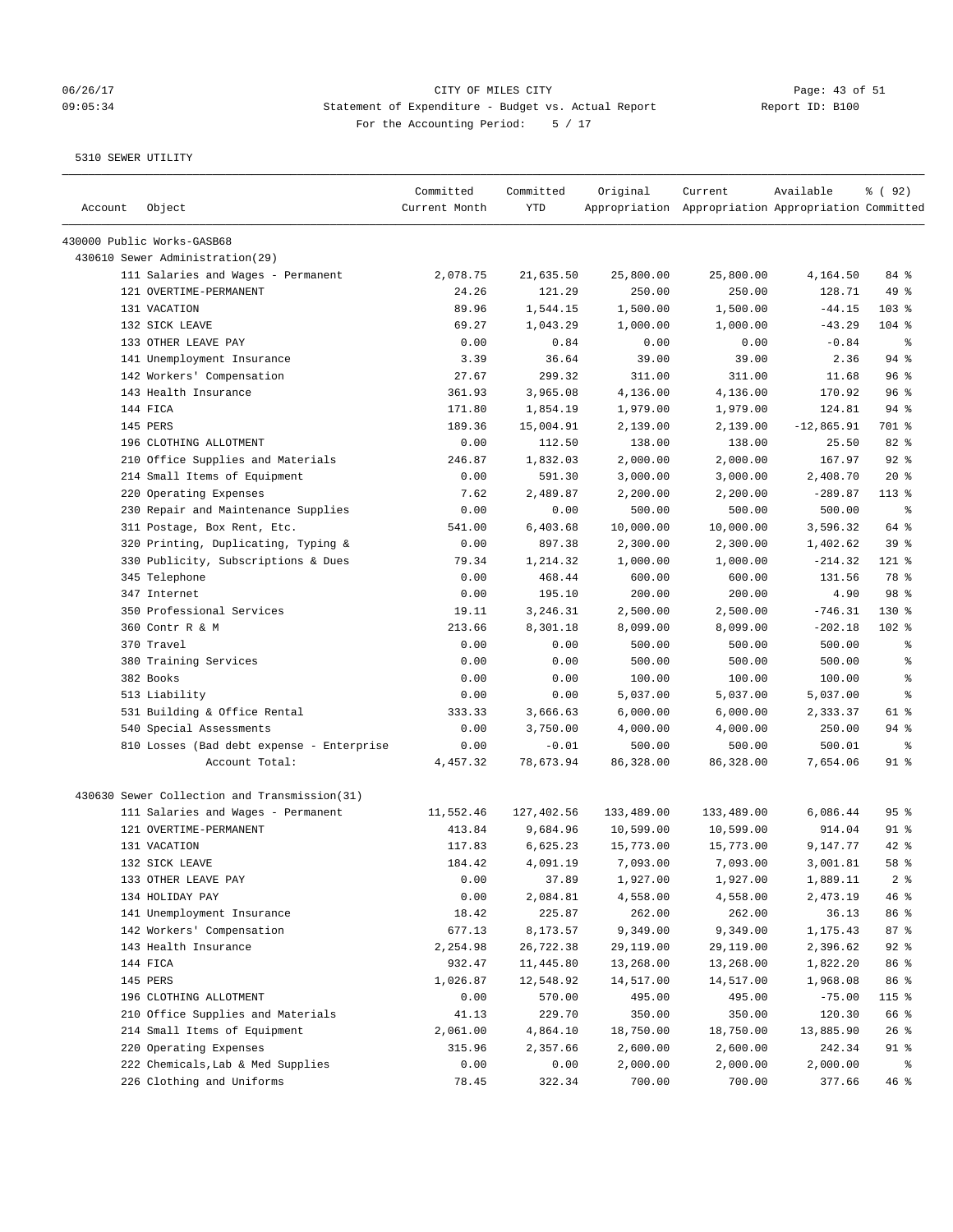# 06/26/17 CITY OF MILES CITY Page: 44 of 51 09:05:34 Statement of Expenditure - Budget vs. Actual Report For the Accounting Period: 5 / 17

| Account | Object                                  | Committed<br>Current Month | Committed<br>YTD | Original   | Current<br>Appropriation Appropriation Appropriation Committed | Available    | % ( 92 )        |
|---------|-----------------------------------------|----------------------------|------------------|------------|----------------------------------------------------------------|--------------|-----------------|
|         | 230 Repair and Maintenance Supplies     | 94.08                      | 3,217.65         | 5,000.00   | 5,000.00                                                       | 1,782.35     | 64 %            |
|         | 231 Gas, Oil, Diesel Fuel, Grease, etc. | 642.82                     | 9,388.03         | 10,000.00  | 10,000.00                                                      | 611.97       | $94$ %          |
|         | 233 Water/Sewer Main Replacement and    | 0.00                       | 882.99           | 5,000.00   | 5,000.00                                                       | 4,117.01     | 18 %            |
|         | 234 Hydrant/Manhole Replacement, Valves | 0.00                       | 169.95           | 10,000.00  | 10,000.00                                                      | 9,830.05     | 2 <sup>8</sup>  |
|         | 241 Consumable Tools                    | 0.00                       | 32.00            | 100.00     | 100.00                                                         | 68.00        | $32$ $%$        |
|         | 311 Postage, Box Rent, Etc.             | 0.00                       | 42.11            | 50.00      | 50.00                                                          | 7.89         | 84 %            |
|         | 320 Printing, Duplicating, Typing &     | 0.00                       | 78.82            | 75.00      | 75.00                                                          | $-3.82$      | $105$ %         |
|         | 330 Publicity, Subscriptions & Dues     | 0.00                       | 0.00             | 125.00     | 125.00                                                         | 125.00       | နွ              |
|         | 334 Memberships, Registrations & Dues   | 40.00                      | 315.00           | 300.00     | 300.00                                                         | $-15.00$     | 105 %           |
|         | 341 Electric Utility Services           | 0.00                       | 1,935.74         | 220.00     | 220.00                                                         | $-1,715.74$  | 880 %           |
|         | 344 Gas Utility Service                 | 0.00                       | 152.29           | 500.00     | 500.00                                                         | 347.71       | $30*$           |
|         | 345 Telephone                           | 12.89                      | 480.63           | 550.00     | 550.00                                                         | 69.37        | 87%             |
|         | 347 Internet                            | 0.00                       | 114.00           | 140.00     | 140.00                                                         | 26.00        | 81 %            |
|         | 350 Professional Services               | 118.67                     | 1,442.55         | 30,000.00  | 30,000.00                                                      | 28,557.45    | 5 <sup>8</sup>  |
|         | 357 Architectual, Engineering Serv Etc. | 0.00                       | 0.00             | 10,000.00  | 10,000.00                                                      | 10,000.00    | ್ಠಿ             |
|         | 360 Contr R & M                         | 257.82                     | 3,500.03         | 8,000.00   | 8,000.00                                                       | 4,499.97     | 44 %            |
|         | 363 R&M Vehicles/Equip/Labor-PW         | 712.58                     | 34,822.80        | 29,000.00  | 29,000.00                                                      | $-5,822.80$  | $120$ %         |
|         | 369 Other Repair and Maintenance        | 0.00                       | 0.00             | 2,500.00   | 2,500.00                                                       | 2,500.00     | နွ              |
|         | 370 Travel                              | 0.00                       | 179.06           | 500.00     | 500.00                                                         | 320.94       | 36%             |
|         | 380 Training Services                   | 100.72                     | 550.60           | 550.00     | 550.00                                                         | $-0.60$      | $100$ %         |
|         | 382 Books                               | 0.00                       | 0.00             | 100.00     | 100.00                                                         | 100.00       | နွ              |
|         | 400 BUILDING MATERIALS                  | 0.00                       | 92.66            | 400.00     | 400.00                                                         | 307.34       | $23$ %          |
|         | 512 Insurance on Vehicles & Equipment   | 0.00                       | 1,528.34         | 1,529.00   | 1,529.00                                                       | 0.66         | $100$ %         |
|         | 513 Liability                           | 0.00                       | 68.72            | 5,000.00   | 5,000.00                                                       | 4,931.28     | 1 <sup>8</sup>  |
|         | 532 Land Rental                         | 0.00                       | 739.61           | 720.00     | 720.00                                                         | $-19.61$     | $103$ %         |
|         | Account Total:                          | 21,654.54                  | 277,120.56       | 385,208.00 | 385,208.00                                                     | 108,087.44   | 72 %            |
|         | 430640 Sewer Treatment and Disposal(33) |                            |                  |            |                                                                |              |                 |
|         | 111 Salaries and Wages - Permanent      | 8,328.12                   | 91,734.07        | 104,289.00 | 104,289.00                                                     | 12,554.93    | 88 %            |
|         | 121 OVERTIME-PERMANENT                  | 495.30                     | 3,063.91         | 6,848.00   | 6,848.00                                                       | 3,784.09     | $45$ %          |
|         | 131 VACATION                            | 611.32                     | 7,500.17         | 6,309.00   | 6,309.00                                                       | $-1, 191.17$ | $119$ %         |
|         | 132 SICK LEAVE                          | 172.29                     | 2,319.45         | 2,810.00   | 2,810.00                                                       | 490.55       | 83%             |
|         | 133 OTHER LEAVE PAY                     | 40.76                      | 651.73           | 4,090.00   | 4,090.00                                                       | 3,438.27     | 16 <sup>8</sup> |
|         | 134 HOLIDAY PAY                         | 0.00                       | 1,888.70         | 2,167.00   | 2,167.00                                                       | 278.30       | 87%             |
|         | 141 Unemployment Insurance              | 14.46                      | 161.10           | 190.00     | 190.00                                                         | 28.90        | 85%             |
|         | 142 Workers' Compensation               | 584.65                     | 6,626.47         | 7,027.00   | 7,027.00                                                       | 400.53       | 94%             |
|         | 143 Health Insurance                    | 1,613.77                   | 18,159.90        | 18,861.00  | 18,861.00                                                      | 701.10       | 96%             |
|         | 144 FICA                                | 691.28                     | 7,739.29         | 9,678.00   | 9,678.00                                                       | 1,938.71     | $80*$           |
|         | 145 PERS                                | 807.49                     | 8,933.21         | 10,589.00  | 10,589.00                                                      | 1,655.79     | 84 %            |
|         | 196 CLOTHING ALLOTMENT                  | 0.00                       | 351.00           | 351.00     | 351.00                                                         | 0.00         | 100 %           |
|         | 210 Office Supplies and Materials       | 0.00                       | 246.63           | 150.00     | 150.00                                                         | $-96.63$     | 164 %           |
|         | 214 Small Items of Equipment            | 0.00                       | 444.98           | 15,500.00  | 15,500.00                                                      | 15,055.02    | 3%              |
|         | 220 Operating Expenses                  | 35.97                      | 1,858.65         | 7,000.00   | 7,000.00                                                       | 5,141.35     | $27$ %          |
|         | 222 Chemicals, Lab & Med Supplies       | 277.39                     | 6,792.96         | 7,000.00   | 7,000.00                                                       | 207.04       | 97%             |
|         | 226 Clothing and Uniforms               | 0.00                       | 242.55           | 600.00     | 600.00                                                         | 357.45       | 40 %            |
|         | 230 Repair and Maintenance Supplies     | 31.62                      | 5,503.46         | 12,000.00  | 12,000.00                                                      | 6,496.54     | 46%             |
|         | 231 Gas, Oil, Diesel Fuel, Grease, etc. | 86.31                      | 1,019.51         | 2,000.00   | 2,000.00                                                       | 980.49       | $51$ %          |
|         | 241 Consumable Tools                    | 0.00                       | 40.97            | 100.00     | 100.00                                                         | 59.03        | 41 %            |
|         | 311 Postage, Box Rent, Etc.             | 0.00                       | 123.14           | 100.00     | 100.00                                                         | $-23.14$     | $123$ %         |
|         | 320 Printing, Duplicating, Typing &     | 0.00                       | 0.00             | 100.00     | 100.00                                                         | 100.00       | ိစ              |
|         | 330 Publicity, Subscriptions & Dues     | 0.00                       | 0.00             | 170.00     | 170.00                                                         | 170.00       | ွေ              |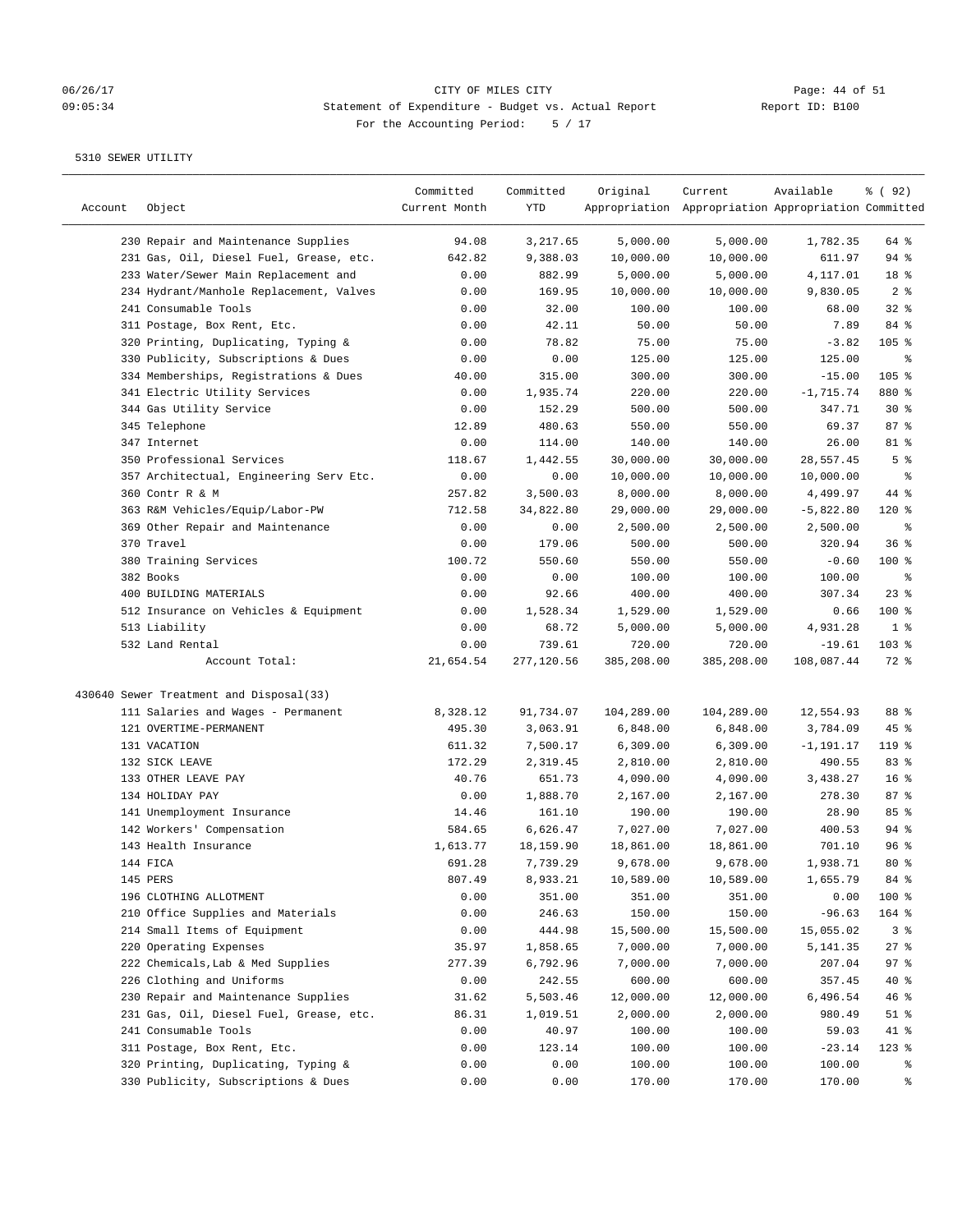# 06/26/17 CITY OF MILES CITY<br>09:05:34 Statement of Expenditure - Budget vs. Actual Report Report ID: B100 09:05:34 Statement of Expenditure - Budget vs. Actual Report For the Accounting Period: 5 / 17

————————————————————————————————————————————————————————————————————————————————————————————————————————————————————————————————————

|         |                                         | Committed     | Committed | Original                                  | Current                                             | Available                 | 8 (92)          |
|---------|-----------------------------------------|---------------|-----------|-------------------------------------------|-----------------------------------------------------|---------------------------|-----------------|
| Account | Object                                  | Current Month | YTD       |                                           | Appropriation Appropriation Appropriation Committed |                           |                 |
|         | 334 Memberships, Registrations & Dues   | 0.00          | 329.00    | 600.00                                    | 600.00                                              | 271.00                    | 55 <sup>8</sup> |
|         | 341 Electric Utility Services           | 13,011.07     | 51,291.23 | 73,000.00                                 | 73,000.00                                           | 21,708.77                 | 70 %            |
|         | 342 Water Utility Services              | 61.08         | 807.70    | 1,000.00                                  | 1,000.00                                            | 192.30                    | 81 %            |
|         | 343 Sewer Utility Services              | 81.32         | 892.84    | 600.00                                    | 600.00                                              | $-292.84$                 | 149 %           |
|         | 345 Telephone                           | 0.00          | 347.14    | 800.00                                    | 800.00                                              | 452.86                    | 43%             |
|         | 346 Garbage Service                     | 110.42        | 693.68    | 800.00                                    | 800.00                                              | 106.32                    | 87%             |
|         | 347 Internet                            | 0.00          | 456.00    | 500.00                                    | 500.00                                              | 44.00                     | $91$ %          |
|         | 350 Professional Services               | 31.83         | 543.93    | 500.00                                    | 500.00                                              | $-43.93$                  | 109 %           |
|         | 352 Wtr/Swr Lab Testing                 | 729.00        | 5,402.72  | 8,000.00                                  | 8,000.00                                            | 2,597.28                  | 68 %            |
|         | 357 Architectual, Engineering Serv Etc. | 0.00          | 0.00      | 5,000.00                                  | 5,000.00                                            | 5,000.00                  | နွ              |
|         | 360 Contr R & M                         | 161.75        | 3,333.05  | 7,500.00                                  | 7,500.00                                            | 4,166.95                  | 44 %            |
|         | 363 R&M Vehicles/Equip/Labor-PW         | 88.22         | 977.74    | 8,000.00                                  | 8,000.00                                            | 7,022.26                  | $12*$           |
|         | 370 Travel                              | 192.00        | 623.31    | 900.00                                    | 900.00                                              | 276.69                    | 69 %            |
|         | 380 Training Services                   | 62.50         | 369.88    | 900.00                                    | 900.00                                              | 530.12                    | 41 %            |
|         | 382 Books                               | 0.00          | 0.00      | 200.00                                    | 200.00                                              | 200.00                    | နွ              |
|         | 400 BUILDING MATERIALS                  | 0.00          | 14.90     | 500.00                                    | 500.00                                              | 485.10                    | 3%              |
|         | 511 Insurance on Buildings              | 0.00          | 2,322.06  | 2,323.00                                  | 2,323.00                                            | 0.94                      | $100*$          |
|         | 512 Insurance on Vehicles & Equipment   | 0.00          | 127.69    | 128.00                                    | 128.00                                              | 0.31                      | $100$ %         |
|         | 513 Liability                           | 0.00          | 0.00      | 2,000.00                                  | 2,000.00                                            | 2,000.00                  | ್ಠಿ             |
|         | 533 Machinery and Equipment Rental      | 0.00          | 0.00      | 2,000.00                                  | 2,000.00                                            | 2,000.00                  | နွ              |
|         | 940 Machinery & Equipment               |               |           | 437,090.82 2,987,194.89 6,900,000.00      |                                                     | 6,900,000.00 3,912,805.11 | $43$ $%$        |
|         | 951 WWTP Phase II                       | 0.00          | 0.00      | 1.00                                      | 1.00                                                | 1.00                      | နွ              |
|         | Account Total:                          |               |           | 465, 410.74 3, 221, 129.61 7, 233, 181.00 |                                                     | 7,233,181.00 4,012,051.39 | 45 %            |
|         |                                         |               |           |                                           |                                                     |                           |                 |
|         | 430690 Sewer Lift Stations(32)          |               |           |                                           |                                                     |                           |                 |
|         | 111 Salaries and Wages - Permanent      | 5,258.63      | 58,307.19 | 65,901.00                                 | 65,901.00                                           | 7,593.81                  | 88 %            |
|         | 121 OVERTIME-PERMANENT                  | 329.96        | 2,042.43  | 3,134.00                                  | 3,134.00                                            | 1,091.57                  | 65 %            |
|         | 131 VACATION                            | 402.40        | 4,724.31  | 4,206.00                                  | 4,206.00                                            | $-518.31$                 | 112 %           |
|         | 132 SICK LEAVE                          | 114.87        | 1,384.51  | 1,840.00                                  | 1,840.00                                            | 455.49                    | 75 %            |
|         | 133 OTHER LEAVE PAY                     | 27.17         | 434.47    | 1,196.00                                  | 1,196.00                                            | 761.53                    | 36%             |
|         | 134 HOLIDAY PAY                         | 0.00          | 1,258.82  | 1,133.00                                  | 1,133.00                                            | $-125.82$                 | 111 %           |
|         | 141 Unemployment Insurance              | 9.20          | 102.48    | 116.00                                    | 116.00                                              | 13.52                     | 88 %            |
|         | 142 Workers' Compensation               | 373.14        | 4,233.89  | 4,227.00                                  | 4,227.00                                            | $-6.89$                   | $100*$          |
|         | 143 Health Insurance                    | 1,041.30      | 11,726.75 | 12,491.00                                 | 12,491.00                                           | 764.25                    | $94$ %          |
|         | 144 FICA                                | 438.26        | 4,910.21  | 5,921.00                                  | 5,921.00                                            | 1,010.79                  | 83%             |
|         | 145 PERS                                | 513.30        | 5,661.87  | 6,479.00                                  | 6,479.00                                            | 817.13                    | 87%             |
|         | 196 CLOTHING ALLOTMENT                  | 0.00          | 226.50    | 250.00                                    | 250.00                                              | 23.50                     | $91$ %          |
|         | 210 Office Supplies and Materials       | 0.00          | 80.33     | 150.00                                    | 150.00                                              | 69.67                     | $54$ %          |
|         | 214 Small Items of Equipment            | 0.00          | 0.00      | 14,500.00                                 | 14,500.00                                           | 14,500.00                 |                 |
|         | 220 Operating Expenses                  | 31.93         | 369.37    | 1,000.00                                  | 1,000.00                                            | 630.63                    | 37 %            |
|         | 222 Chemicals, Lab & Med Supplies       | 0.00          | 212.21    | 1,500.00                                  | 1,500.00                                            | 1,287.79                  | $14$ %          |
|         | 226 Clothing and Uniforms               | 0.00          | 67.04     | 200.00                                    | 200.00                                              | 132.96                    | 34%             |
|         | 230 Repair and Maintenance Supplies     | 178.65        | 1,457.40  | 7,000.00                                  | 7,000.00                                            | 5,542.60                  | $21$ %          |
|         | 231 Gas, Oil, Diesel Fuel, Grease, etc. | 107.88        | 1,216.97  | 2,500.00                                  | 2,500.00                                            | 1,283.03                  | 49 %            |
|         | 241 Consumable Tools                    | 37.34         | 49.33     | 100.00                                    | 100.00                                              | 50.67                     | 49 %            |
|         | 311 Postage, Box Rent, Etc.             | 0.00          | 0.00      | 50.00                                     | 50.00                                               | 50.00                     | ႜ               |
|         | 341 Electric Utility Services           | $-7,413.18$   | 10,322.57 | 16,000.00                                 | 16,000.00                                           | 5,677.43                  | 65 %            |
|         | 344 Gas Utility Service                 | 59.87         | 756.83    | 1,500.00                                  | 1,500.00                                            | 743.17                    | 50%             |
|         | 346 Garbage Service                     | 0.00          | 306.00    | 250.00                                    | 250.00                                              | $-56.00$                  | 122 %           |
|         | 352 Wtr/Swr Lab Testing                 | 0.00          | 0.00      | 250.00                                    | 250.00                                              | 250.00                    | ိစ              |
|         | 360 Contr R & M                         | 0.00          | 1,327.71  | 2,500.00                                  | 2,500.00                                            | 1,172.29                  | 53%             |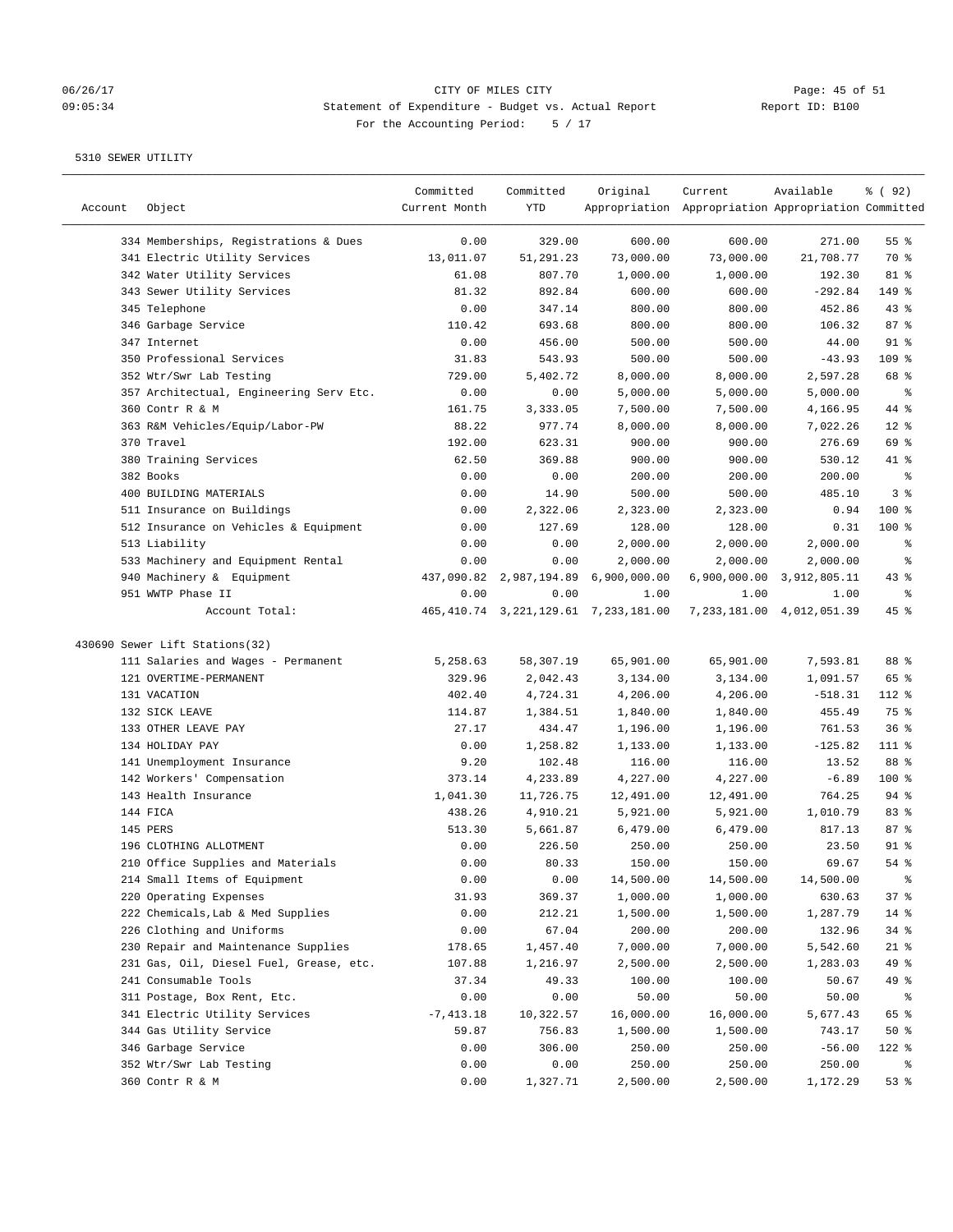# 06/26/17 CITY OF MILES CITY<br>09:05:34 Statement of Expenditure - Budget vs. Actual Report Report ID: B100 09:05:34 Statement of Expenditure - Budget vs. Actual Report Report ID: B100 For the Accounting Period: 5 / 17

| Account              | Object                                   | Committed<br>Current Month | Committed<br><b>YTD</b>    | Original                             | Current<br>Appropriation Appropriation Appropriation Committed | Available                 | % (92)         |
|----------------------|------------------------------------------|----------------------------|----------------------------|--------------------------------------|----------------------------------------------------------------|---------------------------|----------------|
|                      | 369 Other Repair and Maintenance         | 0.00                       | 0.00                       | 1,000.00                             | 1,000.00                                                       | 1,000.00                  | နွ             |
|                      | 370 Travel                               | 0.00                       | 298.44                     | 625.00                               | 625.00                                                         | 326.56                    | 48 %           |
|                      | 380 Training Services                    | 62.50                      | 241.72                     | 625.00                               | 625.00                                                         | 383.28                    | 39 %           |
|                      | 382 Books                                | 0.00                       | 0.00                       | 50.00                                | 50.00                                                          | 50.00                     | န္             |
|                      | 400 BUILDING MATERIALS                   | 0.00                       | 0.00                       | 100.00                               | 100.00                                                         | 100.00                    | 昙              |
|                      | 511 Insurance on Buildings               | 0.00                       | 3,156.06                   | 3,157.00                             | 3,157.00                                                       | 0.94                      | $100*$         |
|                      | 513 Liability                            | 0.00                       | 0.00                       | 3,750.00                             | 3,750.00                                                       | 3,750.00                  | ÷.             |
|                      | 532 Land Rental                          | 0.00                       | 0.00                       | 700.00                               | 700.00                                                         | 700.00                    | 昙              |
|                      | 533 Machinery and Equipment Rental       | 0.00                       | 0.00                       | 150.00                               | 150.00                                                         | 150.00                    | 昙              |
|                      | Account Total:                           | 1,573.22                   | 114,875.41                 | 164,551.00                           | 164,551.00                                                     | 49,675.59                 | 70 %           |
|                      | Account Group Total:                     |                            |                            | 493,095.82 3,691,799.52 7,869,268.00 |                                                                | 7,869,268.00 4,177,468.48 | 47.8           |
| 490000 DEBT SERVICE  |                                          |                            |                            |                                      |                                                                |                           |                |
| 490200 Revenue Bonds |                                          |                            |                            |                                      |                                                                |                           |                |
|                      | 608 Prpl-Wastewater Project Phase I      | 0.00                       | 31,000.00                  | 63,000.00                            | 63,000.00                                                      | 32,000.00                 | 49 %           |
|                      | 619 Principal-WWTP Phase II              | 0.00                       | 122,000.00                 | 236,000.00                           | 236,000.00                                                     | 114,000.00                | $52$ $%$       |
|                      | 626 Interest-Wastewater Project Phase I  | 0.00                       | 19,125.00                  | 37,785.00                            | 37,785.00                                                      | 18,660.00                 | $51$ %         |
|                      | 639 Interest-WWTP Phase II               | 0.00                       | 829.45                     | 98,592.00                            | 98,592.00                                                      | 97,762.55                 | 1 <sup>8</sup> |
|                      | Account Total:                           | 0.00                       | 172,954.45                 | 435, 377.00                          | 435, 377.00                                                    | 262,422.55                | 40 %           |
| 510000 MISCELLANEOUS | Account Group Total:                     | 0.00                       | 172,954.45                 | 435, 377.00                          | 435, 377.00                                                    | 262, 422.55               | $40*$          |
|                      | 510330 Comprehensive Liability Insurance |                            |                            |                                      |                                                                |                           |                |
|                      | 513 Liability                            | 0.00                       | 20,709.55                  | 20,710.00                            | 20,710.00                                                      | 0.45                      | $100$ %        |
|                      | Account Total:                           | 0.00                       | 20,709.55                  | 20,710.00                            | 20,710.00                                                      | 0.45                      | 100%           |
|                      | Account Group Total:                     | 0.00                       | 20,709.55                  | 20,710.00                            | 20,710.00                                                      | 0.45                      | $100*$         |
|                      | 520000 OTHER FINANCING USES              |                            |                            |                                      |                                                                |                           |                |
|                      | 521000 Interfund Operating Transfers Out |                            |                            |                                      |                                                                |                           |                |
|                      | 820 Transfers to Other Funds             | 4,132.00                   | 51,033.00                  | 60,746.00                            | 60,746.00                                                      | 9,713.00                  | 84 %           |
|                      | Account Total:                           | 4,132.00                   | 51,033.00                  | 60,746.00                            | 60,746.00                                                      | 9,713.00                  | 84 %           |
|                      | Account Group Total:                     | 4,132.00                   | 51,033.00                  | 60,746.00                            | 60,746.00                                                      | 9,713.00                  | 84 %           |
|                      | Fund Total:                              |                            | 497, 227.82 3, 936, 496.52 | 8,386,101.00                         |                                                                | 8,386,101.00 4,449,604.48 | 47%            |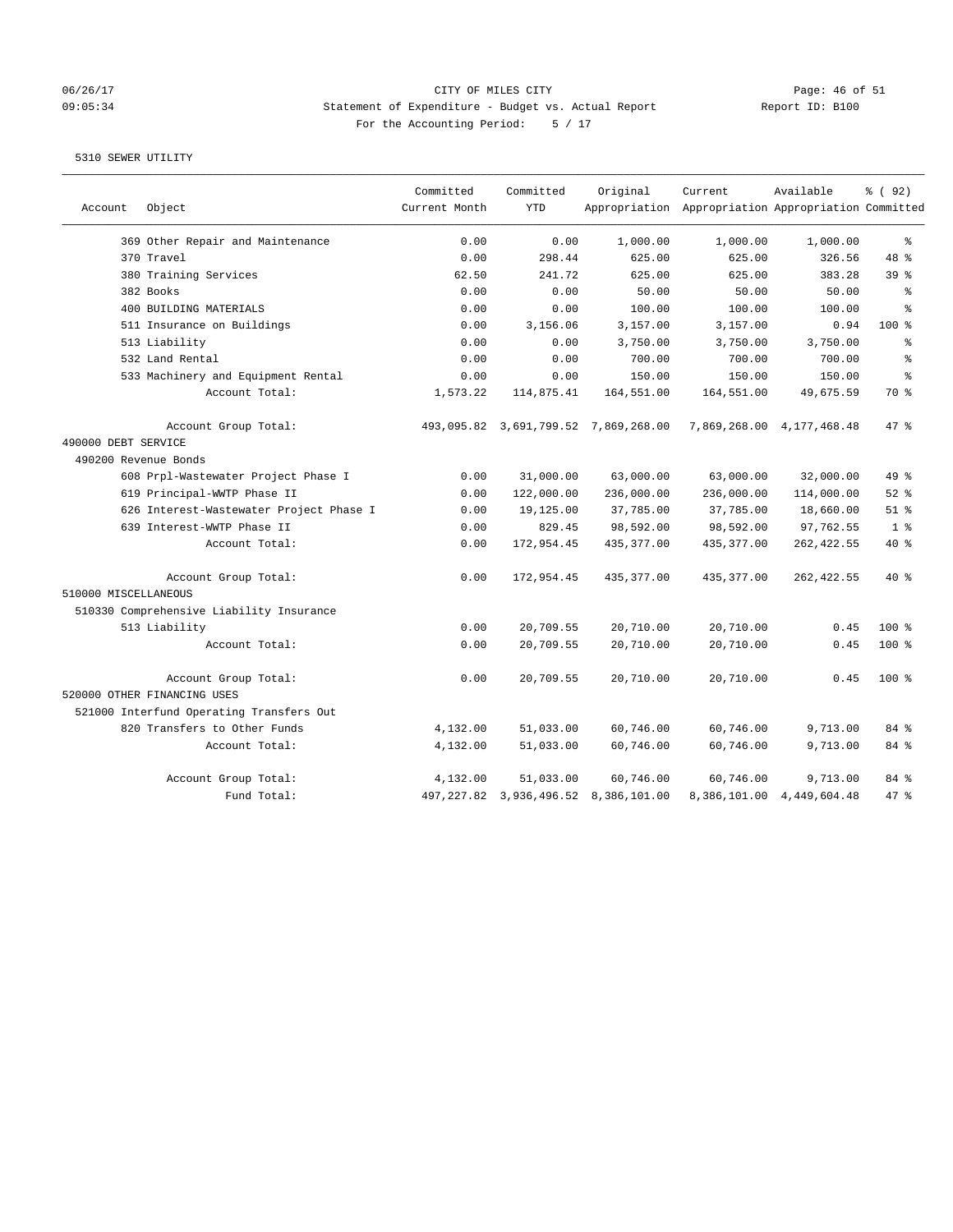# 06/26/17 Page: 47 of 51 09:05:34 Statement of Expenditure - Budget vs. Actual Report Report ID: B100 For the Accounting Period: 5 / 17

5510 AMBULANCE FUND

| Account | Object                                      | Committed<br>Current Month | Committed<br>YTD | Original    | Current<br>Appropriation Appropriation Appropriation Committed | Available     | % ( 92 )        |
|---------|---------------------------------------------|----------------------------|------------------|-------------|----------------------------------------------------------------|---------------|-----------------|
|         |                                             |                            |                  |             |                                                                |               |                 |
|         | 420000 PUBLIC SAFETY-GASB68                 |                            |                  |             |                                                                |               |                 |
|         | 420730 Emergency Medical Services-Ambulance |                            |                  |             |                                                                |               |                 |
|         | 111 Salaries and Wages - Permanent          | 14,810.45                  | 162,214.04       | 148,003.00  | 148,003.00                                                     | $-14, 211.04$ | 110 %           |
|         | 112 SALARIES AND WAGES - PART PAID          | 0.00                       | 2,804.00         | 9,000.00    | 9,000.00                                                       | 6, 196.00     | $31$ %          |
|         | 121 OVERTIME-PERMANENT                      | 1,647.75                   | 17,559.65        | 60,000.00   | 60,000.00                                                      | 42,440.35     | 29%             |
|         | 131 VACATION                                | 1,102.10                   | 9,847.04         | 10,000.00   | 10,000.00                                                      | 152.96        | 98 %            |
|         | 132 SICK LEAVE                              | 359.76                     | 3,467.22         | 10,000.00   | 10,000.00                                                      | 6,532.78      | 35 <sup>8</sup> |
|         | 133 OTHER LEAVE PAY                         | 466.96                     | 1,361.22         | 2,000.00    | 2,000.00                                                       | 638.78        | 68 %            |
|         | 134 HOLIDAY PAY                             | 0.00                       | 4,264.51         | 7,000.00    | 7,000.00                                                       | 2,735.49      | 61 %            |
|         | 141 Unemployment Insurance                  | 27.49                      | 302.10           | 367.00      | 367.00                                                         | 64.90         | $82$ %          |
|         | 142 Workers' Compensation                   | 681.91                     | 7,342.32         | 6,160.00    | 6,160.00                                                       | $-1,182.32$   | 119 %           |
|         | 143 Health Insurance                        | 2,522.86                   | 27,364.96        | 30,111.00   | 30,111.00                                                      | 2,746.04      | $91$ %          |
|         | 144 FICA                                    | 265.88                     | 3,087.22         | 3,437.00    | 3,437.00                                                       | 349.78        | $90*$           |
|         | 147 Firemen's Pension                       | 2,142.60                   | 23,068.61        | 34,270.00   | 34,270.00                                                      | 11,201.39     | 67 %            |
|         | 210 Office Supplies and Materials           | 20.92                      | 219.10           | 2,502.00    | 2,502.00                                                       | 2,282.90      | 9%              |
|         | 214 Small Items of Equipment                | 80.00                      | 3,116.39         | 5,000.00    | 5,000.00                                                       | 1,883.61      | 62 %            |
|         | 217 Small Item Equ/Inspector                | 0.00                       | $-36.39$         | 0.00        | 0.00                                                           | 36.39         | ႜ               |
|         | 220 Operating Expenses                      | 716.54                     | 4,856.32         | 4,022.00    | 4,022.00                                                       | $-834.32$     | 121 %           |
|         | 222 Chemicals, Lab & Med Supplies           | 328.40                     | 23,605.87        | 20,000.00   | 20,000.00                                                      | $-3,605.87$   | 118 %           |
|         | 223 Operating Exp/Inspector                 | 0.00                       | 2,051.00         | 0.00        | 0.00                                                           | $-2,051.00$   | ್ಠಿ             |
|         | 226 Clothing and Uniforms                   | 7.00                       | 33.02            | 0.00        | 0.00                                                           | $-33.02$      | နွ              |
|         | 230 Repair and Maintenance Supplies         | 16.71                      | 939.08           | 3,000.00    | 3,000.00                                                       | 2,060.92      | $31$ %          |
|         | 231 Gas, Oil, Diesel Fuel, Grease, etc.     | 871.89                     | 7,543.23         | 18,000.00   | 18,000.00                                                      | 10,456.77     | $42$ %          |
|         | 241 Consumable Tools                        | 0.00                       | 46.59            | 1,000.00    | 1,000.00                                                       | 953.41        | 5 <sup>8</sup>  |
|         | 300 PURCHASED SERVICES                      | $-731.00$                  | 190.00           | 1,000.00    | 1,000.00                                                       | 810.00        | 19 <sup>°</sup> |
|         | 311 Postage, Box Rent, Etc.                 | 0.46                       | 4.53             | 100.00      | 100.00                                                         | 95.47         | 5 <sup>8</sup>  |
|         | 320 Printing, Duplicating, Typing &         | 0.00                       | 0.00             | 200.00      | 200.00                                                         | 200.00        | နွ              |
|         | 334 Memberships, Registrations & Dues       | 0.00                       | 595.00           | 0.00        | 0.00                                                           | $-595.00$     | နွ              |
|         | 341 Electric Utility Services               | 125.68                     | 1,365.05         | 2,645.00    | 2,645.00                                                       | 1,279.95      | $52$ $%$        |
|         | 342 Water Utility Services                  | 23.48                      | 262.24           | 400.00      | 400.00                                                         | 137.76        | 66 %            |
|         | 343 Sewer Utility Services                  | 28.08                      | 307.78           | 250.00      | 250.00                                                         | $-57.78$      | $123$ $%$       |
|         | 344 Gas Utility Service                     | 36.45                      | 769.62           | 1,200.00    | 1,200.00                                                       | 430.38        | 64 %            |
|         | 345 Telephone                               | 24.36                      | 1,349.82         | 1,500.00    | 1,500.00                                                       | 150.18        | $90*$           |
|         | 346 Garbage Service                         | 47.41                      | 451.44           | 500.00      | 500.00                                                         | 48.56         | 90%             |
|         | 347 Internet                                | 0.00                       | 298.78           | 400.00      | 400.00                                                         | 101.22        | 75 %            |
|         | 350 Professional Services                   | 2,924.89                   | 33, 474.04       | 35,000.00   | 35,000.00                                                      | 1,525.96      | 96%             |
|         | 360 Contr R & M                             | 0.00                       | 1,258.24         | 5,000.00    | 5,000.00                                                       | 3,741.76      | $25$ %          |
|         | 364 R&M Vehicles - Fire/Amb                 | 246.74                     | 10,827.60        | 15,150.00   | 15,150.00                                                      | 4,322.40      | 71 %            |
|         | 370 Travel                                  | 731.00                     | 2,410.93         | 2,500.00    | 2,500.00                                                       | 89.07         | 96%             |
|         | 380 Training Services                       | 400.00                     | 3,735.16         | 5,000.00    | 5,000.00                                                       | 1,264.84      | 75 %            |
|         | 382 Books                                   | 0.00                       | 1,033.22         | 1,000.00    | 1,000.00                                                       | $-33.22$      | 103 %           |
|         | 400 BUILDING MATERIALS                      | 78.86                      | 2,570.74         | 3,000.00    | 3,000.00                                                       | 429.26        | 86 %            |
|         | 512 Insurance on Vehicles & Equipment       | 0.00                       | 1,193.93         | 1,194.00    | 1,194.00                                                       | 0.07          | 100 %           |
|         | 810 Losses (Bad debt expense - Enterprise   | 6,555.37                   | 181,574.39       | 102,000.00  | 102,000.00                                                     | $-79,574.39$  | 178 %           |
|         | 811 Contractual Allowances (Ambl)           | 28,866.37                  | 207,329.23       | 140,000.00  | 140,000.00                                                     | $-67,329.23$  | 148 %           |
|         | 940 Machinery & Equipment                   | 0.00                       | 0.00             | 230,000.00  | 230,000.00                                                     | 230,000.00    | ိ               |
|         | Account Total:                              | 65,427.37                  | 756,058.84       | 921,911.00  | 921,911.00                                                     | 165,852.16    | 82%             |
|         | Account Group Total:                        | 65,427.37                  | 756,058.84       | 921, 911.00 | 921,911.00                                                     | 165,852.16    | 82 %            |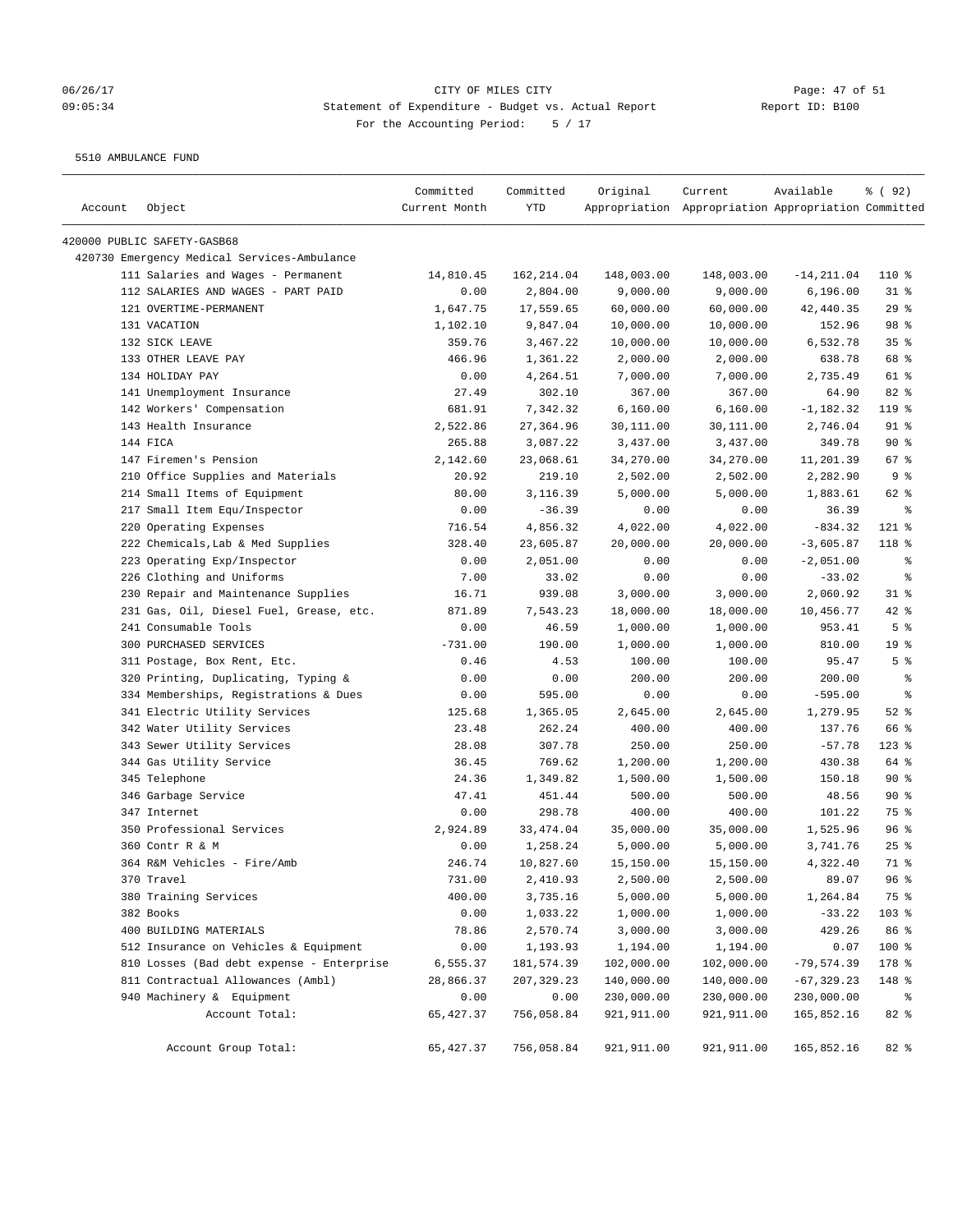### 06/26/17 Page: 48 of 51 09:05:34 Statement of Expenditure - Budget vs. Actual Report Report ID: B100 For the Accounting Period: 5 / 17

#### 5510 AMBULANCE FUND

| Object<br>Account                        | Committed<br>Current Month | Committed<br><b>YTD</b> | Original<br>Appropriation | Current    | Available<br>Appropriation Appropriation Committed | % (92)         |
|------------------------------------------|----------------------------|-------------------------|---------------------------|------------|----------------------------------------------------|----------------|
|                                          |                            |                         |                           |            |                                                    |                |
| 490000 DEBT SERVICE                      |                            |                         |                           |            |                                                    |                |
| 490500 Other Debt Service Payments       |                            |                         |                           |            |                                                    |                |
| 602 Prpl-Ambulance                       | 0.00                       | 13,180.36               | 9,000.00                  | 9,000.00   | $-4, 180.36$                                       | $146$ %        |
| 629 Interest-Ambulance                   | 0.00                       | 101.59                  | 4,283.00                  | 4,283.00   | 4,181.41                                           | 2 <sup>8</sup> |
| Account Total:                           | 0.00                       | 13,281.95               | 13,283.00                 | 13,283.00  | 1.05                                               | $100*$         |
| Account Group Total:                     | 0.00                       | 13,281.95               | 13,283.00                 | 13,283.00  | 1.05                                               | $100*$         |
| 510000 MISCELLANEOUS                     |                            |                         |                           |            |                                                    |                |
| 510330 Comprehensive Liability Insurance |                            |                         |                           |            |                                                    |                |
| 513 Liability                            | 0.00                       | 1,535.72                | 1,536.00                  | 1,536.00   | 0.28                                               | $100*$         |
| Account Total:                           | 0.00                       | 1,535.72                | 1,536.00                  | 1,536.00   | 0.28                                               | $100*$         |
| Account Group Total:                     | 0.00                       | 1,535.72                | 1,536.00                  | 1,536.00   | 0.28                                               | $100*$         |
| 520000 OTHER FINANCING USES              |                            |                         |                           |            |                                                    |                |
| 521000 Interfund Operating Transfers Out |                            |                         |                           |            |                                                    |                |
| 820 Transfers to Other Funds             | 2,151.00                   | 28,661.00               | 25,814.00                 | 25,814.00  | $-2,847.00$                                        | 111 %          |
| Account Total:                           | 2,151.00                   | 28,661.00               | 25,814.00                 | 25,814.00  | $-2,847.00$                                        | $111*$         |
| Account Group Total:                     | 2,151.00                   | 28,661.00               | 25,814.00                 | 25,814.00  | $-2,847.00$                                        | 111 %          |
| Fund Total:                              | 67,578.37                  | 799,537.51              | 962,544.00                | 962,544.00 | 163,006.49                                         | 83 %           |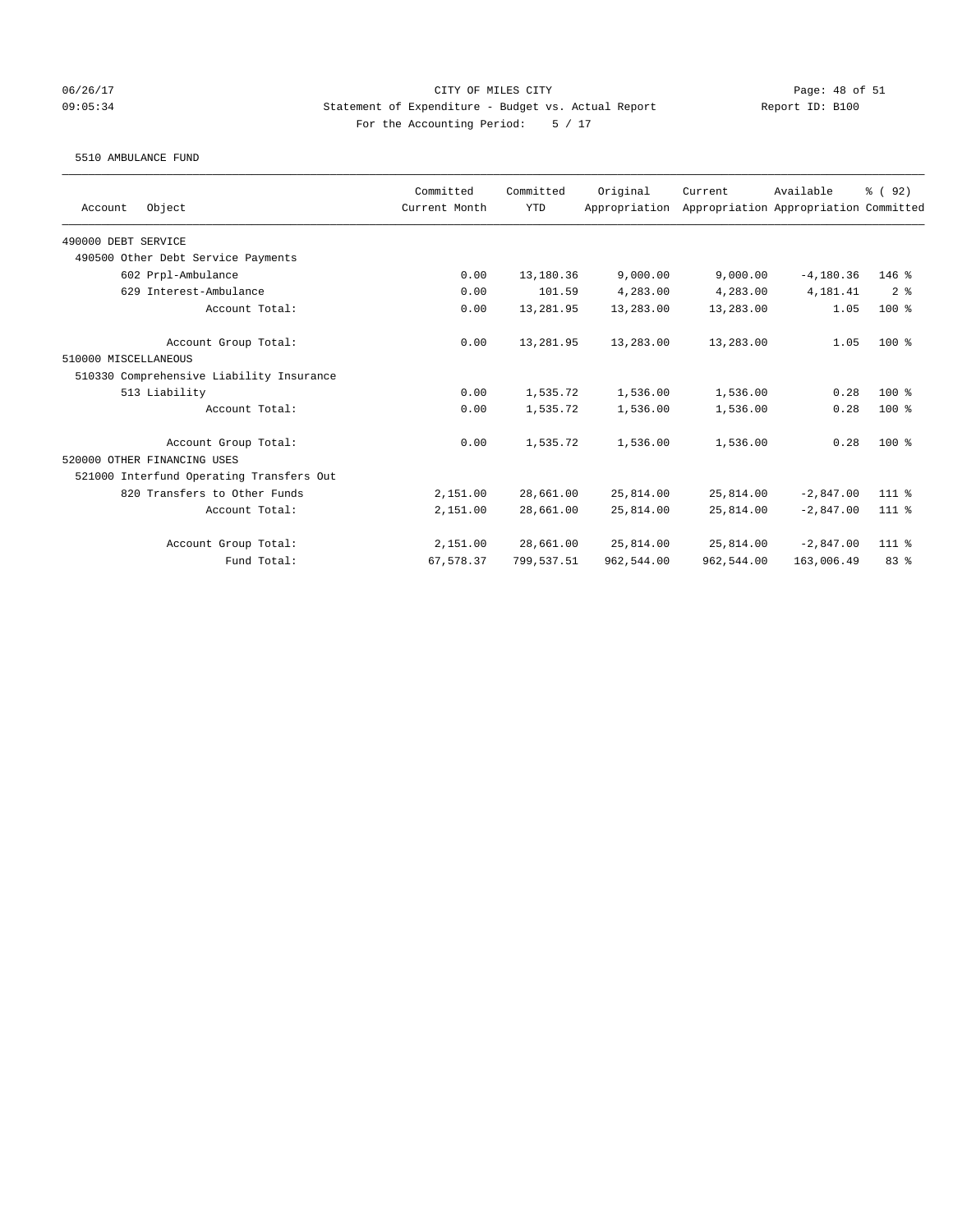# 06/26/17 Page: 49 of 51 09:05:34 Statement of Expenditure - Budget vs. Actual Report Report ID: B100 For the Accounting Period: 5 / 17

5610 AIRPORT OPERATING

| Account             | Object                                     | Committed<br>Current Month | Committed<br><b>YTD</b> | Original   | Current<br>Appropriation Appropriation Appropriation Committed | Available     | % ( 92 )         |
|---------------------|--------------------------------------------|----------------------------|-------------------------|------------|----------------------------------------------------------------|---------------|------------------|
|                     | 430000 Public Works-GASB68                 |                            |                         |            |                                                                |               |                  |
| 430300 Airport (87) |                                            |                            |                         |            |                                                                |               |                  |
|                     | 111 Salaries and Wages - Permanent         | 8,487.28                   | 91,036.01               | 80,594.00  | 80,594.00                                                      | $-10, 442.01$ | $113*$           |
|                     | 121 OVERTIME-PERMANENT                     | 79.43                      | 2,457.75                | 5,000.00   | 5,000.00                                                       | 2,542.25      | 49 %             |
|                     | 131 VACATION                               | 0.00                       | 2,052.17                | 10,000.00  | 10,000.00                                                      | 7,947.83      | $21$ %           |
|                     | 132 SICK LEAVE                             | 0.00                       | 1,754.73                | 6,000.00   | 6,000.00                                                       | 4,245.27      | 29%              |
|                     | 133 OTHER LEAVE PAY                        | 316.61                     | 2,368.83                | 4,340.00   | 4,340.00                                                       | 1,971.17      | 55 %             |
|                     | 134 HOLIDAY PAY                            | 0.00                       | 1,539.70                | 2,500.00   | 2,500.00                                                       | 960.30        | 62 %             |
|                     | 141 Unemployment Insurance                 | 13.32                      | 152.33                  | 163.00     | 163.00                                                         | 10.67         | 93%              |
|                     | 142 Workers' Compensation                  | 493.65                     | 5,573.97                | 5,922.00   | 5,922.00                                                       | 348.03        | $94$ %           |
|                     | 143 Health Insurance                       | 1,379.05                   | 15,169.55               | 16,545.00  | 16,545.00                                                      | 1,375.45      | $92$ %           |
|                     | 144 FICA                                   | 679.57                     | 7,672.78                | 8,296.00   | 8,296.00                                                       | 623.22        | 92%              |
|                     | 145 PERS                                   | 743.53                     | 8,484.38                | 9,076.00   | 9,076.00                                                       | 591.62        | 93%              |
|                     | 196 CLOTHING ALLOTMENT                     | 0.00                       | 375.00                  | 300.00     | 300.00                                                         | $-75.00$      | $125$ %          |
|                     | 210 Office Supplies and Materials          | 131.61                     | 708.59                  | 1,100.00   | 1,100.00                                                       | 391.41        | 64 %             |
|                     | 214 Small Items of Equipment               | 28.65                      | 28.65                   | 500.00     | 500.00                                                         | 471.35        | 6 %              |
|                     | 220 Operating Expenses                     | 86.41                      | 4,052.55                | 3,500.00   | 3,500.00                                                       | $-552.55$     | $116$ %          |
|                     | 230 Repair and Maintenance Supplies        | 1,369.09                   | 11,888.85               | 10,000.00  | 10,000.00                                                      | $-1,888.85$   | $119$ %          |
|                     | 231 Gas, Oil, Diesel Fuel, Grease, etc.    | 144.08                     | 1,833.42                | 5,500.00   | 5,500.00                                                       | 3,666.58      | 33%              |
|                     | 237 Aviation Fuel                          | 39,785.58                  | 253,705.14              | 286,000.00 | 286,000.00                                                     | 32,294.86     | 89 %             |
|                     | 239 Tires, Tubes Etc.                      | 0.00                       | 398.14                  | 1,000.00   | 1,000.00                                                       | 601.86        | 40 %             |
|                     | 250 Supplies for Resale                    | 127.86                     | 326.23                  | 400.00     | 400.00                                                         | 73.77         | 82 %             |
|                     | 311 Postage, Box Rent, Etc.                | 0.00                       | 180.85                  | 300.00     | 300.00                                                         | 119.15        | 60 %             |
|                     | 319 Other Communication and Transportation | 0.00                       | 650.05                  | 650.00     | 650.00                                                         | $-0.05$       | 100 %            |
|                     | 330 Publicity, Subscriptions & Dues        | 0.00                       | 537.72                  | 300.00     | 300.00                                                         | $-237.72$     | 179 %            |
|                     | 334 Memberships, Registrations & Dues      | 0.00                       | 490.00                  | 0.00       | 0.00                                                           | $-490.00$     | နွ               |
|                     | 341 Electric Utility Services              | 752.89                     | 9,300.81                | 8,500.00   | 8,500.00                                                       | $-800.81$     | $109$ %          |
|                     | 344 Gas Utility Service                    | 208.47                     | 4,930.77                | 5,000.00   | 5,000.00                                                       | 69.23         | 99 <sup>8</sup>  |
|                     | 345 Telephone                              | 109.22                     | 2,209.68                | 3,800.00   | 3,800.00                                                       | 1,590.32      | 58 %             |
|                     | 347 Internet                               | 0.00                       | 283.80                  | 650.00     | 650.00                                                         | 366.20        | 44 %             |
|                     | 350 Professional Services                  | 0.00                       | 0.00                    | 1,500.00   | 1,500.00                                                       | 1,500.00      | နွ               |
|                     | 363 R&M Vehicles/Equip/Labor-PW            | 0.00                       | 6,406.71                | 5,000.00   | 5,000.00                                                       | $-1,406.71$   | 128 %            |
|                     | 367 Plumbing, Heating, Electrical          | 0.00                       | 0.00                    | 1,000.00   | 1,000.00                                                       | 1,000.00      | နွ               |
|                     | 380 Training Services                      | 0.00                       | 0.00                    | 150.00     | 150.00                                                         | 150.00        | る                |
|                     | 511 Insurance on Buildings                 | 0.00                       | 3,108.22                | 3,109.00   | 3,109.00                                                       | 0.78          | $100$ %          |
|                     | 512 Insurance on Vehicles & Equipment      | 0.00                       | 2,544.40                | 1,850.00   | 1,850.00                                                       | $-694.40$     | 138 <sup>8</sup> |
|                     | 513 Liability                              | 0.00                       | 0.00                    | 4,700.00   | 4,700.00                                                       | 4,700.00      | နွ               |
|                     | 911 FFA AIP17-2017                         | 0.00                       | 2,500.00                | 110,000.00 | 110,000.00                                                     | 107,500.00    | 2 <sup>8</sup>   |
|                     | 939 AIP-3-30-055-016-2015                  | 0.00                       | 315,407.90              | 252,800.00 | 252,800.00                                                     | $-62,607.90$  | $125$ %          |
|                     | 940 Machinery & Equipment                  | 0.00                       | 4,200.00                | 0.00       | 0.00                                                           | $-4, 200.00$  |                  |
|                     | Account Total:                             | 54,936.30                  | 764,329.68              | 856,045.00 | 856,045.00                                                     | 91,715.32     | 89 %             |
|                     | Account Group Total:                       | 54,936.30                  | 764,329.68              | 856,045.00 | 856,045.00                                                     | 91,715.32     | 89 %             |
| 490000 DEBT SERVICE |                                            |                            |                         |            |                                                                |               |                  |
|                     | 490500 Other Debt Service Payments         |                            |                         |            |                                                                |               |                  |
|                     | 641 Principal - Aeronautics Loan 08        | 0.00                       | 4,921.00                | 4,921.00   | 4,921.00                                                       | 0.00          | 100 %            |
|                     | 642 Interest - Aeronautics Loan 08         | 0.00                       | 356.73                  | 357.00     | 357.00                                                         | 0.27          | 100 %            |
|                     | 645 Equipment-Principle                    | 422.14                     | 4,643.54                | 5,426.00   | 5,426.00                                                       | 782.46        | 86 %             |
|                     | 646 Equipment-Interest                     | 54.09                      | 594.99                  | 289.00     | 289.00                                                         | $-305.99$     | $206$ %          |
|                     | 648 MT Aero Principle 06-2015              | 0.00                       | 16,953.00               | 16,953.00  | 16,953.00                                                      | 0.00          | 100 %            |
|                     | 649 MT Aero Interest06-2015                | 0.00                       | 2,479.38                | 2,480.00   | 2,480.00                                                       | 0.62          | 100 %            |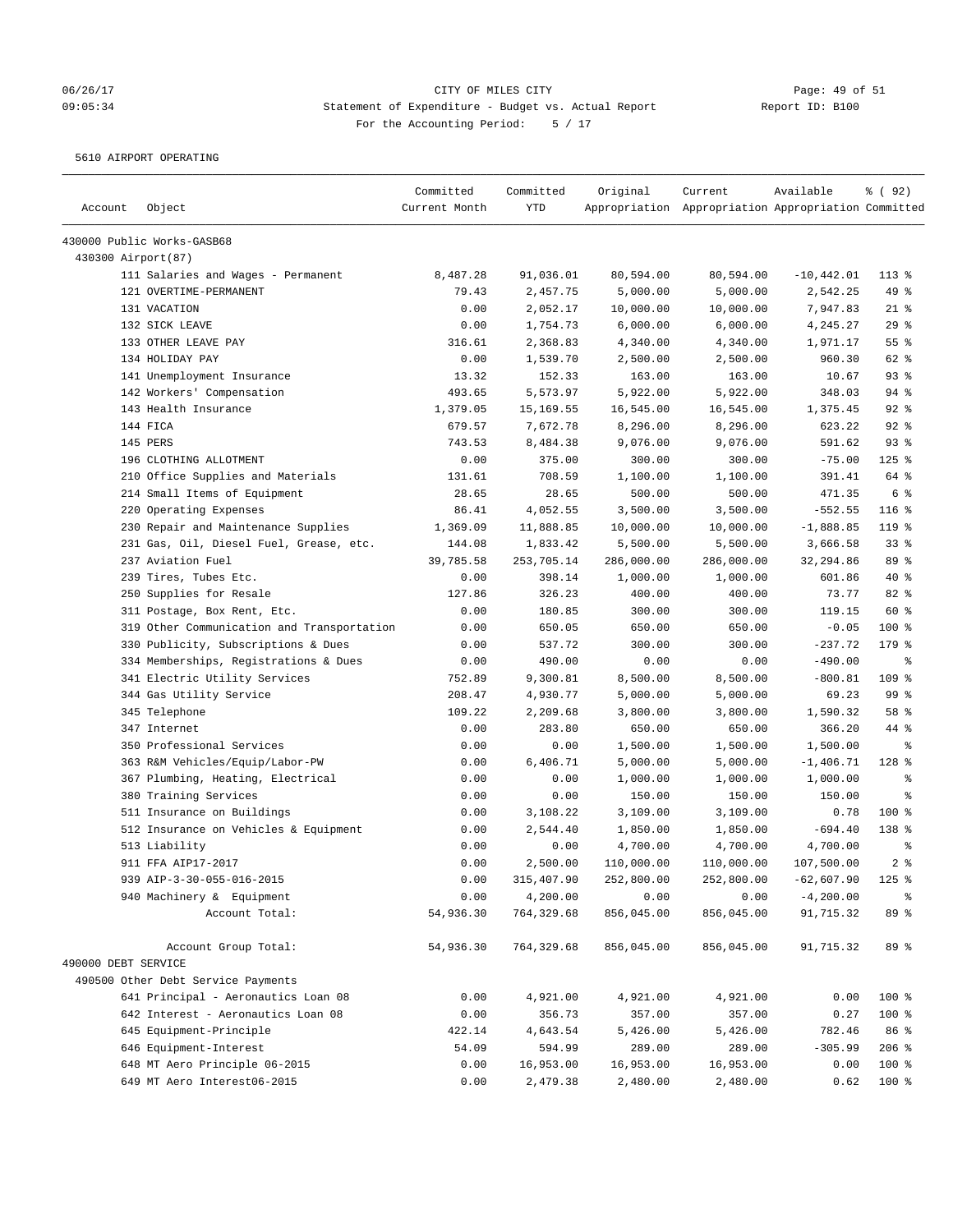# 06/26/17 Page: 50 of 51 09:05:34 Statement of Expenditure - Budget vs. Actual Report Report ID: B100 For the Accounting Period: 5 / 17

#### 5610 AIRPORT OPERATING

| Account | Object                                   | Committed<br>Current Month | Committed<br>YTD | Original<br>Appropriation | Current    | Available<br>Appropriation Appropriation Committed | <sub>ර</sub> ි (92) |
|---------|------------------------------------------|----------------------------|------------------|---------------------------|------------|----------------------------------------------------|---------------------|
|         | 650 Principle-Purchase Fuel Truck        | 3,554.79                   | 20,892.00        | 20,892.00                 | 20,892.00  | 0.00                                               | $100*$              |
|         | 651 Interest-Purchase Fuel Truck         | 145.21                     | 1,308.00         | 1,308.00                  | 1,308.00   | 0.00                                               | $100*$              |
|         | Account Total:                           | 4,176.23                   | 52,148.64        | 52,626.00                 | 52,626.00  | 477.36                                             | 99 <sup>8</sup>     |
|         | Account Group Total:                     | 4,176.23                   | 52,148.64        | 52,626.00                 | 52,626.00  | 477.36                                             | 99 <sup>8</sup>     |
|         | 520000 OTHER FINANCING USES              |                            |                  |                           |            |                                                    |                     |
|         | 521000 Interfund Operating Transfers Out |                            |                  |                           |            |                                                    |                     |
|         | 820 Transfers to Other Funds             | 1,634.00                   | 17,974.00        | 19,609.00                 | 19,609.00  | 1,635.00                                           | $92$ $%$            |
|         | Account Total:                           | 1,634.00                   | 17,974.00        | 19,609.00                 | 19,609.00  | 1,635.00                                           | $92$ $%$            |
|         | Account Group Total:                     | 1,634.00                   | 17,974.00        | 19,609.00                 | 19,609.00  | 1,635.00                                           | $92$ $%$            |
|         | Fund Total:                              | 60,746.53                  | 834, 452.32      | 928,280.00                | 928,280.00 | 93,827.68                                          | $90*$               |